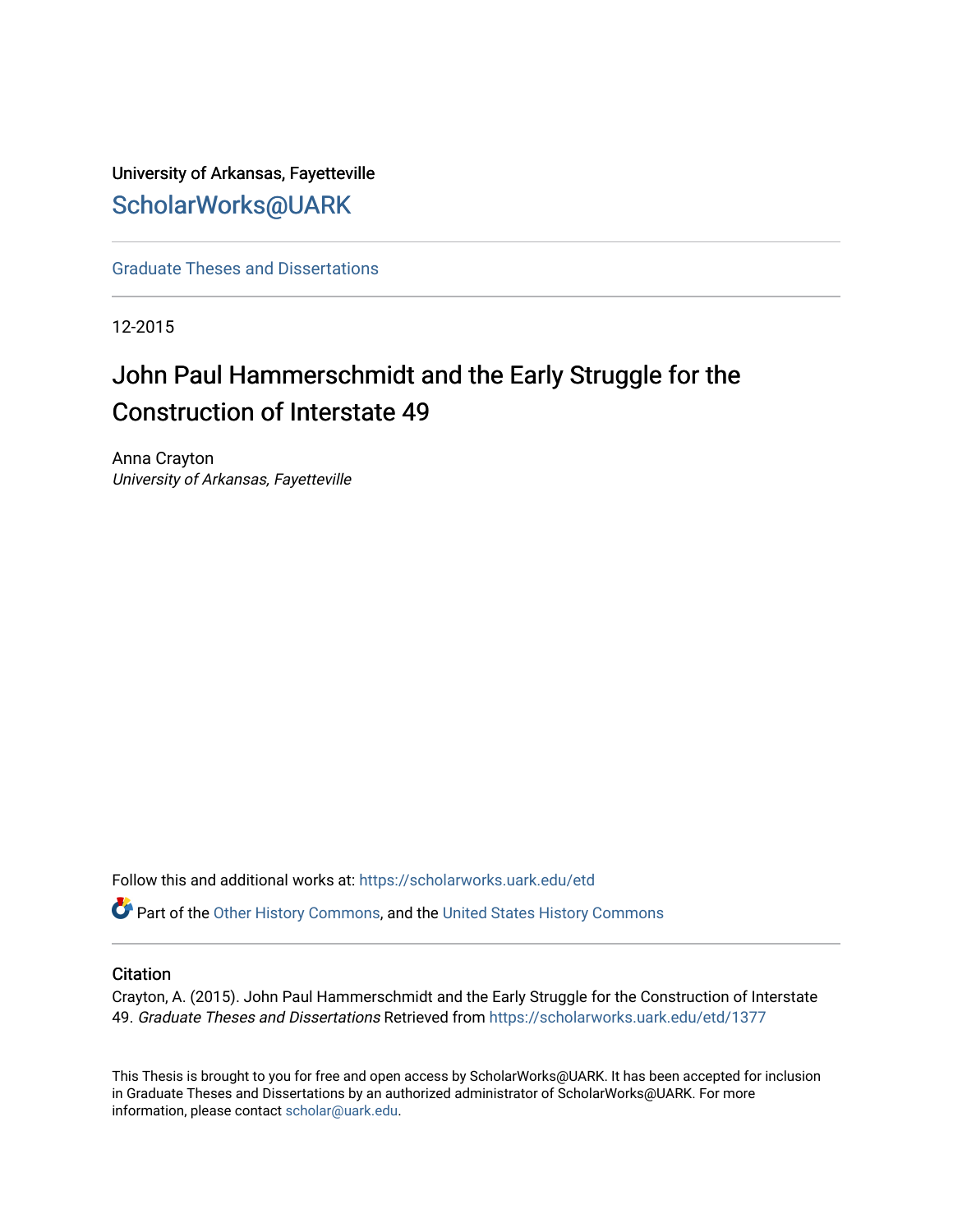John Paul Hammerschmidt and the Early Struggle for the Construction of Interstate 49

A thesis submitted in partial fulfillment of the requirements for the degree of Master of Arts in History

by

Anna R. Crayton Queens University of Charlotte Bachelor of Arts in History, 2007

> December 2015 University of Arkansas

This thesis is approved for recommendation to the Graduate Council.

Dr. Jeannie Whayne Thesis Director

Dr. Calvin White Jr. Committee Member

Dr. J. Laurence Hare Committee Member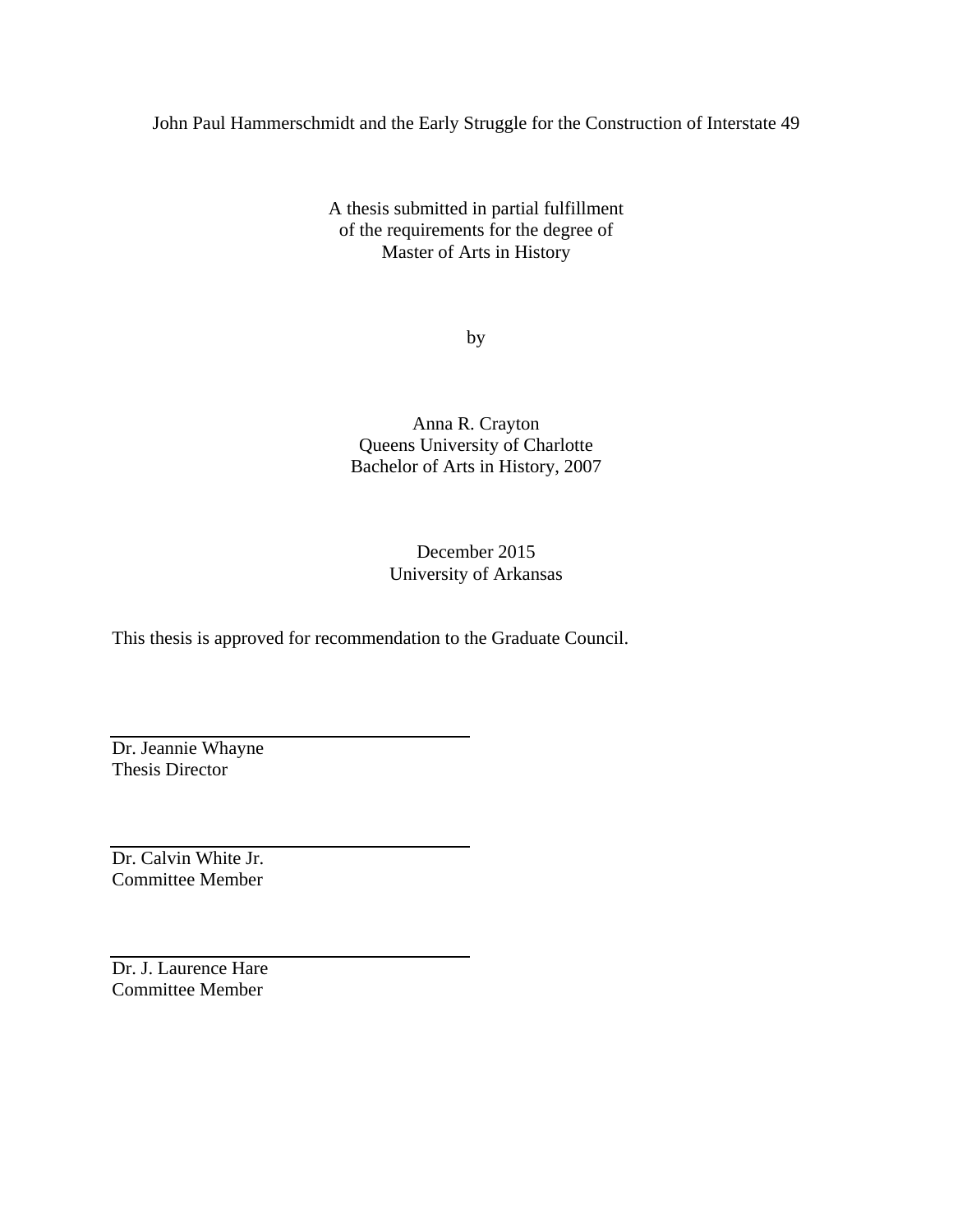#### **Abstract**

In order to understand the development of the Interstate 49 corridor, which began almost a half century ago, it is necessary to analyze the complex nature of federal aid highway legislation. For nearly one-hundred years politicians struggled to create a comprehensive highway program, and many felt this had been achieved with the Federal Aid Highway Act of 1956. However, the focus on the construction of interstate highways often overlooked the needs of important secondary and primary highways. Although John Paul Hammerschmidt, the first Republican Congressman to serve Arkansas since Reconstruction, believed the social and economic success of the United States relied almost entirely on the continued development of a national system of interstate highways, he understood the difficulties faced by constituents located in isolated rural areas off the interstate highway grid. The discontinuance of privatized passenger railroads in the late 1960s and early 1970s, hit the people of western Arkansas especially hard. The most serious blow occurred when service ended on the last remaining passenger trains between Kansas City and New Orleans, which left a significant transportation void. Hammerschmidt used his power as a member of the House Public Works and Transportation Committee to cosponsor the Federal Aid Highway Act of 1972 which would have allowed Highway Trust Fund monies to continue to be used for both interstate and other federal highways. The 1972 act also included a provision for the establishment of a priority primary route system, which would insure federal funding for the improvement of key arterial routes throughout Arkansas. Unfortunately, the bill died, and it was not until 1991 with ISTEA (Intermodal Surface Transportation Efficiency Act) that Hammerschmidt was in a position to secure funds for a major North-South interstate highway through Arkansas. ISTEA made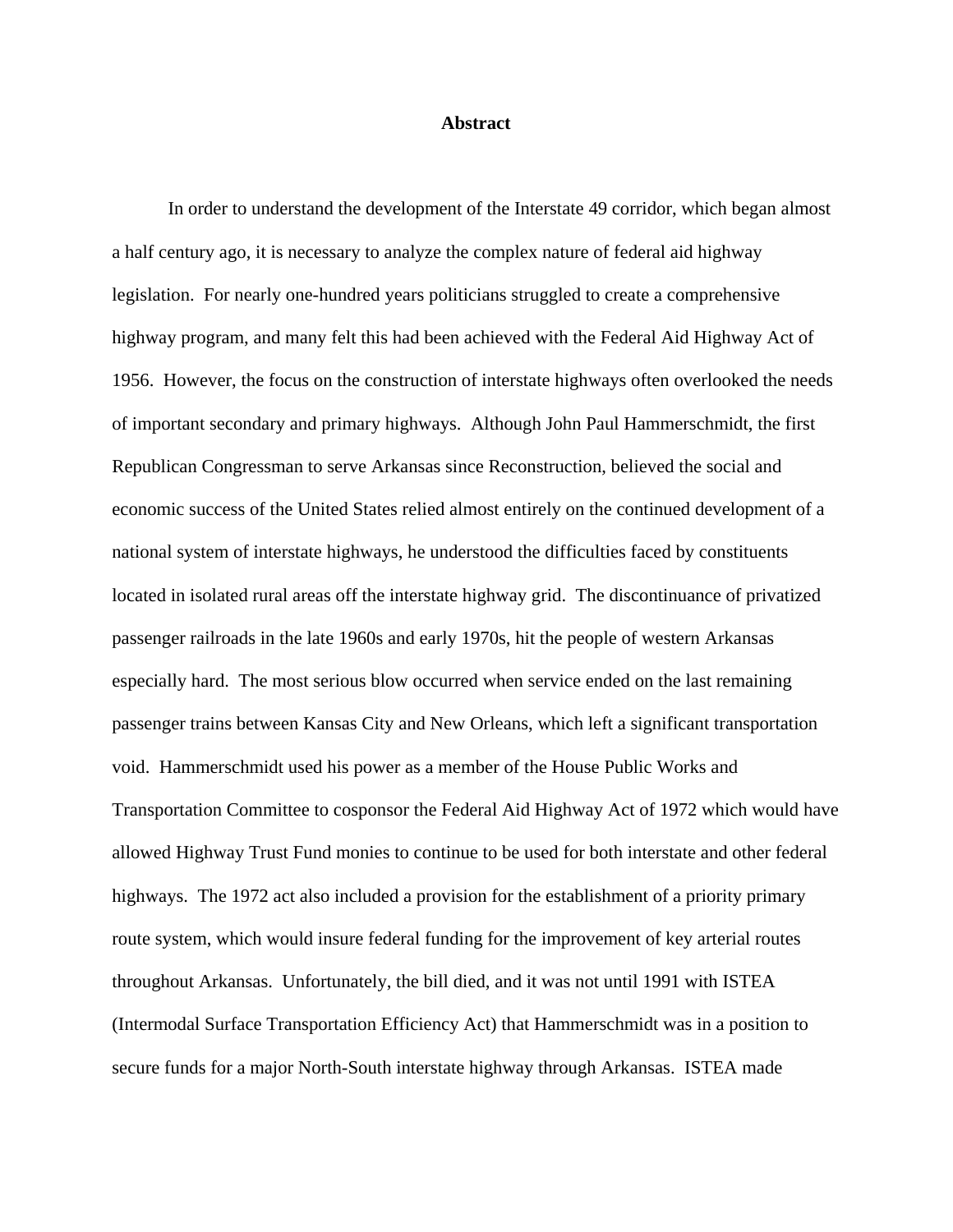possible the construction of Interstate 540 through Northwest Arkansas. Since that time, politicians and various interest groups continued to advocate for the development of a major North-South interstate between Kansas City and New Orleans. Their plans were realized with Interstate 49, now estimated to be almost eighty percent complete. When finished, it will connect the Gulf Coast to Winnipeg, Canada.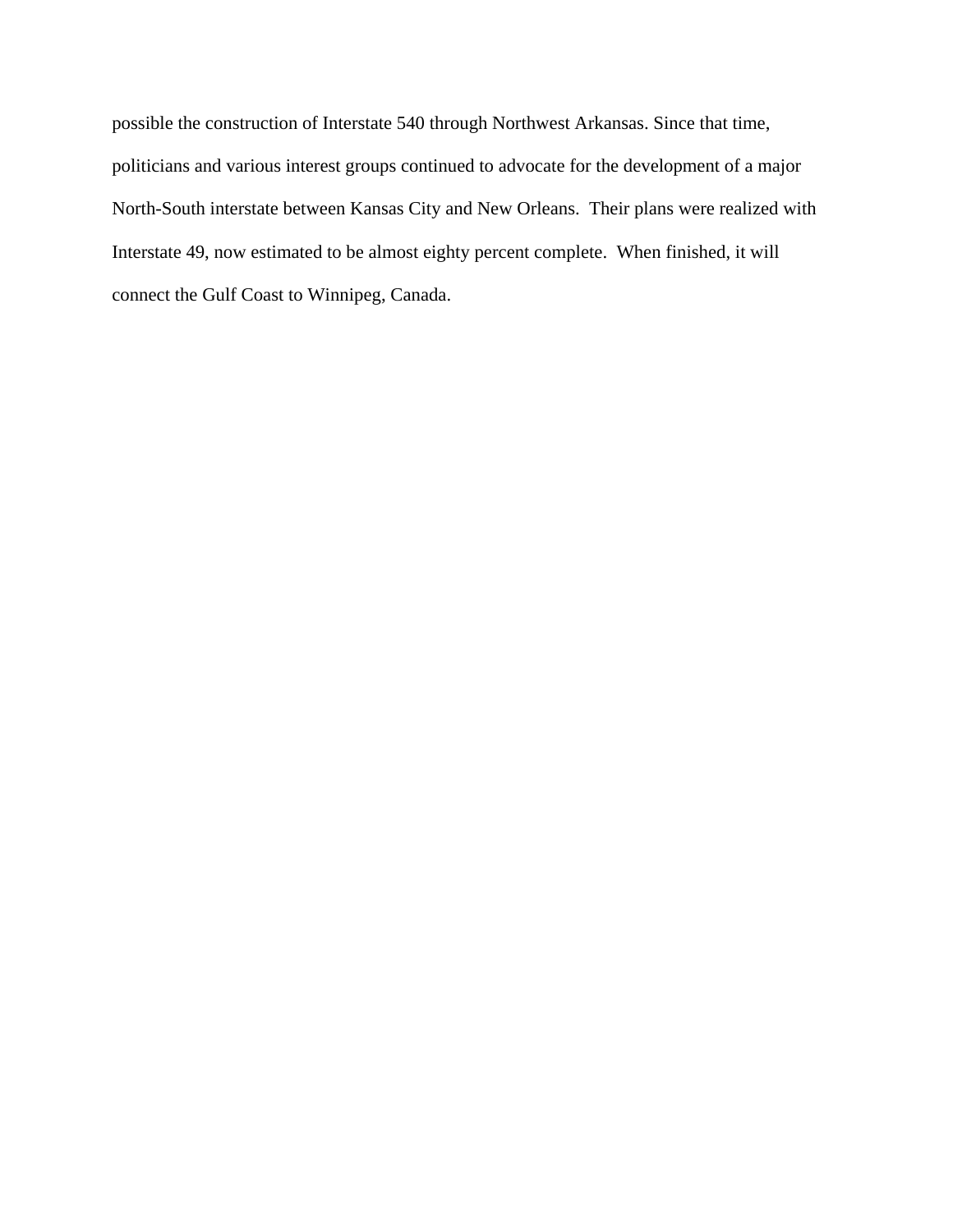©2015 by Anna Crayton All Rights Reserved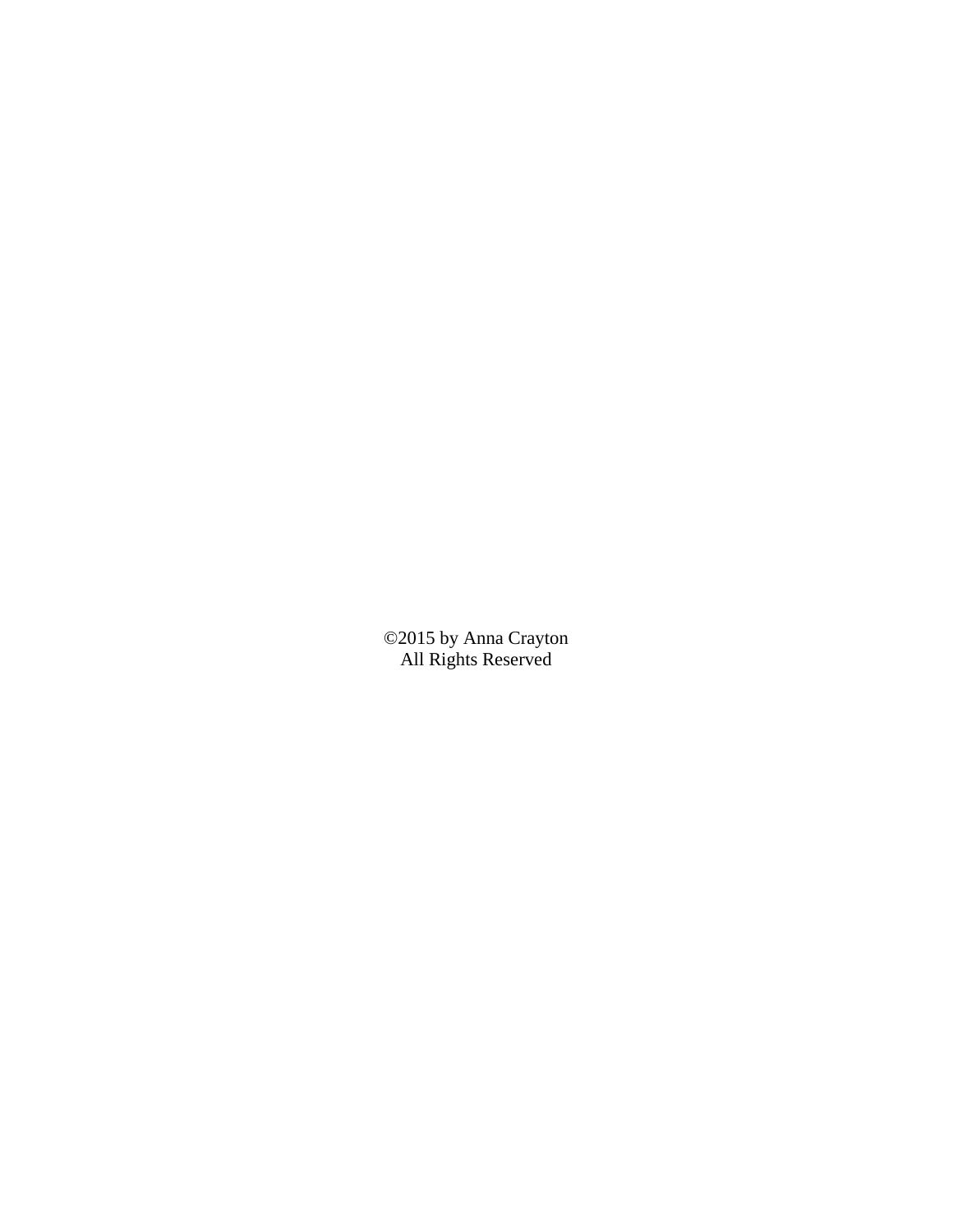# **Acknowledgements**

I would like to especially thank John Paul Hammerschmidt for donating his vast collection of documents to the University of Arkansas Special Collections. He has provided a wealth of information that will serve as a priceless gift to future academics.

In addition, Dr. Jeannie Whayne deserves my special thanks for her unfailing encouragement and continual reassurance during my times of doubt.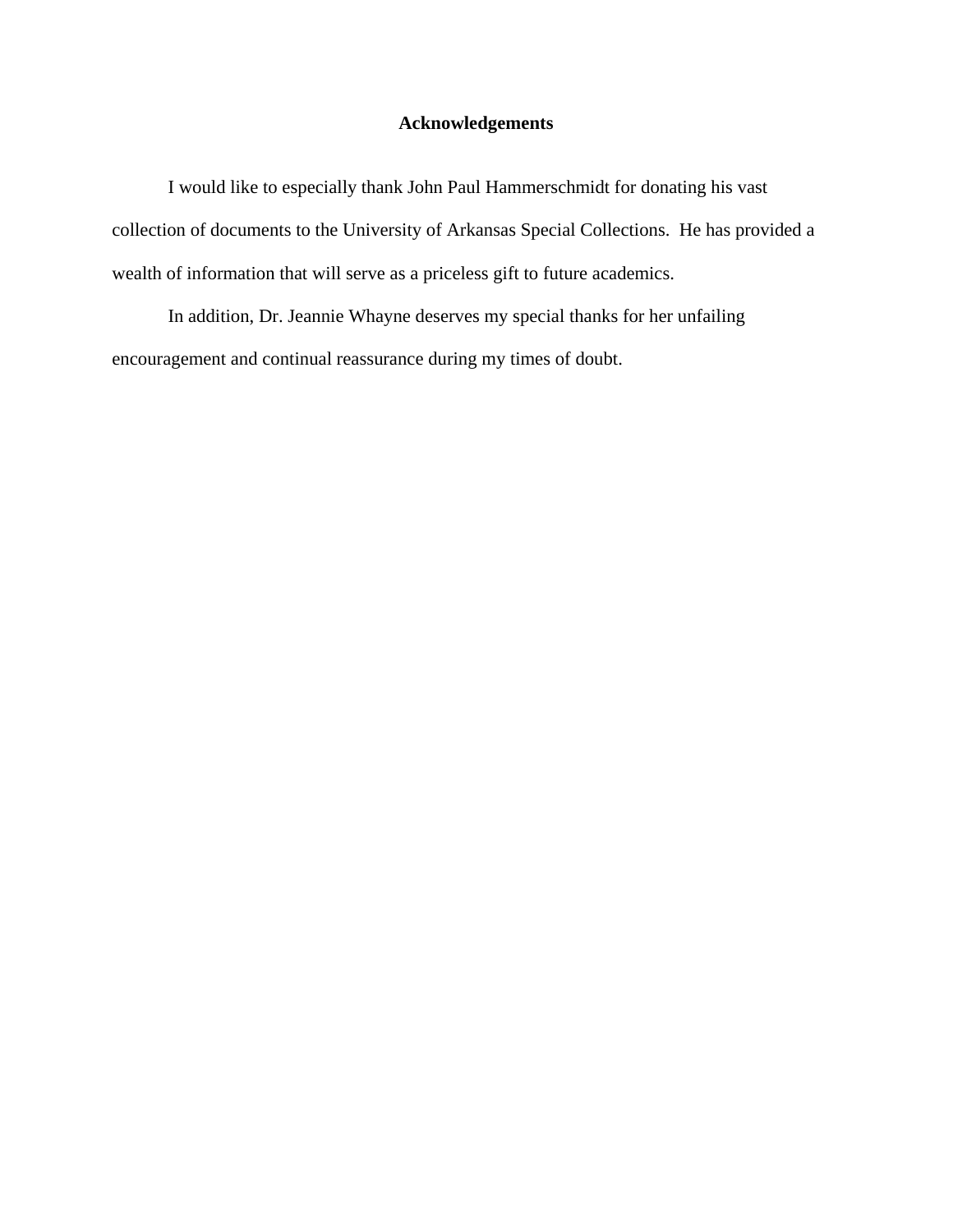# **Dedication**

It is with great pleasure that I dedicate this work to my family. This project may never have reached completion without their unwavering love and support. To my son Rad, I hope this will inspire you to pursue your dreams. May you learn the lessons of history, the value of education, and the rewards of perseverance.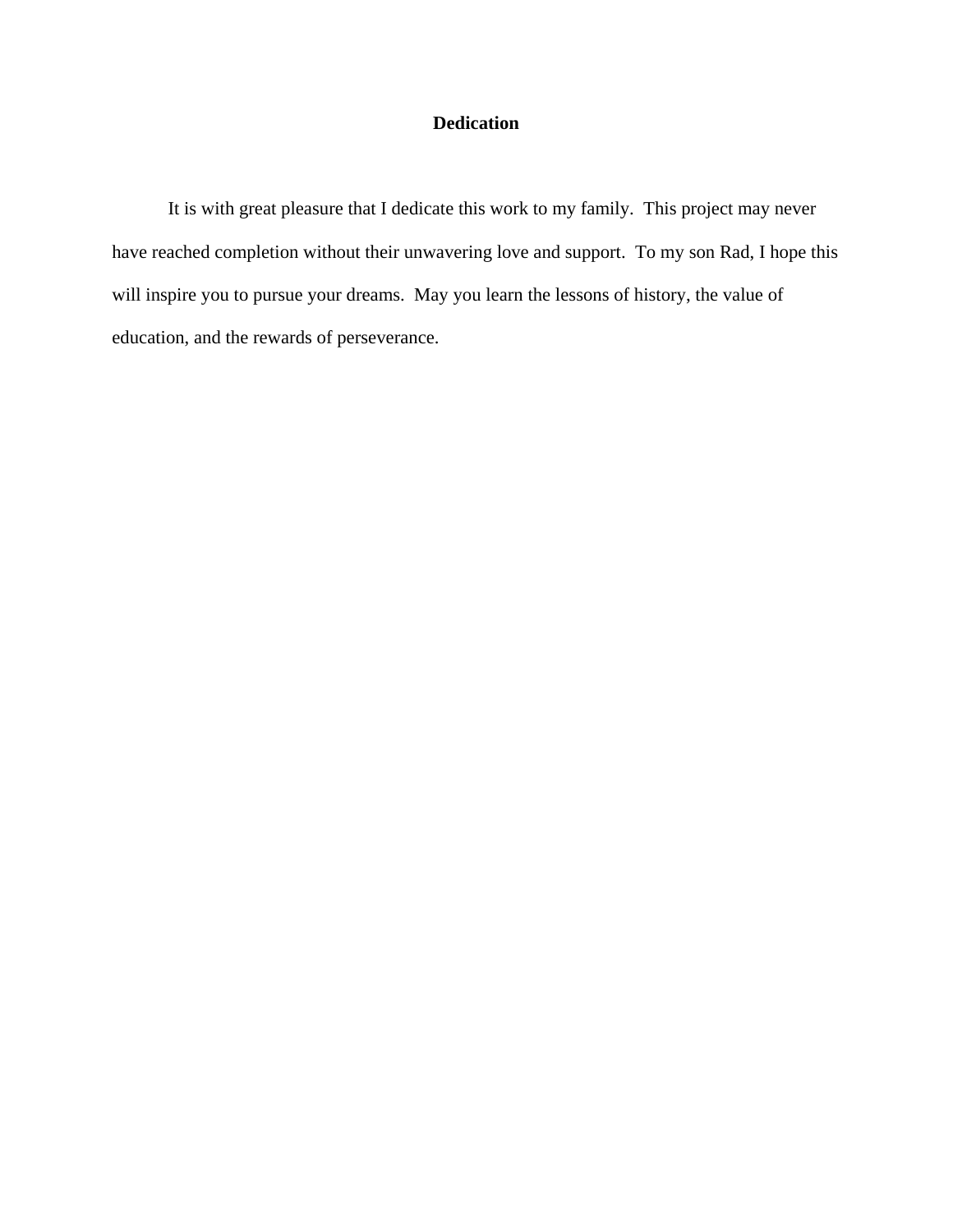# **Table of Contents**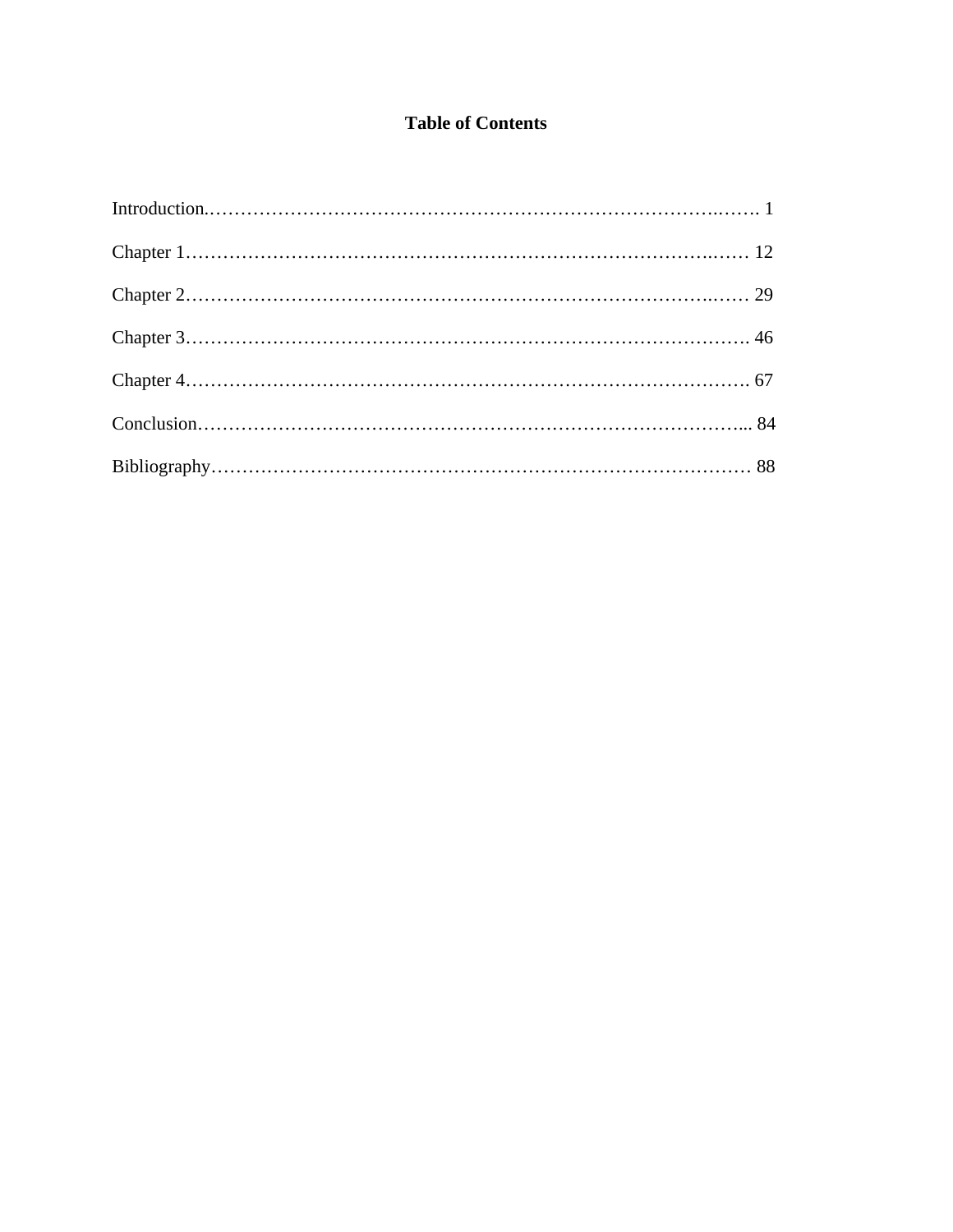#### **Introduction**

Infrastructure development played a key role in the expansion of the United States. Central to the movement of goods and people, a modern transportation system became essential to the growth of the national economy in the late nineteenth century. The railroad provided the first transcontinental infrastructure system. The success of American railroads made it impossible to conceive that rail travel would one day become obsolete, replaced by the National System of Interstate and Defense Highways that now define transportation, infrastructure and the United States as a whole. While an east – west corridor was crucial, visionary policy makers, businessmen, and citizens understood the importance of a north—south corridor linking Canada to the Gulf of Mexico, but little consensus existed over the precise route it would take. This was compounded by the controversies within individual states reflecting the same question.

My research and writing is essentially based around the history of highway legislation, the decline of passenger railroads, the impact this had on rural Arkansans, and the role John Paul Hammerschmidt played in highway development and policy, particularly in the 1970s. The construction of Interstate 49 through Arkansas has become increasingly relevant over the past year, but few understand the history of the development of this major north – south corridor from the seventies to the present day. While a larger goal of linking Canada to the Gulf was always important, it often faded into the background as regional interests and issues prevailed. Renewed demand for an interstate highway system between Kansas City, Missouri and New Orleans, Louisiana, began in the late 1960s after the discontinuance of the *Southern Belle*, the last remaining passenger rail service connecting these two major cities, which left a major transportation void through the middle of the country.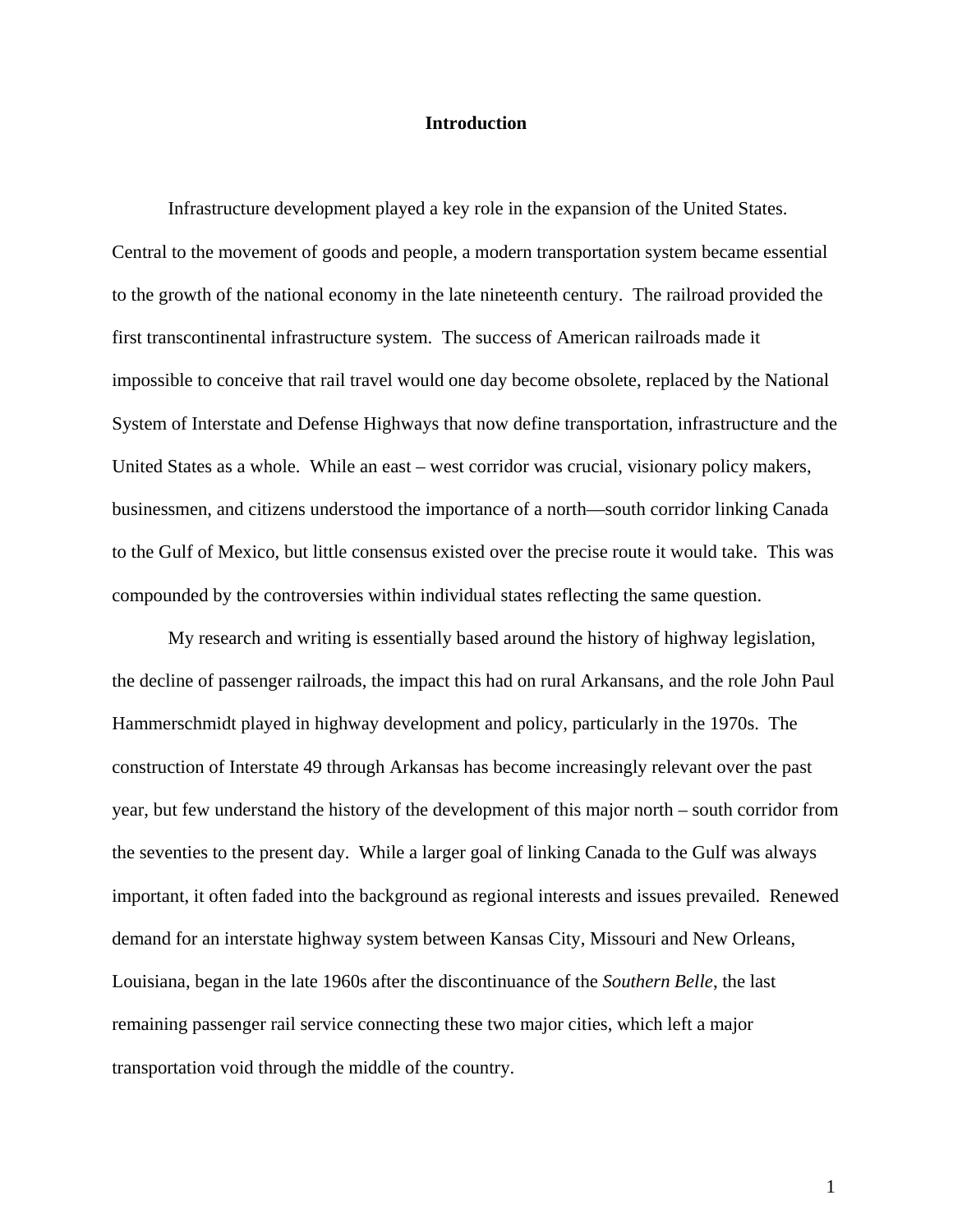John Paul Hammerschmidt, in seeking to address the interests of his Arkansas constituents, focused much of his energy on the completion of the corridor within Arkansas. He was hampered in his efforts by a restriction on the overall interstate mileage approved by Congress. No additional mileage was available for the construction of the important north south corridor so Hammerschmidt decided to pursue a complicated strategy of securing "primary priority route" designation, essentially the next step down from an interstate designation. He may well have had it in mind to transition this primary priority route to an interstate highway at the first opportunity. His strategy appears to have paid off. He focused his attention on developing the primary priority route U.S. 71 – a federal highway that runs through Missouri, Arkansas, and Louisiana. Recently, several segments of that upgraded federal highway have been designated as Interstate 49: From Kansas City to near the Arkansas border; from just south of Bella Vista to I-40; and from Texarkana through Lafayette, Louisiana. Despite Hammerschmidt's efforts to develop an interstate through Arkansas, the I-49 project has yet to reach full completion, with the largest unfinished segment located along the existing U.S. 71 route through southern Arkansas. There are unfinished segments in other states as well, but when this entire interstate corridor is completed, it will connect New Orleans to Winnipeg Canada. After almost half a century, the transportation void created when the last two passenger railroads in this area were discontinued will finally be filled.

 For many Arkansans the connection between Hammerschmidt and the development of a north – south interstate highway between Kansas City and New Orleans may be common knowledge. However, younger generations and those new to the area most likely have no idea who Hammerschmidt was or the significant role he played regarding the construction of I-540, and subsequently the expansion of the I-49 corridor. His influence over this major transportation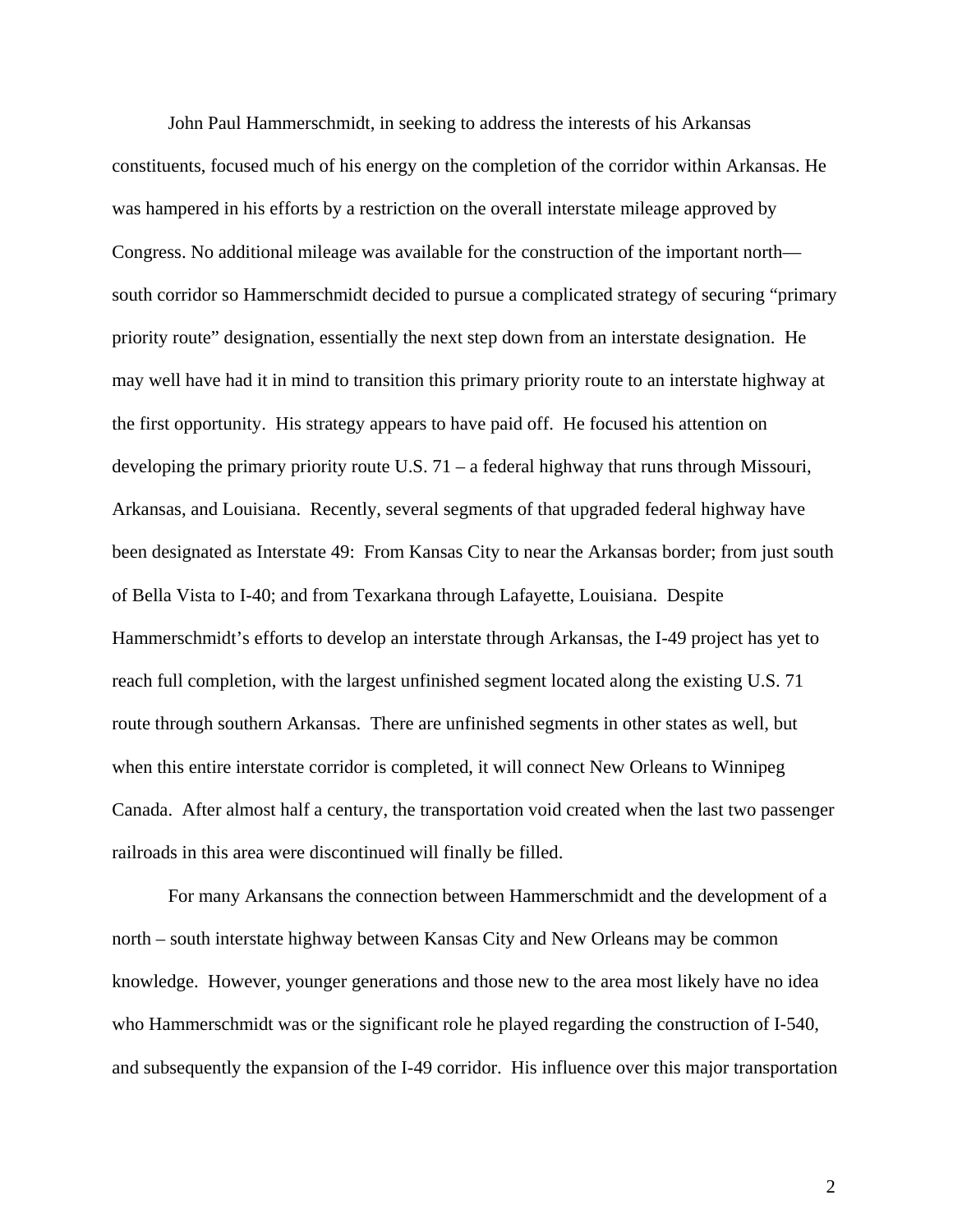route is not information that has been made widely available to the average citizen. As I-49 is finally nearing completion, it is important to recognize Hammerschmidt's overall impact on the development of this project and its various effects on Arkansas and the nation as a whole. The current construction along this route, especially in Northwest Arkansas, can be quite deceptive. Drivers stuck in traffic due to ongoing roadwork may find it hard to believe that development of this seemingly new infrastructure system first began almost half a century ago.

 The construction of this important corridor moved along at an excruciatingly slow pace. The reasons for this are infinite, but can be condensed into a few specific issues that are largely the result of federal-aid highway legislation. In 1956 Congress voted in favor of a highway bill which authorized an extraordinary amount of federal funds for the construction of the National System of Interstate and Defense Highways. While it would initially appear that this would benefit the development of a major north – south transportation corridor from Kansas City to New Orleans, this legislation actually proved to be extremely detrimental to its inclusion as part of the interstate highway system as it was not an original route designated within the initial 41,000 mile plan. After several deadline extensions and a burgeoning controversy between urban and rural interests, interstate completion became the primary focus of the federal government. It quickly became clear that it would be next to impossible for states to receive any additional interstate mileage that was not included as part of the original system.

 Hammerschmidt realized this but also understood that several arterial routes throughout Arkansas desperately needed significant improvements. Instead of pursuing interstate mileage designation for these roadways, he used his position as a member of the House Public Works and Transportation Committee to cosponsor highway legislation in 1972 that would authorize federal funding for the construction and improvement of priority primary roadways up to interstate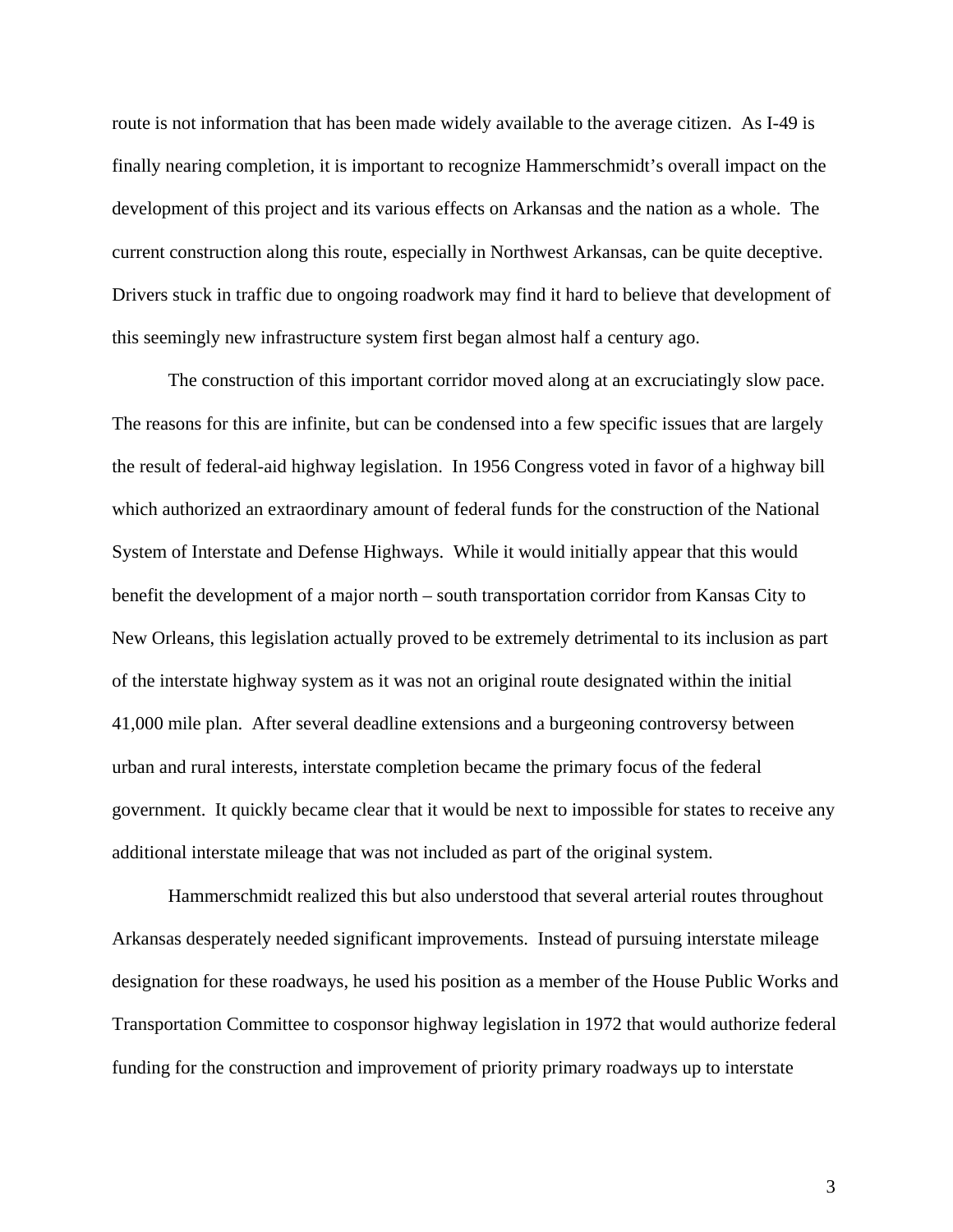highway standards without being included as part of the interstate highway system. The 1972 highway bill failed to be passed into law, and while the Federal Aid Highway Act of 1973 included a provision for the funding of the priority primary system, this legislation dealt a major blow to the nation's highway systems. The 1973 highway bill opened the Federal Highway Trust Fund to finance urban mass transit. Road user taxes would no longer be designated specifically for highway development, which drastically limited the priority primary routes that would receive federal financing.<sup>[1](#page-11-0)</sup>

 The debate over the location of a north – south interstate through Arkansas was complicated by competing local interests. The controversy over the exact route placement of this proposed transportation corridor through Arkansas began with the 1956 highway bill, which did not designate a major north – south connection between Kansas City and New Orleans, as part of the original interstate system. The discontinuance of the last remaining passenger railroads in the late 1960s intensified this debate. As a result, regional disputes broke out between central Arkansans who supported the development of U.S. 65 and western Arkansans that believed U.S 71 was the most logical location for this significant transportation corridor. Throughout the history of highway legislation the main policy objectives have always been defined by increased social and economic prosperity and the alleviation of traffic problems. These were common themes used by Hammerschmidt's constituents and other Arkansans in favor of the development of the north – south interstate highway through specific areas across the state. While these

<span id="page-11-0"></span><sup>1.</sup> U.S. Department of Transportation, Federal Highway Administration, Public Roads, *Busting the Trust*, Richard F. Weingroff, July/August 2013 Vol. 77 No. 1, <http://www.fhwa.dot.gov/publications/publicroads/13julaug/03.cfm>(accessed March 30, 2015). (Hereafter cited as: Public Roads, *Busting the Trust*).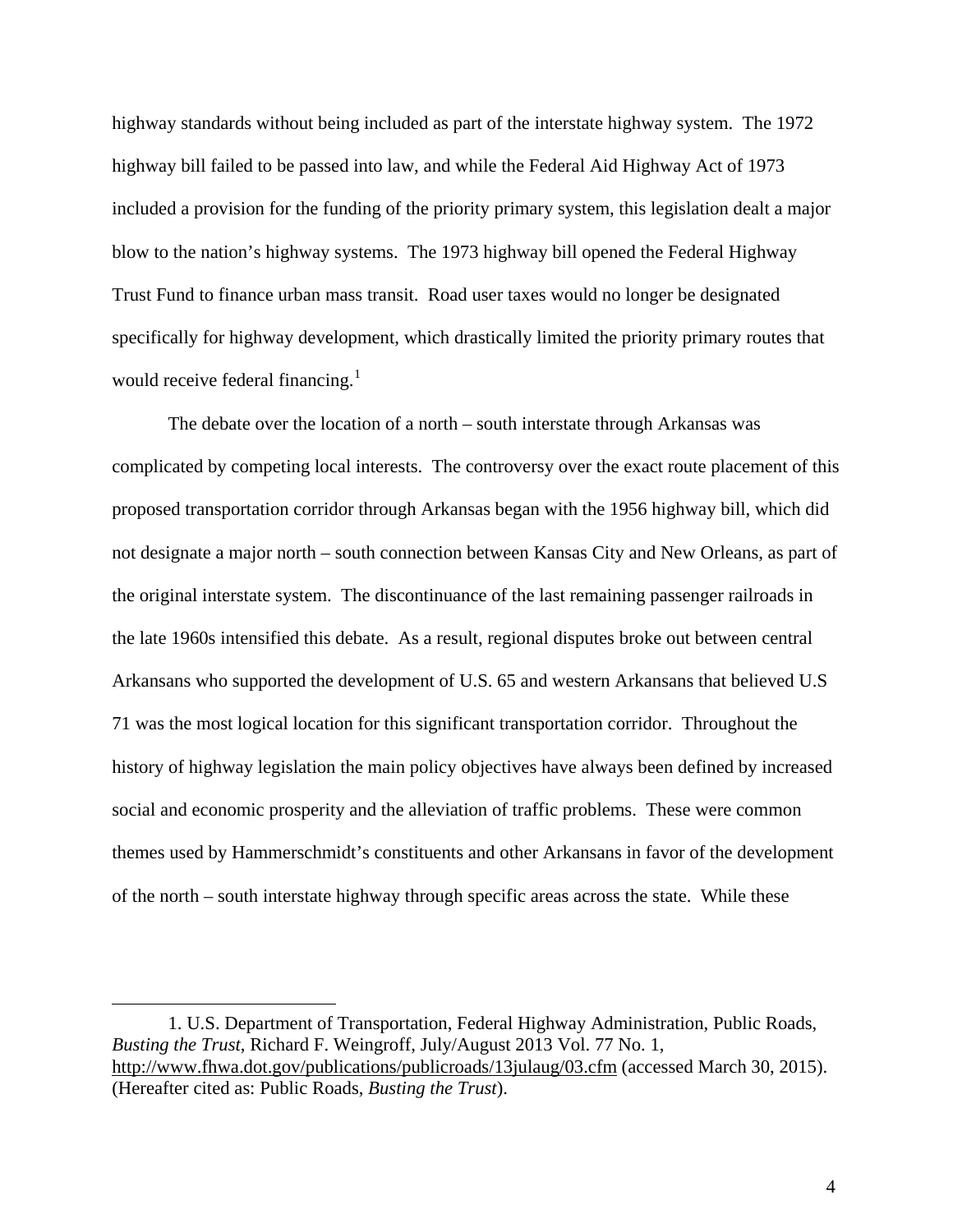reasons helped bolster support, they also contributed to the intense arguments over route placement, which ultimately prolonged the planning and construction of I-49 in Arkansas.

 In order to understand the delay in the construction of the I-49 corridor through Arkansas, it is necessary to examine the history of transportation legislation. Marked by many ups and downs, the federal-aid highway program has led policy makers down a long road of trial and error, while never quite eradicating fundamental issues such as logistics, funding, and contention among special interest groups. The solution to all of these problems and more appeared in the form of the Federal Aid Highway Act of 1956 which is unquestionably the United State's most influential piece of transportation legislation. However, as it became increasingly controversial over the years, this landmark highway bill only served to hinder the development of a major north – south transportation corridor between Kansas City and New Orleans. Yet, together with legislation outlined in 1972, 1973, and 1991, the 1956 highway bill directly affected the eventual evolution of Interstate 49.

The amount of time it took to develop a route connecting Kansas City and New Orleans shows the difficulties surrounding highway legislation. Since the first federal-aid highway act in 1916, politicians and other special interest groups have struggled to create a federal highway system that meets all the nation's transportation needs. In 1956 policy makers thought this goal had finally been achieved only to realize in less than twenty years that the interstate highway system had some major flaws. To complicate matters, in the early 1970s, a rift arose between urban and rural states regarding the continued construction of interstate highways versus new development of mass transit systems. These issues remained at the forefront of transportation legislation in the 1990s and are still common themes today.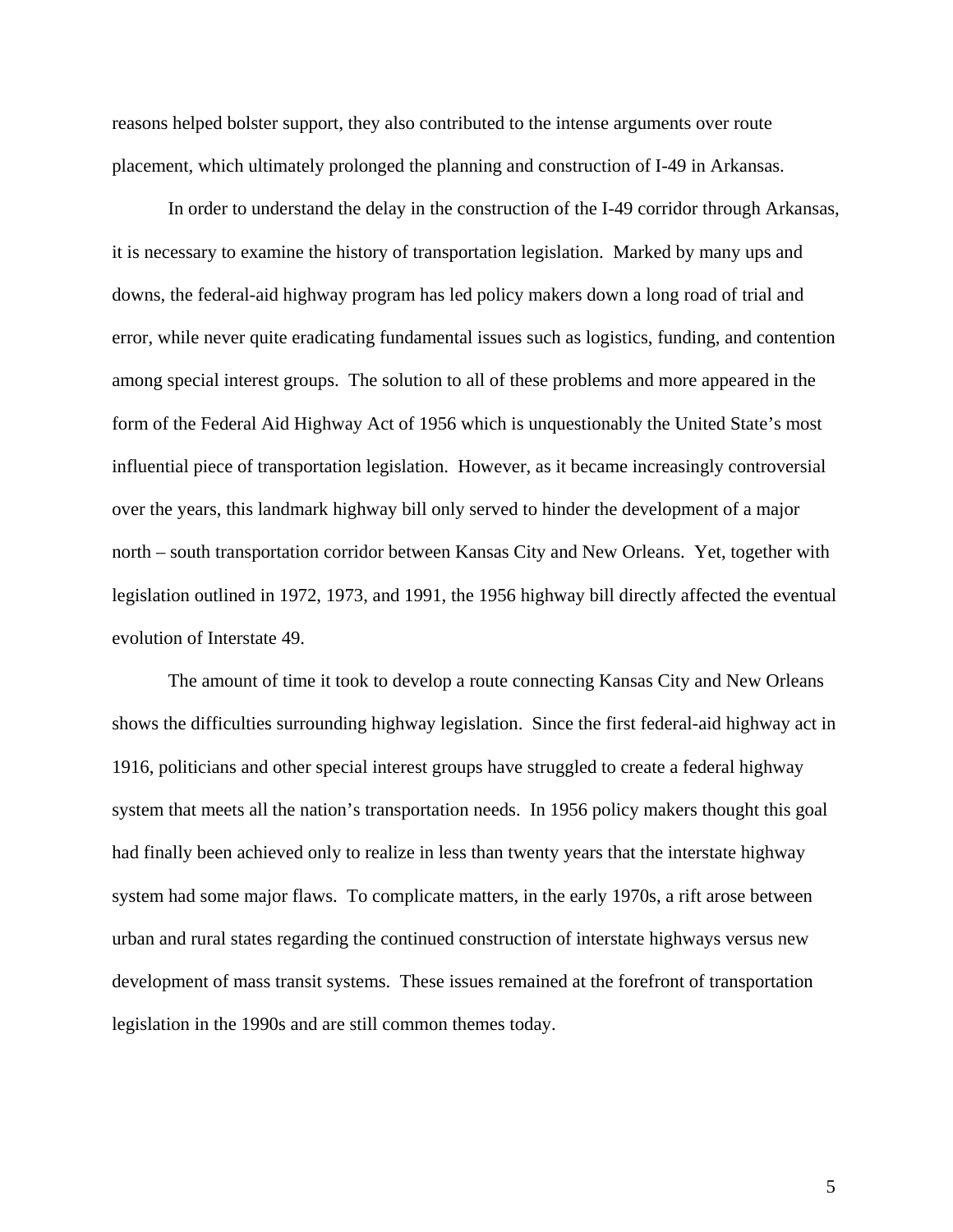The first chapter of this thesis serves to highlight the historical complexity surrounding highway legislation in the United States from its inauguration as part of the Federal Aid Road Act of 1916, until the Federal Aid Highway Act of 1956. Several pieces of transportation legislation are crucial to understanding this evolution. The establishment of the first national system of highways was included as part of the Federal Aid Highway Act of 1921, which allocated a significant increase in federal funds and authorized a provision to standardize the classification and designation of roadways within this transnational system.<sup>[2](#page-13-0)</sup> A network of limited access expressways was finally incorporated into the Federal Aid Highway Act of 1944 which outlined the development of a 40,000 mile National System of Interstate Highways. However, due to America's involvement in World War II, the United States government was unable to provide much in the way of federal aid funding, specifically for the construction of this system. As a result of his war experiences and the unwavering convictions of President Dwight D. Eisenhower, in little over a decade, the Federal Aid Highway Act of 1956 authorized the federal government to provide ninety percent of funds for the development of the National System of Defense and Interstate Highways.<sup>[3](#page-13-1)</sup> While policy makers, highway engineers, special interest groups, road agencies, local citizens and businesses, had always argued over the direction of a modern infrastructure system, it appeared an agreement had finally been made in 1956. In reality, this could not have been further from the truth. While this coalition may have

<span id="page-13-0"></span><sup>2.</sup> U.S. Department of Transportation, Federal Highway Administration, Public Roads, *From 1916 to 1939: The Federal-State Partnership at Work*, Richard F. Weingroff, Summer 1996 Vol. 60 No. 1, <http://www.fhwa.dot.gov/publications/publicroads/96summer/p96su7.cfm> (accessed April 18, 2014). (Hereafter cited as: Public Roads, *From 1916 to 1939*).

<span id="page-13-1"></span><sup>3.</sup> U.S. Department of Transportation, Federal Highway Administration, Public Roads, *Federal-Aid Highway Act of 1956: Creating the Interstate System*, Richard F. Weingroff, Summer 1996 Vol. 60 No. 1,

<http://www.fhwa.dot.gov/publications/publicroads/96summer/p96su10.cfm>(accessed April 18, 2014). (Hereafter cited as: Public Roads, *Federal-Aid Highway Act of 1956*).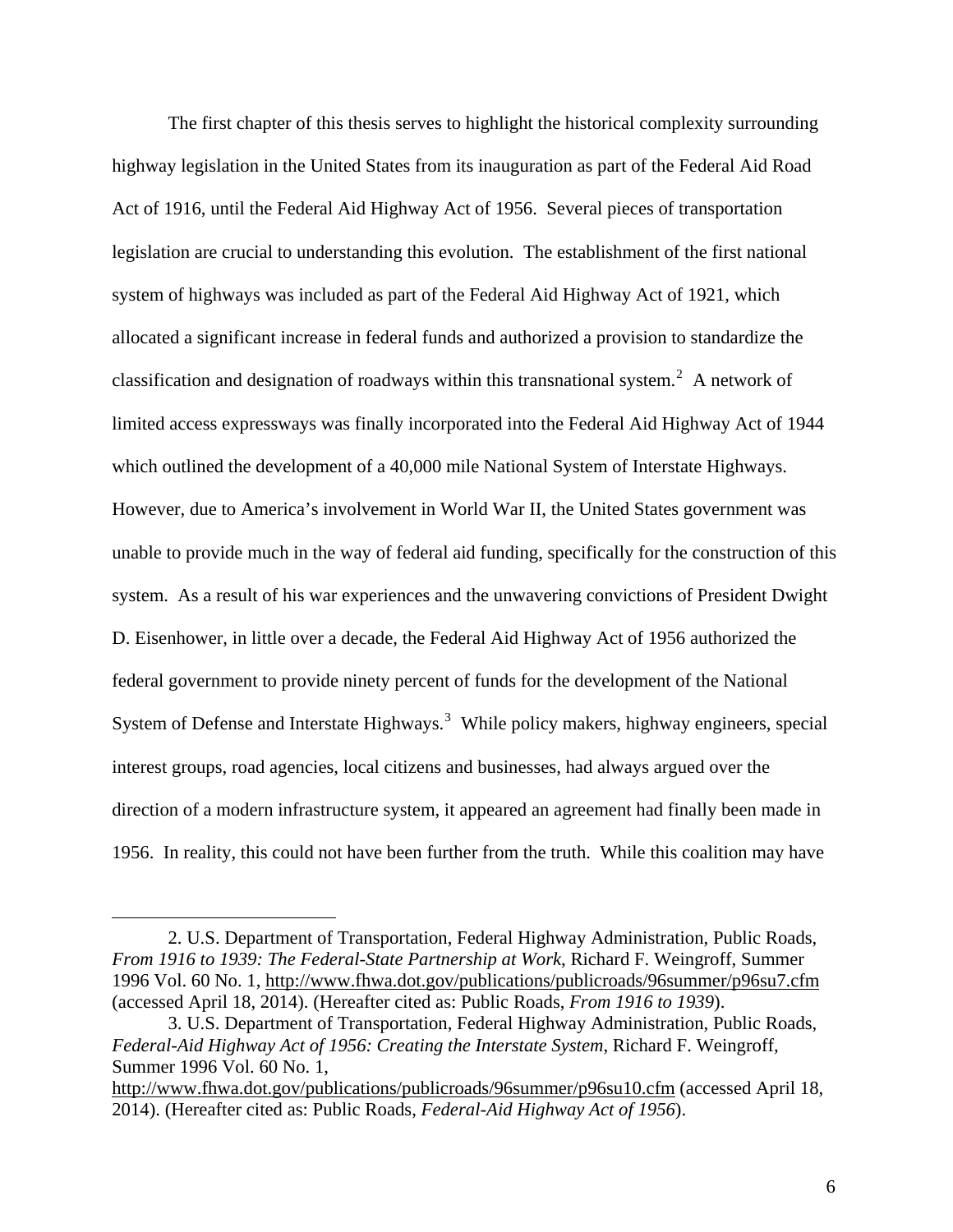existed for a brief period of time, the convoluted nature of highway legislation has continued well into the present day. As these various factions have continued to multiply over the past fifty years, it has become increasingly evident that the majority of transportation advocates are simply unable to reach an agreement regarding federal aid highway policy.

Chapter Two introduces John Paul Hammerschmidt and his role in highway development, specifically a north – south interstate highway. Throughout Hammerschmidt's time in Congress he worked to assuage the antagonism between transportation lobbies in order to create the types of legislation needed to fund the development of a major corridor between Kansas City and New Orleans. At an early age Hammerschmidt was introduced to an extremely diverse infrastructure system; he gained more knowledge as a young adult traveling across country and serving as a pilot in World War  $II.^4$  $II.^4$  Yet despite these experiences, Hammerschmidt made it quite clear during his Congressional career, that he believed the future of America's social and economic prosperity depended upon the continued development of a national highway network. This was particularly true in his home state of Arkansas where many essential transportation arteries were in dire need of improvements, especially the north – south routes. In 1972, Hammerschmidt used his position as a member of the House Public Works and Transportation Committee to cosponsor a highway bill which authorized federal funding for the immediate renovation of three major Arkansas highways.<sup>[5](#page-14-1)</sup> However, the bill did not pass and

<span id="page-14-0"></span>4. John Paul Hammerschmidt, interview by Scott Lunsford, March 30, 2009, Arkansas Memories Project, The David and Barbara Pryor Center for Arkansas Oral and Visual History, Special Collections, University of Arkansas Libraries, Fayetteville. URL: <http://pryorcenter.uark.edu/> (accessed May 6, 2014). (Hereafter cited as: Hammerschmidt, interview).

 $\overline{a}$ 

<span id="page-14-1"></span>5. Representative Hammerschmidt of Arkansas, speaking for the consideration of The Federal-Aid Highway Act of 1972, on October 5, 1972, to the Committee of the Whole House, H.R. 16656, 92nd Cong., 2nd sess., *Cong. Rec*. 118, pt. 26: 34081-82. (Hereafter cited as: Hammerschmidt, *Cong. Rec.*, 1972).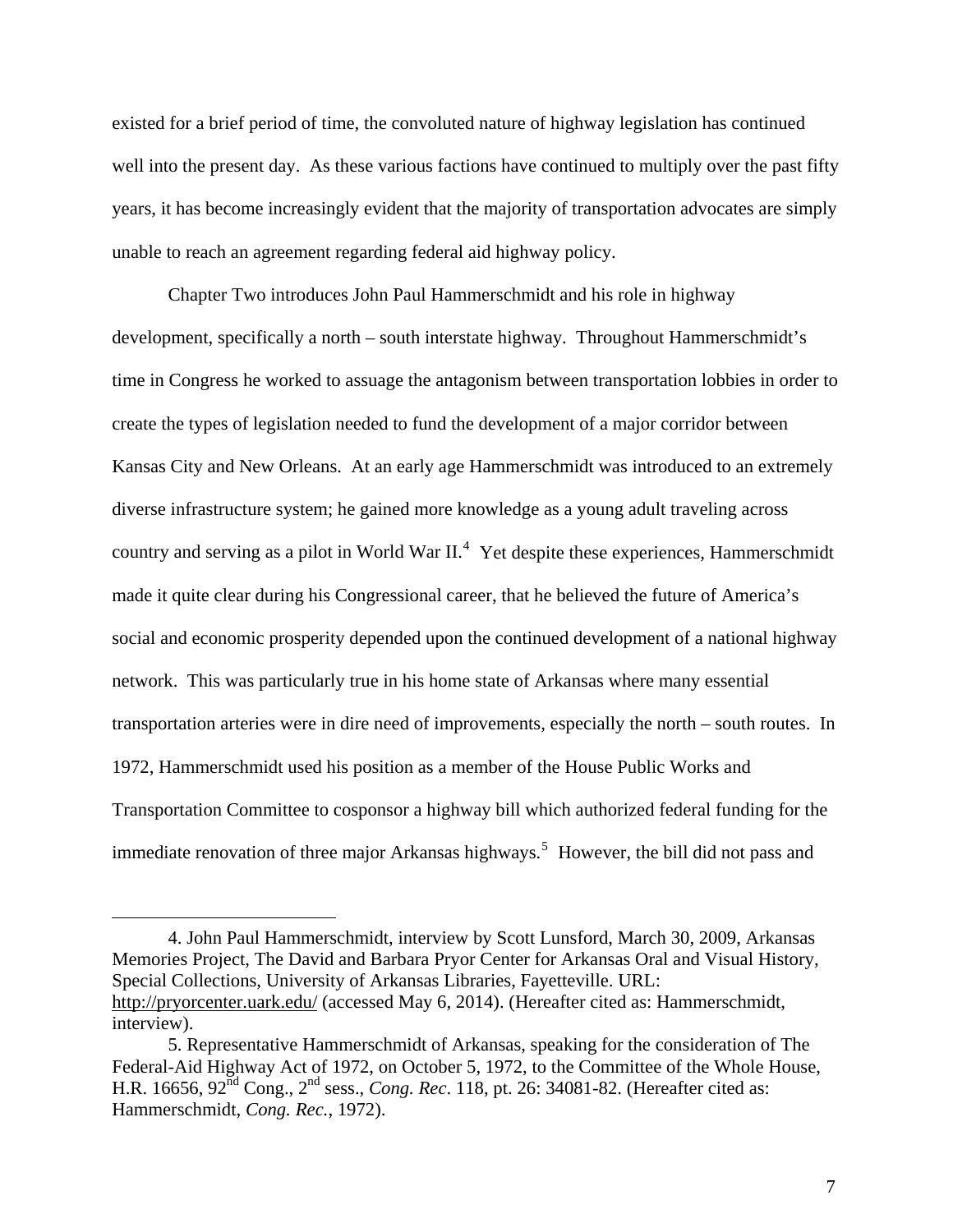the following year, the Federal Aid Highway Act of 1973 authorized the diversion of trust fund monies to be used for the development of urban mass transit.<sup>[6](#page-15-0)</sup> Hammerschmidt and his constituents feared that this legislation would have a devastating impact on the future of Arkansas's entire infrastructure system, particularly the construction of an interstate highway connecting Kansas City to New Orleans.

The third chapter explains why the demand for this major north – south corridor was so intense for Arkansans and outlines the debate that ensued over route placement. In the late 1960s, Hammerschmidt's constituents and other concerned citizens across the state became especially concerned about the state's transportation situation when the Kansas City Southern Railway Company ended passenger service on the *Southern Belle*, after almost thirty years. With the discontinuance of this last remaining connection between Kansas City and New Orleans, an 800-mile area was left without adequate transport. A number of Arkansans appealed for the revival of the *Southern Belle*, but the impossibility of this quickly became apparent with the end of privatized railroads and the advent of the Amtrak system as part of the Rail Passenger Act of 1970 which did not provide any passenger service through Arkansas for well over a decade. Hammerschmidt, of course, understood that the nation's infrastructure had moved from railways to roadways. He was also fully aware of the rapidly deteriorating conditions of several of the state's major arterial highways. Hammerschmidt's constituents soon realized the importance of highway development and the need for the construction of a north – south interstate highway. Even though the federal government refused the approval of additional interstate mileage designation, state and local officials, regional businesses, concerned citizens, and special interest groups argued over the placement of this proposed route. As with the

<span id="page-15-0"></span> $\overline{a}$ 

<sup>6.</sup> Public Roads, *Busting the Trust*.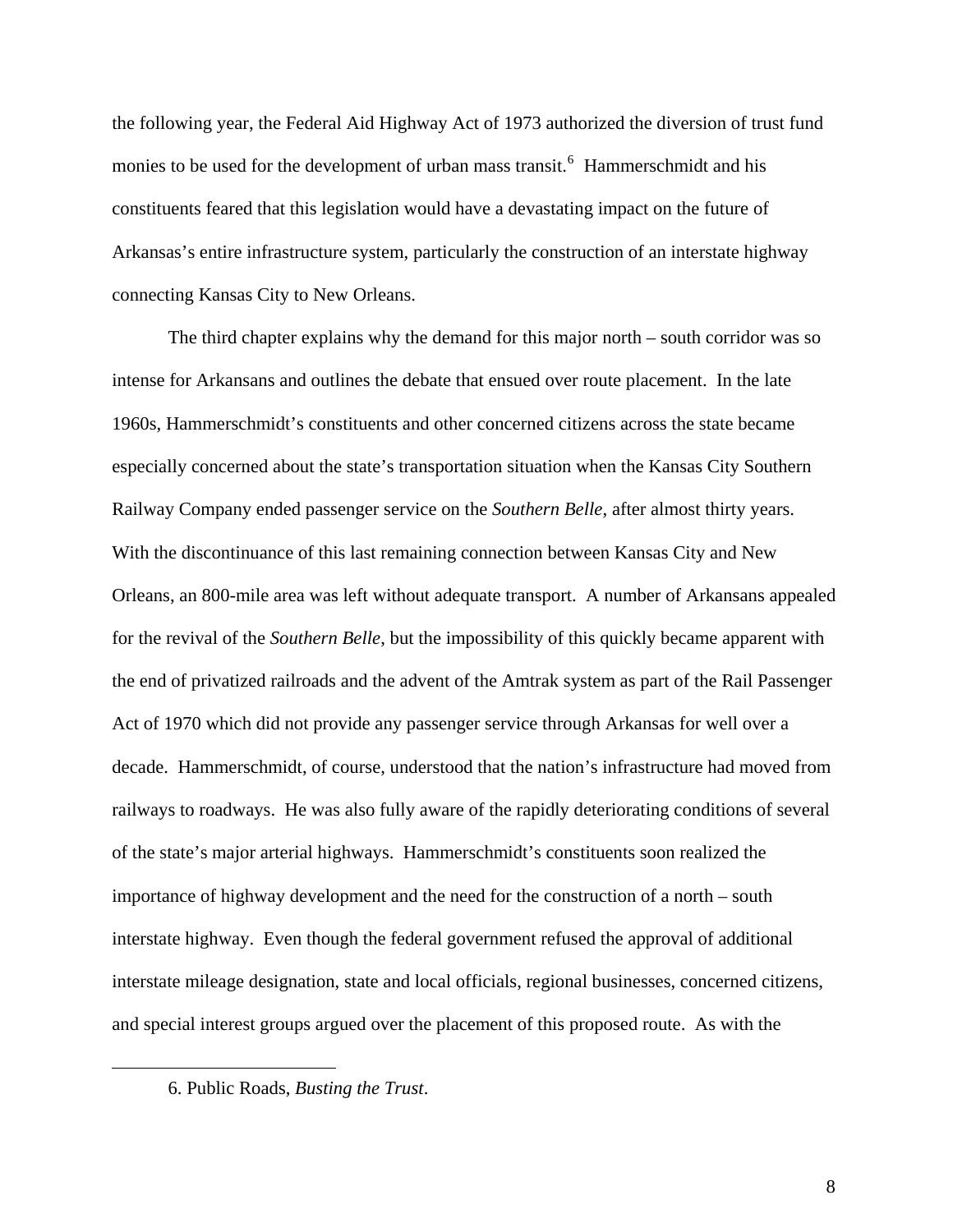railroads the development of any major transportation route would undoubtedly lead to economic prosperity. The aggregation of regions across the state soon led to an intense debate over the possible location of this north – south route from Kansas City to New Orleans.<sup>[7](#page-16-0)</sup> Hammerschmidt attempted to settle this dispute as cosponsor of the 1972 highway bill which would include a priority primary route system, an intermediate network of federal aid highways, just below the interstate in importance. Despite the failure of the 1972 legislation the priority primary system was incorporated into the Federal Aid Highway Act of 1973. However, as a result of the highway trust fund being opened for the use of non-highway purposes, Hammerschmidt's original vision for this intermediate interstate system was largely unsuccessful due to the lack of federal aid.

The fourth and final chapter provides a brief summary of the development of a north – south interstate highway from the time between the 1973 legislation and the present day. The seventies and eighties represented a "lost decade" in regards to interstate development, as controversies erupted between rural states in favor of the additional designation of interstate mileage and urban areas that supported the development of mass transit systems. The federal government felt the original interstate system as outlined in the Federal Aid Highway Act of 1956 should be completed before considering the allocation of additional interstate mileage. $8$ However, during this time there were a few exceptions to this rule, and Louisiana received the first Interstate 49 designation. Federal funds were authorized for 200 miles of interstate development to provide for the much needed north – south connection between Interstate 20 in

<span id="page-16-1"></span><span id="page-16-0"></span><sup>7.</sup> John Paul Hammerschmidt Papers, Special Collections Department, University of Arkansas Libraries, Fayetteville. (Hereafter cited as: Hammerschmidt Papers).

<sup>8.</sup> Public Roads, *Busting the Trust*.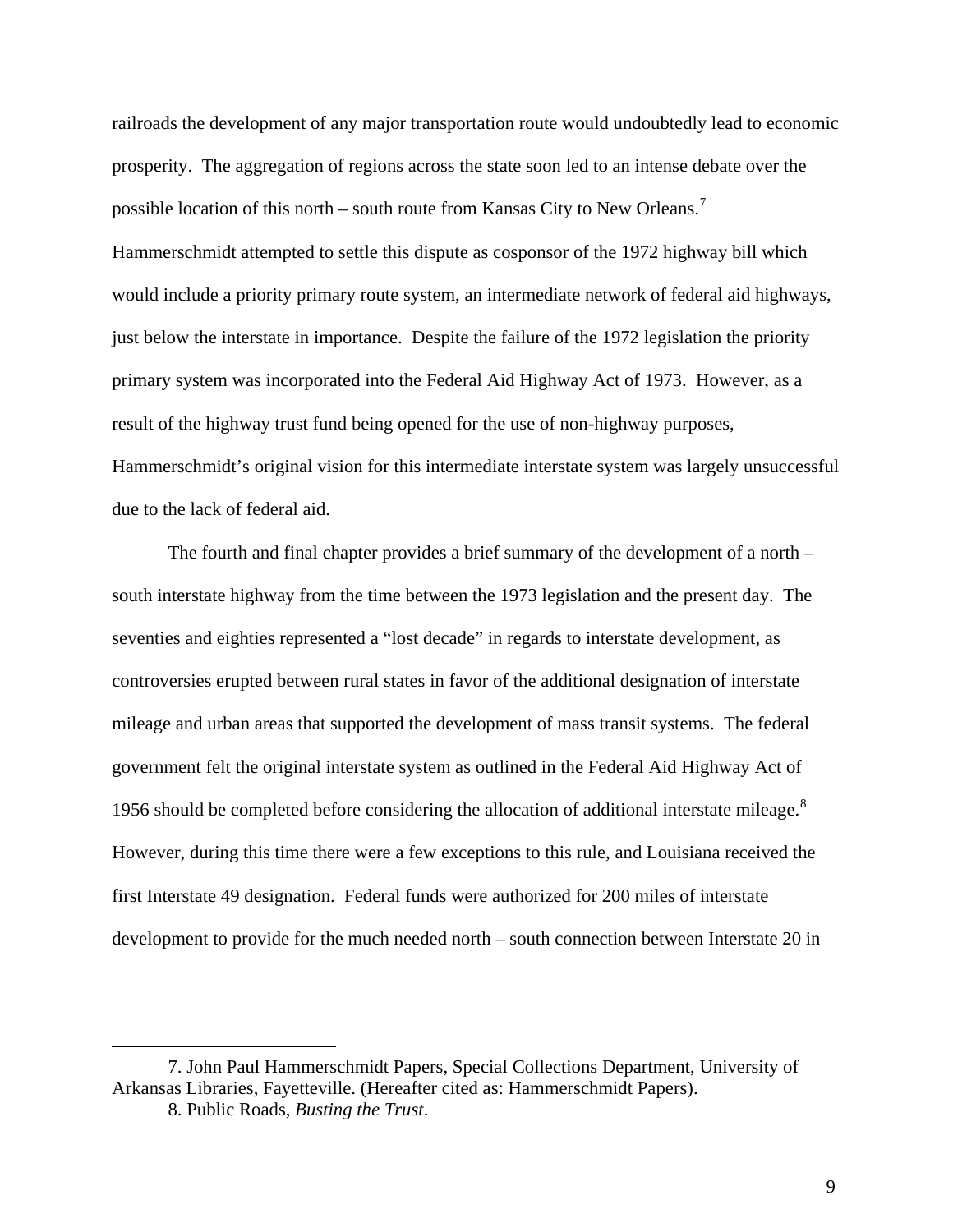Shreveport, and Interstate 10 in Lafayette. $9$  While Arkansas lacked a north – south transportation corridor, it also did not have two major cities located along existing interstate highways that needed to be directly linked to one another. This only contributed to the ongoing debate across Arkansas regarding the route placement of this proposed corridor. Throughout this "lost decade" Hammerschmidt used any available federal funds for the development of U.S. 71 in Northwest Arkansas. However, the area was rapidly growing and these meager funds could not support the necessary infrastructure development. A breakthrough came in the early nineties with the Intermodal Surface Transportation Efficiency Act of 1991 (ISTEA). As the top ranking Republican member in the House Committee on Public Works and Transportation, Hammerschmidt was finally in a position to significantly influence highway construction in Arkansas. Along with three other senior congressmen, Hammerschmidt drafted legislation that included the development of a National Highway System, which outlined specific High Priority Corridors that were to receive immediate federal aid. The U.S. 71 route from Kansas City through Arkansas and into Louisiana was listed as High Priority Corridor Number One. As a result of ISTEA, Northwest Arkansas received 400 million dollars. This ultimately contributed to the development of Interstate 540, which was officially opened to traffic as the "John Paul Hammerschmidt Highway" in 1999 from Alma to Northwest Arkansas. Even though Hammerschmidt retired from Congress the year after ISTEA, he became chairman of the Northwest Arkansas Council, a nonprofit established for the improvement and development of

<span id="page-17-0"></span><sup>9.</sup> Interstate Guide: Interstate 49, History, [http://www.interstate-guide.com/i-](http://www.interstate-guide.com/i-049.html#history)[049.html#history](http://www.interstate-guide.com/i-049.html#history) (accessed June 2, 2015). (Hereafter cited as: Interstate Guide: Interstate 49, History).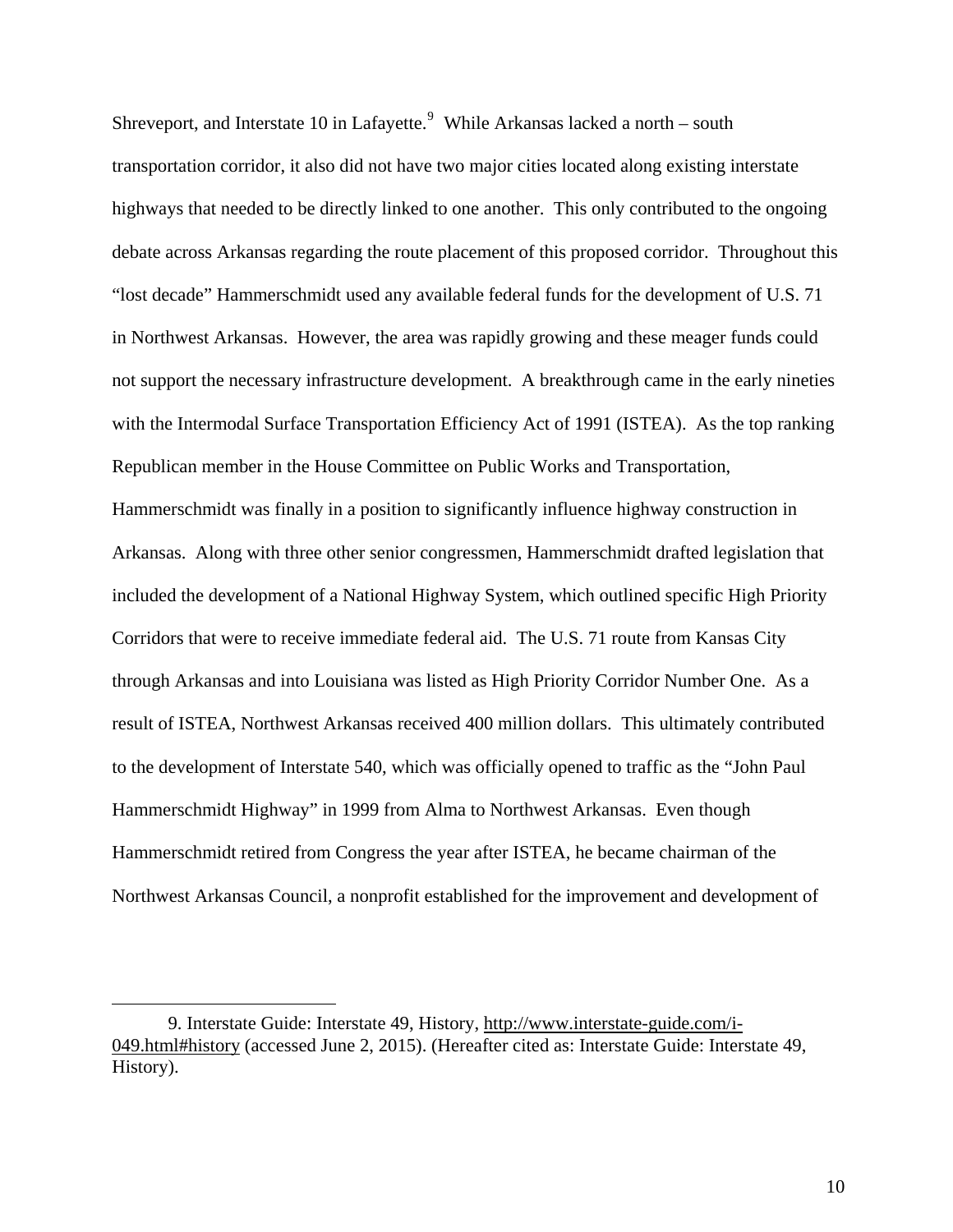the region's infrastructure systems from 1993 to 2006, and was thus strategically placed to ensure the completion of this project.<sup>[10](#page-18-0)</sup>

In 2014, I-540 finally received official designation as part of the Interstate 49 corridor, which will eventually connect Canada to the Gulf Coast. An estimated eighty percent of the total 1,700 mile route has already been finished; however, the Arkansas portion between Fort Smith and Texarkana is still the largest incomplete segment. A significant amount of federal funding is necessary to complete construction on this project, and Congress is currently struggling once again to create a long-term, comprehensive highway bill.

<span id="page-18-0"></span><sup>10.</sup> Arkansas State Senator Uvalde Lindsey, e-mail message to author, June 19, 2015. (Hereafter cited as: Lindsey, email); U.S. Department of Transportation, Federal Highway Administration, Public Roads, *Creating a Landmark: The Intermodal Surface Transportation Act of 1991*, Richard F. Weingroff, November/December 2001 Vol. 65 No. 3, <http://www.fhwa.dot.gov/publications/publicroads/01novdec/istea.cfm> (accessed June 2, 2015). (Hereafter cited as: Public Roads, *Creating a Landmark*).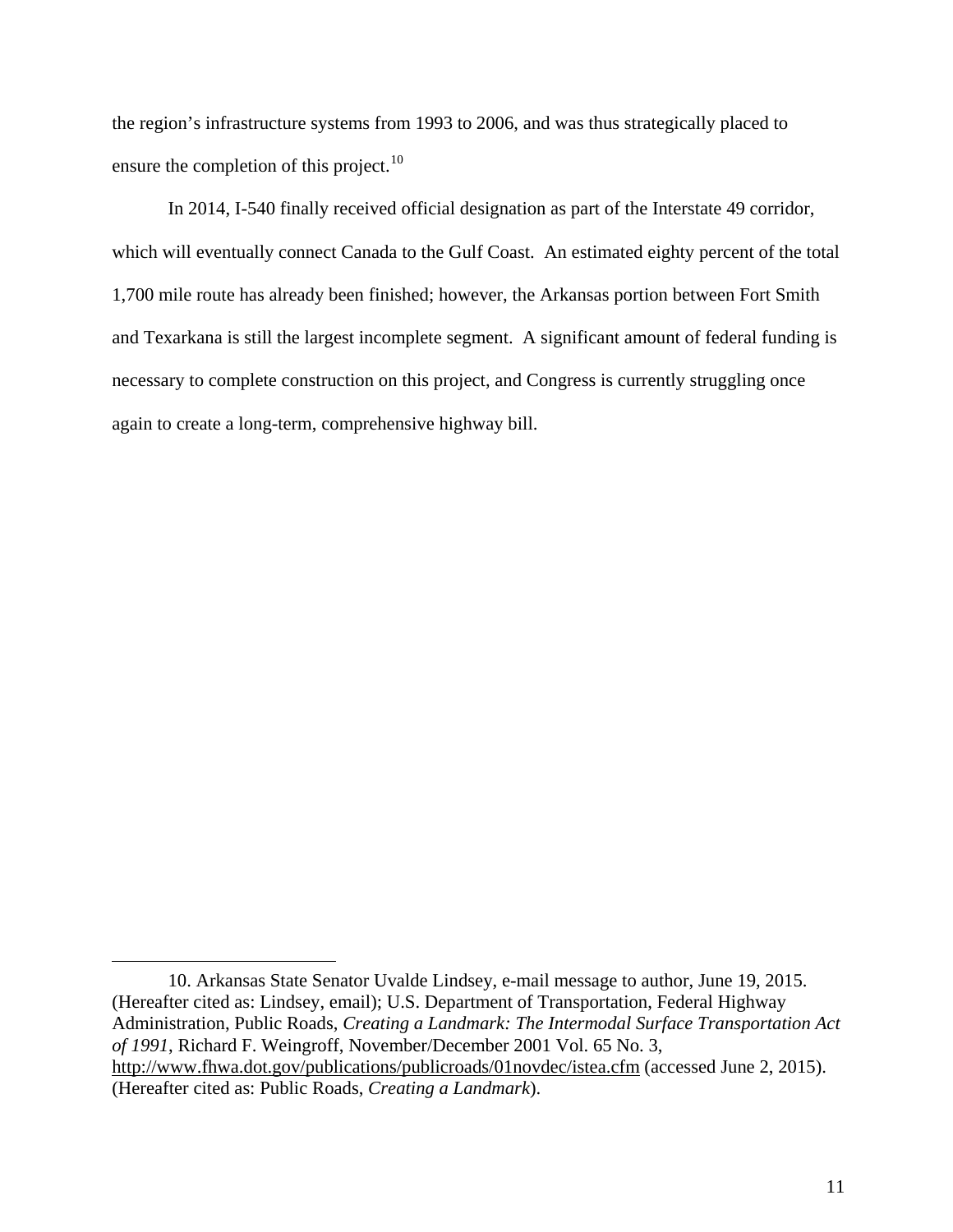### **Chapter One**

Although it certainly did not happen overnight, the Federal Aid Highway Act of 1956 marked a significant turning point in American highway legislation. Central elements included the alleviation of traffic congestion along major transportation corridors, increased economic prosperity and development, and urban renewal projects designed to support the suburbanization of major cities. While the themes regarding modern expressway development remained similar to highway policy goals established in the 1920s, the 1956 legislation authorized a significant increase in federal funding that would finally enable the materialization of the National System of Interstate and Defense Highways. For decades, politicians, engineers, road agencies, businesses, concerned citizens, and other special interest groups grappled for a way to create a highway program that encompassed all the complexities surrounding the logistics and funding of road construction and development. During this time, several landmark Federal Aid Highway Acts led up to and shaped the 1956 legislation.

Federal highway funding originated within the Federal Aid Road Act in 1916. Following the United States involvement in World War I, the first national highway system was founded as part of the Federal Highway Act of 1921. This led to what has been termed by scholars as the 'golden years' of highway building.<sup>[1](#page-19-0)</sup> As early as 1939, engineers with the Bureau of Public Roads, then part of the Department of Agriculture, had begun to plan a 30,000 mile express highway system that would traverse the United States and ultimately assuage traffic problems

<span id="page-19-0"></span> $\overline{a}$ 

<sup>1.</sup> Public Roads, *From 1916 to 1939*.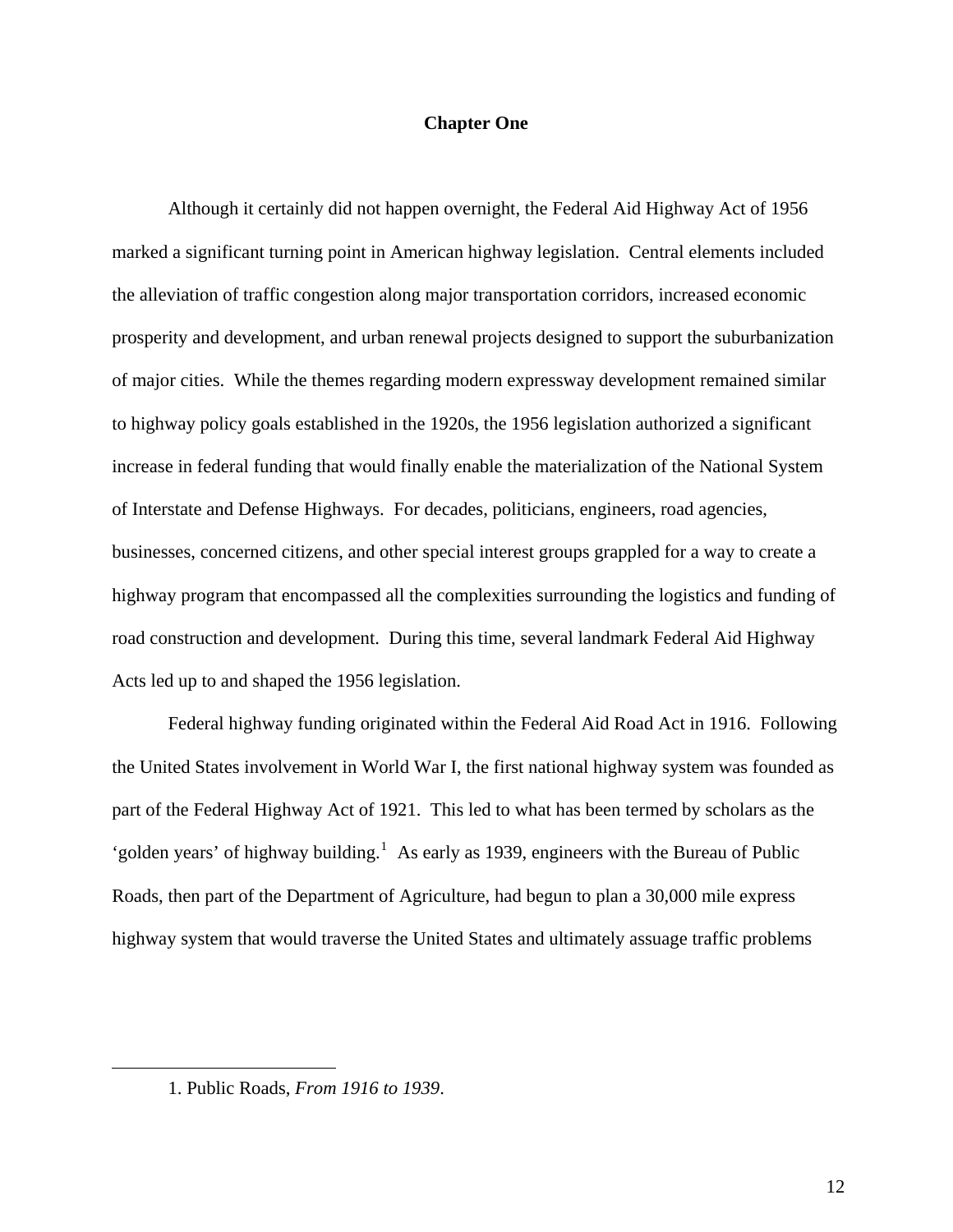while simultaneously improving the nations economy.<sup>[2](#page-20-0)</sup> It took five more years before Congress officially sanctioned the development of the National System of Interstate Highways in the Federal Aid Highway Act of 1944. However, the legislation did not offer any incentive for interstate development and included no provision that required a portion of federal funds to be used exclusively for the construction of the interstate system.<sup>[3](#page-20-1)</sup> So, of course, we must ask why it took the nation over ten additional years to finally install a progressive and predominately federally funded express highway program? Unfortunately, the answer to this is more complex than the network of interstate highways that span the American landscape today.

Throughout the course of highway development special interest groups continually fought amongst themselves in regards to the planning, construction, and financing of roadways. Civil engineers, city planners, farm proponents, and advocates within the trucking industry all had different expectations for highway development. Furthermore the attempts of legislators to appease all interest groups while creating a functional highway program quickly manifested into an impossibly difficult task, thus road construction lagged well behind traffic demands.<sup>[4](#page-20-2)</sup> As can be expected, contrasting interests defined the goals of almost everyone involved in road development. Scarcely concerned with the nation's highway system at large, the focus of state engineers remained at the local level as opposed to connecting state highways. The jurisdiction and financing of rural farm-to-market roads was primarily left in the hands of the counties while city officials directed their attention towards the improvement and funding of urban roadways. Meanwhile, federal engineers focused their attentions on building a connecting network of primary or trunk roads and, therefore, largely ignored the needs of rural and urban highway

<span id="page-20-2"></span><span id="page-20-1"></span><span id="page-20-0"></span><sup>2.</sup> Mark H. Rose, *Interstate: Express Highway Politics, 1939-1989*. Rev. ed. (Knoxville: University of Tennessee Press, 1990), 4. (Hereafter cited as: Rose, *Interstate*).

<sup>3.</sup> Public Roads, *Federal-Aid Highway Act of 1956*.

<sup>4.</sup> Rose, *Interstate*, 2.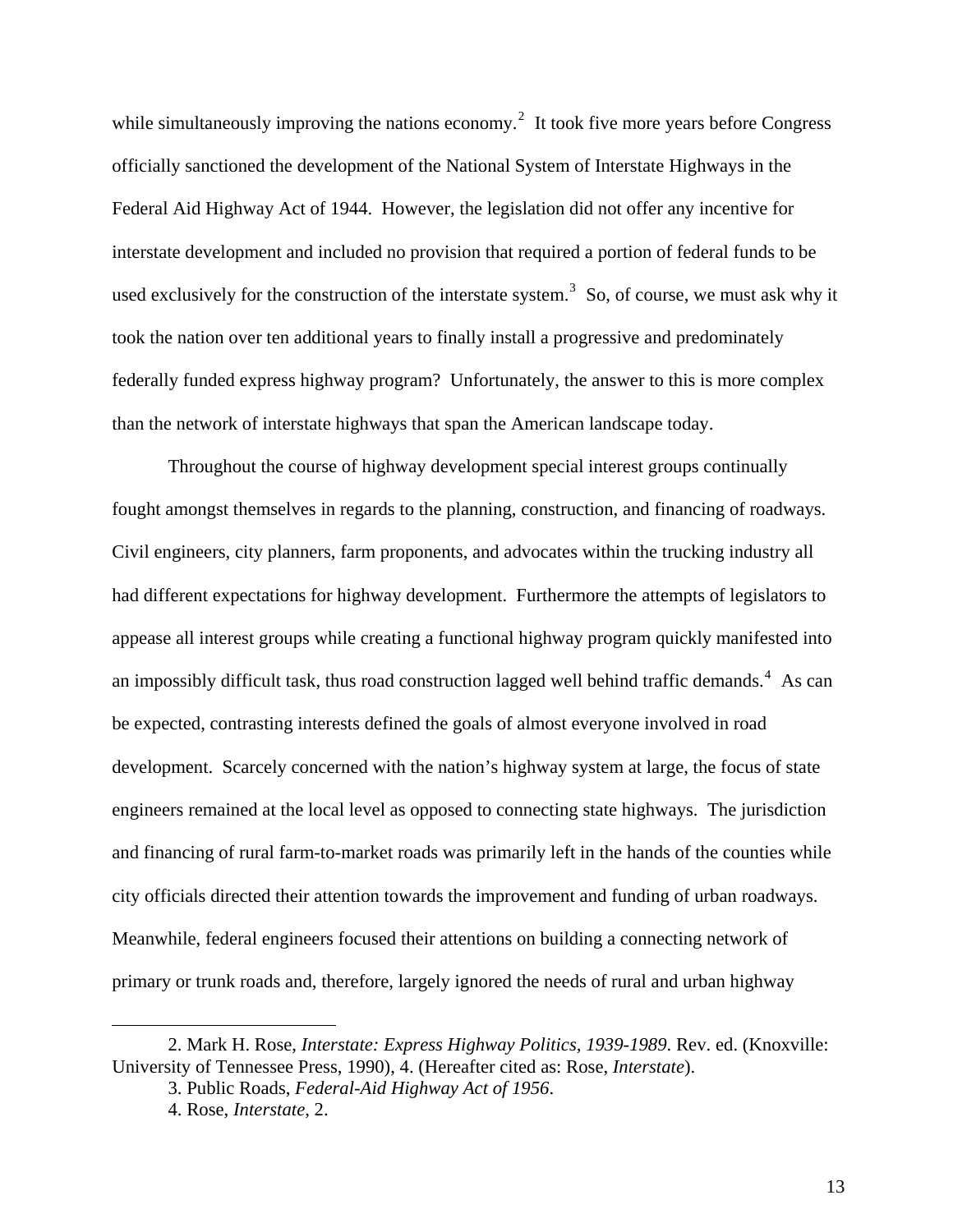development.<sup>[5](#page-21-0)</sup> Thus, it is an understatement to say that no clear uniformity in highway placement, construction, and funding existed until the 1956 legislation.

Although federal financing of the nation's roadways first began in 1916, it took forty years for an extensive and almost entirely federally funded highway program to be put into place. Until 1921 local and state governments paid for their portion of highway funds through property and other taxes, while the federal government used general revenue funds to contribute to its half of highway funding. By 1929 almost every state began to tax fuel in order to assist with the financing of road construction and improvement. It took only a few short years before the United States government imposed a federal gas tax on motorists in 1932.<sup>[6](#page-21-1)</sup> Nevertheless, the revenue gathered from both state and federal taxes on fuel was not used strictly for road construction. This caused contention between highway engineers and policy makers. The engineers believed that the funds received from those taxes should be devoted to the construction and improvement of roadways. Still, state and federal highway officials continued to use these funds for purposes other than highway development.<sup>[7](#page-21-2)</sup> It was not until the Federal Aid Highway Act of 1956 and the creation of the Federal Highway Trust Fund that road user fees became exclusively designated for the sole purpose of financing the interstate system, and established a uniform set of standards for highway construction and development.<sup>[8](#page-21-3)</sup>

A long and rocky road led up to the historic 1956 highway legislation, but forty years earlier the wheels finally began to turn when the Federal Aid Road Act of 1916 became the nation's first attempt at creating a federal highway aid program. "This act was approved July 11, 1916, and provided for the participation of the Federal government in road building under the

<span id="page-21-0"></span><sup>5.</sup> Ibid.

<span id="page-21-2"></span><span id="page-21-1"></span><sup>6.</sup> Ibid., 4.

<sup>7.</sup> Ibid., 9.

<span id="page-21-3"></span><sup>8.</sup> Public Roads, *Federal-Aid Highway Act of 1956*.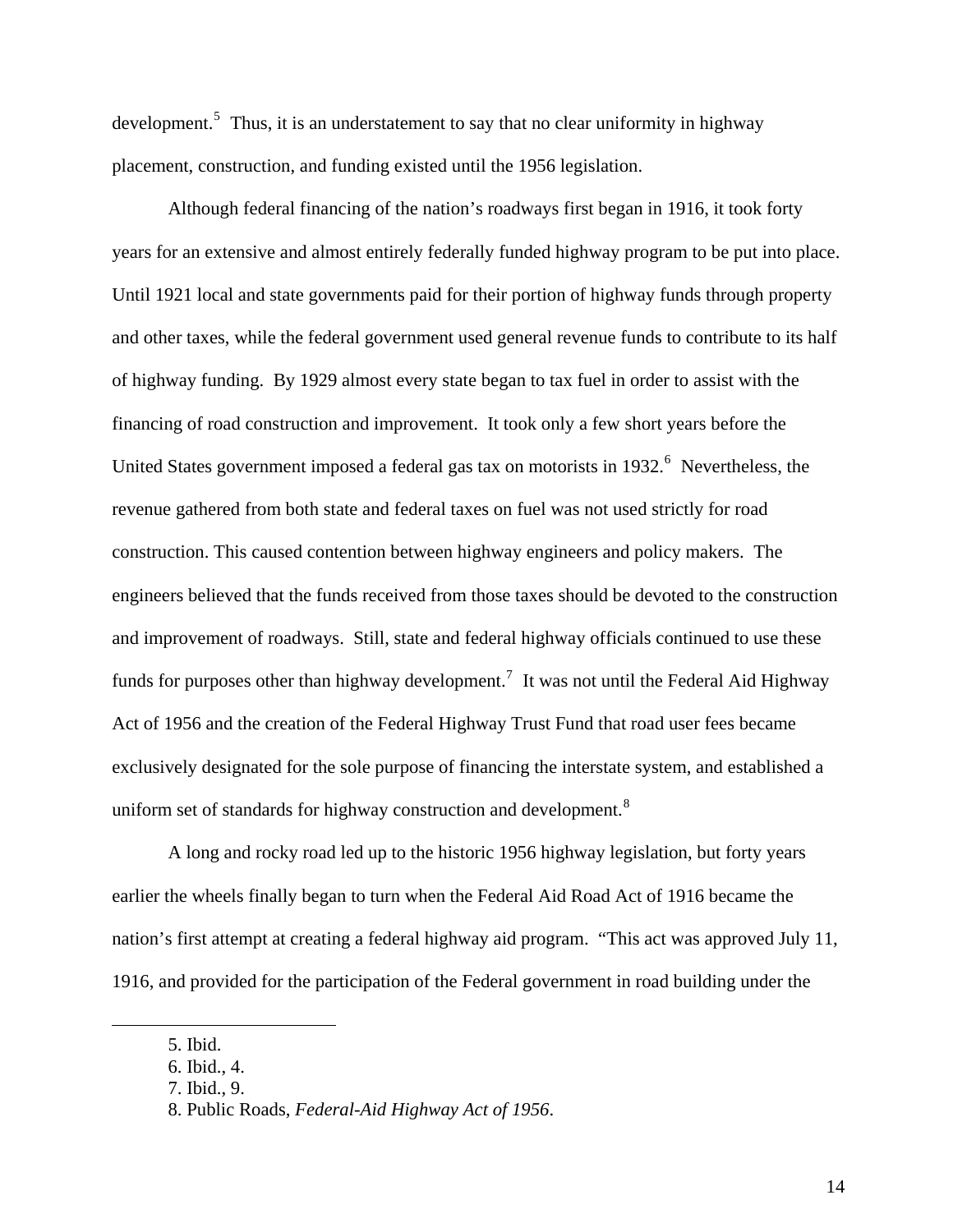direction of the Secretary of Agriculture, and appropriated funds for such participation."<sup>[9](#page-22-0)</sup> Over the course of five years, seventy-five million dollars in federal funds would be allocated to the states for the much needed improvement and construction of rural delivery routes and post roads. Based on a fifty percent cost sharing ratio, the state and federal governments equally divided the financing of road construction with every state matching half of what federal funds they received. To determine the proportional allocation of funds, highway engineers and legislators devised a formula based on the ratio of one-third of each individual state's land area, population, and road mileage, together with the national total of these three specifications.<sup>[10](#page-22-1)</sup>

In order to officially gain eligibility for the obtainment of federal highway funds as part of the Federal Aid Road Act of 1916, the Office of Public Roads (OPR) required every state to set up a road agency for the purpose of selecting the highway projects and route plans in need of the greatest improvement. These selections along with engineering specifications were to then be submitted to the Secretary of Agriculture for approval. Upon completion of new and improved roadways, the states would assume the responsibility of upkeep and maintenance.<sup>[11](#page-22-2)</sup> The 1916 legislation left the jurisdiction of route selections almost entirely in the hands of state highway officials, which resulted in varying levels of road construction and improvements. Disconnected roadways dominated the highway landscapes of individual states while

<span id="page-22-0"></span><sup>9.</sup> State of Arkansas, Department of State Lands, Highways and Improvements, *Eighth Biennial Report*, For the Period Ending June 30, 1928, 11. (Hereafter cited as: Department of State Lands, *Eighth Biennial Report*).

<span id="page-22-1"></span><sup>10.</sup> Ibid., 11-12; Rose, *Interstate*, 8; U.S. Department of Transportation, Federal Highway Administration, Public Roads, *Federal Aid Road Act of 1916: Building the Foundation*, Richard F. Weingroff, Summer 1996 Vol. 60 No. 1,

<https://www.fhwa.dot.gov/publications/publicroads/96summer/p96su2.cfm>(accessed April 18, 2014). (Hereafter cited as: Public Roads, *Federal Aid Road Act of 1916*).

<span id="page-22-2"></span><sup>11.</sup> Department of State Lands, *Eighth Biennial Report*, 12; Rose, *Interstate*, 8; *Federal Aid Road Act of 1916*.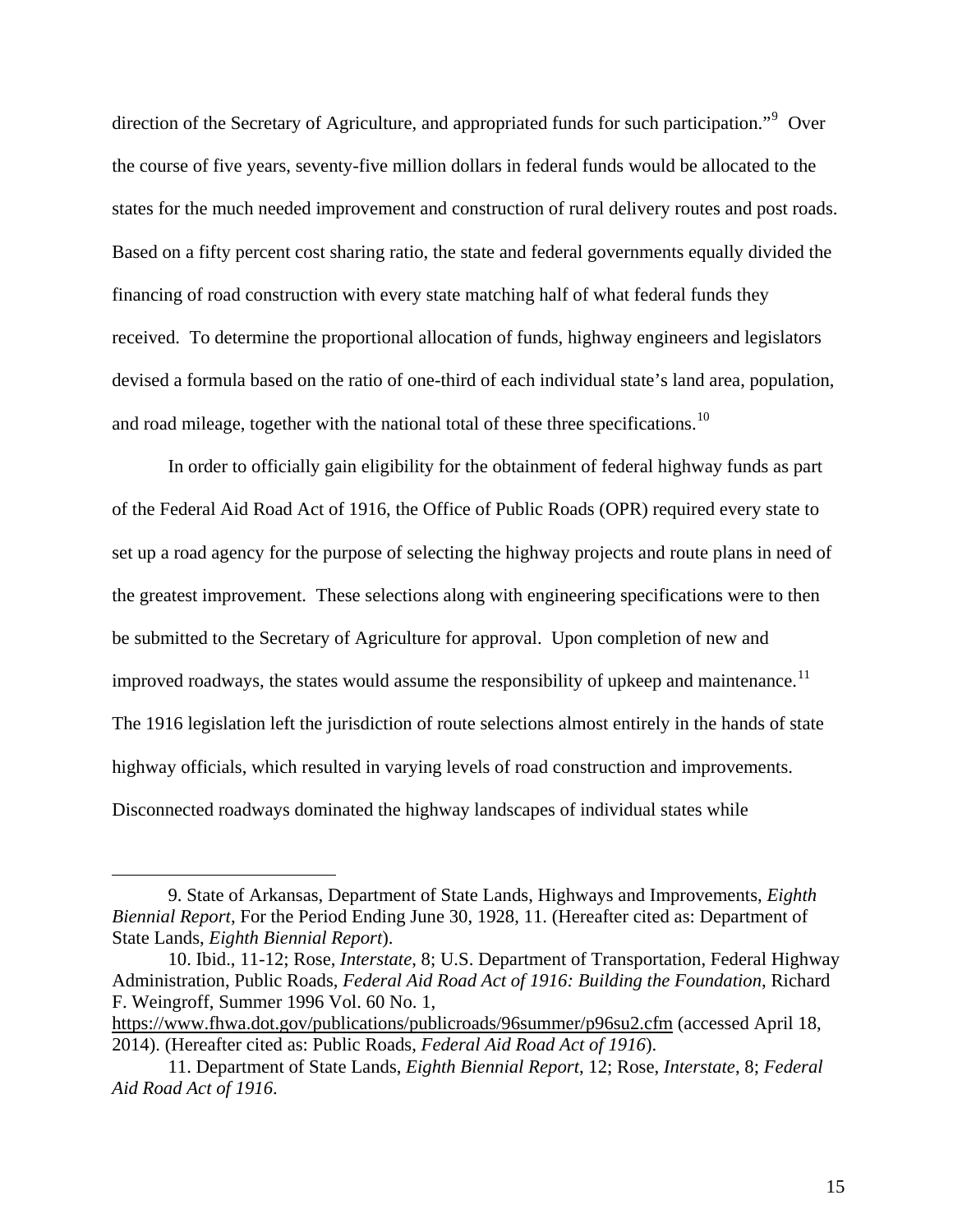development of connecting routes between states was virtually nonexistent. The Arkansas State Highway Commission addressed these inconsistencies in its *Eighth Biennial Report*:

Five years of operation under the Federal Aid act of 1916 indicated to the Federal authorities that this act, with its subsequent amendments, was too loosely drawn, in that it allowed aid in the construction of practically any road which might tend to develop the country, whether or not it was purely local in character, and did not provide definitely and specifically for a correlated and unified system of highways in the several States.<sup>[12](#page-23-0)</sup>

These issues quickly became apparent and as always an inescapable rift arose between certain interest groups; some favored the continued development of farm to market roads, while other groups propositioned for the seamless linkage of national, long distance, primary routes.<sup>[13](#page-23-1)</sup>

The Federal Highway Act of 1921 established the first national system of highways. Compared to the previous legislation "[t]his act was much more restrictive in character and provided for a road system, national in scope, to consist of a definite connected system of highways in each State".<sup>[14](#page-23-2)</sup> In order to appease all opposing interest groups, as was becoming the trend in highway legislation, it only required that each state use up to seven percent of its total road mileage for the development of the national highway system. Three percent of these were to be primary routes and four percent secondary roadways. However, the act also stated that three-sevenths of the federal aid must be applied to the construction of a uniform system of nationally connected state highways. Federal funds were again to be based on a fifty percent cost sharing formula with the states. In addition, the government allocated sixty percent of federal aid specifically for the development of the national highway system. Another drastic

<sup>12.</sup> Department of State Lands, *Eighth Biennial Report*, 12.

<span id="page-23-2"></span><span id="page-23-1"></span><span id="page-23-0"></span><sup>13.</sup> Public Roads, *From 1916 to 1939*; Bruce E. Seely, *Building the American Highway System: Engineers as Policy Makers* (Philadelphia: Temple University Press, 1987), 46-51. (Hereafter cited as: Seely, *Building the American Highway System*). Seely argues that the OPR, renamed the Bureau of Public Roads in 1918, actually controlled the specification of highway development instead of working together with the states.

<sup>14.</sup> Department of State Lands, *Eighth Biennial Report*, 12.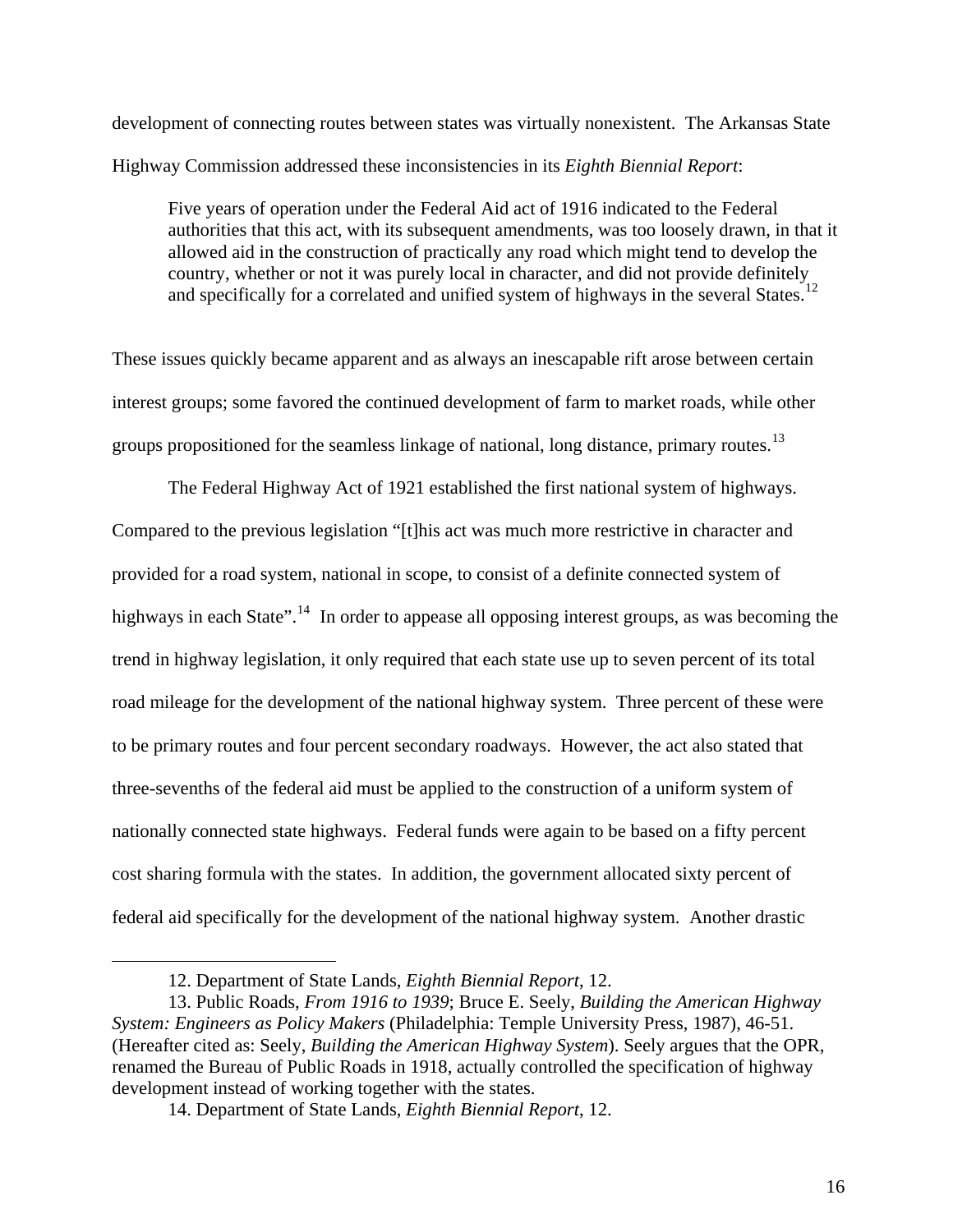deviation from the 1916 road legislation included the allotment of seventy-five million dollars in federal highway funding per year, instead of spread out over the course of five years. Furthermore, the Federal Highway Act of 1921 contained a provision to create a standardized method for the classification and designation of routes within the national highway system.<sup>[15](#page-24-0)</sup>

By 1923, almost 170,000 miles had officially been designated as part of the national system of highways. Engineers in both the Bureau of Public Roads and state highway agencies worked together to determine this mileage. Two years later in 1925, a systematic method of route markings was put into place. It designated odd numbers for north and south roadways and even numbers for roads running east and west. The 1920s certainly marked a new era in the history of national highway development. However, it was not until 1939 that the Bureau of Public Roads published an interregional highway plan outlining the development of a network of express highway systems that would connect the nation.<sup>[16](#page-24-1)</sup>

Publication of a newer but almost identical national highway plan officially became part of American highway policy with its inclusion in the Federal Aid Highway Act of 1944. The development of a 40,000 mile interregional network of expressways, known formally as the National System of Interstate Highways, would be incorporated within the federal aid highway system. The 1944 legislation charged the Bureau of Public Roads, which was now called the Public Road Administration, with the task of determining route placement and design standards. State and local highway officials, engineers, and members of the American Association of State Highway Officials were to assist the Public Roads Administration with this project.<sup>[17](#page-24-2)</sup>

<span id="page-24-2"></span><span id="page-24-1"></span><span id="page-24-0"></span><sup>15.</sup> Ibid.; Public Roads, *From 1916 to* 1939; Rose, *Interstate*, 8; Seely, *Building the American Highway System*, 62.

<sup>16.</sup> Public Roads, *From 1916 to 1939*; Rose, *Interstate*, 4, 9.

<sup>17.</sup> Rose, *Interstate*, 16, 26; Public Roads, *Federal-Aid Highway Act of 1956*.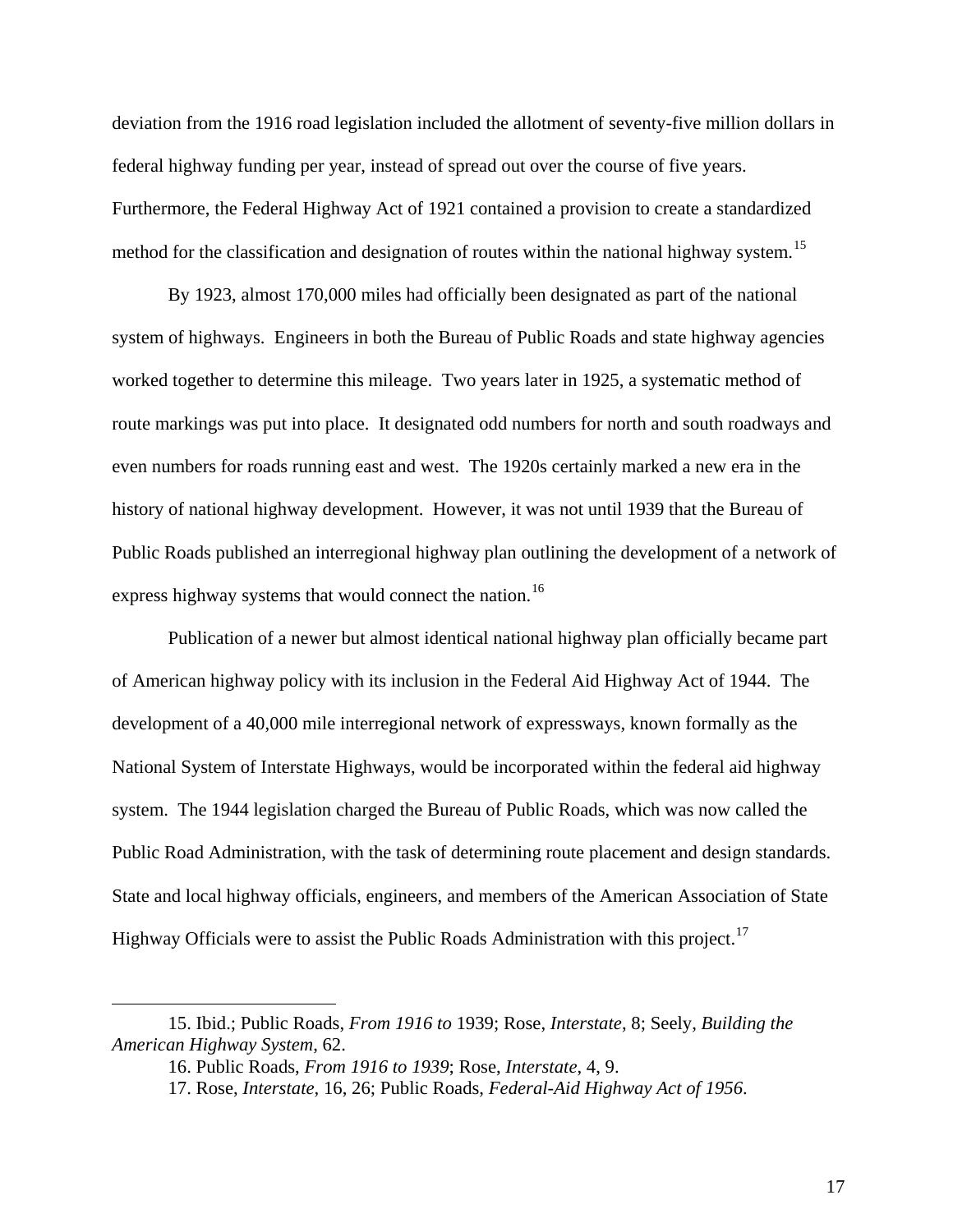Because the Federal Aid Highway Act of 1944 incorporated the National System of Interstate Highways, it appeared that policy makers and special interest groups had finally agreed on a progressive, transcontinental highway program. In reality this could not be further from the truth. Due to America's involvement in World War II, "[t]his period was characterized by: an acute shortage of men, material and equipment, with highway construction suspended except for war projects".<sup>[18](#page-25-0)</sup> Not seen as a priority, the legislation provided no additional funding for the interstate system and no real commitment was made to accelerate its construction.<sup>[19](#page-25-1)</sup> Federal aid was of course allocated for the development of rural and urban roadways but interstate highways did not receive an exclusive share of the funding. This enabled state road engineers to use federal funds as they saw fit. Thus, The Federal Aid Highway Act of 1944 still left the planning, routing, and construction of roadways at the local level, where the individual needs of each state were dictated by state road agencies and engineers.<sup>[20](#page-25-2)</sup>

Ultimately, proponents of the limited access highway network simply became another force at odds with other interest groups that wanted road development and construction to fit their own needs. Trucking industry advocates felt that federal aid should go towards the improvement of urban highways, while leaders of farm groups pushed for the funding needed to improve local and rural roads. Policy makers again attempted to placate all special interest groups.<sup>[21](#page-25-3)</sup> Therefore, as part of the 1944 highway legislation, the national government assumed the responsibility of partially financing four federal aid road networks. These included primary

<span id="page-25-3"></span><span id="page-25-2"></span><span id="page-25-1"></span><span id="page-25-0"></span><sup>18.</sup> State of Arkansas, Arkansas State Highway Commission, *Seventeenth Biennial Report*, For the Period July 1, 1944 – June 30,1946, 7. (Hereafter cited as: Arkansas State Highway Commission, *Seventeenth Biennial Report*, 7).

<sup>19.</sup> Rose, *Interstate*, 26; Public Roads, *Federal-Aid Highway Act of 1956*.

<sup>20.</sup> Rose, *Interstate*, 16, 26; Public Roads, *Federal-Aid Highway Act of 1956*.

<sup>21.</sup> Rose, *Interstate*, 16, 26; Public Roads, *Federal-Aid Highway Act of 1956*.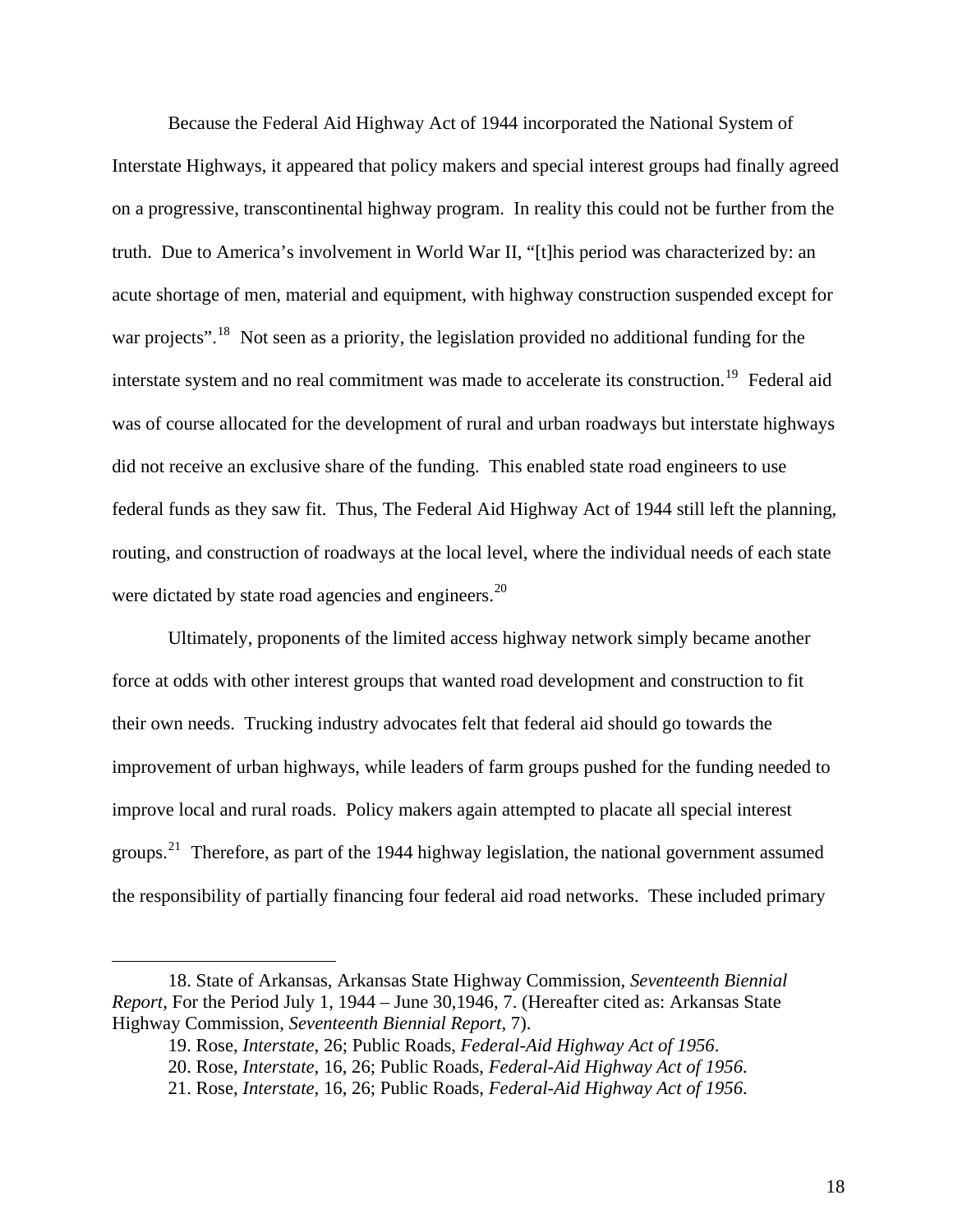routes, urban highways, farm-to-market or secondary roads, and the interstate system. Five hundred million dollars in federal aid was allocated for the use of road development over the course of three years. The state and federal governments would match funds on a fifty percent ratio as they had always done. Distribution of funds, as outlined in the legislation, followed a formula similar to what had been used for over twenty years. $22$ 

The undeniable magnitude and complexity that defined federal aid highway policy for almost half a century continued unabated as Congress began to outline the Federal Aid Highway Act of 1956. Numerous politicians, engineers, federal and state road agencies, along with special interest groups, helped to shape this historic highway program. However, the convictions of President Dwight D. Eisenhower ultimately led to the creation of the intricate network of interstate highways that crisscross the nation today.

Eisenhower's interest in roadways first began only three years after the origination of the first federally aided highway legislation. As a young man he participated in a transnational motor convoy with the United State's Army in 1919. This prolonged journey alerted the future president to the disastrous condition of America's roadways. Years later during World War II, Eisenhower witnessed the ease of mobility experienced by the Allied troops as they entered Germany by way of the German autobahn network. The advantages this type of highway system provided did not go unnoticed. The German example impressed upon Eisenhower the importance of modernizing American highway legislation in order to expedite the completion of the National System of Interstate Highways.<sup>[23](#page-26-1)</sup>

<span id="page-26-0"></span><sup>22.</sup> Rose, *Interstate*, 26; Public Roads, *Federal-Aid Highway Act of 1956*.

<span id="page-26-1"></span><sup>23.</sup> Public Roads, *Federal-Aid Highway Act of 1956*.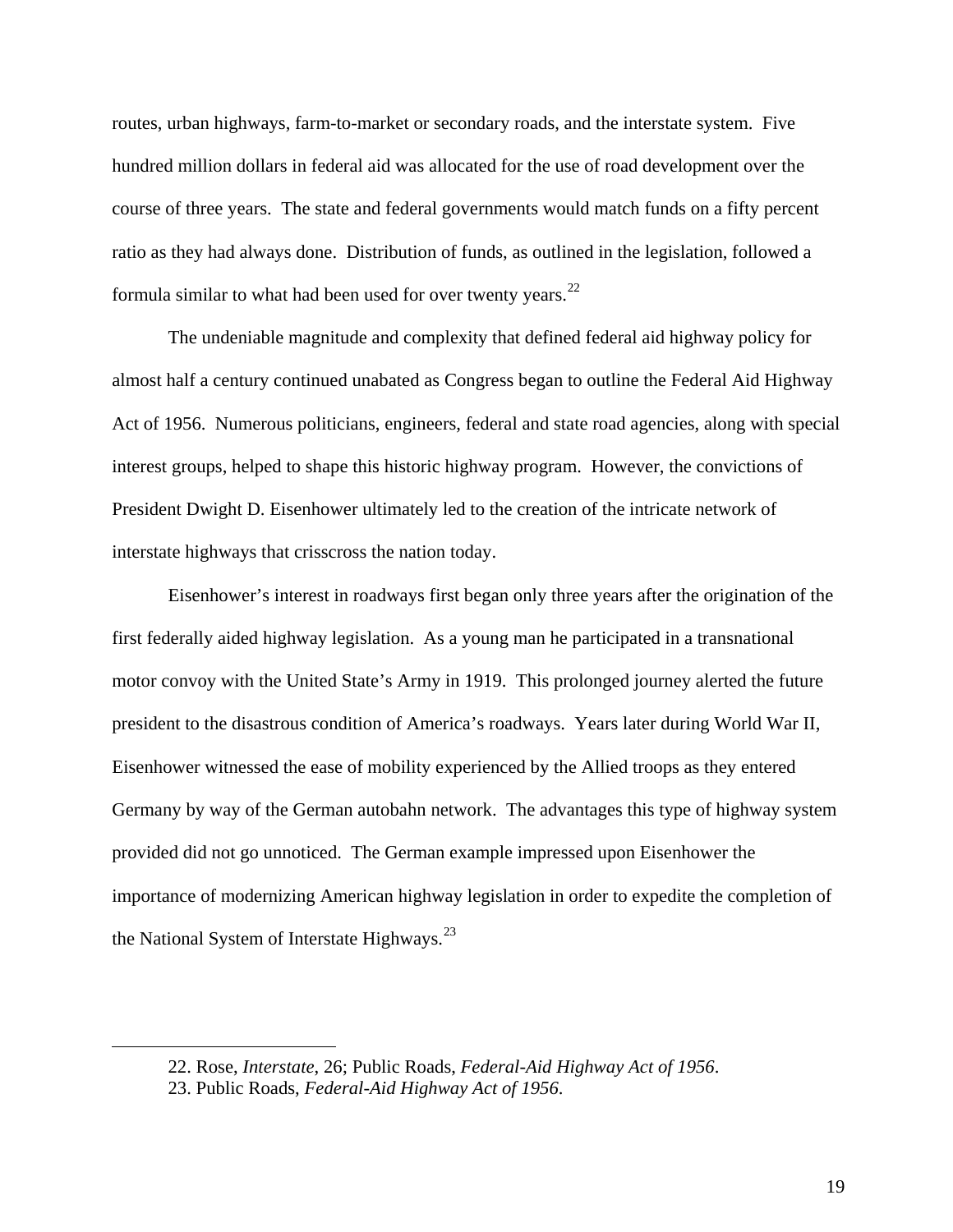However, during his first year as United States President, the Eisenhower Administration primarily focused on the situation in Korea. In 1953 President Eisenhower simply did not have the time to explore his aspirations regarding interstate highway development. The following year in 1954, Congress again examined highway legislation, and now Eisenhower turned his attentions toward the accelerated construction of a safer, faster, multilane express highway system. Unfortunately, the logistical and financial aspects of interstate development still perplexed many policy makers who continued to work towards creating legislation that satisfied all interested parties. $^{24}$  $^{24}$  $^{24}$ 

For decades, issues such as highway administration, financing, and apportionment had caused contentions with just about everyone involved in road construction. Like previous highway legislation, the 1954 Act attempted to appease special interest groups that had always been at odds over the actualization of the federal aid highway program. Politicians, farm group executives, leaders of state and national road user associations, as well as federal, state, and county engineers each had their own ideas regarding the financing, placement, and development of the nation's roads. The push for better highways came from all directions, yet the Federal Aid Highway Act of 1954 once again emphasized the gridlock in American highway politics.<sup>[25](#page-27-1)</sup> In order to create Eisenhower's idea of a successful interstate highway program, these conflicting interest groups had to reach an agreement.

Disappointed with the outcome of the Federal Aid Highway Act of 1954, President Eisenhower voiced his frustration in a speech he prepared to be delivered by Vice President

24. Ibid.

<span id="page-27-1"></span><span id="page-27-0"></span>1

<sup>25.</sup> Rose, *Interstate*, 69.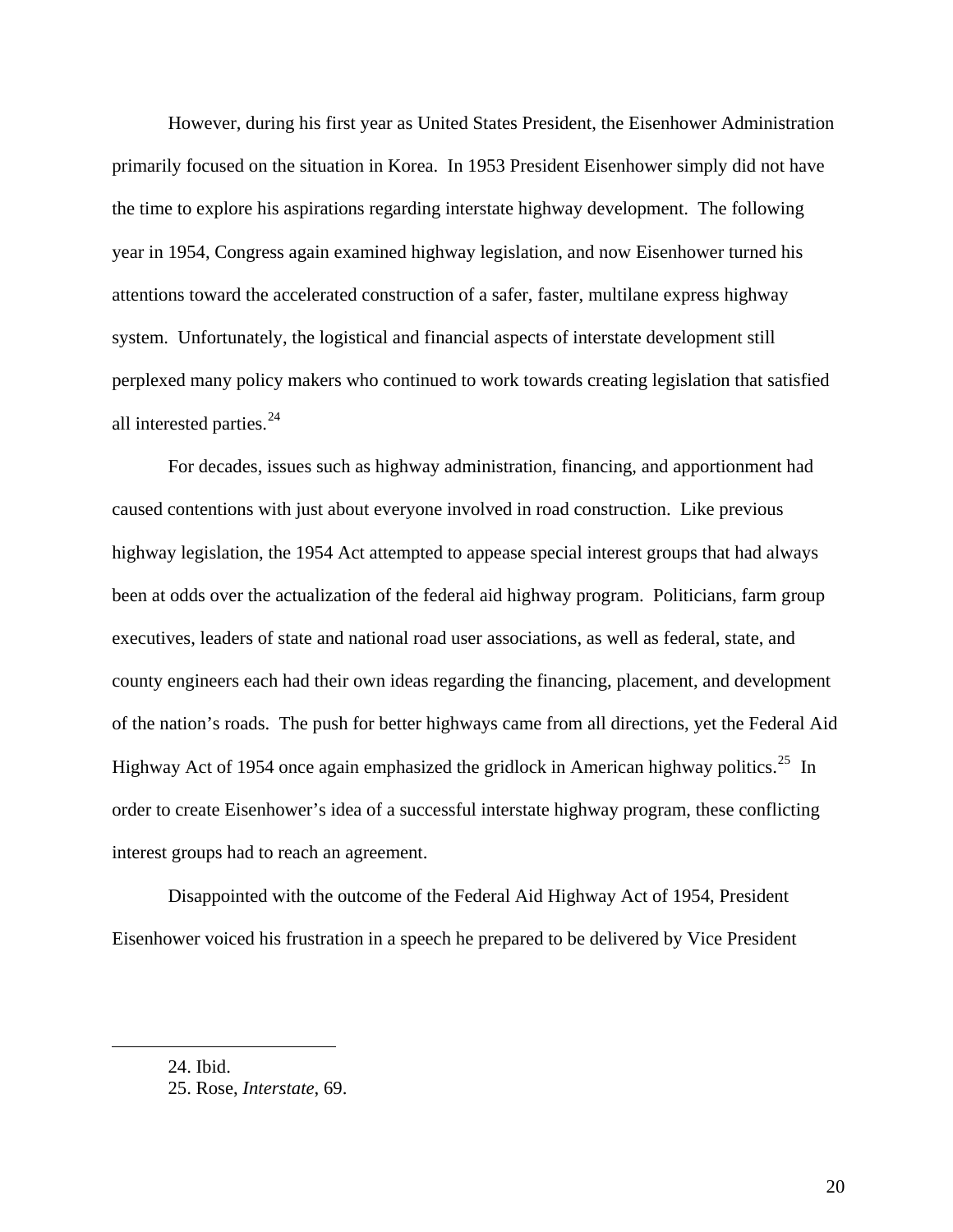Richard M. Nixon at the National Governors Conference. In this address, Nixon outlined Eisenhower's goals for creating an advantageous national highway program:

For example, the top priority in our planning must be given to transportation, and to health and efficiency in industries to the national defense and the national economy. A Cabinet committee has just been established by the President to explore and to help formulate a comprehensive transportation policy for the Nation, taking into account the vital interests of carriers, shippers, the States and communities, the public at large. But more specifically, our highway net is inadequate locally, and obsolete as a national system. $^{26}$  $^{26}$  $^{26}$ 

According to Eisenhower the United States needed to find a way to quickly construct and easily finance a vast network of interstate highways that would increase national security and improve the economy. His goal was to create a fifty billion dollar highway program to be completed in ten years and to find a method of financing the system that would not put the nation in debt.<sup>[27](#page-28-1)</sup> In order to make his vision of American roadways a reality, in August of 1954 President Eisenhower created two separate road study committees tasked with coordinating the acceleration and restructuring of the national highway program. Representatives of several federal government departments served as members of the Federal Interagency Committee. While the President's Advisory Committee on a National Highway System consisted of apolitical highway experts. $^{28}$  $^{28}$  $^{28}$ 

The Federal Interagency Committee examined the road construction, financing and economic requirements necessary for the establishment of an innovative highway program.

<span id="page-28-0"></span><sup>26.</sup> U.S. Department of Transportation, Federal Highway Administration, Highway History, *Address of Vice President Richard Nixon to the Governors Conference Lake George, New York July 12, 1954, Richard F. Weingroff,* 50<sup>th</sup> Anniversary, Updated October 8, 2013, <https://www.fhwa.dot.gov/infrastructure/rw96m.cfm>(accessed April 18, 2014).

<span id="page-28-2"></span><span id="page-28-1"></span><sup>27.</sup> Public Roads, *Federal-Aid Highway Act of 1956*; Seely, *Building the American Highway System*, 214.

<sup>28.</sup> Rose, *Interstate*, 72-73.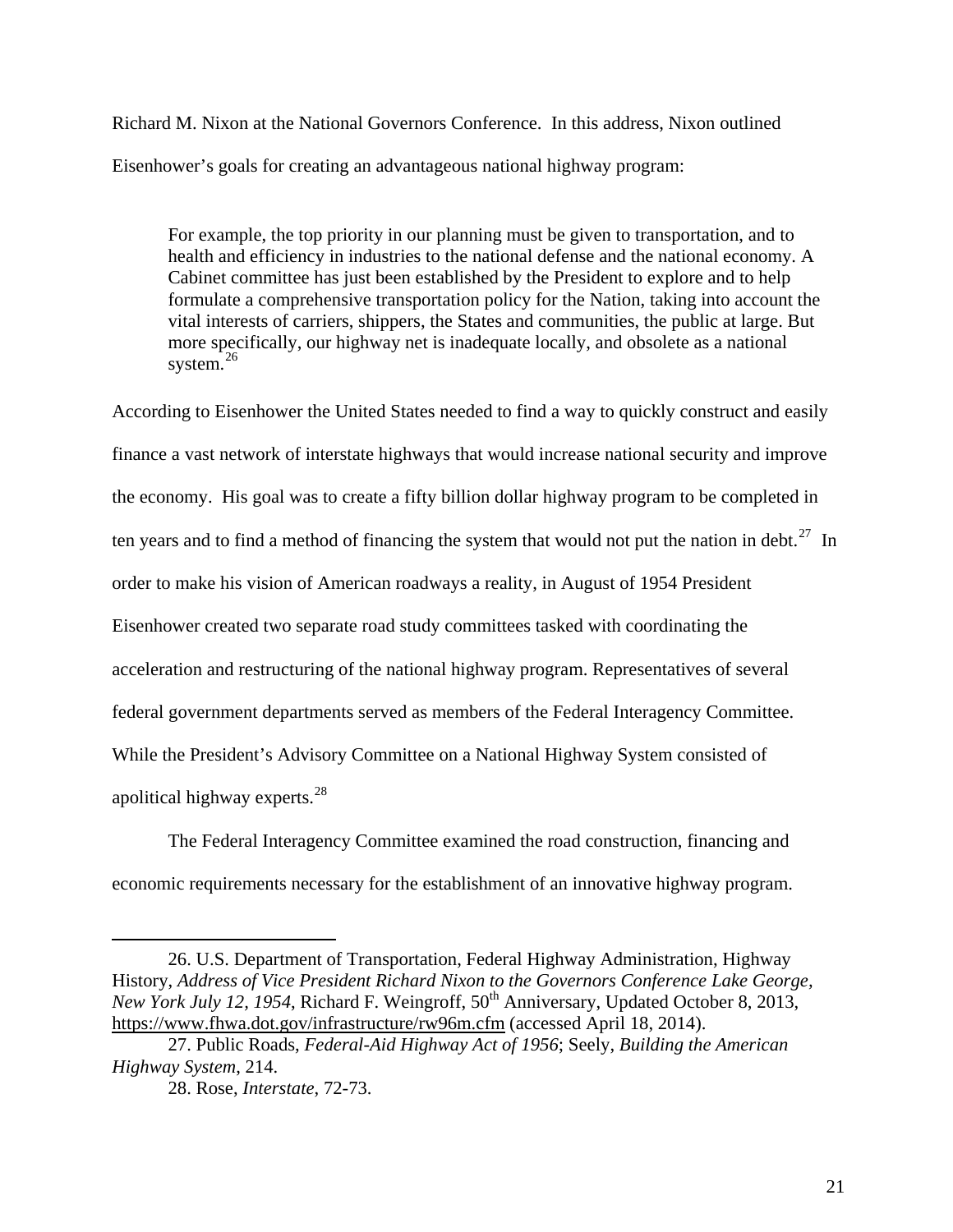Proposals from road user groups, farm-to-market advocates, highway officials and engineers, state governor associations, and trucking industry leaders also contributed to an extensive collection of data. The Interagency Committee combined their findings with those presented by the special interest groups and submitted them for consideration by the President's Advisory Committee on a National Highway Program.<sup>[29](#page-29-0)</sup>

Eisenhower's longtime friend, an engineer and retired United States Army General Lucius D. Clay, acted as head of the Presidential Advisory Committee. Known in short as the Clay Committee, this highway study group used the information gathered by the Interagency Committee and compiled a report for President Eisenhower outlining the requisite logistics for the development of a massive federally funded interstate highway system. The Clay Plan was officially published in January 1955. However, committee members were only publicly perceived as being impartial and individual interests regarding the future of American highway policy led to numerous disagreements. Thus, even with Eisenhower's endorsement of the Clay Plan, when Congress adjourned in August of that year, Lucius Clay's highway bill had been defeated in both the House and Senate. Any hopes for a reconstructed federal aid highway program seemed slim.[30](#page-29-1)

After progress appeared impossible, the House voted in favor of an extensive highway bill cosponsored by Congressmen George Fallon and Hale Boggs in April 1956. Fallon focused on fund distribution, control of construction and apportionment of funds, while Boggs provided a method for financing the interstate system. The success of this bill stemmed from the amount of federal aid allocated to the program and its distribution. Since the beginning of the Federal Aid

<span id="page-29-0"></span><sup>29.</sup> Ibid., 73.

<span id="page-29-1"></span><sup>30.</sup> Ibid., 73-82.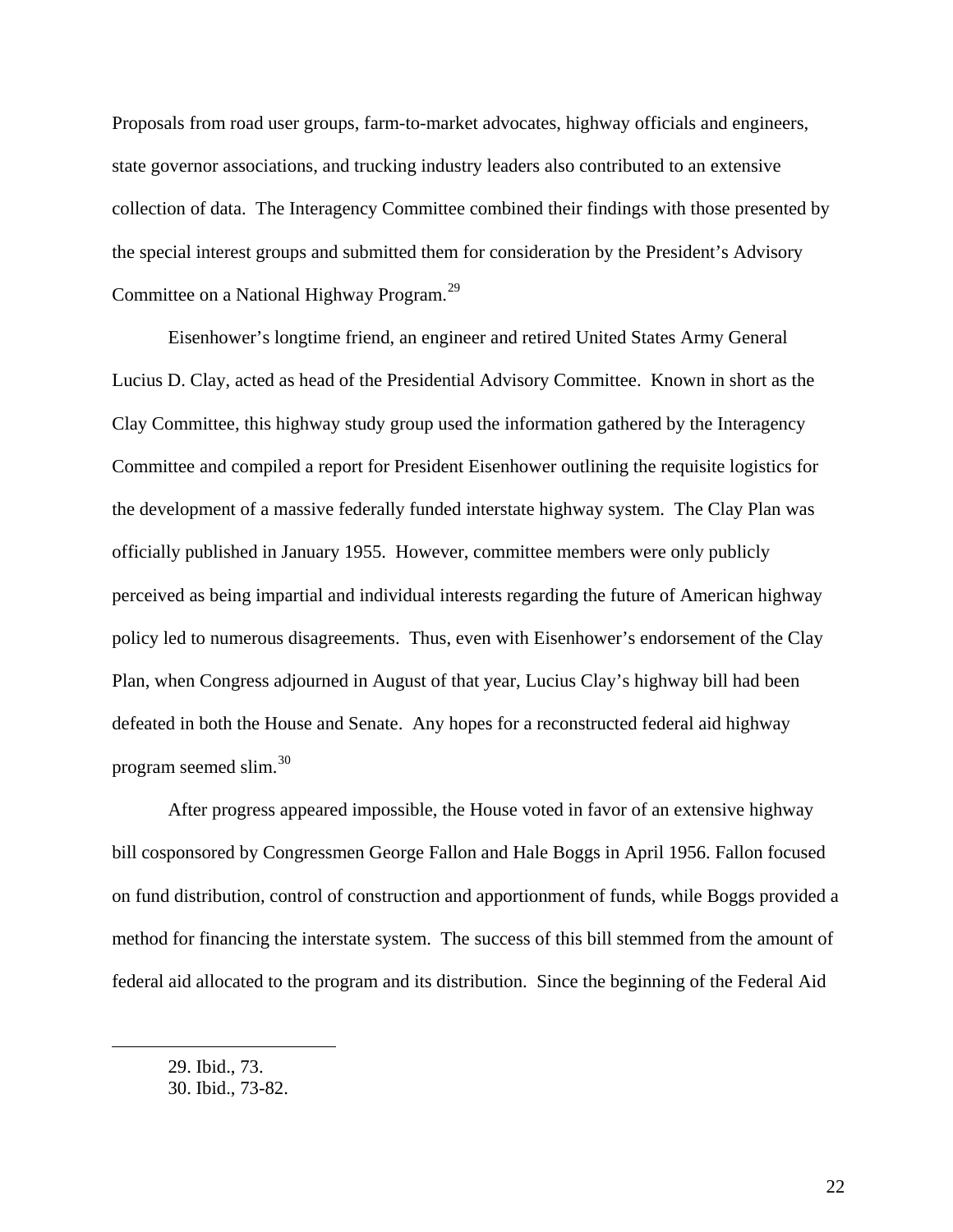Highway System there had always been issues with the money allotted for specific roadways.<sup>[31](#page-30-0)</sup> This highway bill apportioned record high sums for all areas of road construction with "[c]ontract authorizations totaling \$24,825 million for interstate highways and \$1,850 million for the Federal primary, secondary, and urban systems".<sup>[32](#page-30-1)</sup> If it passed in the Senate, an unprecedented amount of federal aid would be provided for the development of the interstate system as well as primary and secondary roadways.<sup>[33](#page-30-2)</sup>

 Fallon's portion of the 1956 highway bill called for a 40,000 mile system of interstate highways to be built over a thirteen year period and included an extraordinary allotment of federal aid to finance the interstate system. The federal government provided ninety percent of these funds, leaving the remaining ten percent to be matched by the states. A cost to complete formula, used to determine the allocation of funds, took the estimated cost for each state to complete their portion of the interstate and compared that to the total cost of the national completion of the Interstate Highway System. The Bureau of Public Roads would be responsible for conducting the studies necessary to determine these cost estimates.<sup>[34](#page-30-3)</sup> Fallon also outlined a pay-as-you-go method to finance the highway program, but left the details to be resolved by The House Ways and Means Committee. Representative Hale Boggs took on this responsibility and created a bill to supplement Fallon's in regards to the financing of the interstate system. This

<sup>31.</sup> Ibid.; Public Roads, *Federal-Aid Highway Act of 1956*.

<span id="page-30-1"></span><span id="page-30-0"></span><sup>32.</sup> Executive Office of the President, Bureau of the Budget, *Letter to President Eisenhower, To Amend and Supplement the Federal-Aid Road Act*, Roger Jones, Assistant Director for Legislative Reference, (Washington, DC: Government Printing Office, June 28, 1956),

<span id="page-30-3"></span><span id="page-30-2"></span>[http://www.eisenhower.archives.gov/research/online\\_documents/interstate\\_highway\\_system/195](http://www.eisenhower.archives.gov/research/online_documents/interstate_highway_system/1956_06_28_Jones_to_DDE.pdf) [6\\_06\\_28\\_Jones\\_to\\_DDE.pdf](http://www.eisenhower.archives.gov/research/online_documents/interstate_highway_system/1956_06_28_Jones_to_DDE.pdf) (accessed April 18, 2014). (Hereafter cited as: *Letter to President Eisenhower,* Roger Jones, Assistant Director for Legislative Reference).

<sup>33.</sup> Rose, *Interstate*, 73-82; Public Roads, *Federal-Aid Highway Act of 1956*.

<sup>34.</sup> Rose, *Interstate*, 88-89; Public Roads, *Federal-Aid Highway Act of 1956*.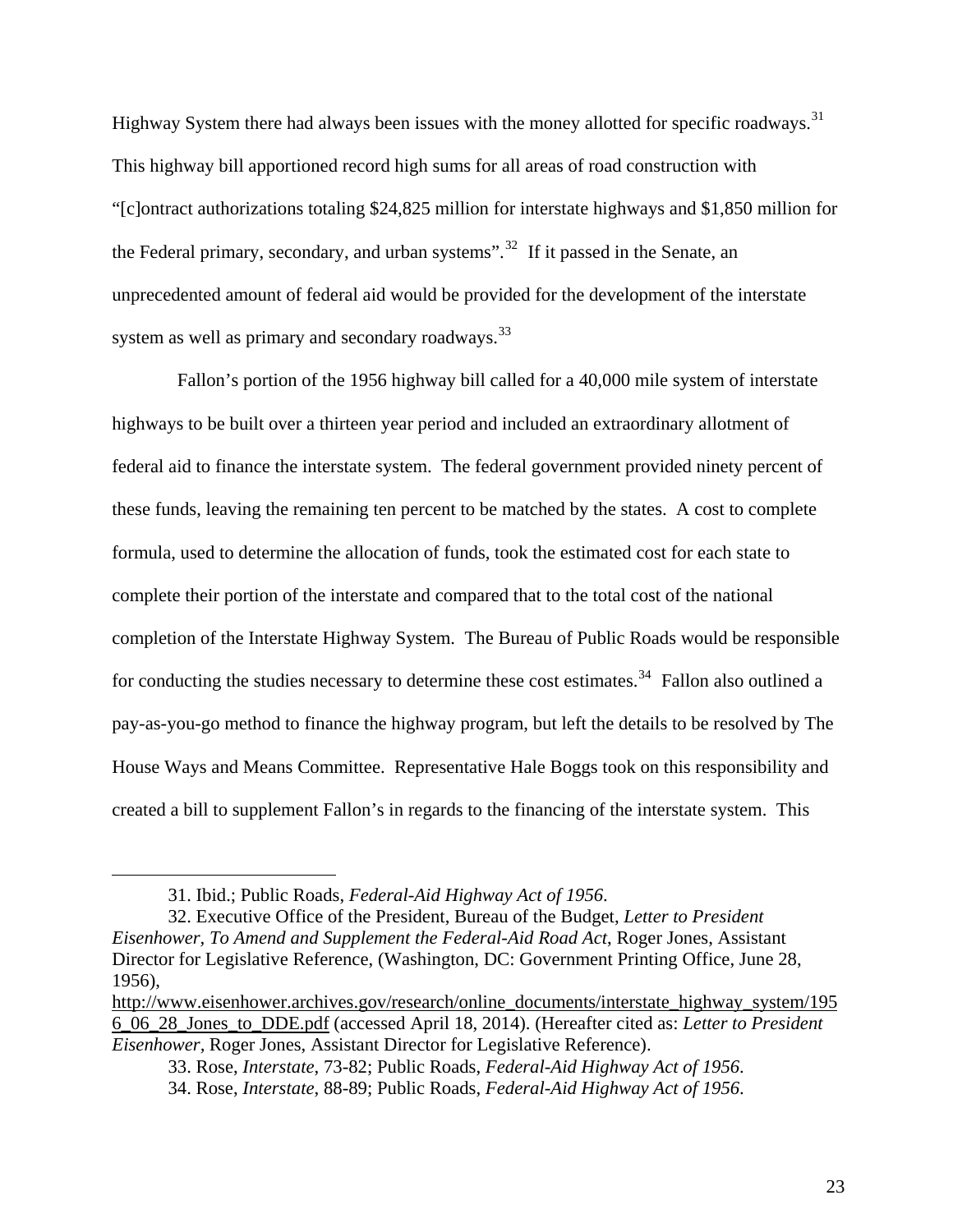became known as the Highway Revenue Act of 1956. Boggs came up with the idea to create a Federal Highway Trust Fund, which provided industrial and professional standards for highway finance and construction. Revenue generated from fuel, tire, new vehicle, and other road user taxes would go directly into the Trust Fund where it could not be used for any purpose other than to finance the construction and development of the federal aid highway program.<sup>[35](#page-31-0)</sup>

The Senate Committee on Finance largely accepted the Boggs version of the highway bill. Still, concerned that funding levels might surpass the Federal Highway Trust Fund revenue, the Senate decided to add the Byrd-Humphrey amendment to the House bill in order to prohibit a possible Trust Fund deficit. The amendment stated that if the Secretary of the Treasury believed the Trust Fund balance became too low to adequately cover highway costs then the Secretary of Commerce would have to reduce the funds allocated to each state in order to eliminate the estimated deficiency. Other than the Byrd-Humphrey amendment, where the Senate version of the bill differed most from the House bill was in regards to the formula for the distribution of funds. The Senate felt that the money allocated to each state should be based on the ratio of twothirds population, one-sixth land area and one-sixth road mileage. The revised version of the Federal Aid Highway Act of 1956 was debated in the Senate on May  $28<sup>th</sup>$  and  $29<sup>th</sup>$  before being approved by a voice vote.<sup>[36](#page-31-1)</sup>

A House-Senate Conference Committee then met to iron out the differences between the two versions of the bill. The House conferees agreed to keep the Byrd-Humphrey Amendment. Yet, the proportional allocation of funds became a major issue among conference members. Nonetheless, an agreement was reached to use portions of both House and Senate versions. For

<span id="page-31-1"></span><span id="page-31-0"></span><sup>35.</sup> Rose, *Interstate*, 90; Public Roads, *Federal-Aid Highway Act of 1956*; Seely, *Building the American Highway System*, 217.

<sup>36.</sup> Rose, *Interstate*, 91; Public Roads, *Federal-Aid Highway Act of 1956*.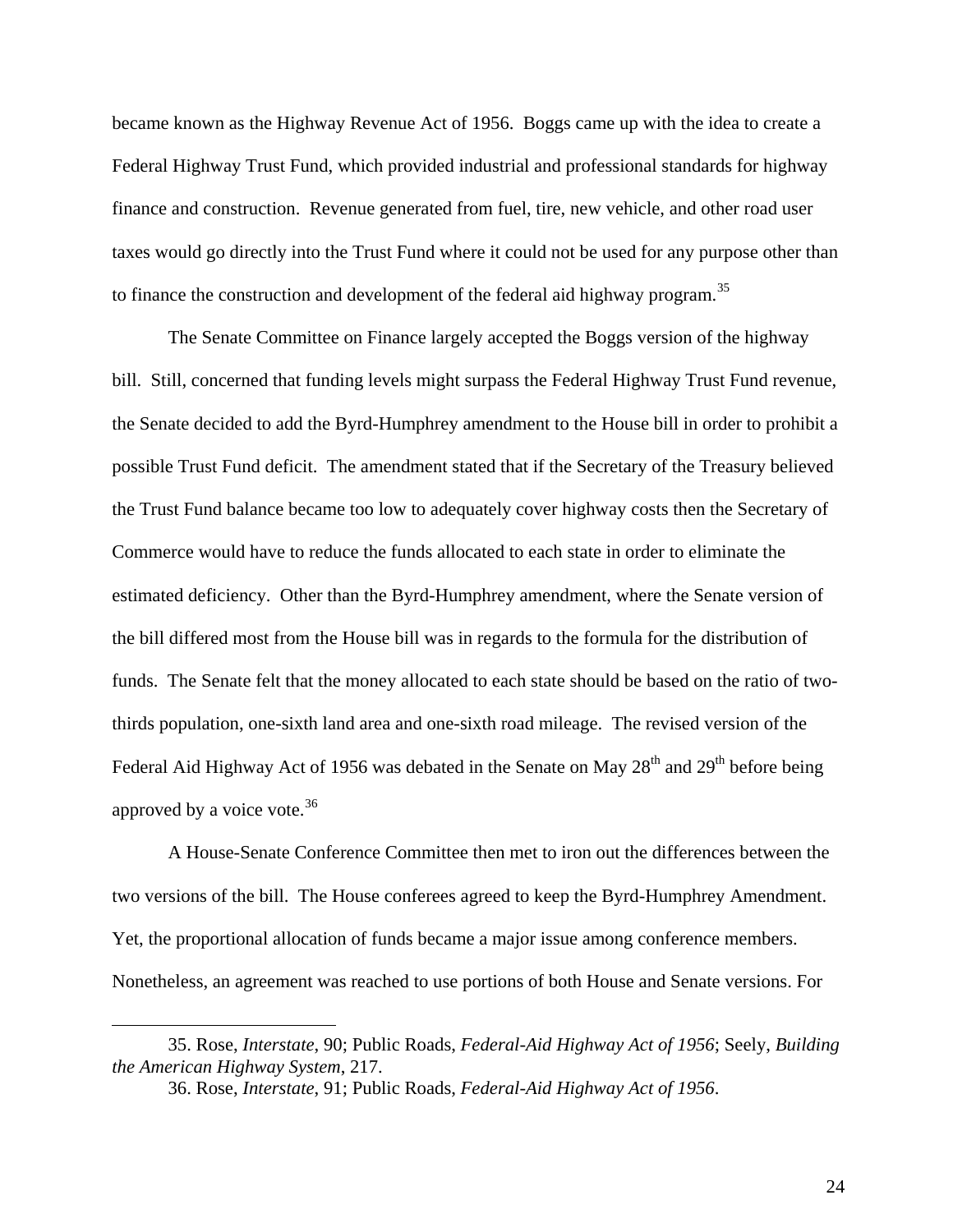the next three years the Senate formula would be applied to the legislation, and between 1957 and 1959 funds would be distributed to the states based on land area, population, and road mileage. Then starting in 1960 until completion of the interstate system in 1969, the House version would take over. In order to ensure the timely and uniform completion of the interstate system, each state's share of interstate costs consisted of a percentage of total interstate costs. The Conference Committee also added a small amount of additional mileage to the interstate system. A total distance of 41,000 miles would be explicitly designated for the development of interstate highways across the country. Committee members also decided to change the name of the interstate system, which would now officially be known as the National System of Interstate and Defense Highways.<sup>[37](#page-32-0)</sup>

The crucial importance and ultimate success of the 1956 highway bill can be attributed to the significant increase in federal aid financing where "[i]n the case of interstate highway projects" the matching ratio dictated "the Federal share . . . to be 90 percent and the State share 10 percent."<sup>[38](#page-32-1)</sup> It also emphasized the rapid completion of an interstate system that "will connect" ... principal cities, and will be built to the highest modern standards."<sup>[39](#page-32-2)</sup> While the 1956 legislation overwhelmingly advocated for the development of the interstate system, it still managed to appease most special interest groups. Substantial funds were allocated exclusively for the improvement of primary, secondary, and urban roadways. However the traditional, "[e]qual matching" fifty percent ratio between state and federal governments still remained, "in

<sup>37.</sup> Rose, *Interstate*, 91-92; Public Roads, *Federal-Aid Highway Act of 1956*.

<span id="page-32-2"></span><span id="page-32-1"></span><span id="page-32-0"></span><sup>38.</sup> *Letter to President Eisenhower,* Roger Jones, Assistant Director for Legislative Reference).

<sup>39.</sup> Ibid.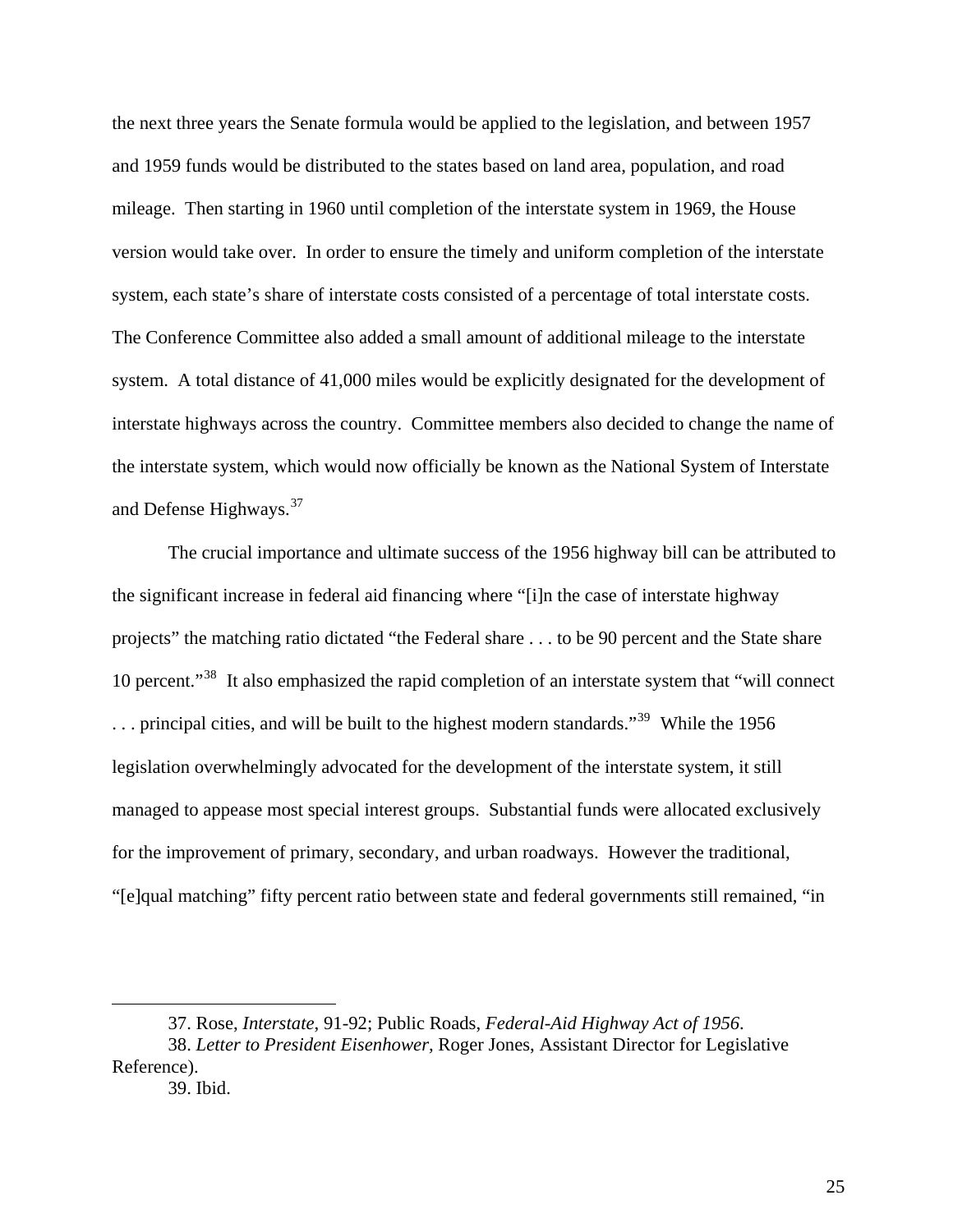the case of primary, secondary, and urban systems."<sup>[40](#page-33-0)</sup> On June 25, 1956 the House-Senate conference committee submitted their report, and the revised version of the bill passed in both the House and Senate the following day. President Eisenhower then signed the Federal Aid Highway Act of 1956 into law on June 29, 1956. $41$ 

Almost half a century after the inception of a federally funded highway program, highway policy finally included the immediate construction and primary financing of a connecting network of express highways across the nation. In the forty years it took from the first federally aided highway legislation in 1916 until the Federal Aid Highway Act of 1956, American highway policy and road development underwent an incredible transformation. The lessons learned throughout this period by policy makers, engineers, and special interest groups eventually helped to advance and shape American highway legislation.

In summary, over the course of five years the problems and issues that arose with the Federal Aid Road Act of 1916 soon became apparent, and ultimately led to the inclusion of a coherent system of national highways in the Federal Highway Act of 1921. This act signaled a great era of road building in the United States, a time dominated by extensive highway construction. State and federal highway engineers worked together to determine a definitive method for the classification and designation of national highway mileage. Less than twenty years later in 1939 plans were well underway for the development of a 30,000 mile national network of connecting highways. This proposal officially entered the political scene as part of the Federal Aid Highway Act of 1944, which established the National System of Interstate Highways. Seemingly fundamental to American highway policy, the goals and plans outlined in

<span id="page-33-1"></span><span id="page-33-0"></span>1

<sup>40.</sup> Ibid.

<sup>41.</sup> Rose, *Interstate*, 92-93; Public Roads, *Federal-Aid Highway Act of 1956*.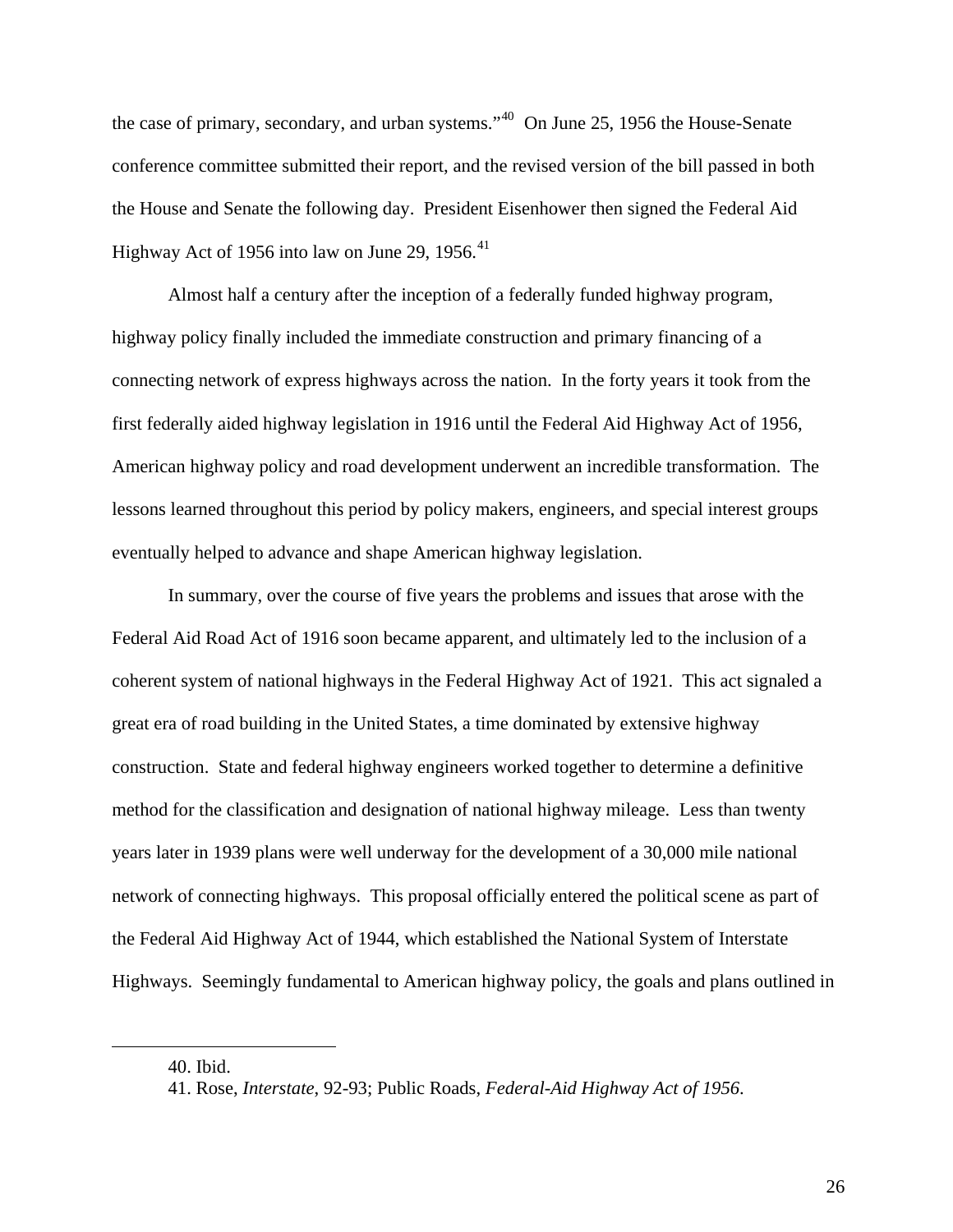the 1944 legislation proved inefficacious within the context of the United States involvement in the Second World War.<sup>[42](#page-34-0)</sup>

Over the years federal aid highway legislation has provided an indispensible insight into the advancement of the nations roadways. However, the legislative history can only take us so far. Throughout the progression of the federal aid highway program, the opposition between special interest groups juxtaposed with the conciliatory nature of policy makers, increasingly impeded highway development. Issues regarding funding, route placement, and construction, led to heated debates between members of the trucking industry, farm proponents, city planners, state and federal highway engineers, as well as the general public.

Until 1956 and the establishment of the Federal Highway Trust Fund, no true uniformity existed in regards to highway financing and development. Traditionally based on a fifty percent cost sharing ratio, both state and federal highway funding originated primarily from general revenues. Between 1929 and 1932, first state and then federal governments began to impose a gas tax in order to assist with financing the national highway system. However, to the consternation of highway engineers these funds were continually diverted to other causes and not used exclusively for roadway development and construction. The Federal Aid Highway Act of 1956 attempted to forever change this restriction with the creation of the Federal Highway Trust Fund. Across the nation road user fees were to be collected and deposited into a specific fund for the sole purpose of financing federal aid highway projects. State and federal taxes on motorists would finally be used explicitly for highway development.<sup>[43](#page-34-1)</sup>

<span id="page-34-1"></span><span id="page-34-0"></span><sup>42.</sup> Public Roads, *From 1916 to 1939*; Rose, *Interstate*, 4; Public Roads, *Federal-Aid Highway Act of 1956*.

<sup>43.</sup> Rose, *Interstate*, 4-9; Public Roads, *Federal-Aid Highway Act of 1956*.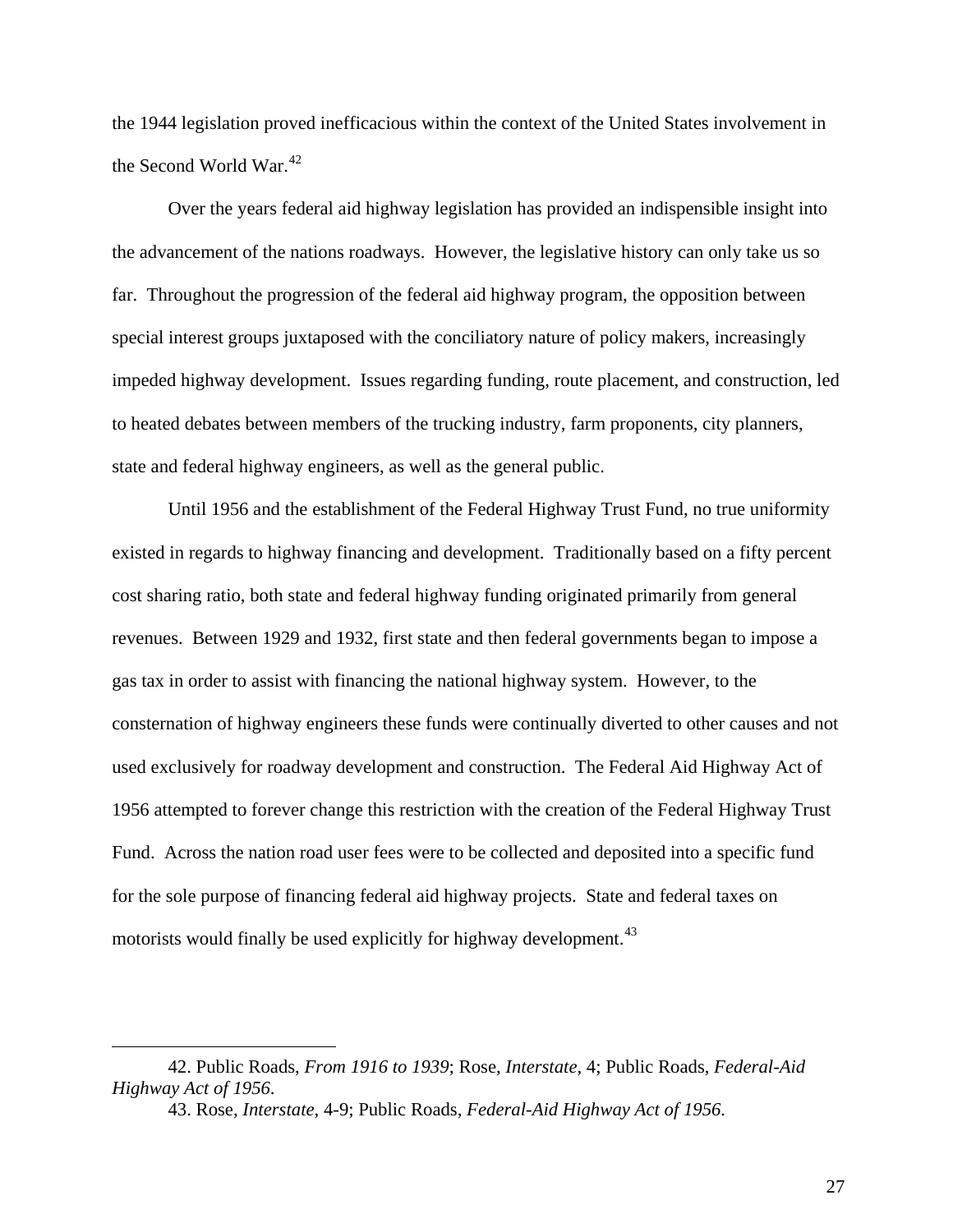Less than twenty years later, dissension and division once again became central themes regarding the future of federal aid highway legislation. Policy makers, special interest groups, and state highway officials were at odds over the use of highway trust fund monies. In urban areas interstate construction had become controversial and many felt the trust fund should be opened to finance mass transit systems. Others believed that interstate highway development remained crucial to rural areas across the country, and therefore opposed the diversion of trust fund monies. By the early 1970s the debate over this conflict intensified, and seriously impacted the foundation of federal aid highway legislation well into the future.

Arkansas Congressman John Paul Hammerschmidt strongly supported the continuation of the nation's highway program and felt that the trust fund should be used specifically for this purpose. He understood that major transportation corridors, especially through rural areas, could significantly effect the social and economic development of an entire region and the country as a whole. Hammerschmidt worked tirelessly as cosponsor of the 1972 highway bill in order to protect highway funds for highway purposes. In addition, he proposed that a new highway program be included within the bill, which would authorize federal funding for an intermediate system of priority primary routes. Unfortunately the 1972 highway legislation died during a House – Senate Conference Committee. The following year Congress passed the Federal Aid Highway Act of 1973, which included a provision for the financing of urban mass transit through revenue generated by the Federal Highway Trust Fund.<sup>[44](#page-35-0)</sup>

<span id="page-35-0"></span><sup>44.</sup> Public Roads, *Busting the Trust*.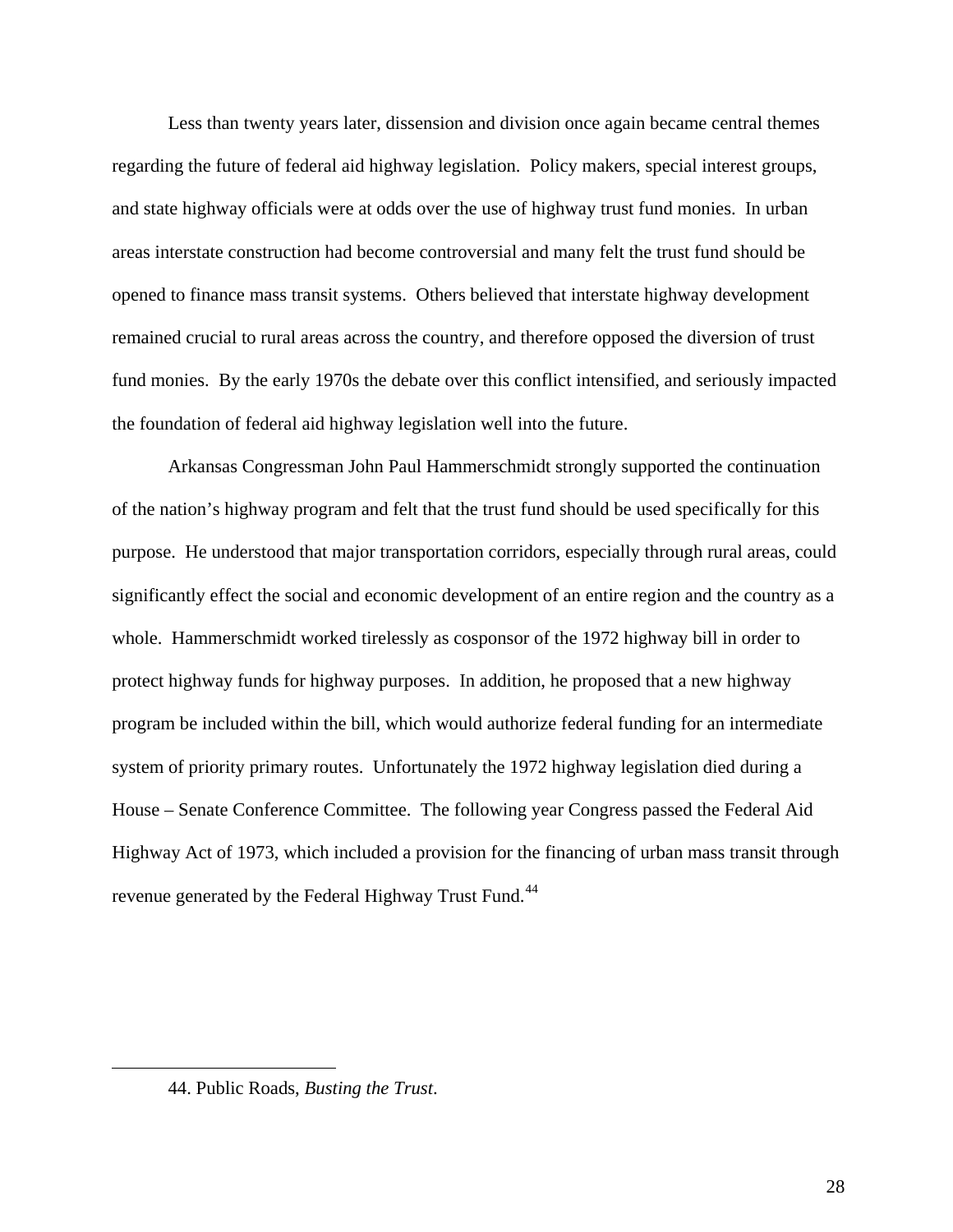## **Chapter Two**

Between the passage of the Federal Aid Highway Act of 1956 and the controversy over the 1972 and 1973 highway bills, John Paul Hammerschmidt became the first Republican from Arkansas elected into the United States House of Representatives since Reconstruction. Elected to the Ninetieth Congress, Hammerschmidt officially began his twenty-six year stint as Arkansas's Third District Congressman on January 3, 1967. Almost immediately he became an active member of the House Public Works and Transportation Committee where he gained extensive legislative expertise in infrastructure development. Particularly acknowledged for his work regarding all aspects of the Federal-aid highway program, Hammerschmidt endeavored to improve the nation's secondary, primary, urban and interstate systems.  $1$ 

Esteemed by colleagues and constituents alike, his role in infrastructure development has undeniably had a lasting impact that continues to benefit Arkansas and other areas across the United States. As a member of the House Public Works Committee, Hammerschmidt was well situated to express his ideas concerning the nation's roadways and turn his objectives into legislation designed to advance the federal highway system. His dedication to highway construction and improvement ultimately represented his unwavering commitment to his home

<span id="page-36-0"></span>1. Felicia Thomas, University of Arkansas Libraries, "John Paul Hammerschmidt (1922- )," *The Encyclopedia of Arkansas History and Culture*, (The Central Arkansas Library System, December 2, 2013), [http://www.encyclopediaofarkansas.net/encyclopedia/entry](http://www.encyclopediaofarkansas.net/encyclopedia/entry-detail.aspx?entryID=4169)[detail.aspx?entryID=4169](http://www.encyclopediaofarkansas.net/encyclopedia/entry-detail.aspx?entryID=4169) (accessed May 6, 2014). (Hereafter cited as: Thomas, "Hammerschmidt"); "Congressman Hammerschmidt," *North Arkansas College*, (2014), <http://www.northark.edu/about/jph.aspx> (accessed May 6, 2014). (Hereafter cited as: "Congressman Hammerschmidt," *North Arkansas College*).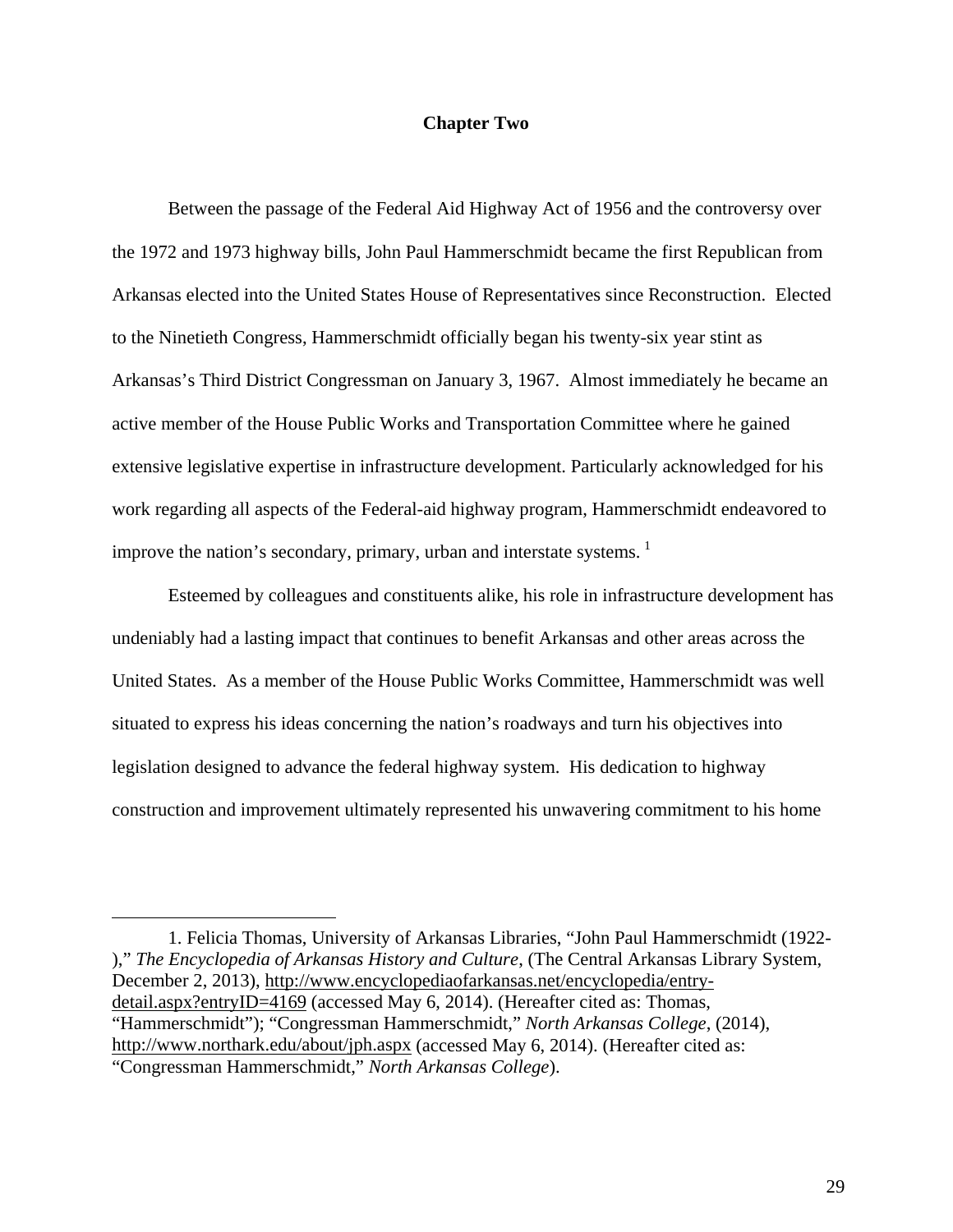state of Arkansas.<sup>[2](#page-37-0)</sup> He shaped federal aid highway policy in order to best serve the transformation and modernization of Arkansas roadways. He believed in the prevalence of the national network of federal aid highway systems and their ability to serve as the most crucial form of transportation for both people and goods well into the future. According to Hammerschmidt,

[u]nless the crops and other diverse products of our farms, our mines, and other rural enterprises can be quickly and economically transported to the city markets, the rural economy, as well as that of the urban areas, will be adversely affected. That is one of the reasons, in this period when the trackage of our railroads is shrinking, that an adequate road program for rural America can and must be established.<sup>[3](#page-37-1)</sup>

These beliefs led Hammerschmidt to devote an enormous amount of time and energy to insure the continuation of the federal aid highway program and the many benefits it offered Arkansas.<sup>[4](#page-37-2)</sup>

Born on May 4, 1922 in the rural town of Harrison in Boone County, Arkansas, one of Hammerschmidt's earliest memories as a child was riding in his fathers Model T Ford. He laughingly recalls that these antiquated automobiles "had a peculiar clutch and all that apparatus . . . on the floor" and remembers how often in the Model T "somethin' would stall out, and he [Hammerschmidt's father] would blow in the gas tank, and then he'd put a match or somethin' there to hold the air in."<sup>[5](#page-37-3)</sup> John Paul Hammerschmidt's experiences with this type of car undoubtedly impacted his views regarding the modernization and improvement of transportation and infrastructure development.

<sup>2.</sup> Ibid.

<span id="page-37-1"></span><span id="page-37-0"></span><sup>3.</sup> Representative Hammerschmidt of Arkansas, extension of remarks for the consideration of A Federal-Aid Rural Off-System Highway Program, *Cong. Rec.*, Hammerschmidt Papers, Series VI, Subs-series 2, Box 35, File 15.

<span id="page-37-3"></span><span id="page-37-2"></span><sup>4.</sup> Thomas, "Hammerschmidt"; "Congressman Hammerschmidt," *North Arkansas College*.

<sup>5.</sup> Hammerschmidt, interview, 19-20.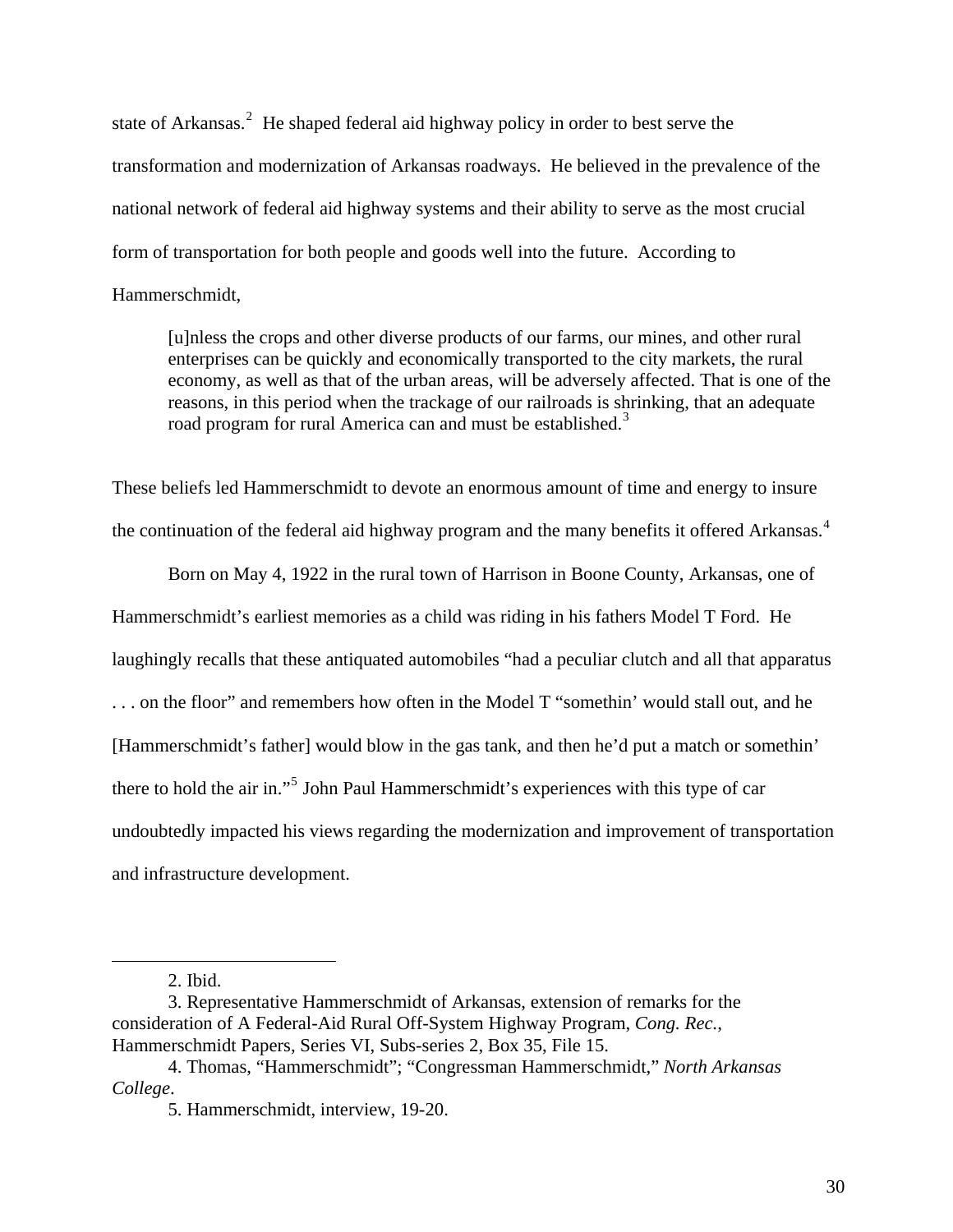While the Model T Ford served as his first introduction into the world of transportation, the Model A sedan functioned as the family's primary car during most of Hammerschmidt's upbringing. He recollected how often he and his four brothers and sisters went out driving with their dad who "always had a good Model A sedan where he could put all of us kids in and get us outta the house and outta Mother's hair." <sup>[6](#page-38-0)</sup> Even in the winter John Paul's father would take the kids out sledding behind the family car by hooking up a homemade sled to the Model A and driving it around through the snow on the family's ten acres of land.<sup>[7](#page-38-1)</sup> In those days the roads around Harrison and most of Northwest Arkansas were gravel or dirt roads. According to Hammerschmidt, during his childhood the highways were "gravel to Eureka Springs – and Eureka Springs to Fayetteville," and in "different segments . . . they began to pave roads in Arkansas."<sup>[8](#page-38-2)</sup> Due to these types of road conditions, passenger trains provided a much more comfortable and quicker method of travel, especially over longer distances.

Sometime in the early 1930s Hammerschmidt first traveled by train when he began to accompany his father on trips for the family lumber business to Kansas City, Missouri. While a passenger train ran through Harrison for a period of time, it mainly offered regional transport, and the town's railroad was primarily used as a freight line connecting the surrounding rural areas with major trading centers. Therefore, in order to travel to Kansas City, the Hammerschmidt's first drove to nearby Bergman, Arkansas, and from there caught the Missouri Pacific Railroad. John Paul remembers the luxuriousness of trains during that time period. They were "very nice" and had "a white tablecloth diner" accompanied by "[t]he porter and the

<sup>6.</sup> Ibid., 20.

<span id="page-38-2"></span><span id="page-38-1"></span><span id="page-38-0"></span><sup>7.</sup> Ibid., 20-21.

<sup>8.</sup> Ibid., 37.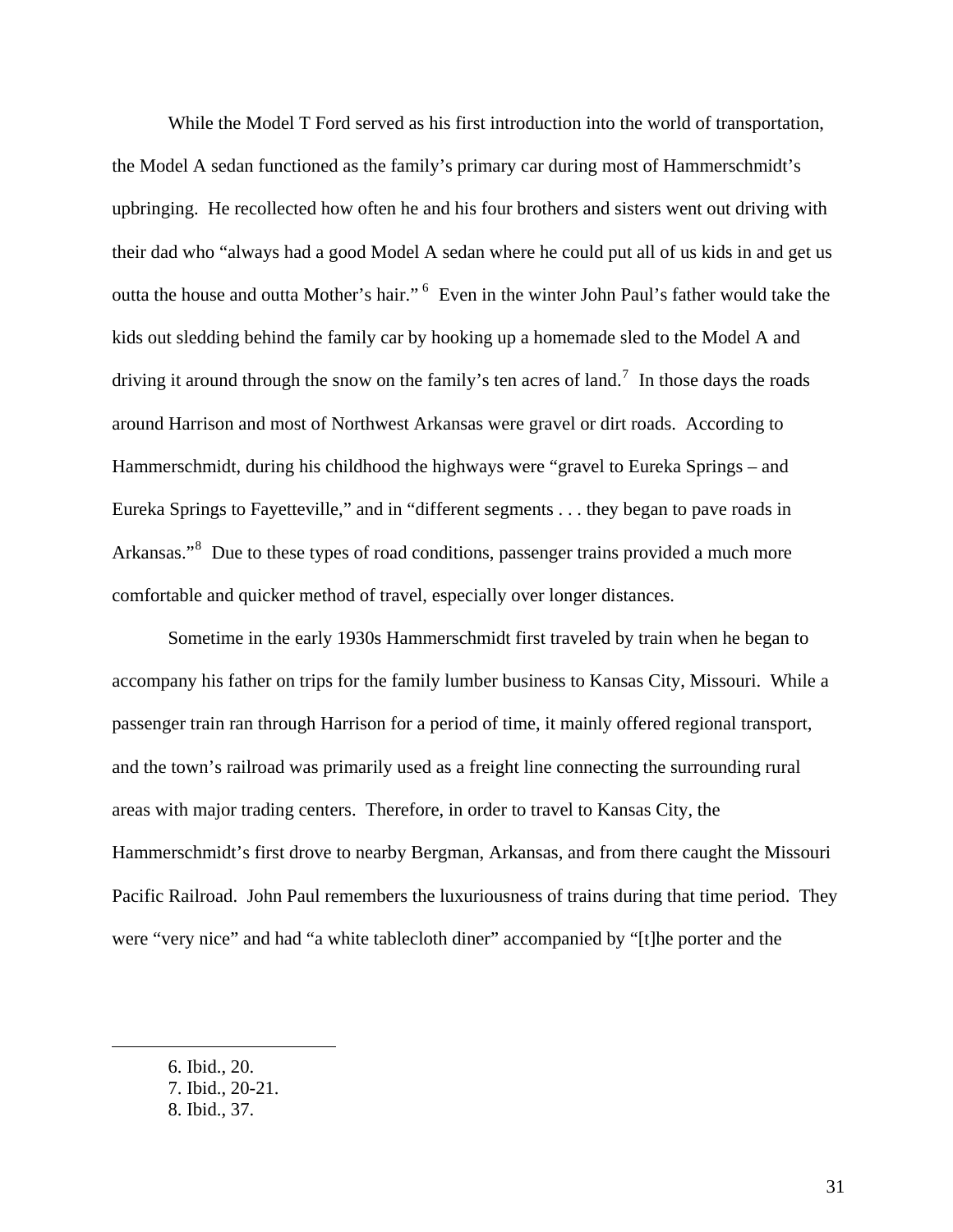waiters and all that."<sup>[9](#page-39-0)</sup> His family "used that train till they quit running it."<sup>[10](#page-39-1)</sup> For the people of Northwest Arkansas, passenger railroads provided an invaluable means of transportation to destinations across the country, especially those trains running the major north – south route through Arkansas from Kansas City, Missouri to New Orleans, Louisiana.

The Hammerschmidt Lumber Company also exposed the young John Paul to other aspects of transportation. While primarily a lumber business, the family-owned company played a role in the manufacture of busses and trucks since in those days they had a "[s]teel base, but . . . largely wooden bodies."<sup>[11](#page-39-2)</sup> In his recollection of this aspect of the business, Hammerschmidt recalled that "J.B. Hunt always told me the story about he bought some of his early truck bodies out there. I never did see him there, but he'd always mention that to me, that he remembered that."[12](#page-39-3) Thus, despite his rural upbringing, Hammerschmidt had numerous experiences early on with the many different modes of transportation available to the American people throughout the first part of the twentieth century.

He continued to gain more insight into the nation's infrastructure after he graduated from Harrison High School at the young age of fifteen and went on to attend the Citadel in Charleston, South Carolina between 1938 and 1939. For the 1940 to 1941 school year, while awaiting his appointment at the Annapolis Naval Academy, Hammerschmidt returned home to attend the University of Arkansas in Fayetteville. During this time he put in a request to transfer his

<span id="page-39-3"></span><span id="page-39-2"></span><span id="page-39-1"></span><span id="page-39-0"></span>9. Ibid., 36. 10. Ibid., 36-37. 11. Ibid., 26. 12. Ibid.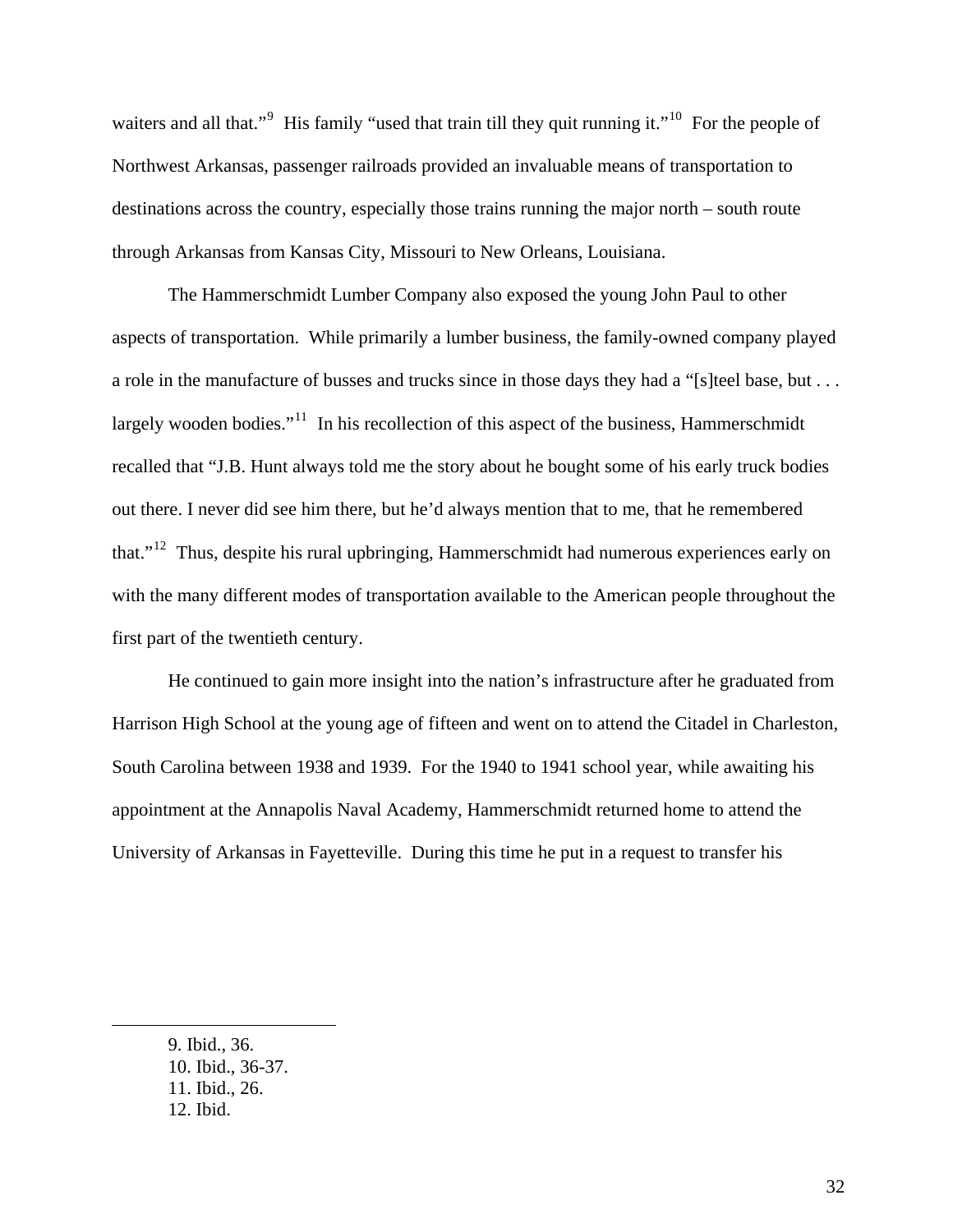appointment from Annapolis to West Point, but this would all end with a spontaneous trip to California over his Christmas break.<sup>[13](#page-40-0)</sup>

In the winter of 1941 Hammerschmidt began his journey into the larger world of transportation and witnessed the extent of American infrastructure firsthand. Without the knowledge or consent of his parents, he chose to visit a cousin in Bakersfield, California. The attack on Pearl Harbor had just happened and California seemed like an exciting place to be for the young John Paul who decided to stay instead of returning to school in Fayetteville at the University of Arkansas. After a short while he got a job just outside of San Francisco at the Mare Island Naval Ship Yard where he worked, lived, and learned many life lessons.<sup>[14](#page-40-1)</sup>

In order to finance his journey from Bakersfield to Vallejo, California to start his new job at Mare Island, he took the Pacific Electric Railroad from Bakersfield to Long Island where he pawned his valuables. During this time the Pacific Electric was a very inexpensive and convenient way to travel around southern California's coastal areas. A more traditional, long distance passenger train transported Hammerschmidt to his final destination, and once settled in Vallejo he rode a ferry over to the Mare Island Naval Shipyard for work everyday. [15](#page-40-2)

While living in California John Paul Hammerschmidt decided to buy himself a Model A Ford. He recalled that "it cost a hundred and twenty-five dollars" and that he and his friends "drove that Model A everywhere."[16](#page-40-3) This automobile also provided partial transportation from California back to Arkansas a year later when Hammerschmidt felt he needed to take his life

<span id="page-40-2"></span><span id="page-40-1"></span><span id="page-40-0"></span><sup>13.</sup>Ibid., 73-76; Thomas, "Hammerschmidt"; "Congressman Hammerschmidt," *North Arkansas College*; "Hammerschmidt, John Paul, (1922-)," *Biographical Directory of the United States Congress*,<http://bioguide.congress.gov/scripts/biodisplay.pl?index=H000124> (accessed May 6, 2014). (Hereafter cited as: "Hammerschmidt," *Biographical Directory*).

<span id="page-40-3"></span><sup>14.</sup> Hammerschmidt, interview, 75-76; Thomas, "Hammerschmidt".

<sup>15.</sup> Hammerschmidt, interview, 78-79, 81.

<sup>16.</sup> Ibid., 91-92.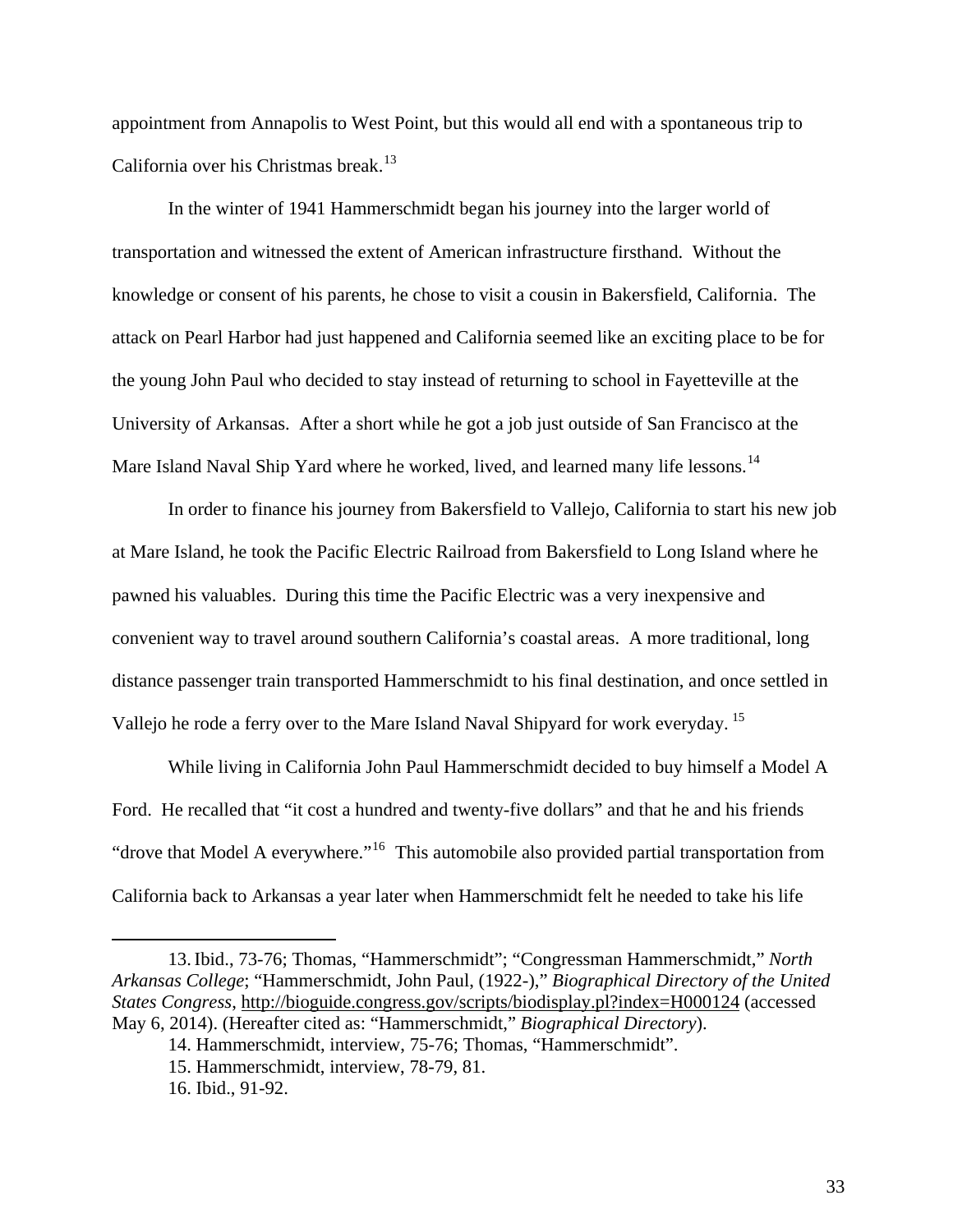more seriously and become more actively involved in World War II. While the return trip began with the Model A Ford, Hammerschmidt and life long friend Frank Lee Coffman ultimately traveled by various modes of transportation in order to eventually reach their hometown of Harrison, Arkansas.<sup>[17](#page-41-0)</sup>

Hammerschmidt and Coffman first took a ferry east from Benicia, California and then drove north of Bakersfield across the Tehachapi mountain range. The young men continued their journey on into the Mojave Desert where they were forced to drive at night due to the extreme heat and the obvious lack of air conditioning in the Model A Ford. Hammerschmidt recalled that "we didn't know where we were. . . . we just got lost really out in that desert, but we kept goin' on roads" and eventually "hit a blacktop road" in Wickenburg, Arizona.<sup>[18](#page-41-1)</sup> From there the duo traveled to Carlsbad, New Mexico where Coffman had family they could stay with. At this point in the cross-country excursion, Hammerschmidt decided to sell his Model A and with this money the two friends were able to ride to Kansas City, Missouri on the El Capitan train. From Kansas City they took the Missouri Pacific Railroad to Bergman, Arkansas and then caught a ride into Harrison on the back of a truck.<sup>[19](#page-41-2)</sup>

Hammerschmidt's California adventure allowed him to experience the multitude of transportation options available in America during the early 1940s. This was also when he witnessed first hand the extent of the country's infrastructure, or lack thereof, on a truly national scale. However, his insight into more modern modes of transportation began on October 16, 1942, when Hammerschmidt signed up as a volunteer with the Army Aviation Cadet Program. He probably traveled by train to begin his flight training in Texas where he prepared for his role

<span id="page-41-0"></span><sup>17.</sup> Ibid., 94-96.

<span id="page-41-1"></span><sup>18.</sup> Ibid., 94-95.

<span id="page-41-2"></span><sup>19.</sup> Ibid., 95-96.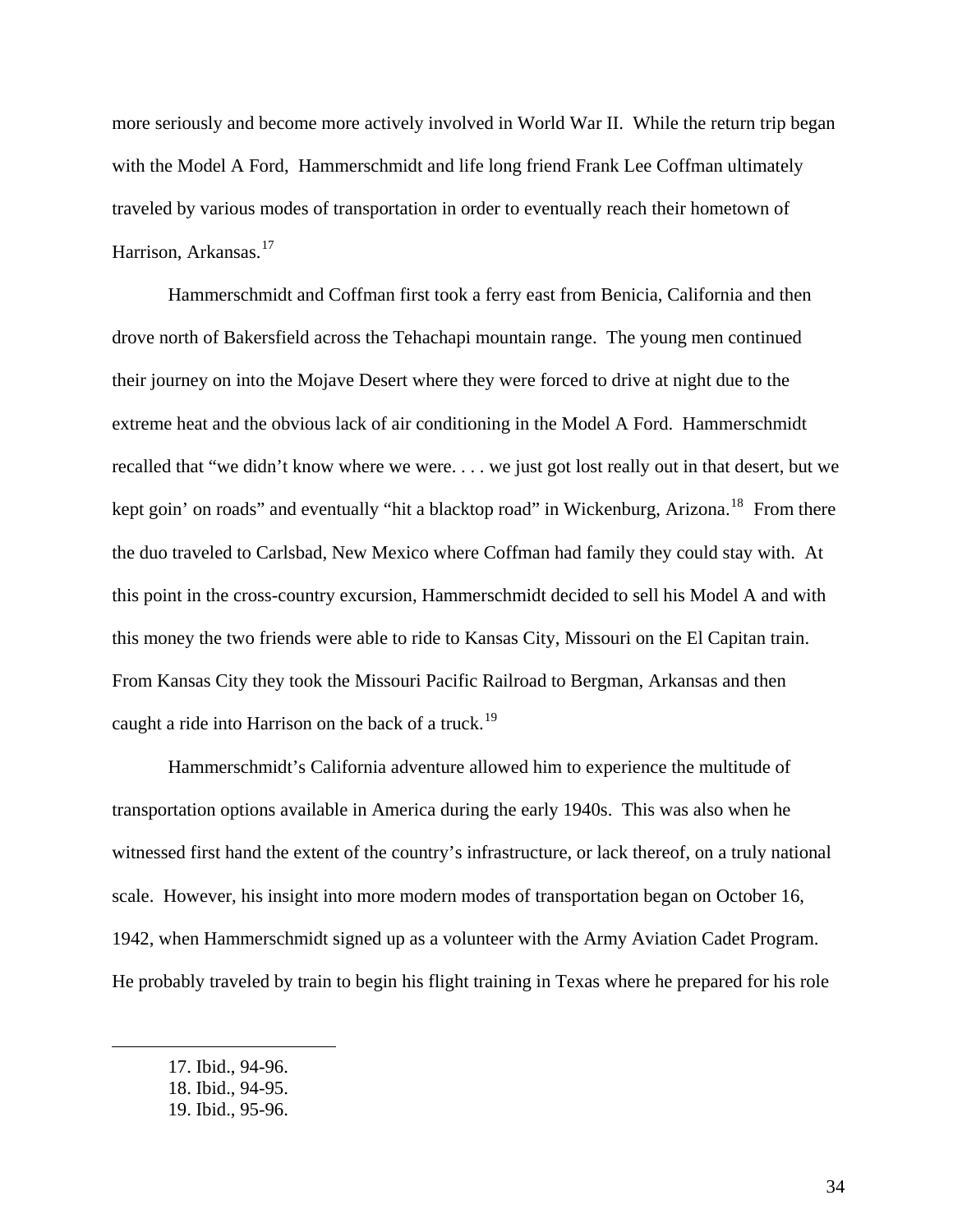in World War II by learning to pilot various types of airplanes ranging from fighter-bombers to cargo jets.<sup>[20](#page-42-0)</sup> After receiving his wings, John Paul Hammerschmidt served as a pilot in the Second World War between 1942 and 1945. He flew overseas in the China – India – Burma Theater as a member of the United States Army Air Corps in the Third Combat Cargo Mission. The majority of his two hundred and seventeen combat missions took place over the eastern Himalayan Mountains.<sup>[21](#page-42-1)</sup> Known as the hump, this has always been an area considered dangerous to fly over, even during peacetime and with good weather. Yet Hammerschmidt's cargo drop missions were plagued by monsoons and Japanese ground fire.<sup>[22](#page-42-2)</sup> Luckily, he made it through these treacherous flights unscathed and by the time America dropped the atomic bomb in Japan, Hammerschmidt had been decommissioned at Fort Chaffee.<sup>[23](#page-42-3)</sup>

His involvement in the war undeniably broadened Hammerschmidt's understanding of the world, exposed him to new and different methods of transportation, and introduced him to the varying levels of infrastructure development in countries halfway across the globe. This insight, together with his prewar cross-country travels through the United States and his rural Arkansas upbringing certainly had a significant impact on his future in Congress as an active member of the House Public Works and Transportation Committee. These early life experiences undoubtedly led Hammerschmidt to consider the continued development of America's infrastructure a top priority.

Hammerschmidt's involvement in politics began after the war when he once again settled in his hometown of Harrison, Arkansas for the first time since leaving at the age of sixteen. He

<sup>20.</sup> Ibid., 96, 106-107.

<span id="page-42-3"></span><span id="page-42-2"></span><span id="page-42-1"></span><span id="page-42-0"></span><sup>21.</sup> Thomas, "Hammerschmidt"; "Hammerschmidt," *North Arkansas College*; "Hammerschmidt," *Biographical Directory*.

<sup>22.</sup> Hammerschmidt, interview, 119-120.

<sup>23.</sup> Ibid., 147-148.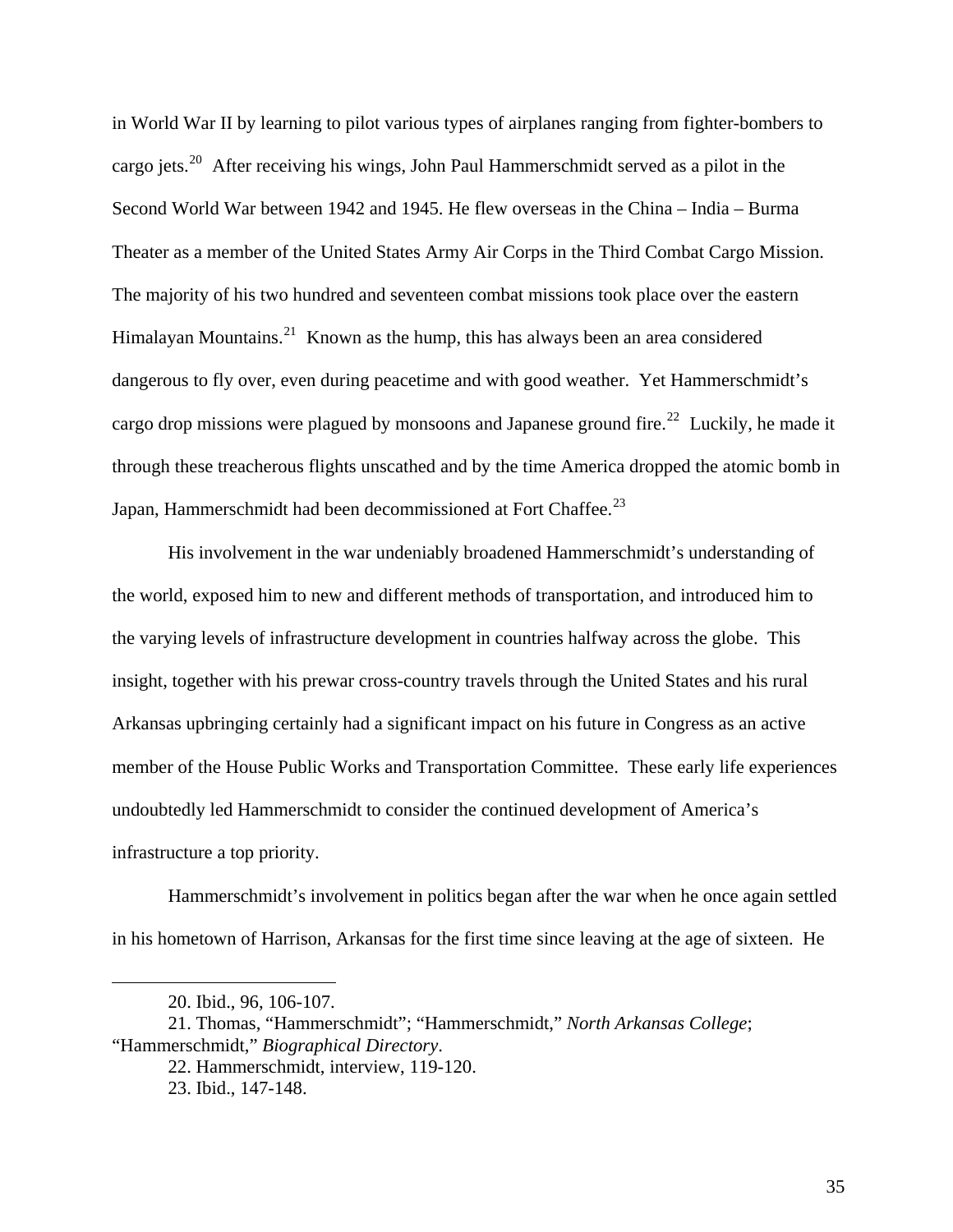quickly assumed an active role within the community and served as a member of the Harrison city council for a number of years. This eventually led to Hammerschmidt's participation within the Arkansas Republican Party although he primarily remained behind the scenes. John Paul also took over as head of the family lumber business and while managing the Hammerschmidt Lumber Company, he met and married Virginia Ann Sharp in 1948; shortly after they had one son, John Arthur Hammerschmidt.<sup>[24](#page-43-0)</sup>

By 1966 Hammerschmidt started to become more publically affiliated with the Republican Party in Arkansas. Republicans across the state hoped this would be the year for a GOP win in the race for governor as well as in Arkansas's Third District Congressional seat, both held by Democrats since Reconstruction. While Hammerschmidt became actively involved in Winthrop Rockefeller's 1966 gubernatorial race, Arkansas Republicans soon became greatly concerned when their 1964 Third District candidate announced his decision to no longer run in the upcoming 1966 elections  $25$  Jerry Hinshaw's decision to withdraw came as a crushing blow to the Grand Old Party which quickly resolved to find a suitable candidate to run for the Congressional seat in Arkansas's Third District. Despite his active participation in aiding the liberal Republican nominee for governor, many agreed that John Paul Hammerschmidt was the most logical choice for Arkansas's Third District candidate for the United States House of Representatives. This became the crucial moment when Hammerschmidt made the fateful decision to truly enter the public realm of politics.<sup>[26](#page-43-2)</sup>

<span id="page-43-2"></span><span id="page-43-1"></span><span id="page-43-0"></span><sup>24.</sup> Ibid., 151-152, 157; Thomas, "Hammerschmidt"; "Congressman Hammerschmidt," *North Arkansas College*; "Hammerschmidt," *Biographical Directory*.

<sup>25.</sup> Hammerschmidt, interview, 166-167; Thomas, "Hammerschmidt".

<sup>26.</sup> Hammerschmidt, interview, 166-167; Thomas, "Hammerschmidt".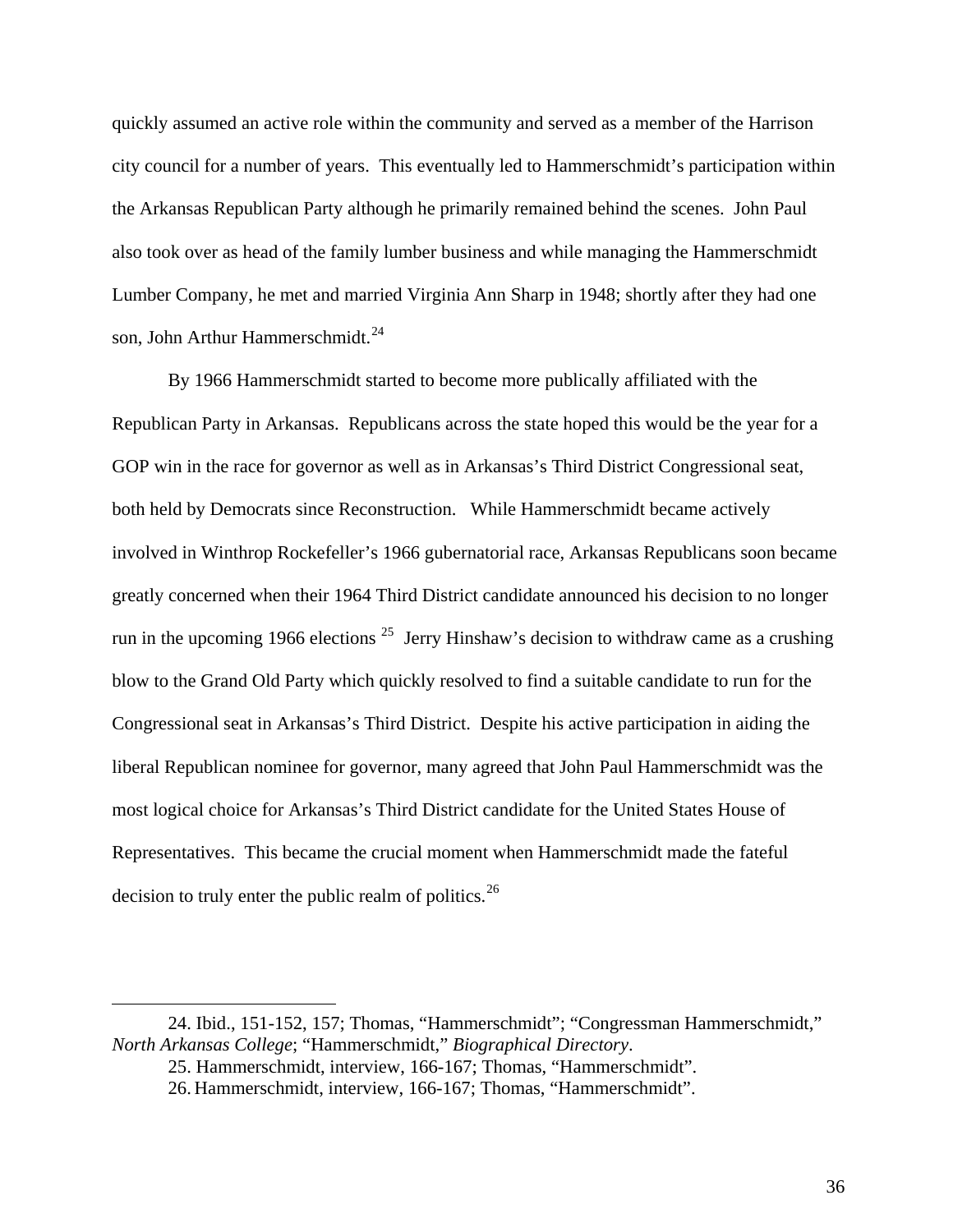Hammerschmidt "thought about it very seriously" and agreed to run against Democrat James Trimble who had served as Third District Congressman for twenty-two years. He devised and ran his whole campaign, and while still helping Rockefeller behind the scenes, Hammerschmidt worked to distance himself in order to create an independent message to the voters in his district. Hammerschmidt wanted to keep the two campaigns publically separate because he felt the people of Arkansas might think of Rockefeller as too liberal. Even though he supported these progressive ideas, Hammerschmidt believed that in order to win in the Third District he needed to take a more neutral stance. $27$ 

On November 8, 1966 John Paul Hammerschmidt was elected to the United States House of Representatives. He narrowly defeated longtime Democratic incumbent Jim Trimble by only fifty-three percent of the votes to become the first Republican Congressman elected in Arkansas since Reconstruction. Winthrop Rockefeller also won his campaign and was elected as the first Republican governor to serve the state since Reconstruction. Together the success of these two elections signified a major turning point in Arkansas politics.<sup>[28](#page-44-1)</sup>

Almost immediately after being elected into the Ninetieth Congress, Hammerschmidt's early experiences in the world of transportation and infrastructure quickly became paramount as he threw himself into the House Public Works and Transportation Committee.

Hammerschmidt's past experiences led to his passionate involvement within this area of national politics and he worked to gain extensive legislative expertise in regards to the modernization and

<sup>27.</sup> Hammerschmidt, interview, 167, 169; Thomas, "Hammerschmidt".

<span id="page-44-1"></span><span id="page-44-0"></span><sup>28.</sup> Hammerschmidt, interview, 181; "Congressman Hammerschmidt," *North Arkansas College*; Thomas, "Hammerschmidt".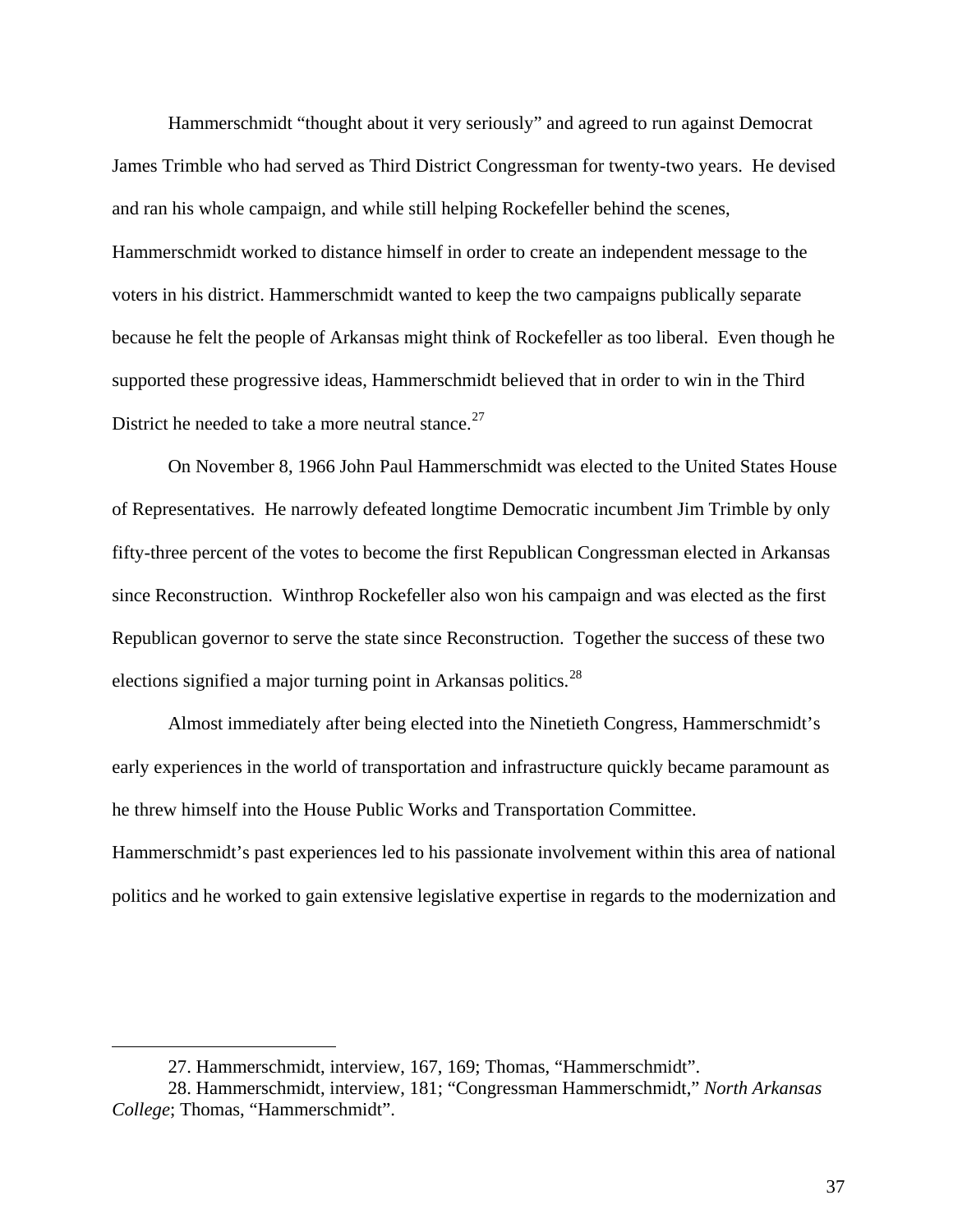improvement of the American infrastructure and the methods of transportation necessary for these proposed developments to become a reality.<sup>[29](#page-45-0)</sup>

Well recognized for his extraordinary commitment and dedication to his constituents, Hammerschmidt maintained a remarkable level of communication with these individuals. He spent most weekends in his district where he would often meet with up to seventy-five constituents in just one day. Whether in person or by mail, telegraph or telephone, Hammerschmidt himself or members of his staff provided prompt and sincere assistance by corresponding not only with the people of Arkansas's Third District but with any other concerned citizens or special interest groups. [30](#page-45-1)

Specifically in regards to infrastructure development, state and local level government officials, business leaders, the general public and highway user groups, all expressed varying levels of apprehension about several different aspects of the federal aid highway program. These included the discontinuance and abandonment of passenger and freight rail lines, cutbacks in highway funding, the diversion of Federal Highway Trust Fund monies, and especially the need for a north-south express highway corridor running through Arkansas. Between 1969 and 1970, the Kansas City Southern Railway Company ended service on the *Southern Belle*, the last remaining passenger train between Kansas City and New Orleans. This soon led to a major call for the construction of a North-South interstate highway connecting these two cities. $31$ 

<span id="page-45-0"></span><sup>29.</sup> Thomas, "Hammerschmidt"; "Congressman Hammerschmidt," *North Arkansas College*.

<span id="page-45-1"></span><sup>30.</sup> Thomas, "Hammerschmidt"; "Congressman Hammerschmidt," *North Arkansas College*; Hammerschmidt, interview, 184-185.

<span id="page-45-2"></span><sup>31.</sup> Letter from Arkansas House of Representatives to J. William Fulbright, John Paul Hammerschmidt and John L. McClelland, April 20, 1972, Hammerschmidt Papers, Series V, Subs-series 2, Box 22, File 1; Alice Scott to JPH, July, 28, 1972; Morris Henry to JPH, July 31, 1972; Telegram, Richard F. Morton to JPH, September 28, 1972, Hammerschmidt Papers, Series V, Subs-series 2, Box 22, File 5; Telegram, Ward Goodman to JPH, October 5, 1972; Frank M.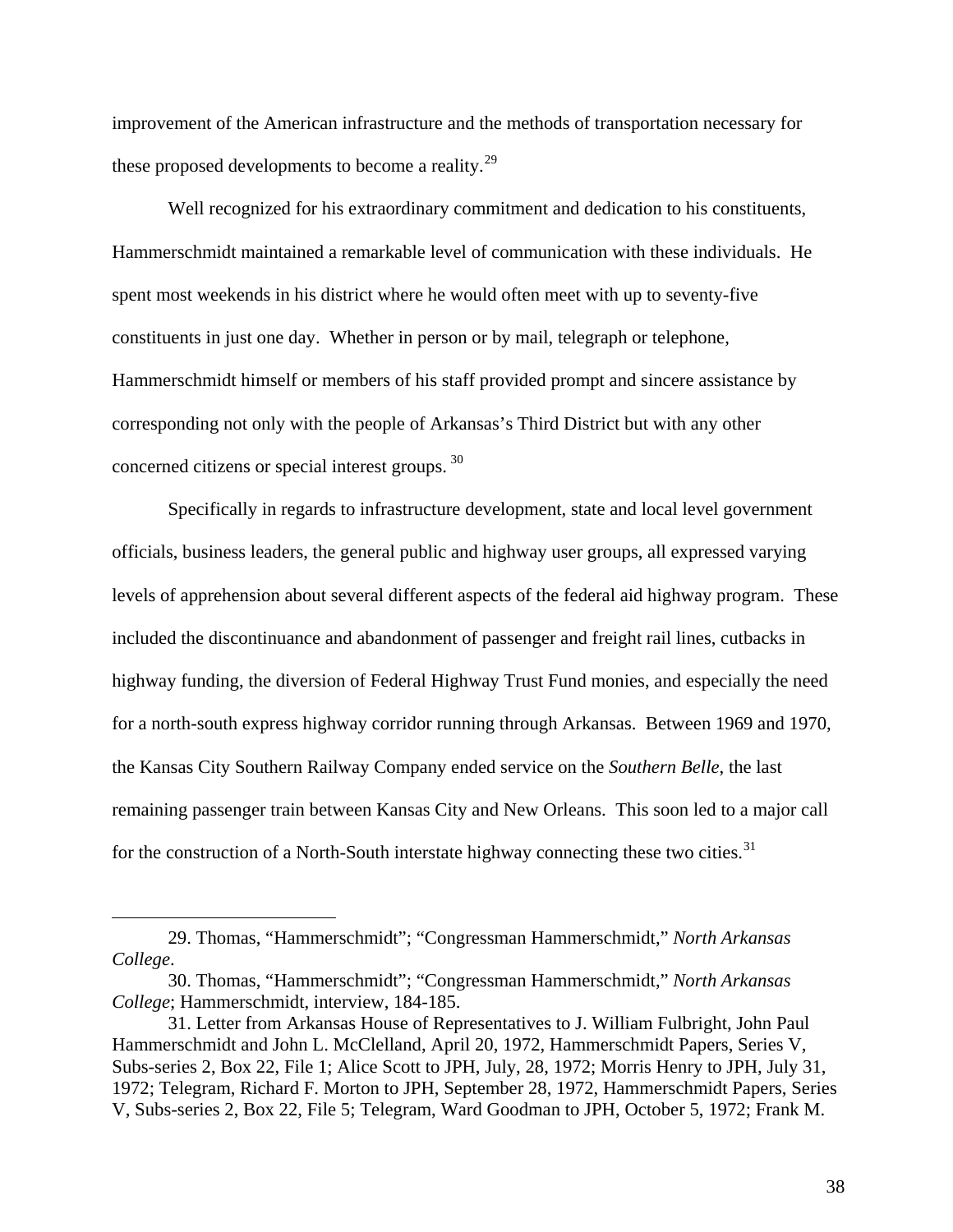Many of Hammerschmidt's constituents felt that Arkansas's highways were in deplorable condition and that immediate improvement of several north-south roads in the state was necessary for a number of reasons. The two main highways that caused the greatest concern were U.S 71 in the western part of the state, and the centrally located route U.S. 65. According to the Arkansas State Highway Department each of these routes were considered high priority construction projects. Controversy swirled around the development of a major north –south transportation corridor, specifically the proposed location. Unfortunately, while Arkansans clamored for a direct route between Kansas City and New Orleans, the federal government had no available interstate mileage and did not seem likely to add more.<sup>[32](#page-46-0)</sup>

Hammerschmidt's constituents were also concerned about the threat of Highway Trust Fund money being diverted away from the Federal-aid highway program for the use of urban mass transit. Many Arkansans felt that if highway money was used for the development of urban mass transportation systems then Arkansas, a largely rural state, would not receive the funds necessary for much needed road improvements. Hammerschmidt agreed with his constituents on all these matters. He recognized the transportation void left by the discontinuance of railroads,

Potter to JPH, September 22, 1972; Potter to JPH, September 25, 1972; *Arkansas Gazette*, September 14, 1972; JPH to Constituents, including Capital Report 292, V. 3, No. 89, September 15, 1972, Hammerschmidt Papers, Series V, Subs-series 2, Box 22, File 6; Floyd P. Gilbert to JPH, November 20, 1969, letter forwarded by JPH to Interstate Commerce Commission, received on November 25, 1969, Robert L. Oswald (ICC Congressional Liaison Officer) sent response to JPH, December 10, 1969, Hammerschmidt Papers, Series IV, Sub-series 2, Box 17, File 9; Xerox copy of Interstate Commerce Commission, Finance Docket No. 25346, December 31, 1968, Hammerschmidt Papers, Series IV, Sub-series 2, Box 17, File 9.

 $\overline{a}$ 

<span id="page-46-0"></span>32. Jeta Taylor to JPH, October 3, 1972; Aubrey J. Pinkston to JPH, October 2, 1972; *Springdale News September 25, 1972*; Phil J. Miller to JPH, September 18, 1972, Hammerschmidt Papers, Series V, Subs-series 2, Box 22, File 6; DuBose Murry to JPH, November 20, 1972; Jerry Montgomery to JPH, November 21, 1972, Hammerschmidt Papers, Series V, Subs-series 2, Box 22, File 7; Xerox copy of Speech made by John C. McClinton to the Subcommittee on Roads and House Public Works Committee, published in the *Congressional Record*, March 23, 1972, Hammerschmidt Papers, Series V, Sub Series 2, Box 22, File 8.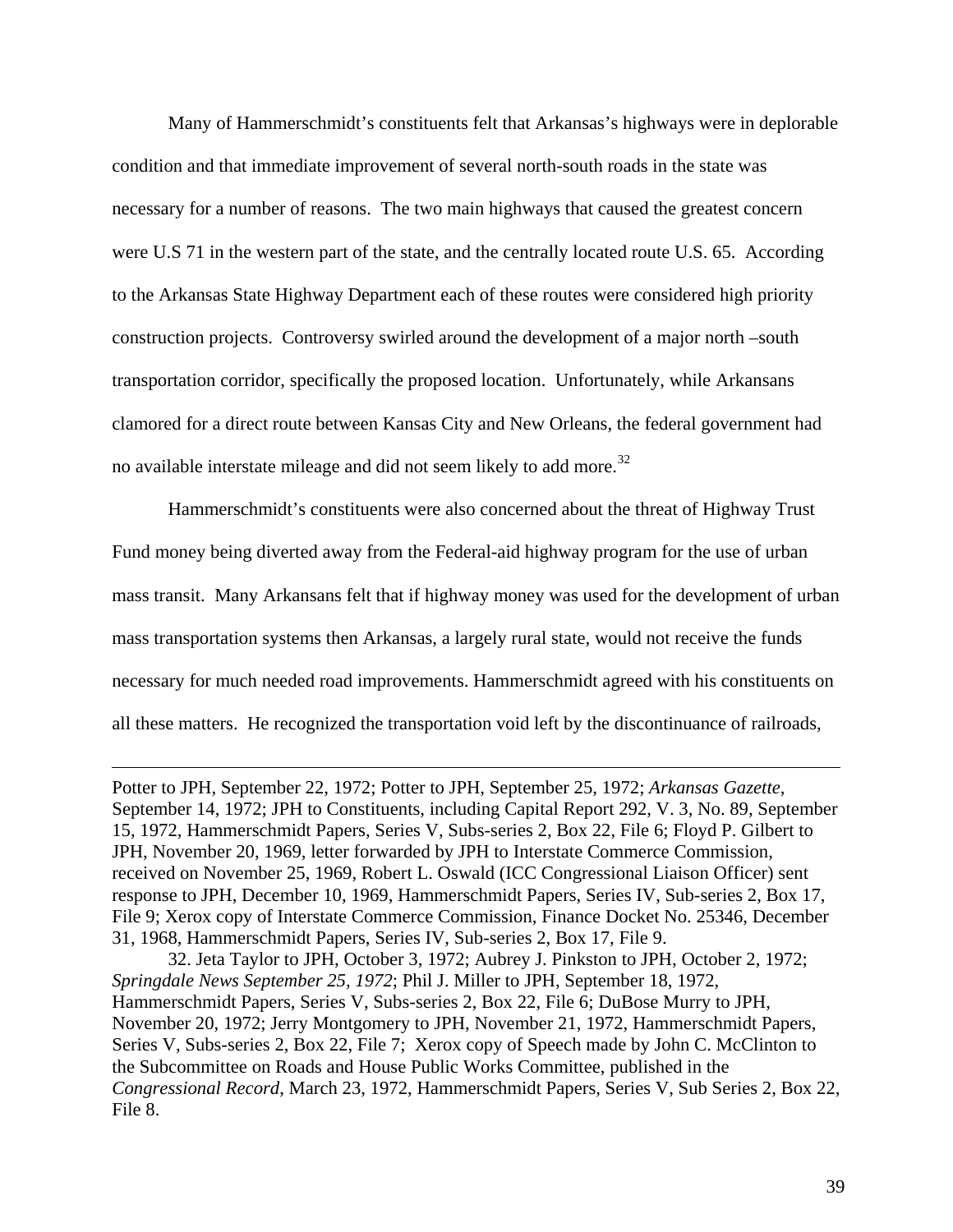understood the need for a major north-south corridor through Arkansas, and was also adamantly against the diversion of trust fund monies. Hammerschmidt used his position in the House Public Works Committee to address these issues and continuously attempted to create legislation that would support Arkansas's transportation needs.<sup>[33](#page-47-0)</sup>

Five years after he officially began his twenty-six years as Arkansas's Third District Representative, Hammerschmidt cosponsored the Federal Aid Highway Act of 1972, a bill he believed would ultimately "prove to be as important to modernizing and improving our Nation's transportation network as was the interstate highway legislation of the mid-1950's." <sup>[34](#page-47-1)</sup> Hammerschmidt felt that the provisions outlined in H.R. 16656, the House version of the 1972 highway bill, offered a comprehensive analysis of an advantageous federal aid highway program that would help the United States meet all of its future transportation needs.<sup>[35](#page-47-2)</sup>

The House version of the Federal Aid Highway Act of 1972 authorized funding for the completion of the interstate system over the course of three years. To provide a quicker method for improving the standards of all federal aid systems other than the interstate, H.R. 16656 gave more power to the states in order to simplify and expedite the road building process. While this highway bill also recognized the need for vast improvements in regards to the urban program, it did so in a way that would not reduce the importance of rural highway needs. It created a

<span id="page-47-0"></span><sup>33.</sup> Leland DuVal, *Arkansas Gazette*, February, 1972; Associated Construction Publications, Statement to the Roads Subcommittee, included several articles from the *Arkansas Gazette* January 13-16, March 22, 1972, in Hammerschmidt Papers, Series V, Sub Series 2, Box 22, File 1.

<span id="page-47-1"></span><sup>34.</sup> Hammerschmidt, Capital Report 292, V. 3, No. 89, September 15, 1972; Hammerschmidt Papers, Series 5, Subs-series 2, Box 22, File 6; Hammerschmidt, *Cong. Rec.*, 1972, 34081.

<span id="page-47-2"></span><sup>35.</sup> Hammerschmidt, Capital Report 292, V. 3, No. 89, September 15, 1972; Hammerschmidt Papers, Series 5, Subs-series 2, Box 22, File 6; Hammerschmidt, *Cong. Rec.*, 1972, 34081-82.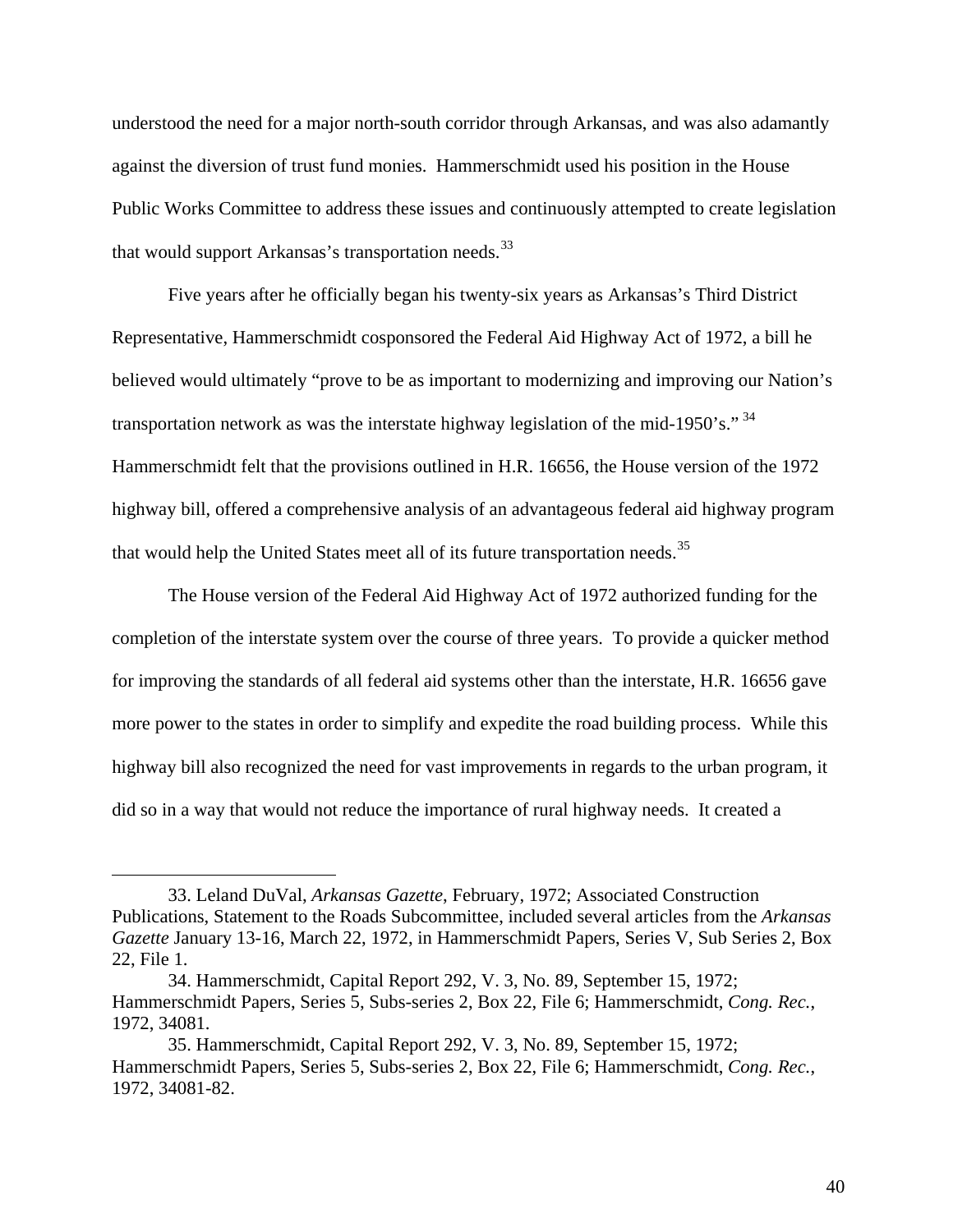division between rural and urban areas yet authorized an equal increase in funding for both. Therefore Federal funding allocated for primary and secondary roadways could only be used in rural areas while funds for urban systems and extensions could only be used in urban areas. Hammerschmidt strongly supported this aspect of the legislation because it would have such a positive impact in Arkansas.[36](#page-48-0)

In addition, a new priority primary route system was outlined in section 126 of H.R. 16656. While this program deviated from traditional highway bills, Hammerschmidt anticipated its importance for the future of the federal aid highway system and pushed for its inclusion in the final version of the 1972 legislation. The 1968 national highway needs report designated 66,000 miles as part of an intermediate system of highways just below the interstate and just above the federal aid primary system in terms of importance as compared to the entire national network of all federal aid highways. Strongly in favor of this program, John Paul Hammerschmidt expressed his unwavering support for the establishment of a priority primary route system in his remarks made during the whole House debate over H.R. 16656. On October 5, 1972 Hammerschmidt rose before the House and made the following statement:

I am especially gratified by the committee's recognition that within this intermediate system there exist some 10,000 miles of highest importance, which appear logically to be eligible for immediate funding under the \$300 million authorized in this section for each of 1974 and 1975 fiscal years.

Among the worthwhile projects within the 10,000 miles singled out by the committee for priority attention are Highways 67, 65, and 71 in Arkansas. I know from firsthand knowledge that these are principal arterial routes, which would substantially upgrade the highway network in our State and significantly affect the economic and social development of Arkansas. I am pleased that as a member of the subcommittee . . . I was able to bring the critical needs of these particular routes to the Public Works Committee's attention.[37](#page-48-1)

<span id="page-48-0"></span><sup>36.</sup> Hammerschmidt, *Cong. Rec.*, 1972, 34081-82.

<span id="page-48-1"></span><sup>37.</sup> Ibid., 34082.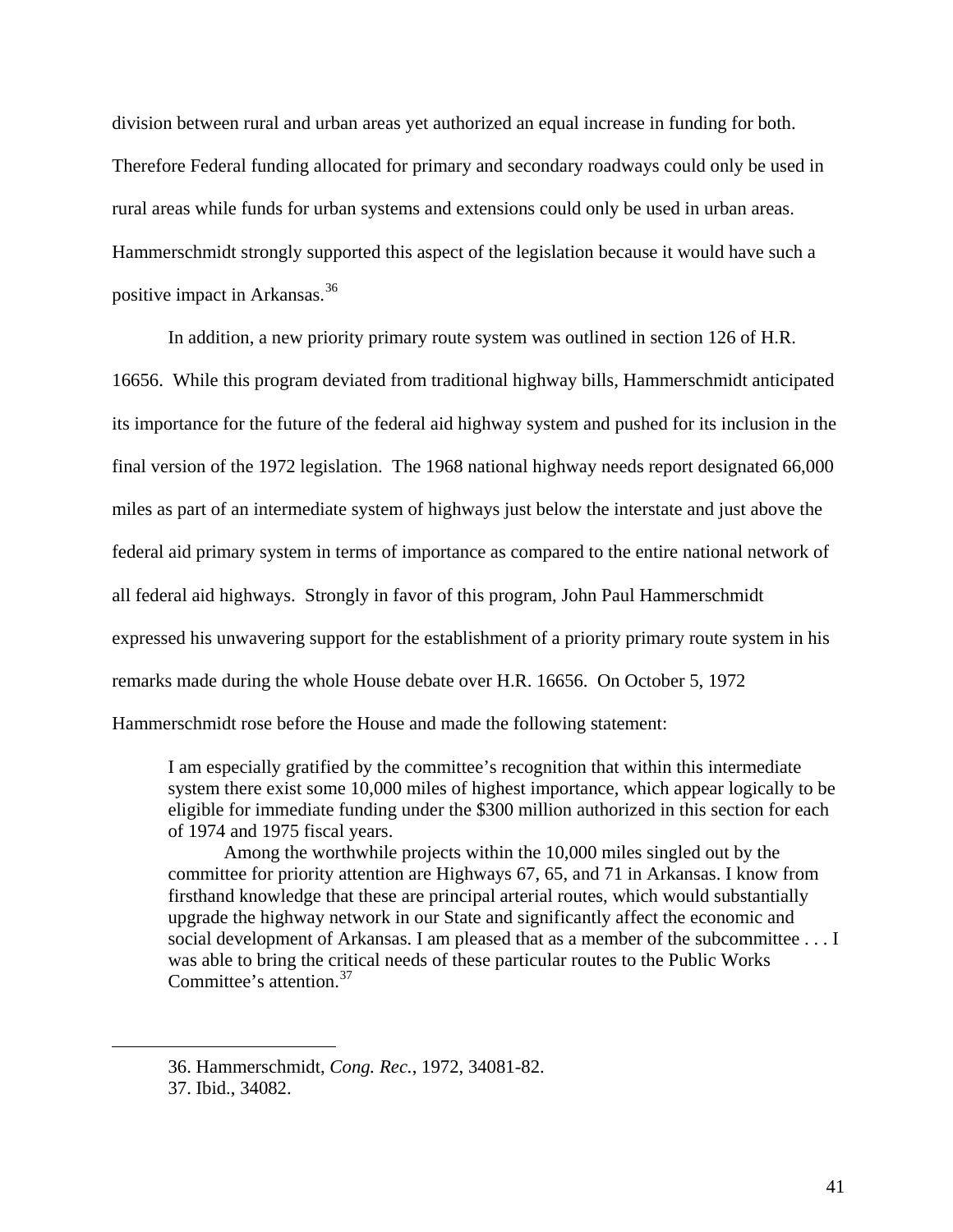Obviously Hammerschmidt was well aware of his constituents concerns and the needs of his community, and worked diligently to support and create legislation that would have a positive impact on the people of Arkansas and the state as a whole.

Unfortunately the Federal Aid Highway Act of 1972 died at the end of the 92<sup>nd</sup> Congressional session after a House-Senate Conference Committee was unable to reach an agreement regarding the two versions of the bill. The Senate primarily supported trust fund diversion for urban mass transit, while the House remained committed to maintaining the highway trust fund for the continued development of the nations roadways. Hammerschmidt and the majority of the House felt that even though completion of the interstate system was nearing its end, that the nation still relied almost entirely on the federal aid system of highways as the country's predominate means of transporting goods and people well into the future. Supporters for the preservation of the Federal Highway Trust Fund believed the money should only be used for its original purpose; to fund the construction, improvement and development of a seamless national highway network that emphasized speed, safety and convenience.<sup>[38](#page-49-0)</sup>

These same issues remained at the forefront of the Federal-Aid Highway Act of 1973 and Hammerschmidt felt that very little had changed since the 1972 highway bill was brought before the House. Still, after numerous committee meetings and hearings the House Public Works Committee reported its amended version of S.502, the Federal Aid Highway Act of 1973, to the Committee of the Whole House where it was debated for three consecutive days. It again included the authorization for financing the completion of the interstate highway system, separated the funding allocated to rural and urban areas with each receiving an equal share of

<span id="page-49-0"></span><sup>38.</sup> Ibid., 34081-82; Potter to JPH, September 22, 25, 1972, Hammerschmidt Papers, Series V, Sub Series 2, Box 22, File 6.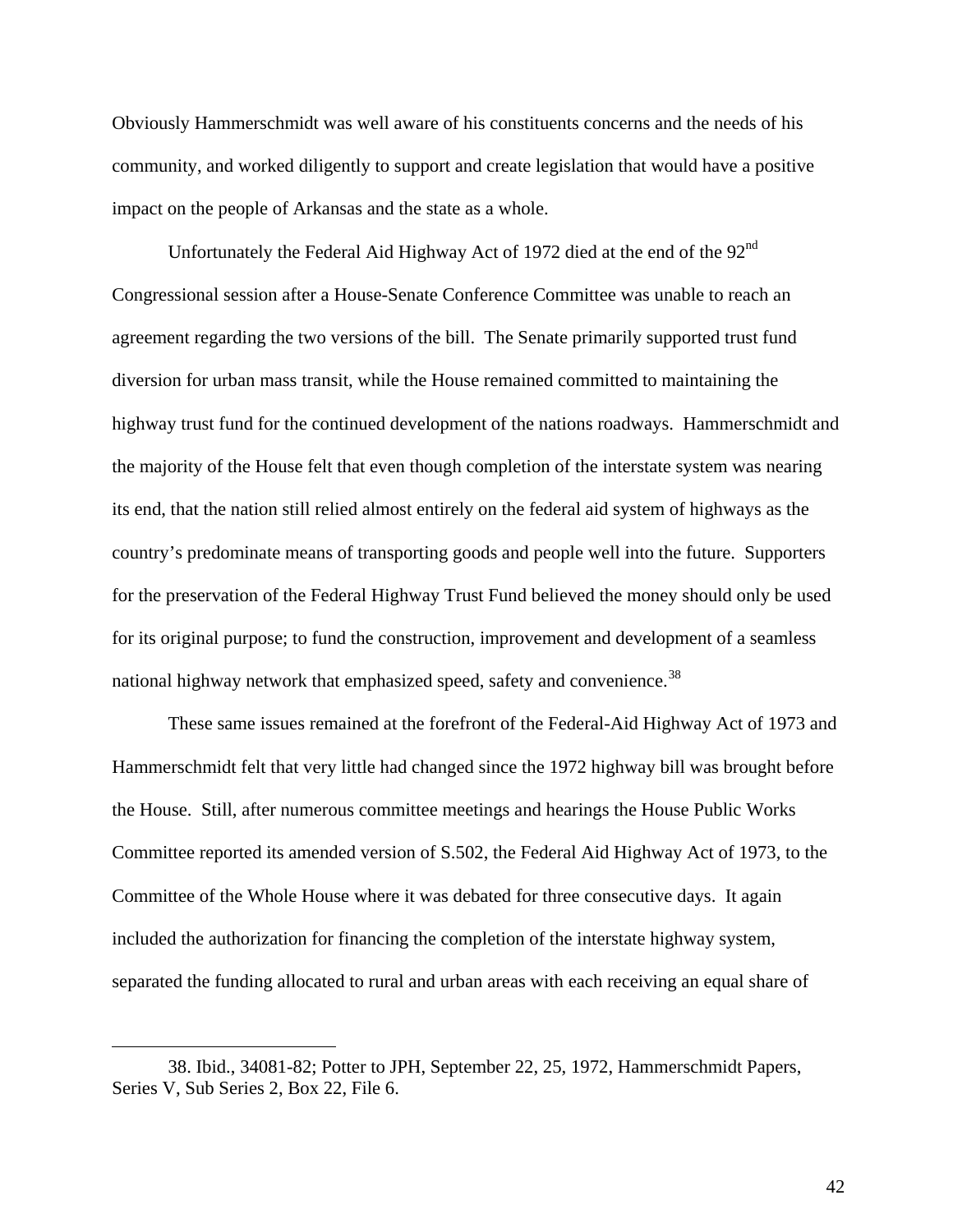federal aid funding, and allocated trust fund money for upgrading the 10,000 mile supplementary system of interstate highways.<sup>[39](#page-50-0)</sup> Thus, the 1973 highway bill also noted the necessity of financing this 10,000 mile priority primary route system that Hammerschmidt so passionately outlined as part of the 1972 legislation. Between the interstate system and the federal aid primary system, this intermediate network of roadways had "become deteriorated, congested and hazardous."<sup>[40](#page-50-1)</sup> In his remarks on the House amended version of S.502, Hammerschmidt pointed out that "[a]lthough these primary routes are predominately rural, they, along with the Interstate System, could serve as access to over 90% of the urban population in the country.<sup>"[41](#page-50-2)</sup> However, he did not mention the three main arterial routes that the 1972 highway bill designated to Arkansas.

Members of the Arkansas State Senate and House of Representatives, along with local Chamber of Commerce leaders and many others, all pushed for the improvement of the highways Hammerschmidt outlined in his 1972 statement to the House. People realized the "urgent need for additional funds to construct, improve and maintain principle arterial highways in the State of Arkansas, such as U.S. Highway71, U.S. Highway 65, and other highways on the Federal Aid Highway System in Arkansas and other states."<sup>[42](#page-50-3)</sup> The development of a major north-south corridor connecting Kansas City to New Orleans also remained a primary concern for a number of Arkansans, and the controversy regarding the placement of this hypothetical

<span id="page-50-0"></span><sup>39.</sup> Representative Hammerschmidt of Arkansas, speaking for the further consideration of The Federal-Aid Highway Act of 1973, on April 18, 1973, to the Committee of the Whole House, S.502 amended, 93<sup>rd</sup> Cong., 1<sup>st</sup> sess., *Cong. Rec.* 119, pt. 10: 13104-05. (Hereafter cited as: Hammerschmidt, *Cong. Rec.*, 1973).

<sup>40.</sup> Ibid., 13243.

<sup>41.</sup> Ibid., 13243.

<span id="page-50-3"></span><span id="page-50-2"></span><span id="page-50-1"></span><sup>42.</sup> Arkansas State Senate Resolution, Senator Morris M. Henry, March 31, 1972, Hammerschmidt Papers, Series V, Sub Series 2, Box 34, File 10. (Hereafter cited as: Resolution, Henry, Hammerschmidt Papers).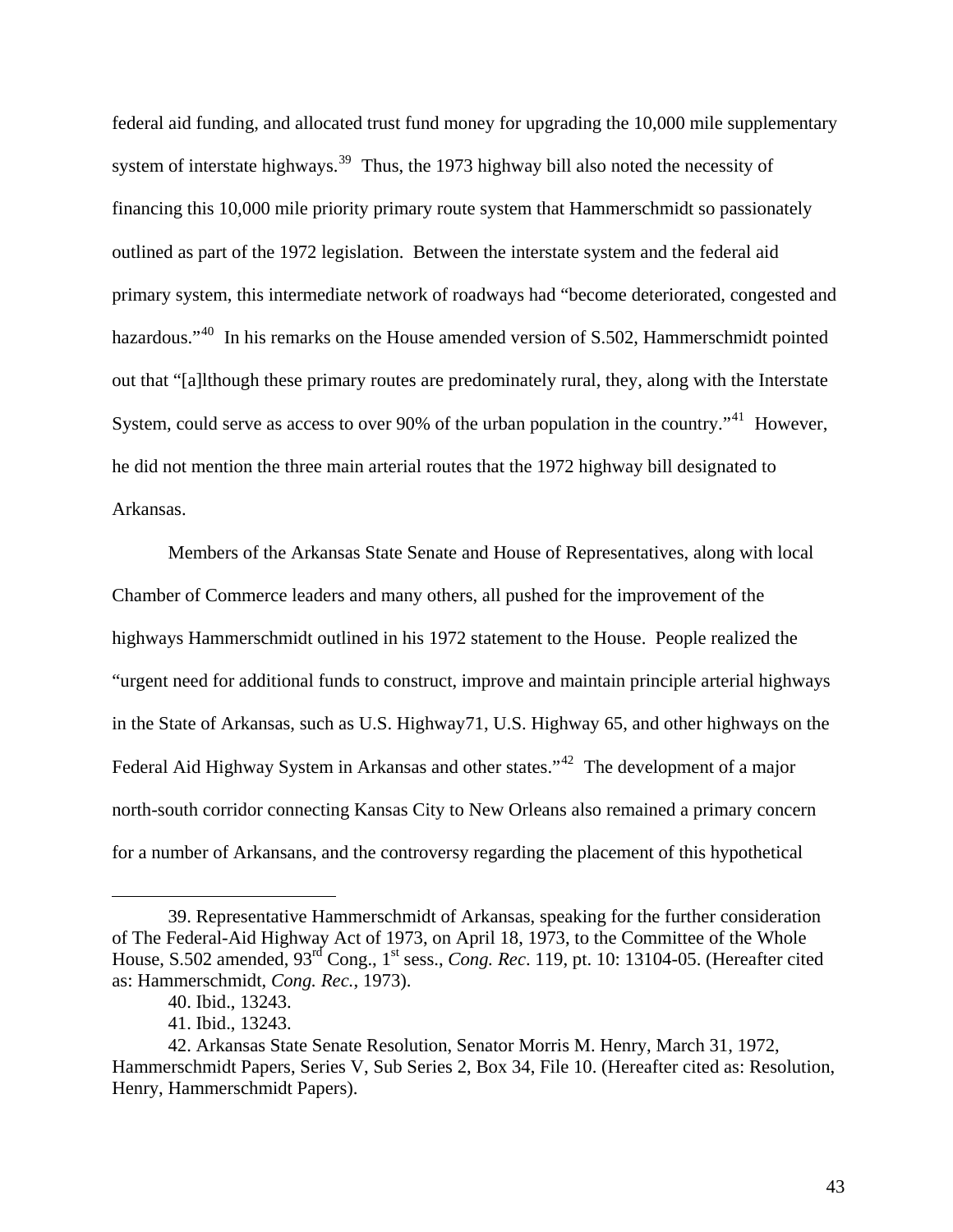route created a division between different regions across the state. It resulted in local businesses and the general public each vying for federal funding and support of highway development in their specific areas.<sup>[43](#page-51-0)</sup> In early 1973, Arkansas State Senators highlighted the impact of road construction in a resolution which stated that "motor vehicle transportation has played a major role in the economic growth and development of this Nation in the post World War II period, and that the continued expansion and improvement of the Nation's motor vehicle transportation system is essential to the continued economic progress and development of the Nation."[44](#page-51-1)

However, like in 1972, the Federal Aid Highway Act of 1973 could not be agreed upon and the legislation again went to a House-Senate Conference Committee. After ironing out numerous details, the revenue from gas and other highway user taxes was ultimately diverted from the Federal Highway Trust Fund for the use of urban mass transit. This represented a major departure from the 1956 legislation that designated the trust fund strictly for highway development alone. On August 13, 1973, President Nixon signed the Federal Aid Highway Act of 1973 into law.<sup>[45](#page-51-2)</sup> The repercussions from the passage of the 1973 highway legislation would be felt throughout Arkansas and many other rural areas for decades to come. Yet Hammerschmidt continued to work tirelessly for his constituents and their concerns regarding Arkansas roadways. Over the next twenty years until he retired from the United States House of

<span id="page-51-0"></span><sup>43.</sup> Ward Goodman (director of Arkansas Highways) to Owen A. Smith, copy to JPH and Governor Dale Bumpers, February 29, 1972, Hammerschmidt Papers, Series V, Sub-series 2, Box 22, File 1; W.G. Brandon (president of Fayetteville Chamber of Commerce) to JPH, February 22, 1972, Hammerschmidt Papers, Series V, Sub-series 2, Box 22, File 3; Arch Troxell (Arkansas House of Representatives) to Congressman Wilbur Mills, copy to JPH, June 28, 1972, Hammerschmidt Papers, Series V, Sub-series 2, Box 22, File 4.

<span id="page-51-1"></span><sup>44.</sup> Resolution, Henry, March 31, 1973, Hammerschmidt Papers, Series VI, Sub Series 2, Box 34, File 10.

<span id="page-51-2"></span><sup>45.</sup> American Automobile Club to JPH, May 31, 1973, Hammerschmidt Papers, Series VI, Sub Series 2, Box 34, File 13; Speech by Senator Wilbur G. Mills, May 18, 1973, Hammerschmidt Papers, Series VI, Sub Series 2, Box 34, File 13.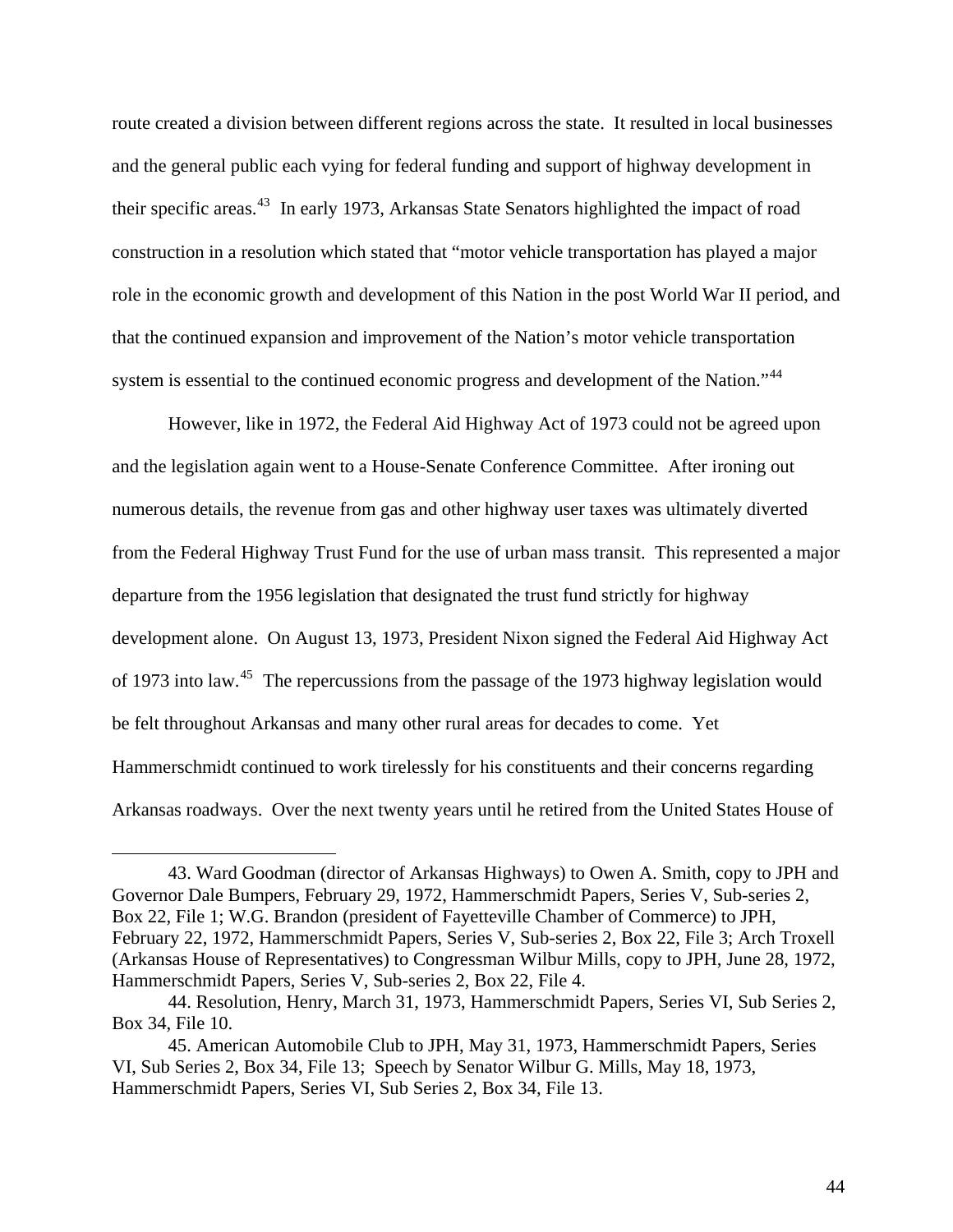Representatives, Hammerschmidt made every effort to create and support any bill that would provide Arkansas with as much money as possible to improve many of the state's major highways. Through his hard work and dedication to his constituents, Hammerschmidt laid the groundwork that would ultimately lead to the construction of a north-south interstate connecting Kansas City to New Orleans. Unfortunately the development of this did not come to fruition during his time in Congress.<sup>[46](#page-52-0)</sup>

<span id="page-52-0"></span><sup>46.</sup> Hammerschmidt, interview, 212-219.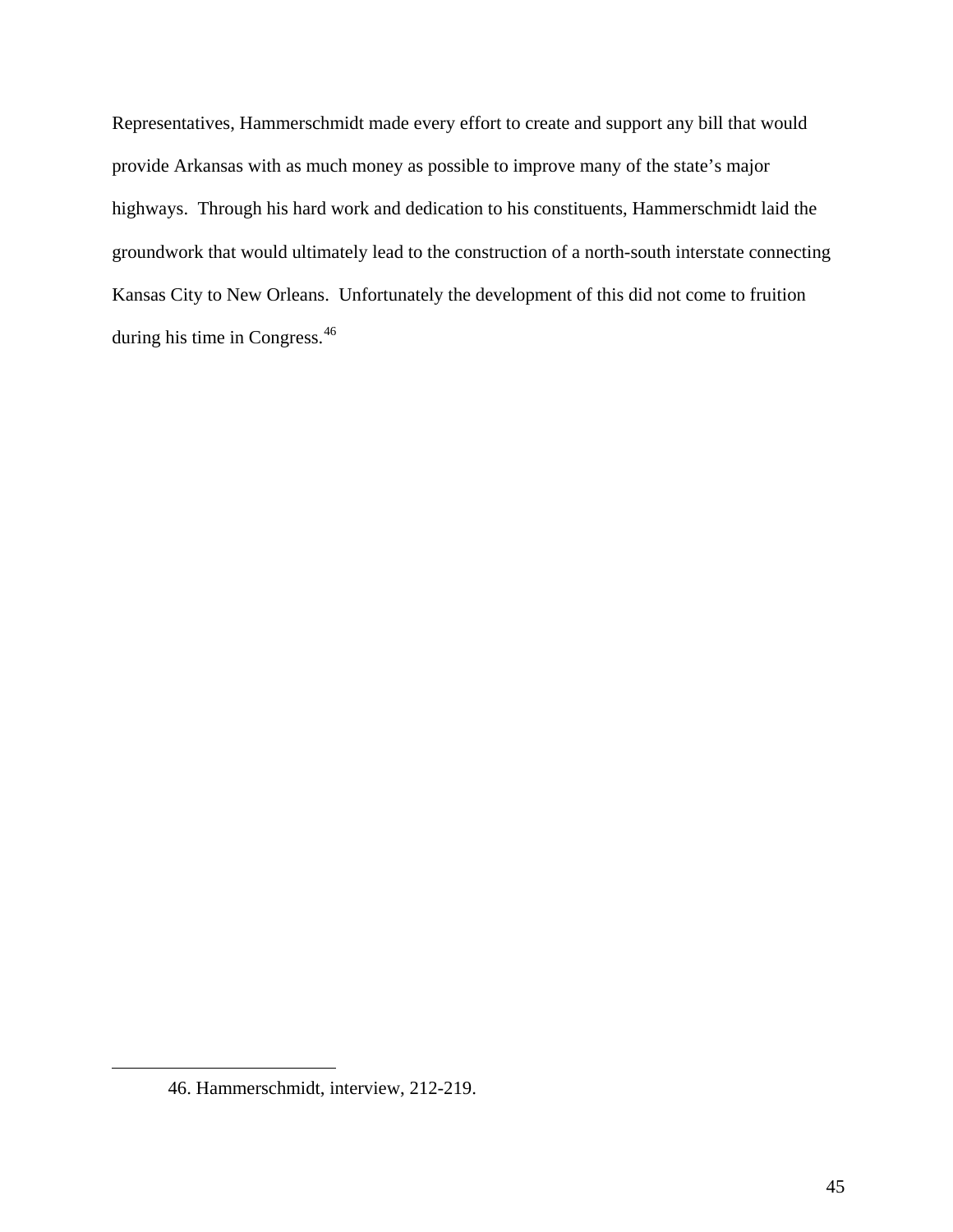## **Chapter Three**

The demand for a major north – south transportation route connecting Kansas City to New Orleans intensified in the early 1970s. The demise of passenger rail service across the country and poor roadway conditions ultimately fueled America's need for the swift completion of the interstate highway system. In rural areas especially, the discontinuance of passenger railroads crippled the economy, and the transportation of people and goods practically screeched to a halt. Local communities in Arkansas began to push for the allocation of additional interstate mileage, which led to regional controversies over highway development, funding, and route placement. Dedicated to his constituents and his home state as a whole, John Paul Hammerschmidt was well aware of the dire situation of Arkansas's infrastructure. He recognized that a number of roadways required vast improvements in both his district and throughout the state. Thus, Hammerschmidt used his influence in Congress and as a member of the House Public Works and Transportation Committee to push for the development of Arkansas highways, specifically a north – south corridor from Kansas City to New Orleans.<sup>[1](#page-53-0)</sup>

 Up until the middle of the twentieth century railroads reigned as the primary means of transport for goods, people, and information. The rail system that crisscrossed the United States was the foundation of the nations infrastructure.<sup>[2](#page-53-1)</sup> While the decline of railroad domination

1

<span id="page-53-1"></span>2. Paul F. Barrett, Mark H. Rose, and Bruce E. Seely, *The Best Transportation System in the World: Railroads, Trucks, Airlines, and American Public Policy in the Twentieth Century* (Philadelphia: University of Pennsylvania Press, 2010), 1, [https://books.google.com/books?id=r5I2mfc5kt4C&printsec=frontcover&dq=the+best+transport](https://books.google.com/books?id=r5I2mfc5kt4C&printsec=frontcover&dq=the+best+transportation+system+in+the+world+mark+rose&hl=en&sa=X&ei=xjy-VKeeLcKeggSo64CgAg&ved=0CB0Q6AEwAA#v=onepage&q=the%20best%20transportation%20system%20in%20the%20world%20mark%20rose&f=false) [ation+system+in+the+world+mark+rose&hl=en&sa=X&ei=xjy-](https://books.google.com/books?id=r5I2mfc5kt4C&printsec=frontcover&dq=the+best+transportation+system+in+the+world+mark+rose&hl=en&sa=X&ei=xjy-VKeeLcKeggSo64CgAg&ved=0CB0Q6AEwAA#v=onepage&q=the%20best%20transportation%20system%20in%20the%20world%20mark%20rose&f=false)[VKeeLcKeggSo64CgAg&ved=0CB0Q6AEwAA#v=onepage&q=the%20best%20transportation](https://books.google.com/books?id=r5I2mfc5kt4C&printsec=frontcover&dq=the+best+transportation+system+in+the+world+mark+rose&hl=en&sa=X&ei=xjy-VKeeLcKeggSo64CgAg&ved=0CB0Q6AEwAA#v=onepage&q=the%20best%20transportation%20system%20in%20the%20world%20mark%20rose&f=false)

<span id="page-53-0"></span><sup>1.</sup> Hammerschmidt, *Cong. Rec.*, 1972, 34081-82; Hammerschmidt, *Cong. Rec.*, 1973, 13104-05, 13243.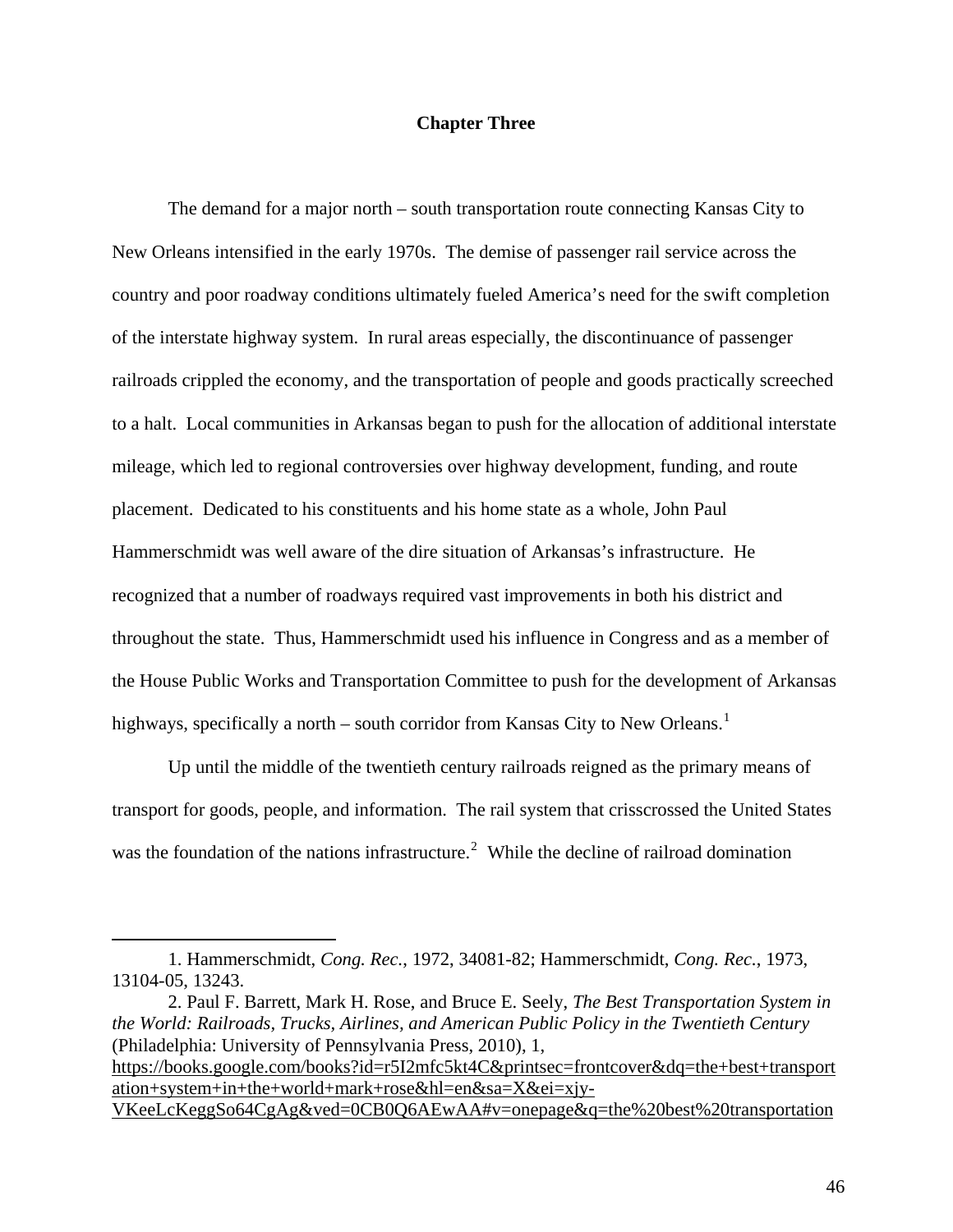began soon after the First World War as automobiles became more affordable for the average middle class family, its demise was not truly felt by Americans until half a century later. The reasons for the downfall of the railroads cannot solely be attributed to the advent of the automobile, and are in fact so extensive and complex that entire historical narratives have been devoted to this topic alone.<sup>[3](#page-54-0)</sup> However, in the late sixties and early seventies the main issue was not necessarily why the railroads quit running. Instead, most Arkansans were much more concerned with how to remedy the negative effects. While the answer seemed obvious, the solution proved to be more difficult as the federal aid highway system became increasingly entangled in bureaucratic red tape and political battles between rural and urban interests.<sup>[4](#page-54-1)</sup>

 For well over a century, railroads represented the fastest and most reliable mode of transportation. This transcontinental network created the first, truly modern, national infrastructure. Largely responsible for both the expansion and consolidation of the United States, passenger rail services increasingly connected people and places across the nation. Thus, railroads played an invaluable role regarding American industry and its remarkable evolution over a relatively short period of time. At the turn of the twentieth century many railroads received public subsidies from local governments hoping to reap the economic benefits that

 $\overline{a}$ 

.

<span id="page-54-1"></span>4. Hammerschmidt, *Cong. Rec.*, 1972, 34081-82; Hammerschmidt, *Cong. Rec.*, 1973,13104-05, 13243.

[<sup>%20</sup>system%20in%20the%20world%20mark%20rose&f=false](https://books.google.com/books?id=r5I2mfc5kt4C&printsec=frontcover&dq=the+best+transportation+system+in+the+world+mark+rose&hl=en&sa=X&ei=xjy-VKeeLcKeggSo64CgAg&ved=0CB0Q6AEwAA#v=onepage&q=the%20best%20transportation%20system%20in%20the%20world%20mark%20rose&f=false) (accessed January 20, 2015). (Hereafter cited as: Barrett, Rose and Seely, *The Best Transportation System*).

<span id="page-54-0"></span><sup>3.</sup> Ibid.,1; Robert E. Gallamore and John R. Meyer, *American Railroads: Decline and Renaissance in the Twentieth Century* (Cambridge: Harvard University Press, 2014); John F. Stover, *American Railroads*, 2<sup>nd</sup> ed. (Chicago: University of Chicago Press, 1997), [https://books.google.com/books?id=aPNQXN9Onv4C&printsec=frontcover&dq=american+railr](https://books.google.com/books?id=aPNQXN9Onv4C&printsec=frontcover&dq=american+railroads+stover&hl=en&sa=X&ei=9UO-VJjbPMOnNtSYgsAJ&ved=0CB0Q6AEwAA#v=onepage&q=american%20railroads%20stover&f=false) [oads+stover&hl=en&sa=X&ei=9UO-](https://books.google.com/books?id=aPNQXN9Onv4C&printsec=frontcover&dq=american+railroads+stover&hl=en&sa=X&ei=9UO-VJjbPMOnNtSYgsAJ&ved=0CB0Q6AEwAA#v=onepage&q=american%20railroads%20stover&f=false)

[VJjbPMOnNtSYgsAJ&ved=0CB0Q6AEwAA#v=onepage&q=american%20railroads%20stover](https://books.google.com/books?id=aPNQXN9Onv4C&printsec=frontcover&dq=american+railroads+stover&hl=en&sa=X&ei=9UO-VJjbPMOnNtSYgsAJ&ved=0CB0Q6AEwAA#v=onepage&q=american%20railroads%20stover&f=false) [&f=false](https://books.google.com/books?id=aPNQXN9Onv4C&printsec=frontcover&dq=american+railroads+stover&hl=en&sa=X&ei=9UO-VJjbPMOnNtSYgsAJ&ved=0CB0Q6AEwAA#v=onepage&q=american%20railroads%20stover&f=false) (accessed January 20, 2015). (Hereafter cited as: Gallamore and Meyer, *American Railroads: Decline and Renaissance*).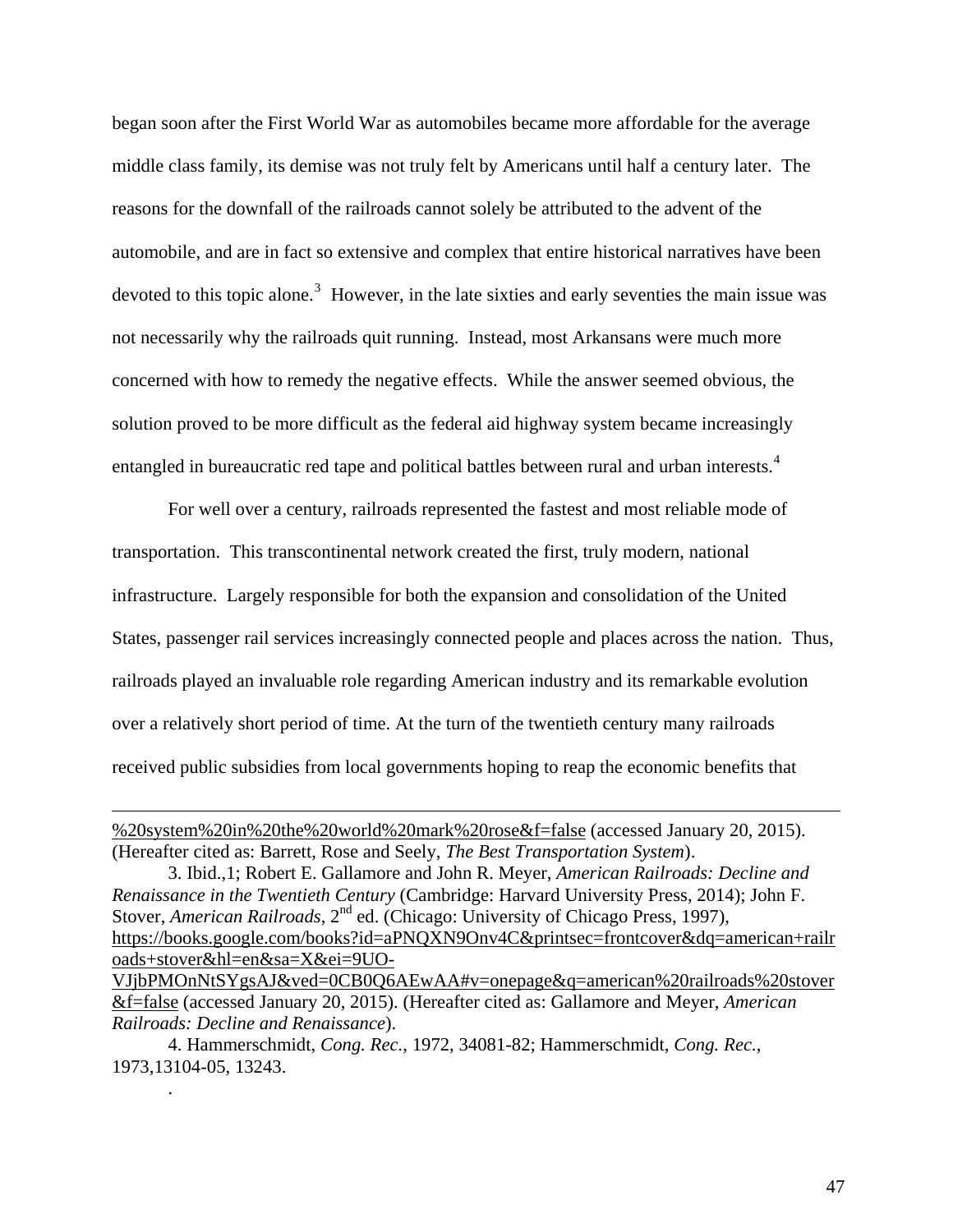derived from connecting to the growing railway network. As the major form of transcontinental transportation, the railroads proved to be equally important in regards to national defense, and became crucial to domestic involvement in several major wars.<sup>[5](#page-55-0)</sup>

The railroads completely revolutionized the American way of life and had become a seemingly permanent fixture in the country's landscape. However, the foundation of the nation's transportation system began to slowly decline in the 1920s. The deterioration of passenger rail service especially, became alarmingly evident in the years following the Second World War. The United State's involvement in World War II represented a time that ultimately signified the last great boom for American railroads. The atrophy of private passenger lines during the post war period led to their near extinction within little more than a decade. Many fundamentals contributed to the mid twentieth century decline of railroads. These included lost market share, abandoned track mileage, numerous bankruptcies, and loss of employment.<sup>[6](#page-55-1)</sup>

Additionally, the introduction of more viable transportation options increasingly threatened railroad stability. The most significant example of this was the Federal Aid Highway Act of 1956, which allocated the development of the interstate highway system. This legislation devastated the railroad industry and ultimately caused the dissolution of privatized passenger railroads. By this time most railroads depended almost entirely on freight revenue. However, a significant amount of this income was lost to large motor carriers traveling on the newly developed portions of the interstate highways and thus provided a far more flexible delivery method than freight trains could ever have hoped to achieve. The loss of revenue made it financially impossible for the railroads to continue running their passenger lines, and this combined with the continued evolution of highways and automobiles enabled people to

<span id="page-55-1"></span><span id="page-55-0"></span> $\overline{a}$ 

<sup>5.</sup> Gallamore and Meyer, *American Railroads: Decline and Renaissance*, 3,101, 123.

<sup>6.</sup> Ibid., 13; Barrett, Rose, and Seely, *The Best Transportation System*, 30.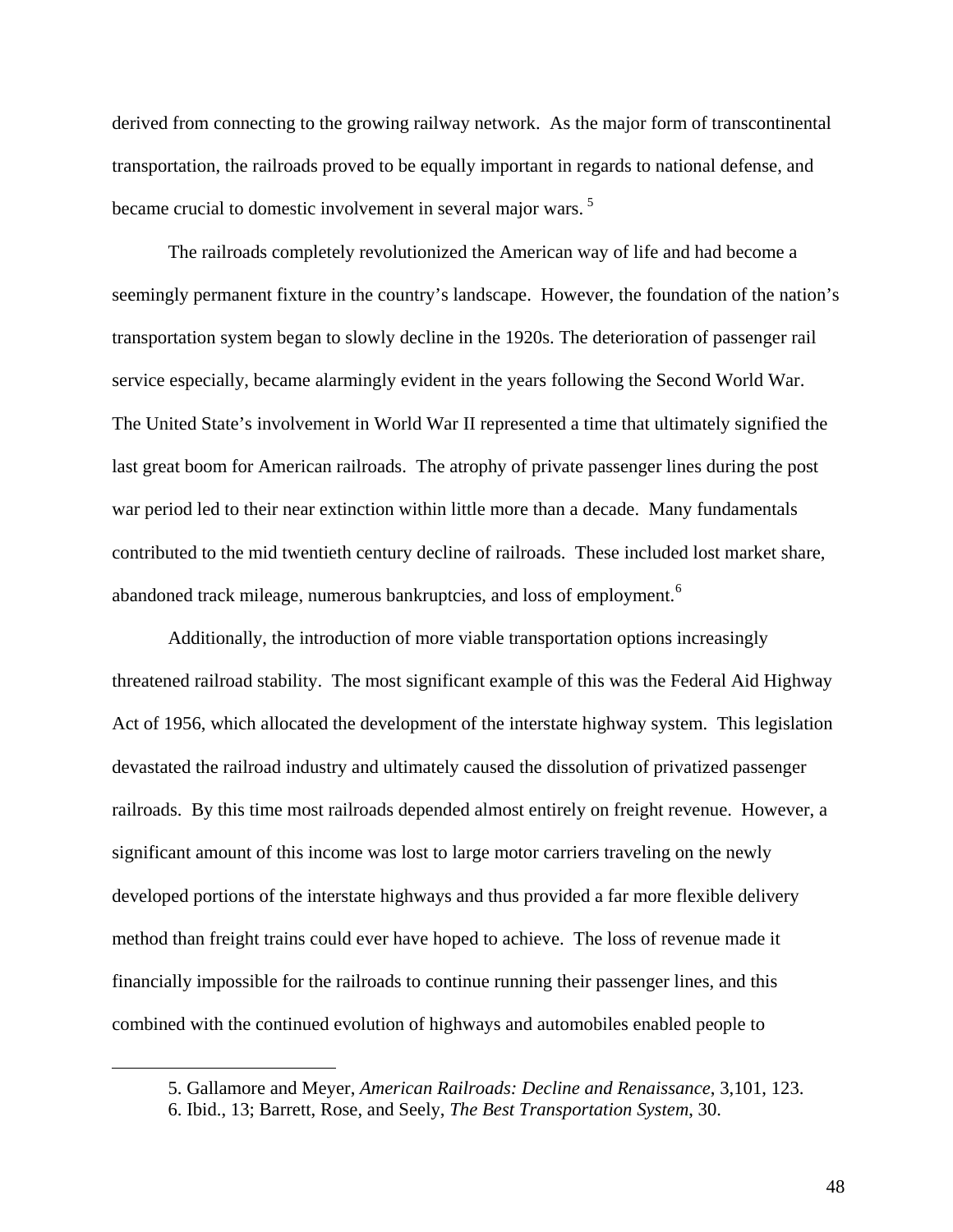comfortably and quickly travel long distances, which ultimately led to the end of privatized passenger rail service.<sup>[7](#page-56-0)</sup>

During the 1960s and early 1970s, railroads across the country sought to discontinue passenger services by any means possible. Many simply assumed a blatant disregard for the train traveling public. Passenger railways became increasingly unreliable, and no longer provided adequate customer service.<sup>[8](#page-56-1)</sup> The negligence did not go unnoticed and ultimately helped to achieve the desired result as people began to realize that railway "passengers have gone to other methods of transportation due to being discouraged by the railroad companies themselves."<sup>[9](#page-56-2)</sup> The deficit from passenger rail services had become so great that railroads could no longer supplement lost revenue through freight transport.

 However, for a time World War II revitalized passenger train service in the United States and this could not have been more beneficial for the Kansas City Southern Railway Company (KCS). In 1939 KCS purchased the Louisiana and Arkansas Railway Company (L&A) and thus acquired what would become one of its most important routes. Ownership of the L&A provided Kansas City Southern, the smallest of the major American railroads, with a vital link between Kansas City, Missouri and New Orleans, Louisiana. Less than a year later amidst much fanfare, KCS inaugurated the *Southern Belle*, a new streamlined passenger train which offered luxury service from the heart of the Midwest to the Gulf Coast's largest port.<sup>[10](#page-56-3)</sup>

<span id="page-56-0"></span><sup>7.</sup> Gallamore and Meyer, *American Railroads: Decline and Renaissance*, 97-99; Barrett, Rose, and Seely, *The Best Transportation System*, 100-102, 109.

<span id="page-56-1"></span><sup>8.</sup> Thad Hills Carter, *Images of Rail: Kansas City Southern Railway* (Chicago: Arcadia Publishing, 2009), 60-61. (Hereafter cited as: Carter, *Images of Rail*).

<span id="page-56-2"></span><sup>9.</sup> Floyd P. Gilbert to JPH, November 20, 1969, Hammerschmidt Papers, Series IV, Sub Series 2, Box 17, File 10.

<span id="page-56-3"></span><sup>10.</sup> Tom Duggan, Lowell, Arkansas, "Kansas City Southern Railway," *The Encyclopedia of Arkansas History and Culture*, (The Central Arkansas Library System, February 29, 2012), <http://www.encyclopediaofarkansas.net/encyclopedia/entry-detail.aspx?entryID=4169>(accessed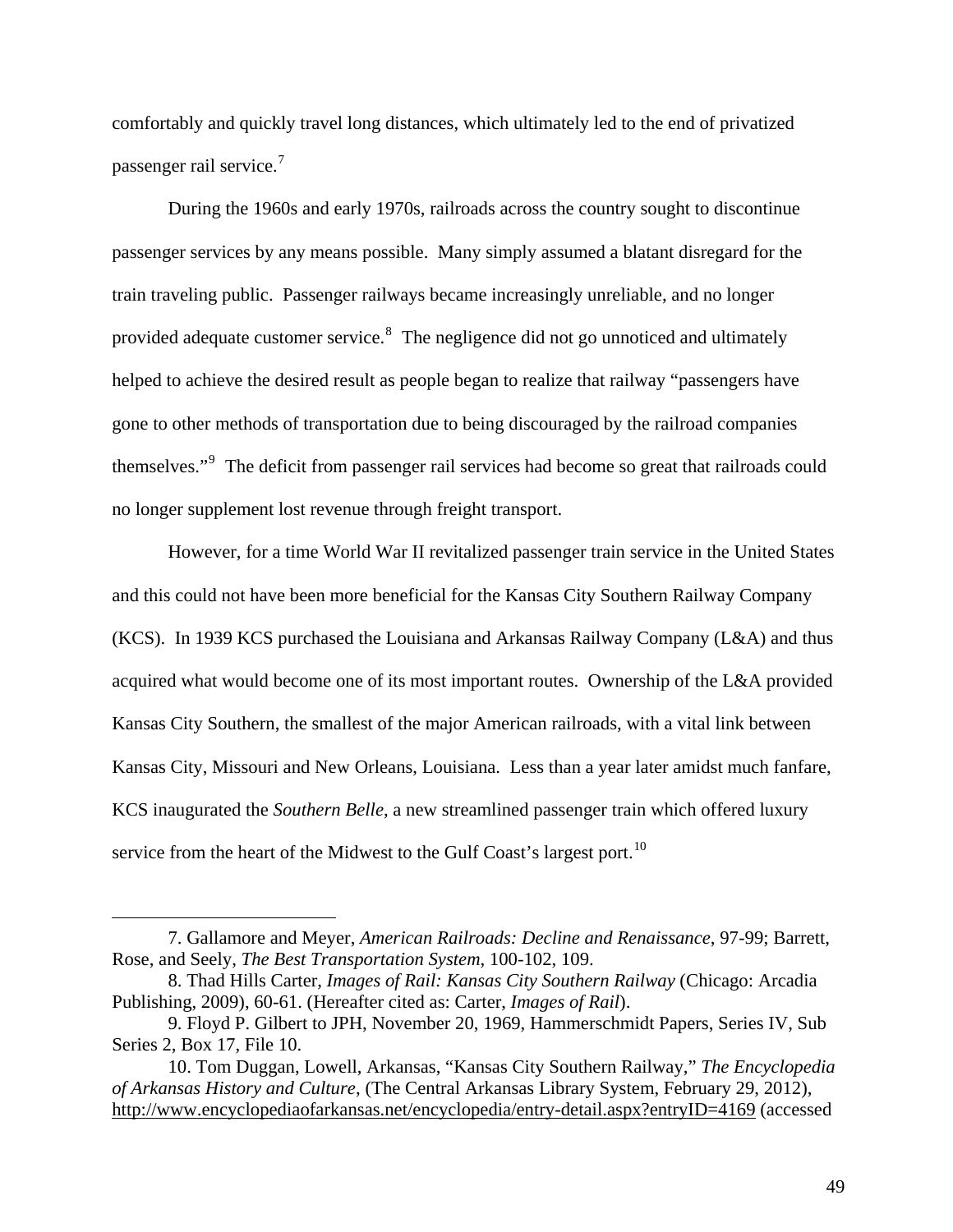The location of the KCS *Southern Belle* not only provided a direct link between Kansas City and New Orleans, but it also served as a major north – south transportation corridor for numerous people throughout portions of Missouri, Kansas, Oklahoma, Arkansas, Texas, and Louisiana. Covering a distance of over 800 miles, the track of the *Southern Belle* never strayed too far from U.S. highway 71 but moved back and forth across the Missouri – Kansas border and then followed the Arkansas – Oklahoma border to Texarkana, and continued south with U.S. 71 into Louisiana. The proximity of the *Southern Belle* to U.S. 71 is quite significant for numerous reasons, especially regarding the eventual discontinuance of the last two remaining KCS passenger trains, and the ensuing arguments over route placement for a major north – south interstate highway. $11$ 

While the railroad boom brought on by the Second World War was short lived, the Kansas City Southern Railway Company was one of the few major railroads that attempted to continue providing upscale service to its customers during a time when many other railroad companies purposefully neglected their passenger lines in order to expedite the processes of discontinuing these routes. KCS tried to remain positive despite losses and felt that the *Southern Belle* in particular provided a necessary public service to the people along its route. In fact, in

October 10, 2014). (Hereafter cited as: Duggan, "Kansas City Southern Railway"); The Kansas City Southern Railway Company, "History of Kansas City Southern," Kansas City Southern, <http://www.kcsouthern.com/en-us/AboutKCS/Pages/History.aspx>(accessed October 10, 2014). (Hereafter cited as: Kansas City Southern, "History of KCS").

<span id="page-57-0"></span><sup>11. &</sup>quot;The Southern Belle," American-Rails.com, [http://www.american](http://www.american-rails.com/southern-belle.htm)[rails.com/southern-belle.htm](http://www.american-rails.com/southern-belle.htm) (accessed October 10, 2014). (Hereafter cited as: American-Rails.com, "The Southern Belle"); "The Southern Belle: Kansas City Southern Lines: May 11,1941," Streamliner Schedules,

<http://www.streamlinerschedules.com/concourse/track1/soubelle194106.html> (accessed October 10, 2014). (Hereafter cited as: Streamliner Schedules, "The Southern Belle").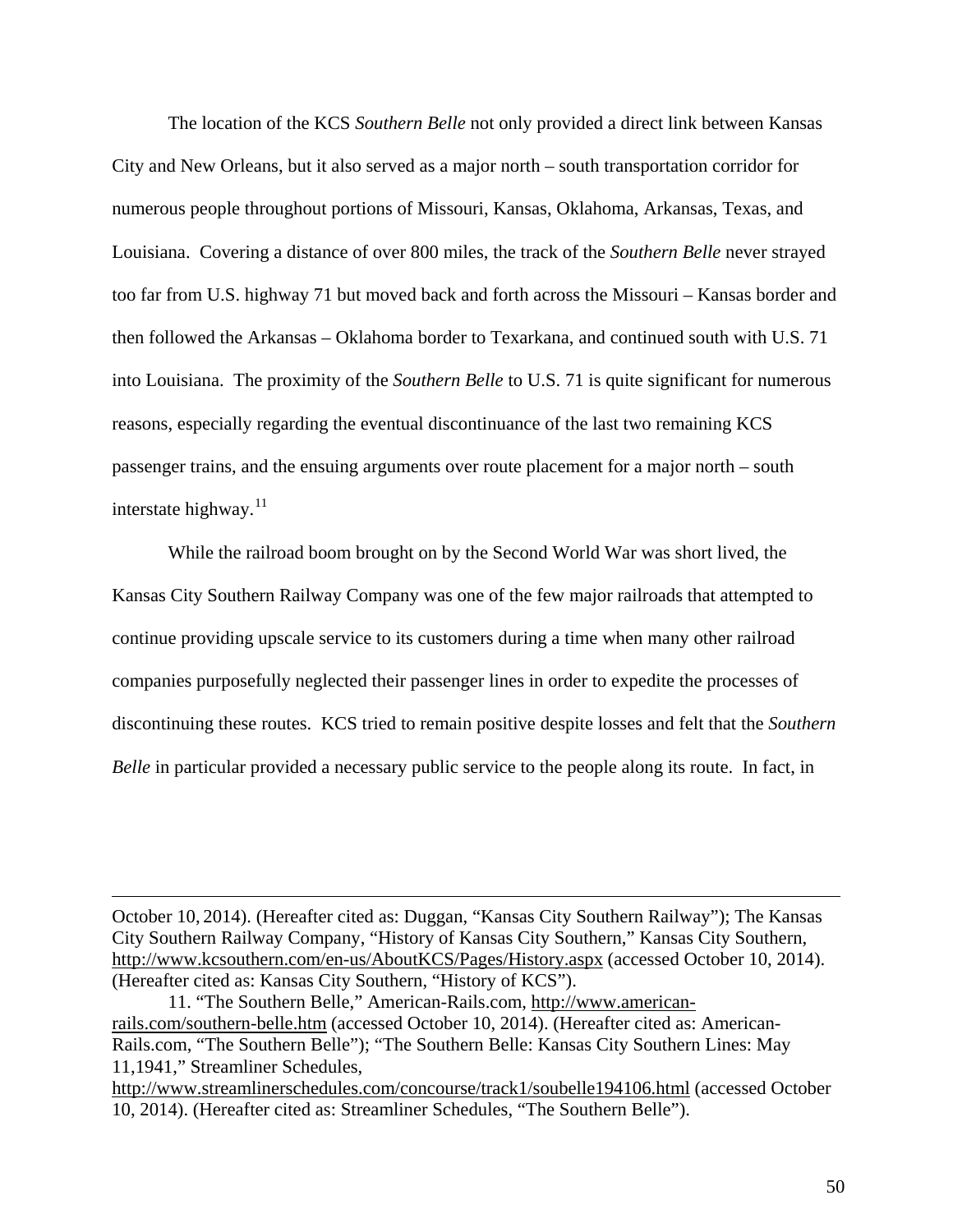1965 Kansas City Southern became the last private railroad in the United States to invest in passenger rail cars.<sup>[12](#page-58-0)</sup>

All passenger trains including the *Southern Belle* took another major financial blow when the Post Office Department announced the cancellation of all Railway Post Office (RPO) services. Mail would now be processed by machines in regional centers instead of by United States Postal Service employees in RPO cars on passenger trains. Subsidized largely by RPO's, this decision had a profoundly negative impact on passenger railroads. For the *Southern Belle* RPO service ended in 1967 and less than a year later the railroad was faced with another crisis when the Railway Express Agency (REA) responsible for package and parcel transport and delivery followed in the RPO's footsteps and rescinded all express carrier business from most passenger trains.<sup>[13](#page-58-1)</sup>

The revenue lost with these two services was devastating and forced Kansas City Southern to rethink its continuation of passenger trains. Even before KCS lost its REA contract the company had already filed with the Interstate Commerce Commission (ICC) to discontinue all remaining passenger rail lines in December of 1967. The ICC allowed all KCS passenger services to be cancelled except for the *Southern Belle*, which was considered to be of too great importance to the public good to be discontinued. However, on November 15, 1968, after more financial hardships KCS again reached out to the ICC for permission to drop its last remaining passenger trains between Kansas City and New Orleans. Surprisingly, less than two months later KCS withdrew their application to terminate trains number one and two of the *Southern Belle*.

<span id="page-58-1"></span><span id="page-58-0"></span><sup>12.</sup> Duggan, "Kansas City Southern Railway".

<sup>13.</sup> Ibid.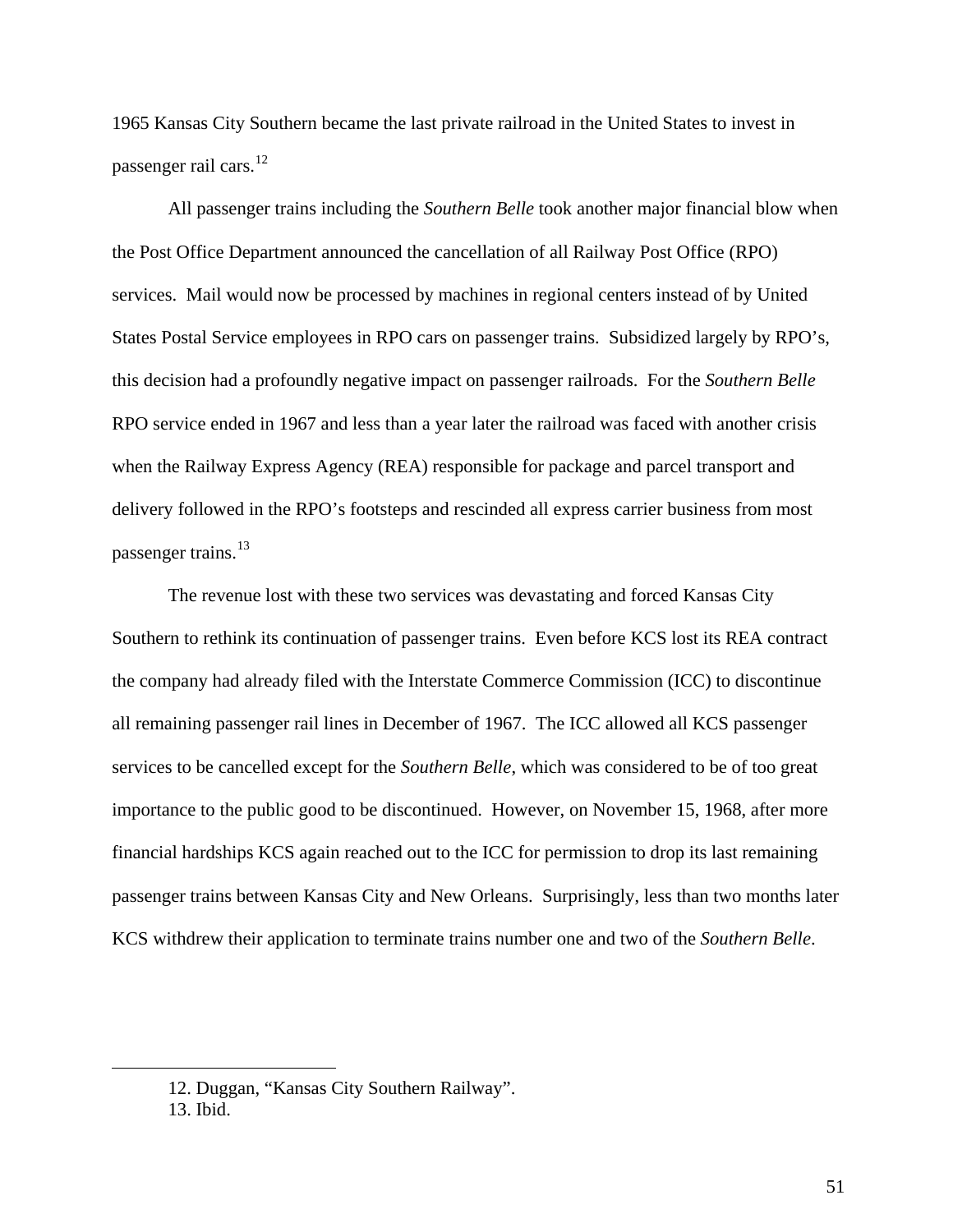Regardless of lost revenue both the ICC and KCS recognized the importance of this route and what it meant to the public. $14$ 

For close to thirty years the KCS and the *Southern Belle* profoundly impacted the people and communities it serviced. Throughout western Arkansas the possibility of passenger services being discontinued caused significant concern. Mrs. Newton Smith from a small town just north of Texarkana described how much she and her husband depended on the *Southern Belle*, "[w]e travel on it always when visiting our children up north, as do many people in this area. We are to old to drive and its to expensive to fly. It's been the standby for travel through the years and its simply not right for them to remove it now."<sup>[15](#page-59-1)</sup> In Fayetteville, Mrs. Rachel Stout voiced her support for passenger rail service, "[s]peaking for myself and others that live in this part of the country, it means a lot to us. I always travel by train I intend to as long as the trains go."[16](#page-59-2) Alice Starr, a school teacher from Mena, Arkansas wrote to Hammerschmidt that she hoped he was "still working to keep our passenger train service on the Kansas City Southern from Kansas City, Mo. to New Orleans, La. We need the passenger train service and it would be tragic to stop them." She also remarked that "[w]e had good mail service when the passenger trains were used. I hope they will be used again soon."[17](#page-59-3) These women and countless other people used the *Southern Belle* as their primary means of travel, yet even so, KCS could no longer handle the passenger trains deficit.

<sup>14.</sup> Ibid.

<span id="page-59-1"></span><span id="page-59-0"></span><sup>15.</sup> Mrs. Newton Smith to JPH, December 2, 1968, Hammerschmidt Papers, Series IV, Sub Series 2, Box 17, File 9.

<span id="page-59-2"></span><sup>16.</sup> Rachel Stout to JPH, February 21, 1969, Hammerschmidt Papers, Series IV, Sub Series 2, Box 17, File 9.

<span id="page-59-3"></span><sup>17.</sup> Alice Starr to JPH, July 18, 1969, Hammerschmidt Papers, Series IV, Sub Series 2, Box 17, file 9.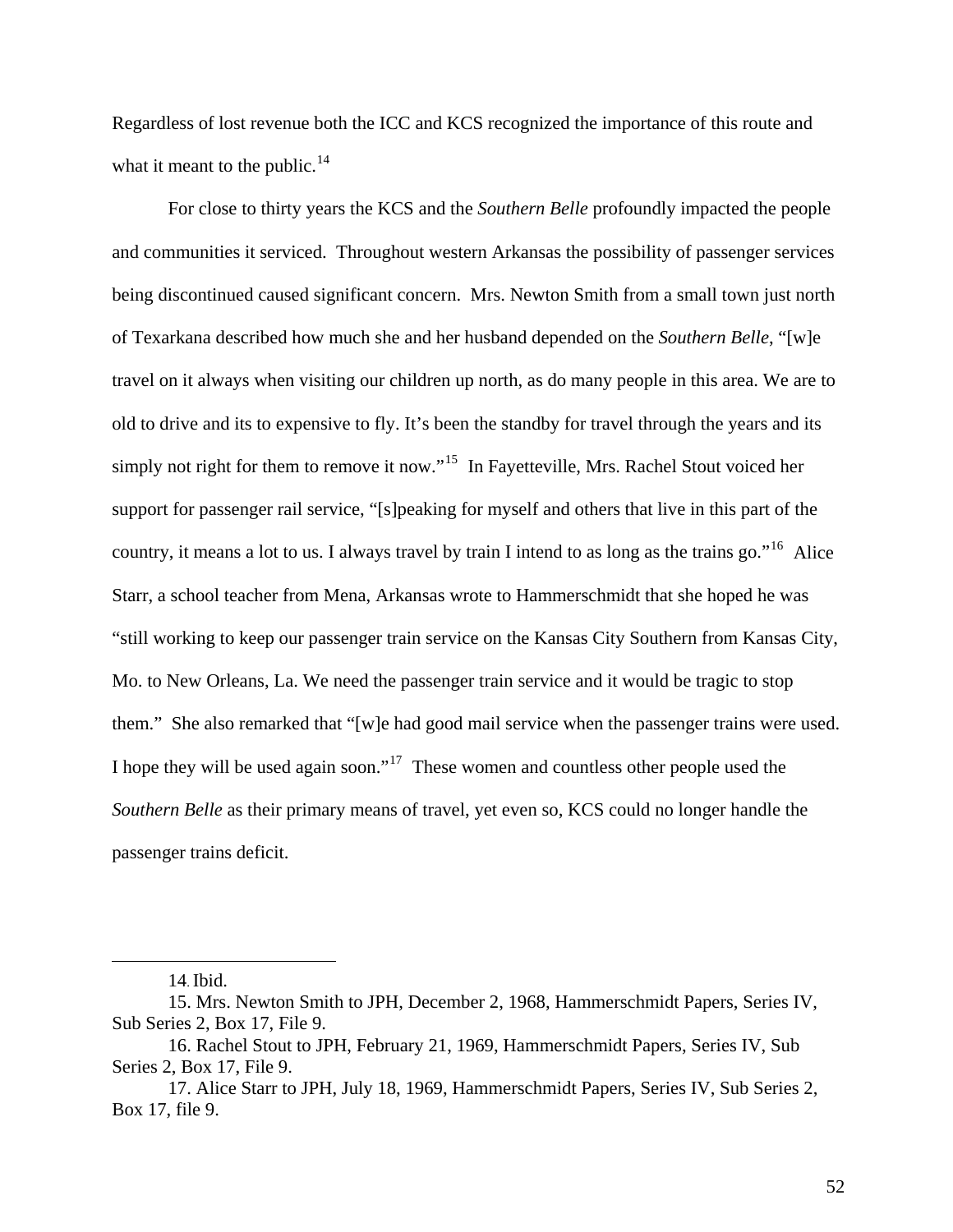Thus KCS was forced to reapply with the Interstate Commerce Commission for the discontinuation of the *Southern Belle* due to more financial difficulties. This time around the ICC granted permission for the Kansas City Southern Railway Company to discontinue its last two remaining passenger trains with service from Kansas City to New Orleans. After decades of providing luxury passenger rail service the *Southern Belle* officially stopped running on November 3, 1969 and left an area of over 800 miles with few transportation options.<sup>[18](#page-60-0)</sup>

Since many rural states relied heavily on train travel, their roadways received far less attention than the more densely populated, urban states across the country. Out of the 41,000 total miles designated for the interstate highway system as part of the Federal Aid Highway Act of 1956, the Arkansas segment consisted of roughly 500 miles. The original route proposed for the construction of interstate highways "from Memphis to Little Rock, from Little Rock to Fort Smith, from Little Rock to Texarkana and from West Memphis to the Missouri line."<sup>[19](#page-60-1)</sup> No interstate mileage was designated to the western part of the state, and with the discontinuance of the *Southern Belle*, Arkansas lost one of its most important transportation arteries.

Unfortunately, at this time the federal government was unwilling to add any additional mileage to the interstate system, which essentially resulted in a major transportation void between Kansas City and New Orleans.<sup>[20](#page-60-2)</sup> The distance between the originally designated north – south

<sup>18.</sup> Duggan, "Kansas City Southern Railway".

<span id="page-60-1"></span><span id="page-60-0"></span><sup>19.</sup> Arkansas State Highway Commission, *Twenty-Second Biennial Report*, For the Period Ending July 1, 1954 Through June 30, 1956, 15. (Hereafter cited as: Arkansas State Highway Commission, *Twenty-Second Biennial Report*).

<span id="page-60-2"></span><sup>20.</sup> Owen A. Smith corresponded with a number of individuals regarding the Razorback Expressway and sent copies to JPH. Among Smith's correspondents were the following: Joe Lipsey, Jr. of COFLEX (Committee for the Louisiana Expressway) to Smith, February 13, 1972; Ward Goodman (Arkansas Director of Highways) to Smith, February 29, 1972; Roy L. Mitchell (Channel 4 News) to Smith, March 3, 1972; Lieutenant General Patrick F. Cassidy, to Mr. G.E. Cox, February 10, 1972, Series V, Sub Series 2, Box 22, File 1.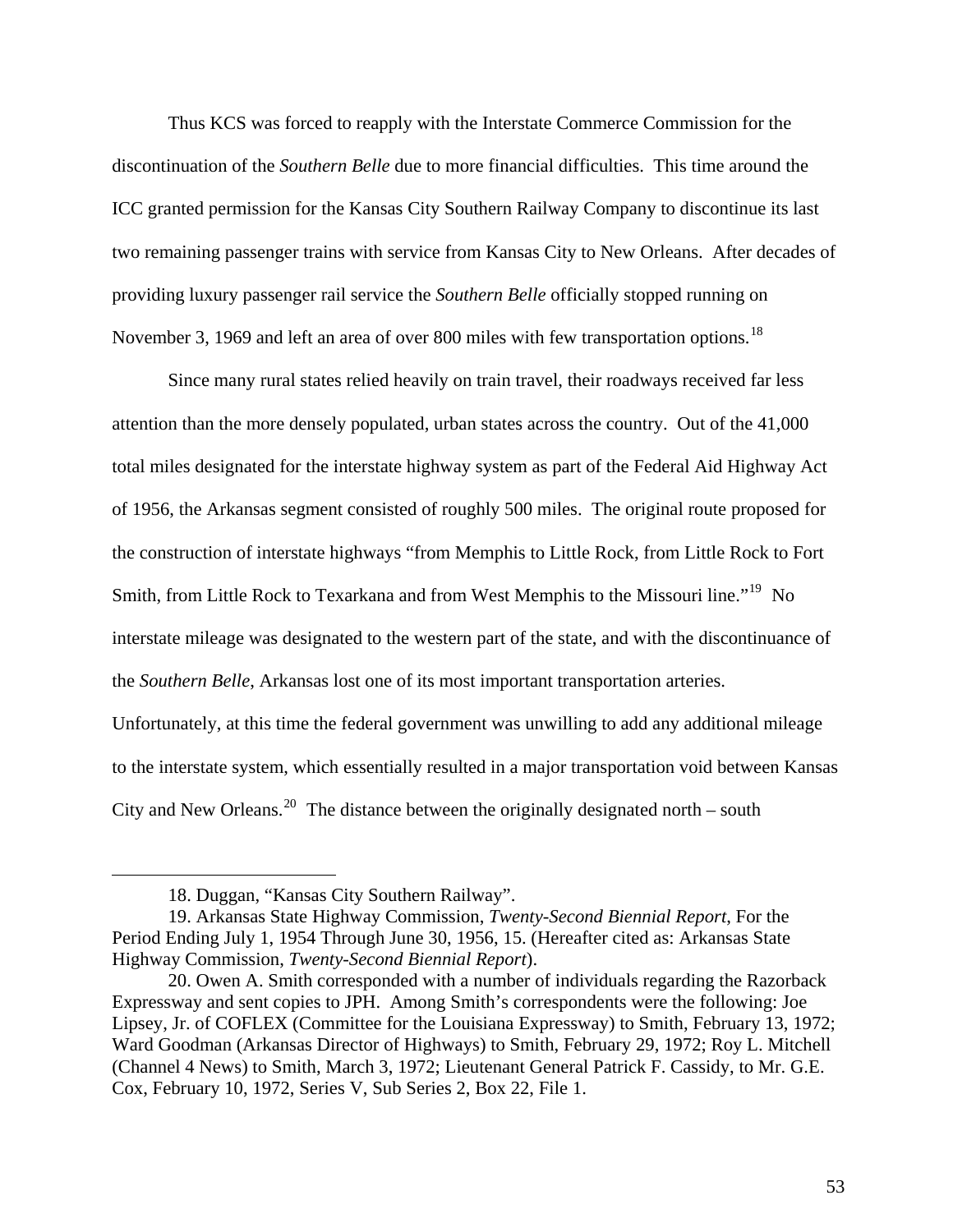interstates left hundreds of miles in the middle of the country with few transportation options, and the new Amtrak system did not help to address this discrepancy. In 1971 the closest north – south Amtrak routes ran through either Memphis or Oklahoma City, the entire state of Arkansas had been excluded. $^{21}$  $^{21}$  $^{21}$ 

Almost immediately following the discontinuance of passenger rail service Arkansans began to more fully appreciate the poor quality of the state's outdated roadways. The existing two-lane highways had not been designed to withstand high traffic volumes and were quickly becoming overcrowded and dangerous. By 1972 the majority of Hammerschmidt's constituents were not only clamoring for the improvement of Arkansas's most heavily traveled primary road systems, but also for the construction of a major north – south corridor that would connect Kansas City to New Orleans like the *Southern Belle* had just three years prior. Support for the development of such a major project was overwhelming and came from businesses, large and small, local and state government officials, and the general public. However, the location of this proposed route was hotly disputed. People in the central part of the state argued that it should follow U.S. highway 65, while western Arkansans felt a more logical placement would be along U.S highway 71. Yet while this controversy raged at the local and state level, the reality remained that the federal government refused to designate any additional mileage to the interstate highway system.

Once the people of Arkansas realized that the passenger rail lines would not re-establish service, they began to understand the great necessity for improving a number of roadways throughout the state. Of course, this led to regional disputes over highway development. Local communities and businesses felt the need was greatest in their specific parts of Arkansas. Just

<span id="page-61-0"></span> $\overline{a}$ 

<sup>21.</sup>Gallamore and Meyer, *American Railroads: Decline and Renaissance*, 127.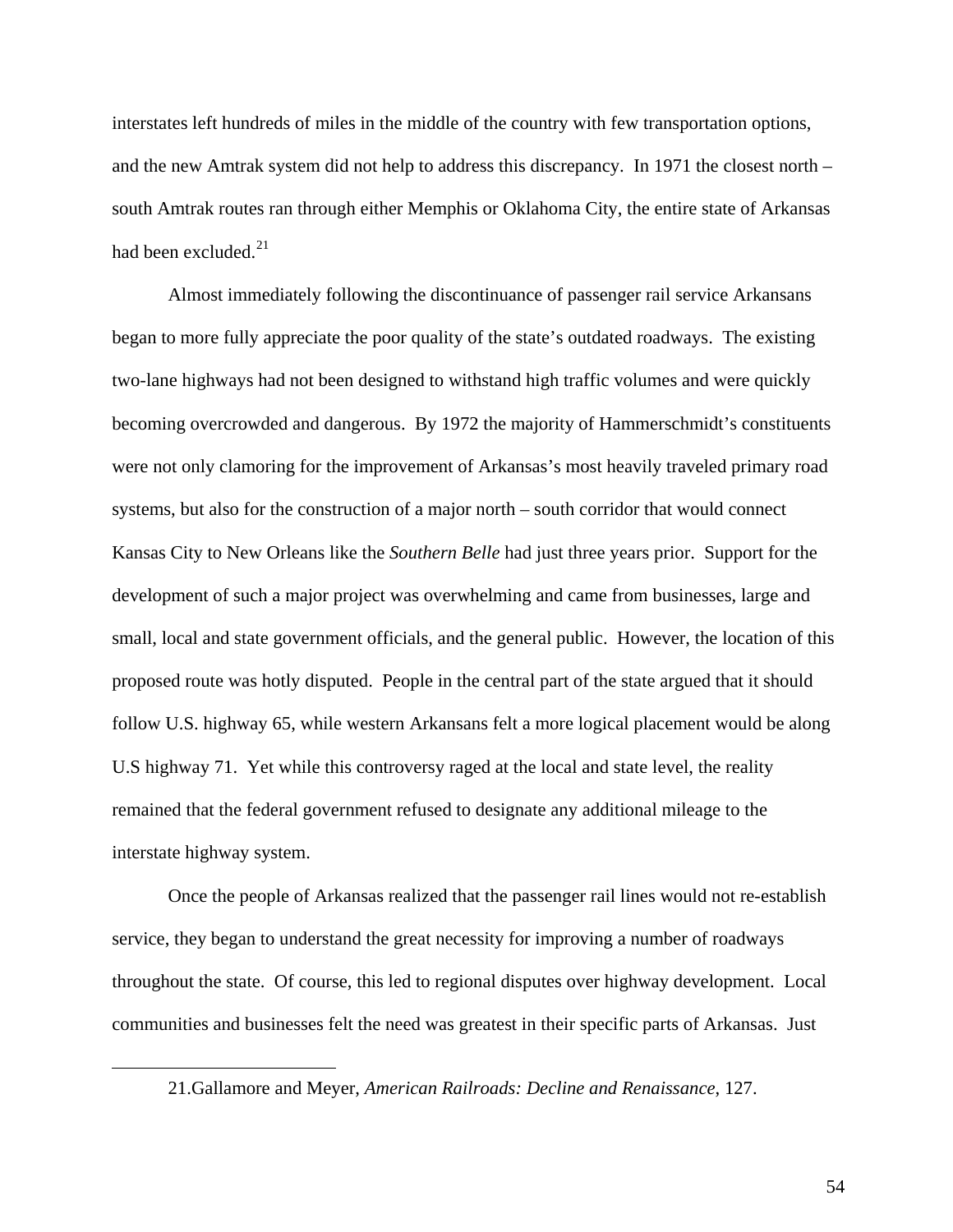like with the railroads, economic growth and prosperity followed the interstate highway system, which led community leaders to support the development of a major north – south corridor through Arkansas. The central issues surrounding this project included interstate mileage designation, route location, and whether the state would be able to receive the federal funding necessary for such an extensive project. These concerns would remain at the forefront of this debate for many long years to come.<sup>[22](#page-62-0)</sup>

 John Paul Hammerschmidt recognized the negative impact that stemmed from the discontinuance of passenger trains and sympathized with his constituents concerning this loss. He grew up traveling by train, and as a child made numerous trips on the Missouri Pacific Railroad from Northwest Arkansas to Kansas City with his family who "used that train till they quit running it."<sup>[23](#page-62-1)</sup> Hammerschmidt understood firsthand how vital passenger train service was to the people of Arkansas but he also knew that the great era of railroads had come to an end. He believed that "the continued development of our Nation's road systems is a matter of the highest priority, affecting the economic development of all regions and the lives of virtually all citizens."[24](#page-62-2) Limited-access super highways represented the future of American transportation and infrastructure, and Hammerschmidt worked tirelessly to insure that Arkansas would not be left behind.

<span id="page-62-0"></span><sup>22.</sup> Owen A. Smith corresponded with a number of individuals regarding the Razorback Expressway and sent copies to JPH. Among Smith's correspondents were the following: Joe Lipsey, Jr. of COFLEX (Committee for the Louisiana Expressway) to Smith, February 13, 1972; Ward Goodman (Arkansas Director of Highways) to Smith, February 29, 1972; Roy L. Mitchell (Channel 4 News) to Smith, March 3, 1972; Lieutenant General Patrick F. Cassidy, to Mr. G.E. Cox, February 10, 1972; Dale Bumpers (Arkansas Governor) to Smith, February 28, 1972, Series V, Sub Series 2, Box 22, File 1.

<span id="page-62-1"></span><sup>23.</sup> Hammerschmidt, interview, 36-37.

<span id="page-62-2"></span><sup>24.</sup> Hammerschmidt, *Cong. Rec*., 1972, 34082.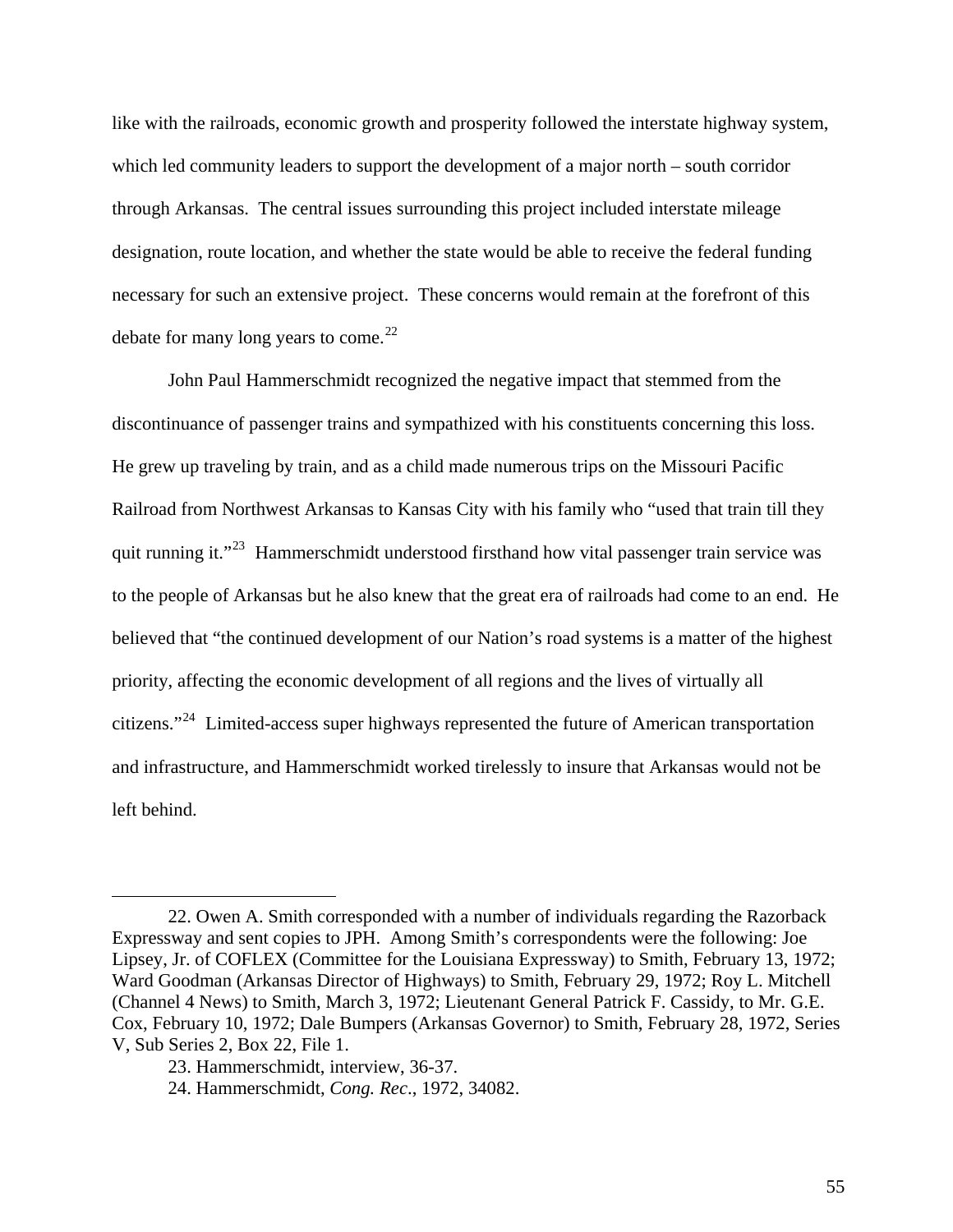Just as the Second World War revitalized the railroads, the post war period of prosperity fueled automobile popularity and availability like never before. As passenger rail travel faded into the past, America's obsession with cars continued full speed ahead. Unfortunately, the highway system in Arkansas could not keep up with traffic demands. The 'golden era' of highway building had long since come and gone. Many of the existing roadways that made up the state's major transportation arteries were in various stages of disrepair and all required vast improvements. Hammerschmidt's constituents throughout the third district voiced growing concerns regarding the condition of these highways, specifically the main north – south arterial routes, which they felt were too heavily trafficked and thus unsafe and inconvenient.

 Mrs. Harold C. Holmes from Bentonville, Arkansas wrote to Hammerschmidt as a "concerned citizen" in July 1971 about her family's recent cross country journey. She said that "[a]fter just traveling over 5,000 miles and in 11 states we came home to the deplorable road conditions which were not evident in other states." Holmes went on to address the high accident rate in relation to road conditions; she informed Hammerschmidt that "[o]n a recent weekend 10 persons died on Arkansas highways" and that since moving to the area in 1968 she had not witnessed any "evidence of conditions improving."<sup>[25](#page-63-0)</sup> The following year Hammerschmidt received similar correspondence from another constituent, a Mr. Phil J. Miller who remarked that several summer trips to various places throughout the nation, led him to "form an attitude toward the disparity between the East-West and North-South highway systems."<sup>[26](#page-63-1)</sup> Miller's realization is most significant in terms of Arkansas. The plight of the highway system appeared to grow increasingly more desperate in the years following the discontinuance of the *Southern Belle*, yet

<span id="page-63-0"></span><sup>25.</sup> Mrs. Harold C. Holmes to JPH, July 28, 1971, Hammerschmidt Papers, Series V, Sub-series 2, Box 22, File 2.

<span id="page-63-1"></span><sup>26.</sup> Phil J. Miller to JPH, September 18, 1972, Hammerschmidt Papers, Series V, Subseries 2, Box 22, File 6.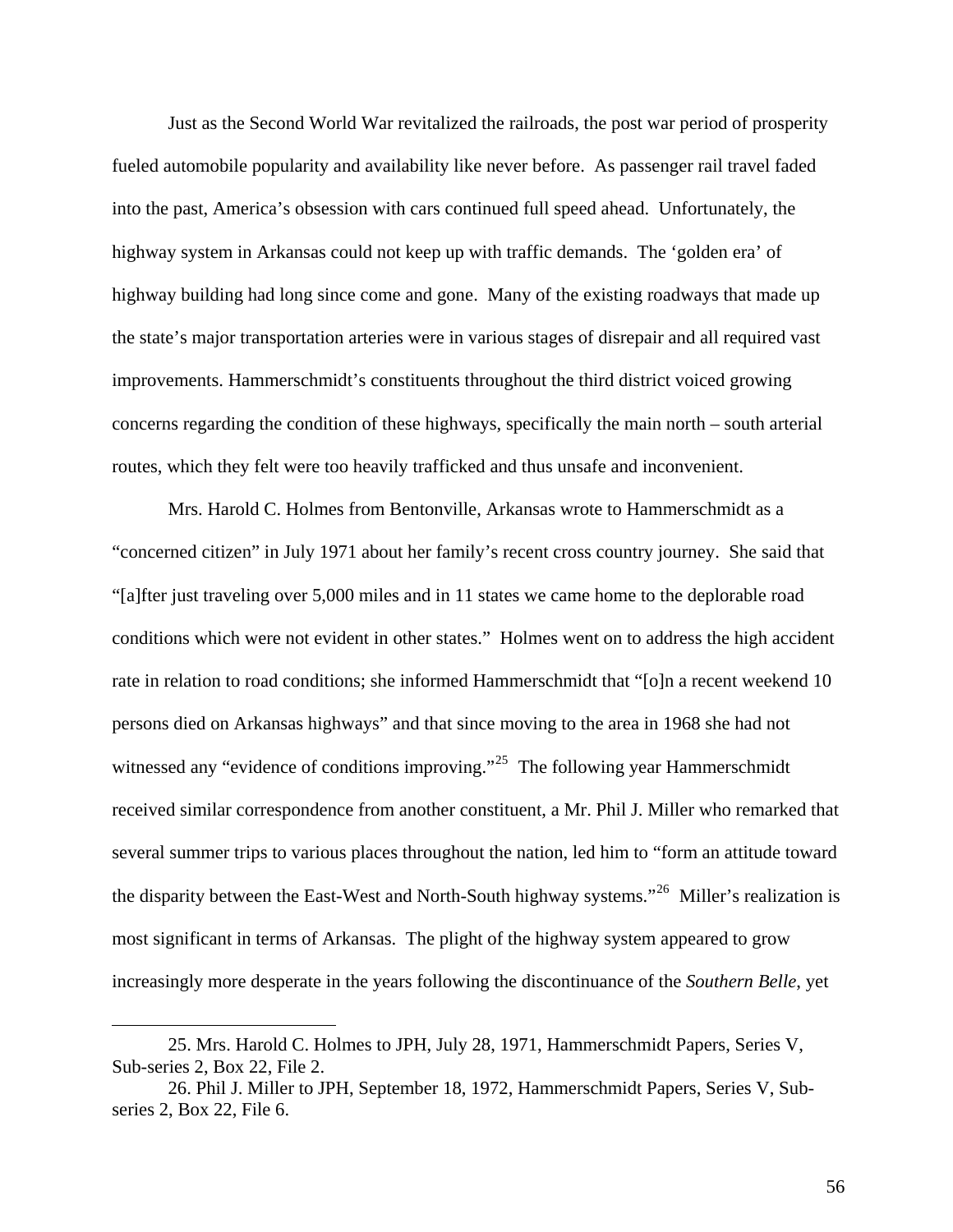this also signified the beginning of Arkansas's fight for the designation and development of a north – south interstate highway.

However, in the early 1970s with the interstate highway system nearing completion it was unlikely that the federal government would add any additional mileage. Unfortunately the Federal Aid Highway Act of 1956 had one major flaw that slowly became apparent and ultimately ruined an almost perfect piece of highway legislation. The engineers and planners only thought in terms of a connecting system of transcontinental superhighways, and little consideration was given to the impact of interstate development in urban areas. The dynamic of many major American cities had long been established and these areas simply were not designed to allow for express highway construction. The interstate system cut through urban areas and caused the displacement of entire neighborhoods. From the beginning highway engineers and developers struggled to determine interstate route placement through major cities. In an effort not to negatively impact downtown homes and businesses, urban highways tended to be located along obsolete waterfronts or through city parks. However these route locations proved to be even more detrimental to interstate development and caused major urban blight, especially the expressways routed through low income inner-city neighborhoods with predominately black populations. The interstate highway system quickly became tied to the civil rights movement. Thus, by the early seventies the numerous controversies surrounding expressway development in urban areas became central themes for many policy makers in regards to highway legislation. This proved to be detrimental to interstate construction in rural states that still desperately needed improvement of all federal aid systems, as well as the designation of additional interstate mileage. $27$ 

<span id="page-64-0"></span> $\overline{a}$ 

<sup>27.</sup> Public Roads, *Busting the Trust*.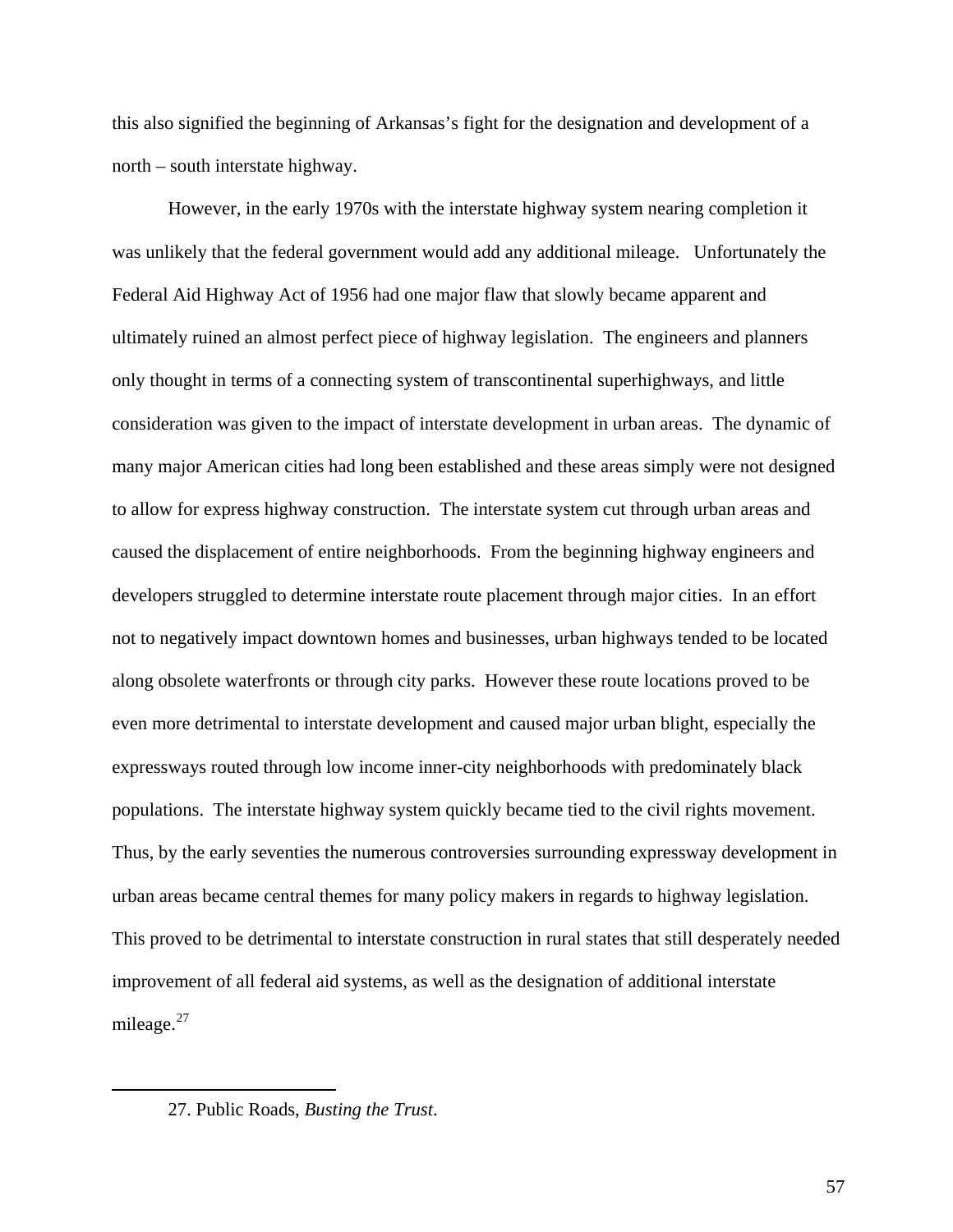As a result, many Arkansas motorists simply pushed for four-lane roads instead of limited access highways. On July 31, 1972 Arkansas State Senator Morris M. Henry described the reality of transportation and infrastructure in his district, and appealed for Hammerschmidt's assistance. He reported that "[h]ere in Northwest Arkansas, we have a very deplorable situation in that Highway 71 North and South is the only main artery for transportation coming from Kansas City going south to New Orleans." According to Henry "[t]he large amount of traffic and the high accident rate on Highway 71" further emphasized the necessity to upgrade the existing U.S. 71 to a four-lane highway. In closing, he asked that Hammerschmidt do "anything you can do to help us gain a four-lane highway."[28](#page-65-0) In the central part of the state "[a] group of public officials and other concerned citizens appealed to the Arkansas Highway Commission on January 26,1972, asking that the entire length of U.S. 65 be constructed as a four-lane facility."<sup>[29](#page-65-1)</sup> All across the state people solicited Hammerschmidt's influence in the hopes of developing new and improved highways, especially a major north –south corridor.

 Within central Arkansas there were a number of proponents for the development of U.S 65 as the major transportation corridor connecting Kansas City and New Orleans, especially since that route would not bypass Little Rock. State of Arkansas House of Representative member Mr. A.J. Troxell was a staunch advocate for "the expansion of the Highway 65 system from Kansas City, Missouri to New Orleans." He believed that "[n]o interstate route would be of more service to Arkansas" and that "[f]or every reason submitted for a different route location, there are three reasons why the central route would be most advantageous from every

<span id="page-65-0"></span><sup>28.</sup> Morris Henry to JPH, July 31, 1971, Hammerschmidt Papers, Series V, Sub-series 2, Box 22, File 5.

<span id="page-65-1"></span><sup>29. &</sup>quot;65 through Arkansas," [undated], Hammerschmidt Papers, Series VI, Sub-series 2, Box 35, File 13.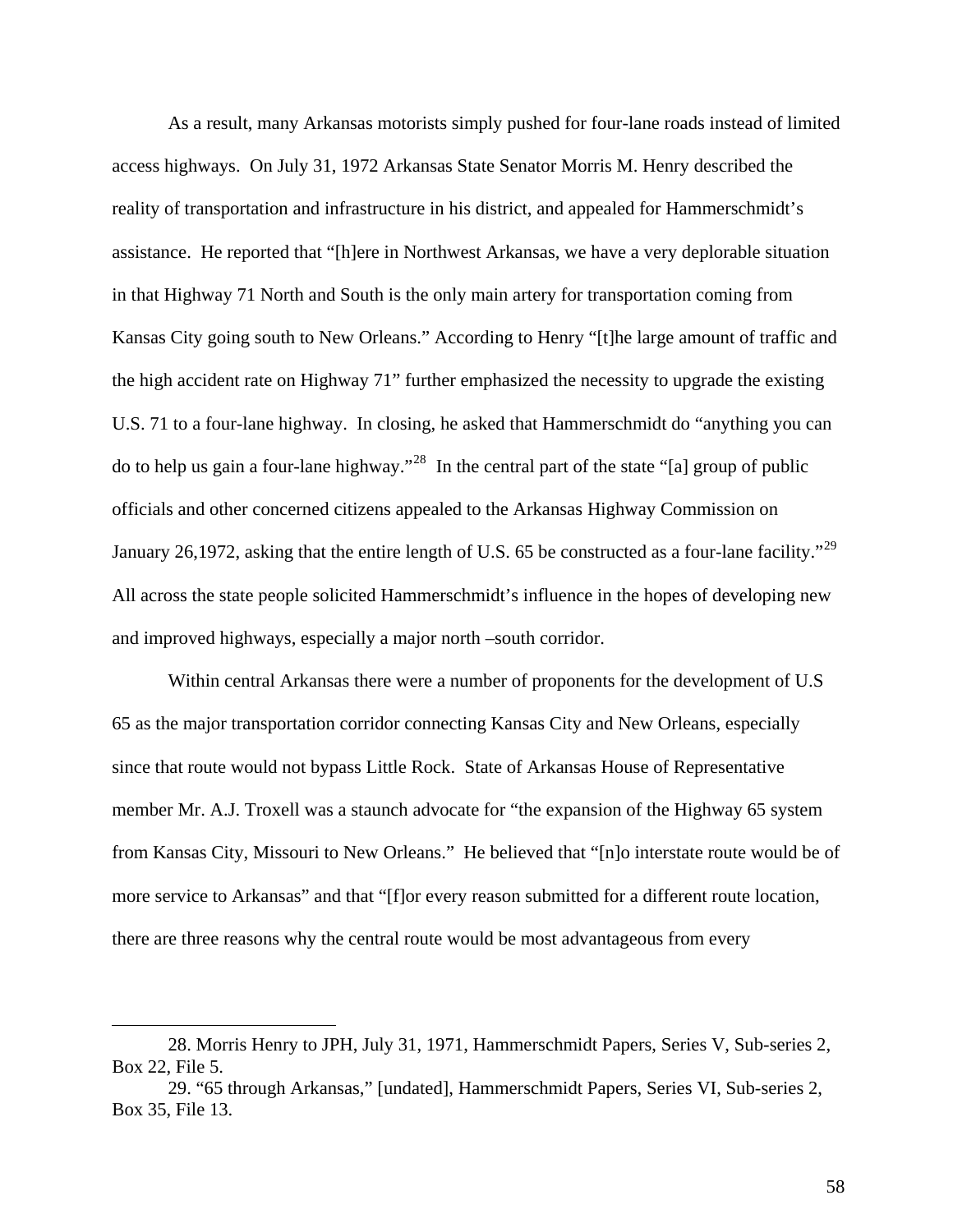standpoint."<sup>[30](#page-66-0)</sup> On February 17, 1972 a Mr. and Mrs. Phillip Faucet from Eureka Springs wrote to Congressman Hammerschmidt regarding Highway 65 and stated that the roadway "needs to be widened or made a super highway." According to the couple, visitors often "complain that the roads are dangerous, narrow, winding, hilly, and poorly marked" they felt that improvements to this particular route "would increase the tourist traffic and income levels in this area."<sup>[31](#page-66-1)</sup> Hammerschmidt expressed his agreement and assured his constituents that the development of highway 65 was a top priority.

Hammerschmidt was equally enthusiastic about the construction of a transportation corridor along the existing U.S. highway 71, a location that western Arkansans believed to be a much more logical choice for a north – south expressway. Fayetteville Chamber of Commerce President W.G Brandon spoke on behalf of the Chamber in a 1972 letter to Hammerschmidt. Brandon stated that a major highway should be constructed "parallel [to] U.S. Highway 71 and serve as a major artery between Kansas City and New Orleans." He went on to explain the importance of developing such a route:

Those of us living in Washington and Benton Counties know that our area is just about the fastest growing area in the State of Arkansas. At the same time, we feel that we have been very much neglected in the field of transportation. There are two interstate systems traversing Arkansas. Naturally, both of these systems run through Little Rock. We feel that providing a 4-lane highway North-South through Central Arkansas would be completely disregarding the western portion of the state.<sup>[32](#page-66-2)</sup>

The Arkansas Director of Highways noted similar findings, and expressed to Hammerschmidt that an increasing number of citizens showed "considerable interest in the improvement of U.S.

<span id="page-66-0"></span><sup>30.</sup> A. J. (Arch) Troxell to Wilbur D. Mills, June 28, 1972, Hammerschmidt Papers, Series V, Sub-series 2, Box 22, File 4.

<span id="page-66-1"></span><sup>31.</sup> Mr. and Mrs. Philip Faucet to JPH, February 17, 1972, Hammerschmidt Papers, Series V, Sub-series 2, Box 22, File 1.

<span id="page-66-2"></span><sup>32.</sup> W.G. Brandon to JPH, February 22, 1972, Hammerschmidt Papers, Series V, Subseries 2, Box 22, File 3.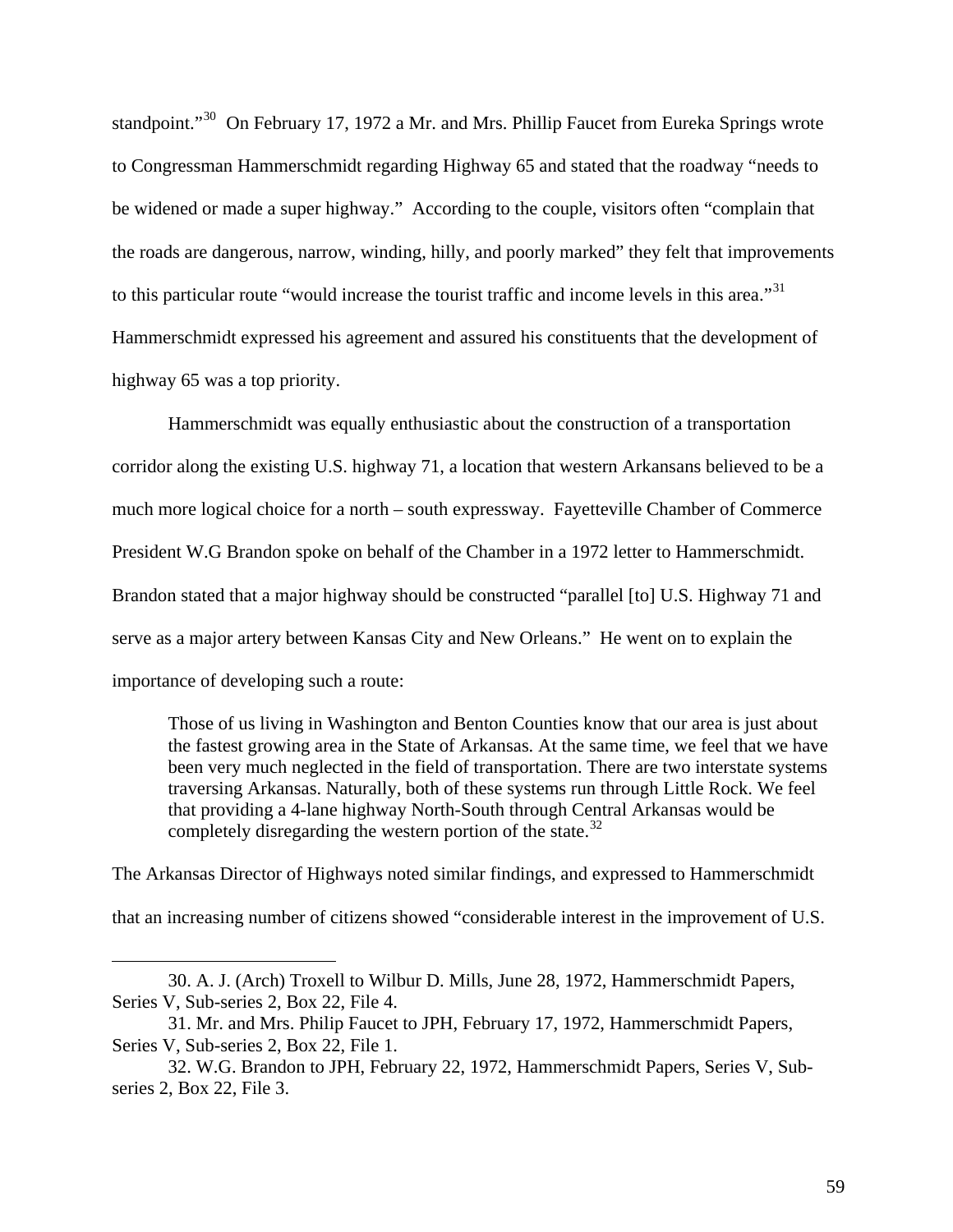71 in northwest Arkansas." He also made it clear that "[f]rom a practical standpoint, we realize that if improved highway service is not provided to northwest Arkansas, this fantastic growth area will strangle in its own prosperity."<sup>[33](#page-67-0)</sup> Thus began the battle over route placement for a major north – south corridor through Arkansas.

 The correlation between highway development and local economies became increasingly apparent to Arkansans when the federal government began attempts to withdraw from highway development as the interstate highway system neared completion in the early seventies. They realized that the limited amount of interstate mileage originally designated to Arkansas would not be enough to address the growing needs of the state. Unfortunately, the state and federal ideas regarding the future of the Federal Aid Highway System were largely at odds during this time. Highway development progressed much quicker in states that were more densely populated and urbanized. Thus, many at the federal level believed it was time for the country to focus on the development of other modes of transportation.<sup>[34](#page-67-1)</sup> However in Arkansas, Director of Highways Ward Goodman outlined the situation when he stated in early 1972 that "[h]ighways continue to be in vogue in Arkansas even though this might not be the case in some of our more populated States."[35](#page-67-2) The existing roadways in primarily rural states still required a significant amount of attention, not to mention additional interstate mileage. This issue became one of the major controversies addressed in the 1972 and 1973 federal-aid highway bills.

 Arkansas undoubtedly lagged behind in regards to highway development and as more and more people began to realize the adverse affects of poor roadways on the economy there became

<span id="page-67-0"></span><sup>33.</sup> Henry Gray (Arkansas State Highway Commissioner) to JPH, May 21, 1973, Hammerschmidt Papers, Series VI, Sub-series 2, Box 35, File 11.

<sup>34.</sup> Public Roads, *Busting the Trust*.

<span id="page-67-2"></span><span id="page-67-1"></span><sup>35.</sup> Ward Goodman (Arkansas State Highway Commission) to Owen A. Smith, February 29, 1972, Hammerschmidt Papers Series V, Sub-series 2, Box 22, File 1.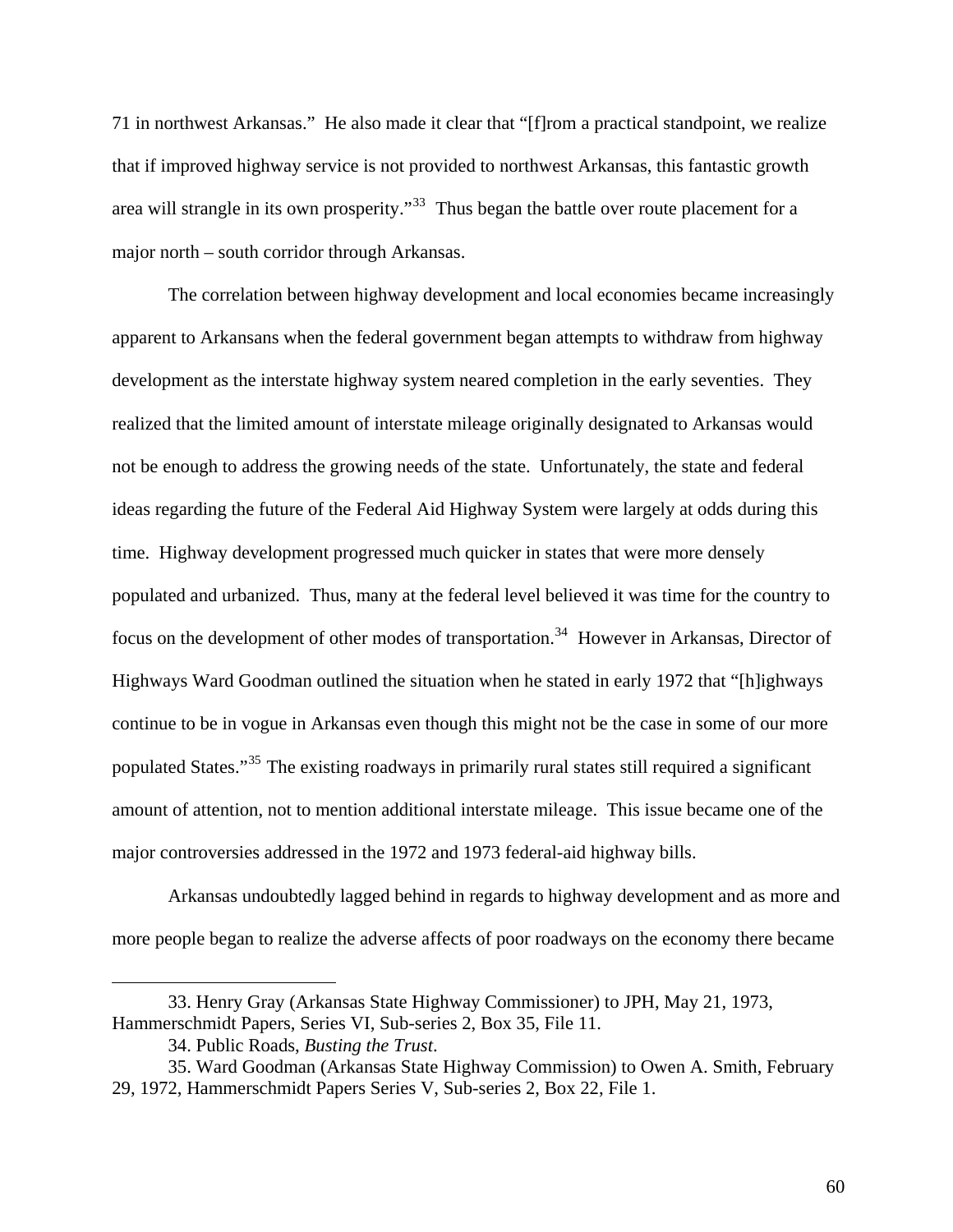a number of highway advocate "groups actively supporting the development of select corridors in Arkansas." According to Ward Goodman, "[i]n addition to…[the] "North-South Interstate" effort," these included "the Western Arkansas Route, the U.S. 65 Route, the U.S. 67 Route from Little Rock to the Missouri Line, and the Northeast Arkansas Corridor, which is a part of the proposed Kansas City to Atlanta Route."<sup>[36](#page-68-0)</sup> While each of these groups focused on specific regions throughout the state, the underlying fact remained that for Arkansas economies to flourish more highways were needed, and federal support would be necessary in order for any of these proposals to possibly become a reality. J.D. Roebuck, the Executive Director of the Department of Industrial Development for the State of Arkansas outlined the dire situation in a letter to proponents of the Razorback Expressway, a north – south route from Kansas City to New Orleans. In this correspondence he stated that "[i]n reviewing industrial placement throughout Arkansas in recent years, we find an alarming trend which could destroy the distribution of economic activity. With the event of four lane-highways and the Interstate system, industry has tended to gather along these strips, placing us in a disadvantageous position in regard to other areas."<sup>[37](#page-68-1)</sup> Hammerschmidt understood this all too well but he also knew that the federal government would not designate the extensive amount of interstate mileage necessary to link Kansas City to New Orleans.

Therefore as a member of the House Public Works and Transportation Committee and cosponsor of the Federal Aid Highway Act of 1972, Hammerschmidt worked to secure the future of American highways. He used his influence to put together legislation that he felt would "go a

<sup>36.</sup> Ibid.

<span id="page-68-1"></span><span id="page-68-0"></span><sup>37.</sup> J.D. Roebuck (Executive Director of the Department of Industrial Development for the State of Arkansas) to Mr. Ray Metzger Jr. (Publisher of The Construction News), [undated], Hammerschmidt Papers, Series V, Sub-series 2, Box 22, File 1.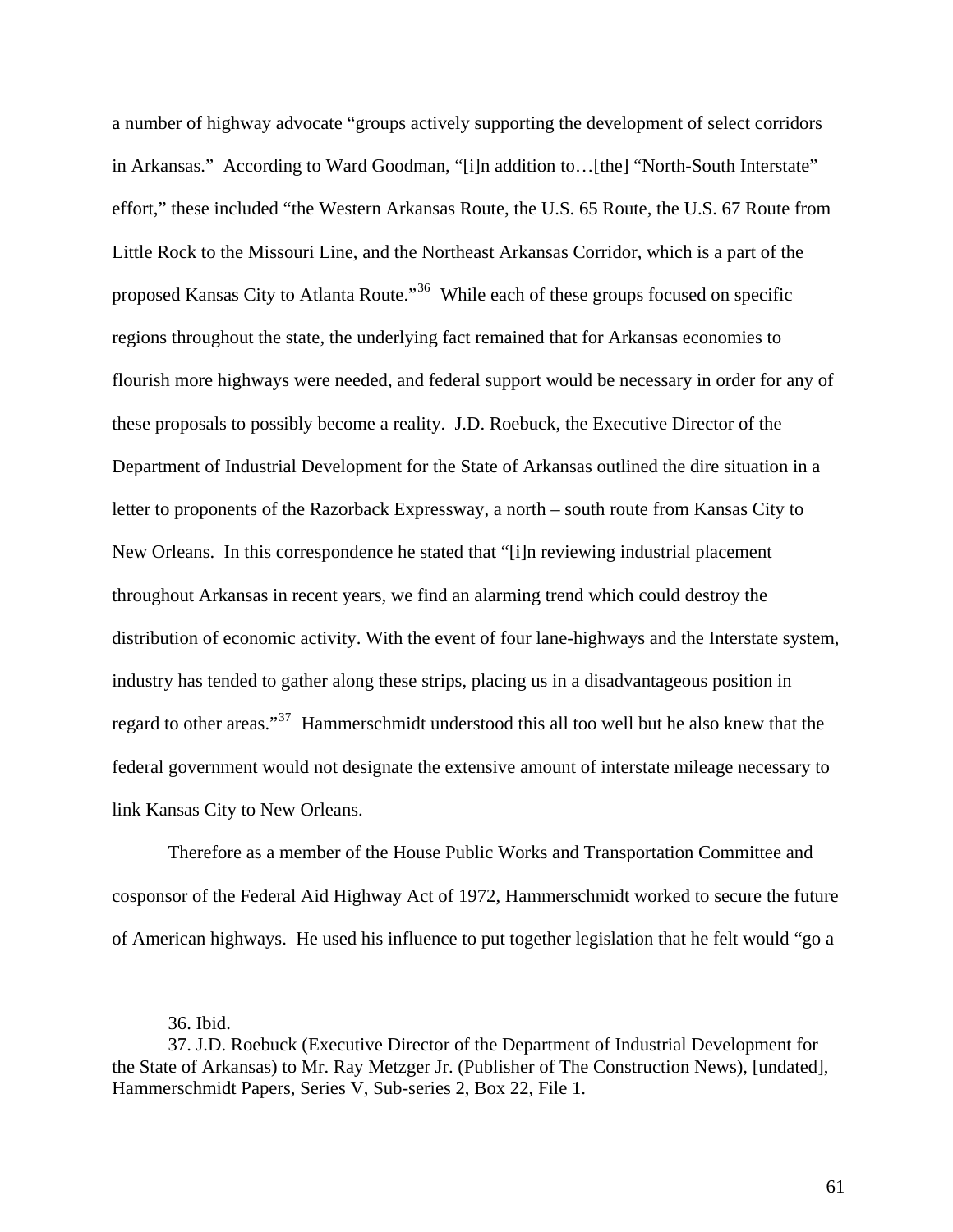long way toward meeting our Nation's transportation needs."<sup>[38](#page-69-0)</sup> This bill was significant for a number of reasons but largely because it focused on the different needs of all highways within the federal aid system. Funds were authorized for the deadline of the Interstate System to be extended by three years. Upon its completion the federal aid highway program would then turn its full attention on upgrading all other roads within the system. Meanwhile each state would be given more control over all highways other than the interstate in order to accelerate planning and development. Clashes between rural and urban interests led the committee to deviate from previous legislation regarding the allocation of the Highway Trust Fund. Now, for the first time the money would be divided and strictly specified for use in urban or rural areas, while equal, the funds were not interchangeable. The condition of rural roadways was obviously a concern for Hammerschmidt and his cosponsors and they designed their legislation to insure these highways could no longer be ignored. $39$ 

The last and most significant aspect of the 1972 highway bill was its proposal of a new program, the priority primary system, which would enable the continued construction and development of 10,000 miles of federal aid primary roadways. In Capitol Report 292, Hammerschmidt informed his constituents that the "[d]esignated mileage would be improved beyond present standards, as the traffic situation warranted, up to as exacting standards as those for the Interstate Highways." He felt that "[t]his provision gives realistic hope for the much-needed development of major north-south transportation corridors in Arkansas."<sup>[40](#page-69-2)</sup> However, Hammerschmidt made it very clear that while they "are not more interstate miles...[t]hese

<sup>38.</sup> Hammerschmidt *Cong. Rec*., 1972, 34082.

<sup>39.</sup> Public Roads, *Busting the Trust*.

<span id="page-69-2"></span><span id="page-69-1"></span><span id="page-69-0"></span><sup>40.</sup> JPH to Constituents, Capital Report 292, V. 3, No. 89, September 15, 1972; Hammerschmidt Papers, Series 5, Subs-series 2, Box 22, File 6.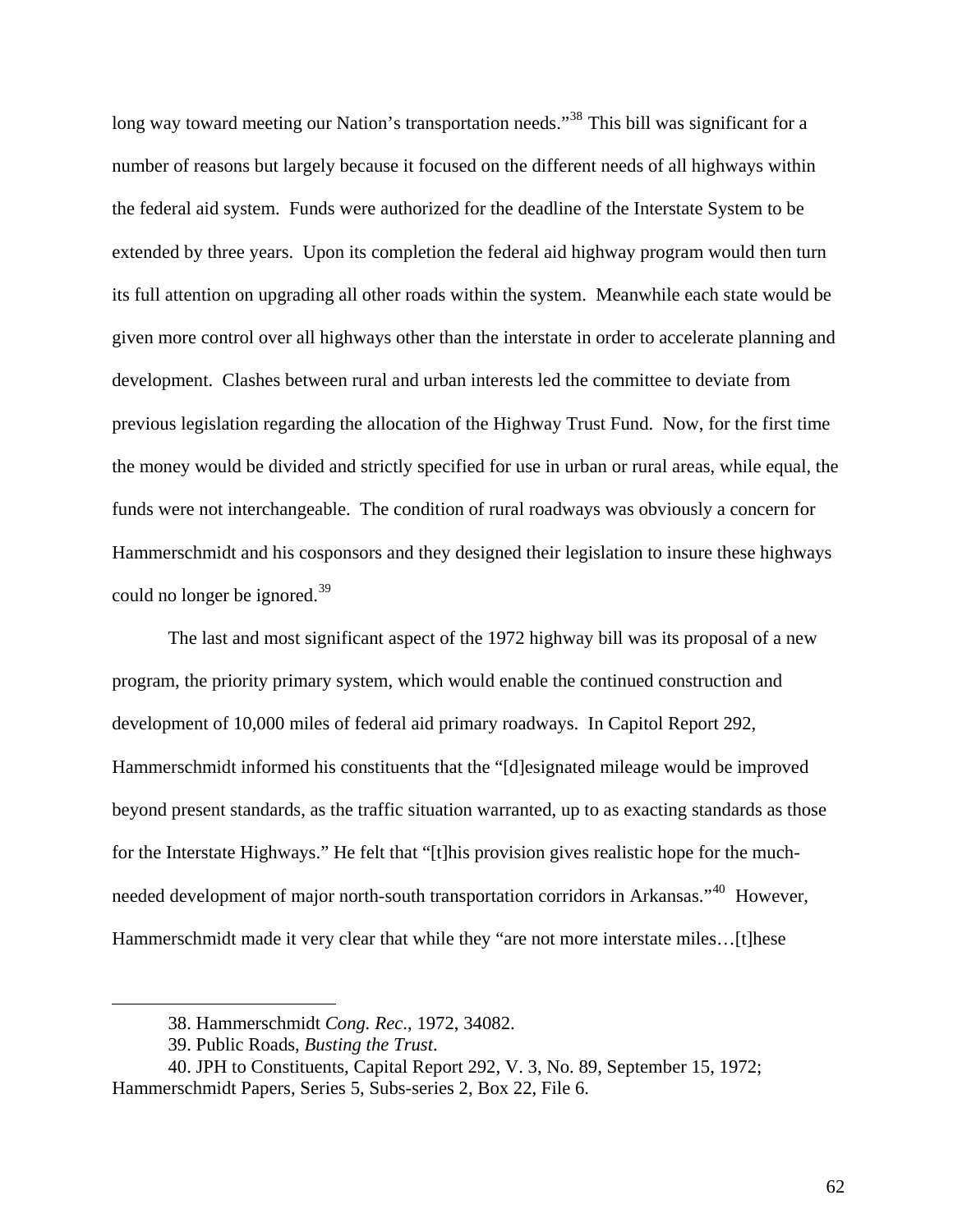10,000 miles need priority consideration and should be built to high standards taking into consideration the heavy traffic volumes they handle."<sup>[41](#page-70-0)</sup>

 With the priority primary system Hammerschmidt felt that a balance could be reached between the highway needs of certain rural states and the reluctance of the federal government to issue additional interstate mileage. As an added bonus, the program would directly impact Arkansas. Heavily trafficked and in drastic need of repair, U.S. highways 65, 71, and 67, would all be included as part of the 10,000 miles designated within the priority primary system. Hammerschmidt believed these were "principle arterial routes which would substantially upgrade the highway network in our State and significantly affect the economic and social development of Arkansas."<sup>[42](#page-70-1)</sup> Since two of these were the roadways that many Arkansans had proposed as becoming a major north – south transportation corridor, the priority primary system appeared to be the best solution all around.

However, the 1972 highway bill died after a House-Senate Conference Committee was unable to reach an agreement regarding the terms of the bill, specifically the allocation of Highway Trust Fund monies and the development of urban transit systems. Since its creation the Highway Trust Fund was used strictly for the purpose of funding highway construction and development, yet, the Senate added an amendment to the 1972 bill allowing a portion of the trust fund to be used for the development of urban mass transit. The majority of the House was opposed to this amendment, especially Hammerschmidt, his cosponsors, and his constituents who were all adamantly against the diversion of trust fund monies. They felt that the nations economy depended on the highway system and that the Trust Fund should be used to upgrade

<span id="page-70-1"></span><span id="page-70-0"></span> $\overline{a}$ 

<sup>41.</sup> Hammerschmidt, *Cong. Rec*., 1973, 13243.

<sup>42.</sup> Hammerschmidt, *Cong. Rec*., 1972, 34082.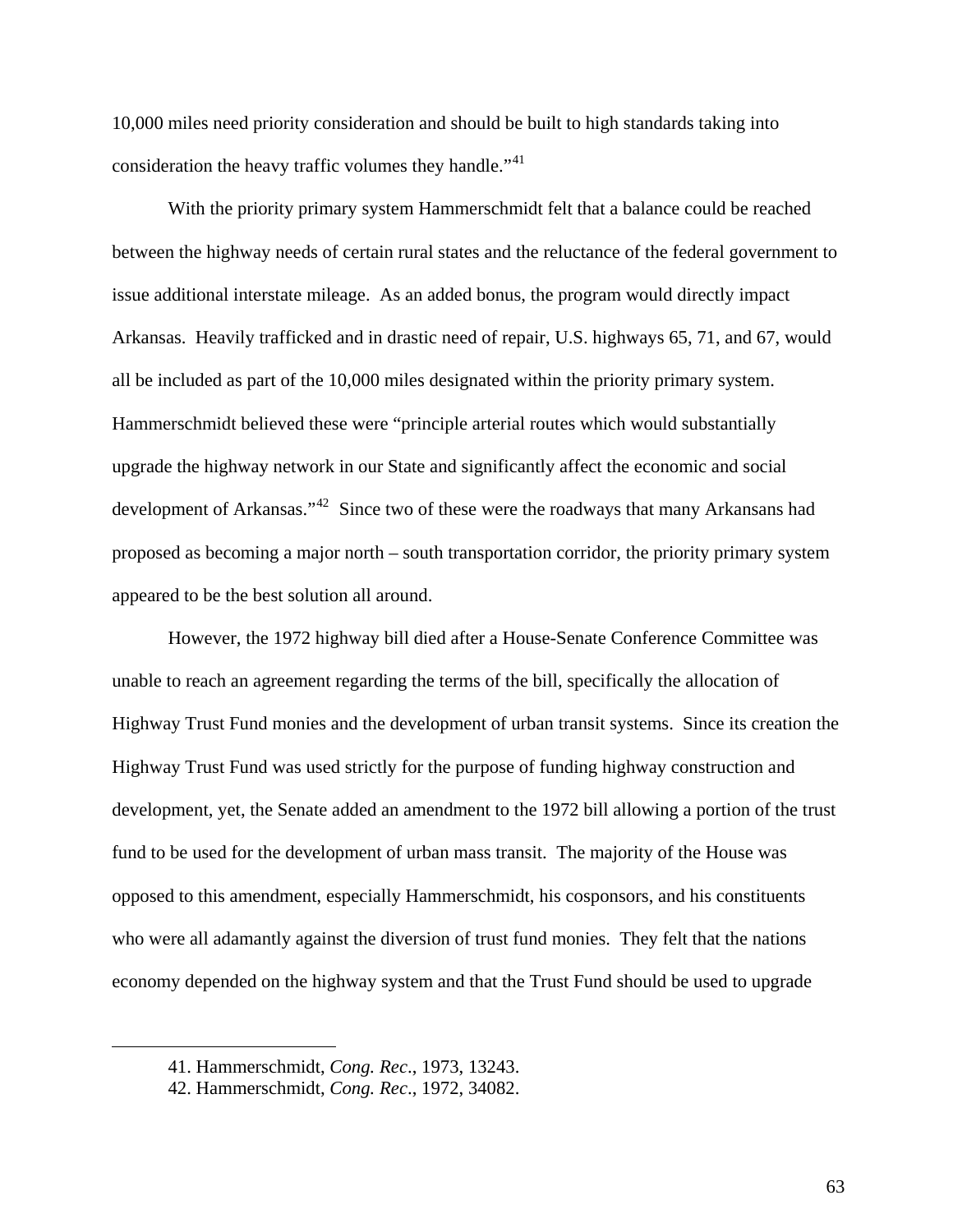primary roads, to interstate standards if necessary. Hammerschmidt understood that rural areas needed a way to transport goods and people following the decline of railroads.<sup>[43](#page-71-0)</sup>

The same issues outlined in the 1972 bill were at the forefront of the Federal Aid Highway Act of 1973. The Senate still wanted to divert a portion of the Highway Trust Fund for the development of urban mass transit. The majority of the House did not agree and felt that the deviation of the Trust Fund would further impede efforts to improve primary roadways in rural areas. The transportation needs within major metropolitan centers were vastly at odds with the nation's more agrestic states.<sup>[44](#page-71-1)</sup>

In 1973 the Senate began work on a new highway bill and by March, S.502 passed in the Senate by an overwhelming majority. This version of the Federal-Aid Highway Act of 1973, allocated eighteen billion dollars to be used over the course of three years for the federal funding of the highway program. However, the Senate bill also approved the diversion of the portion of Trust Fund money allocated for urban highway systems to be used for the development of rail transit. In addition, the bill enabled local urban officials the power to veto the construction of controversial interstate routes without forfeiting federal funding, and instead use the money to finance any transportation option deemed appropriate, including rapid rail transit. S.502 also increased Urban Mass Transportation Assistance (UMAT) funds by three billion, with four million per year set aside exclusively for transit operating subsidies.<sup>[45](#page-71-2)</sup>

Following Senate approval, the Federal-Aid Highway Act of 1973 moved on to be debated by the House, yet members continued to take a firm stance and opposed the diversion of the Highway Trust Funds for the financing of urban rail transit. Thus, the 1973 highway bill

<span id="page-71-0"></span><sup>43.</sup> Public Roads, *Busting the Trust*.

<sup>44.</sup> Ibid.

<span id="page-71-2"></span><span id="page-71-1"></span><sup>45.</sup> Ibid.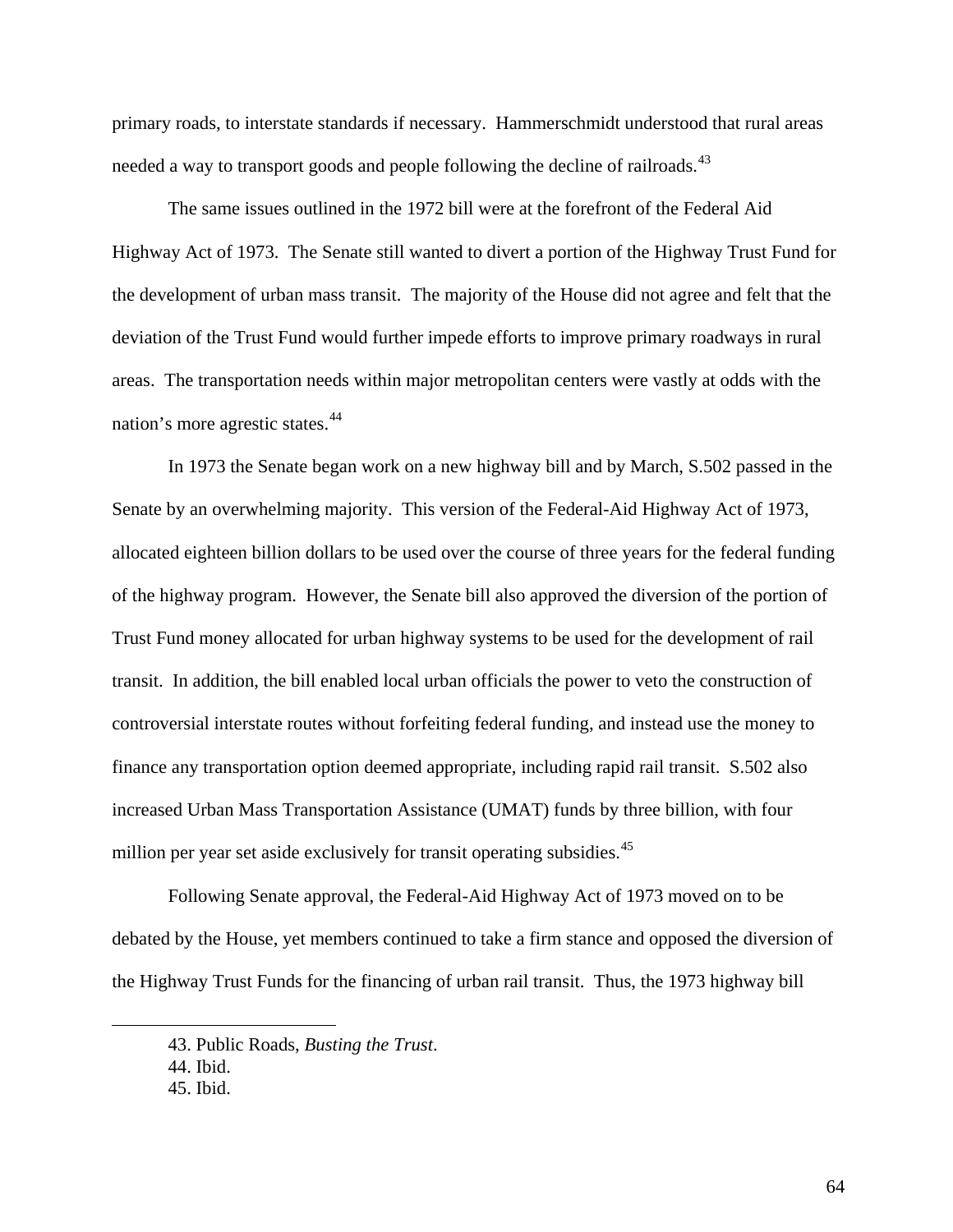approved by the House in April maintained that the Trust Fund could only be used for the development of federal-aid highway systems or highway oriented transit. The majority of the House believed that if cities wanted federal funding for urban rail transit, then this money should come from the general Treasury, not the Highway Trust Fund. Likewise, if local city officials did not support the construction of proposed urban interstate routes and instead favored nonhighway transit options, they could cancel inner city portions of designated interstate mileage. However, if urban areas chose this alternative the federal-aid provided for such projects would be revoked and cities would need to apply for general Treasury funds in order to pursue alternative transportation options. The House bill also allocated three hundred million annually to be used for the improvement of interstate subsidiaries or priority primary routes. For Urban Mass Transit Assistance the House authorized three billion in federal funds but this would come from the general Treasury, not the Highway Trust Fund.<sup>[46](#page-72-0)</sup>

The extreme differences between the Senate and House versions of the 1973 highway bill were quite similar as in the previous year and from the beginning it looked as if the Conference Committee would once again be deadlocked. Conferees argued over the bill for close to three months before finally reaching a compromise proposed by House Representative James Wright Jr., which ultimately helped to ease House members into the idea of opening the Federal Highway Trust Fund for urban mass transit. According to Wright's plan, during fiscal years 1974 and 1975 cities that chose to develop rail and bus transit would have to use funds from the general Treasury. However, in fiscal year 1975 urban areas could use two hundred million of the designated eight hundred and fifty million allocated from the Highway Trust Fund for urban systems if the money was used only to acquire busses. By fiscal year 1976 all urban system

<span id="page-72-0"></span><sup>46.</sup> Ibid.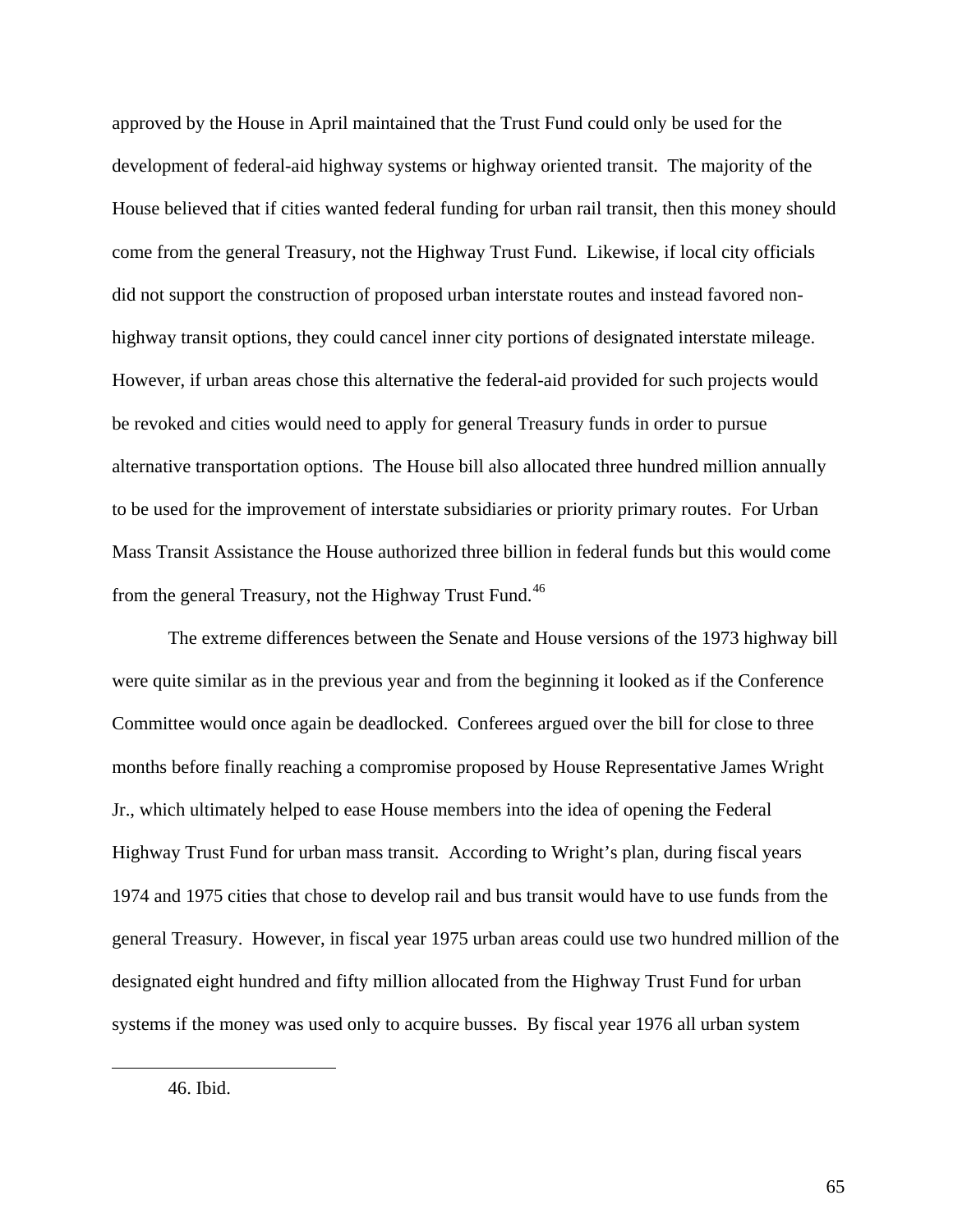funds supplied through the Highway Trust Fund, could be used for any type of mass transit project that local city officials felt would be most beneficial, including rapid rail transit. However, "[w]hen a community withdrew a controversial urban interstate segment in favor of transit projects, bus or rail, the funds would come from the general Treasury, not the Highway Trust Fund."[47](#page-73-0) The Federal-Aid Highway Act of 1973 as laid out in the Conference Committee, passed in the Senate on the first of August and was approved by the House just two days later. On August 13, 1973 President Nixon signed the highway bill into law, which authorized federalaid highway funding for the next three fiscal years, and ultimately changed the course of highway policy.

<span id="page-73-0"></span><u>.</u>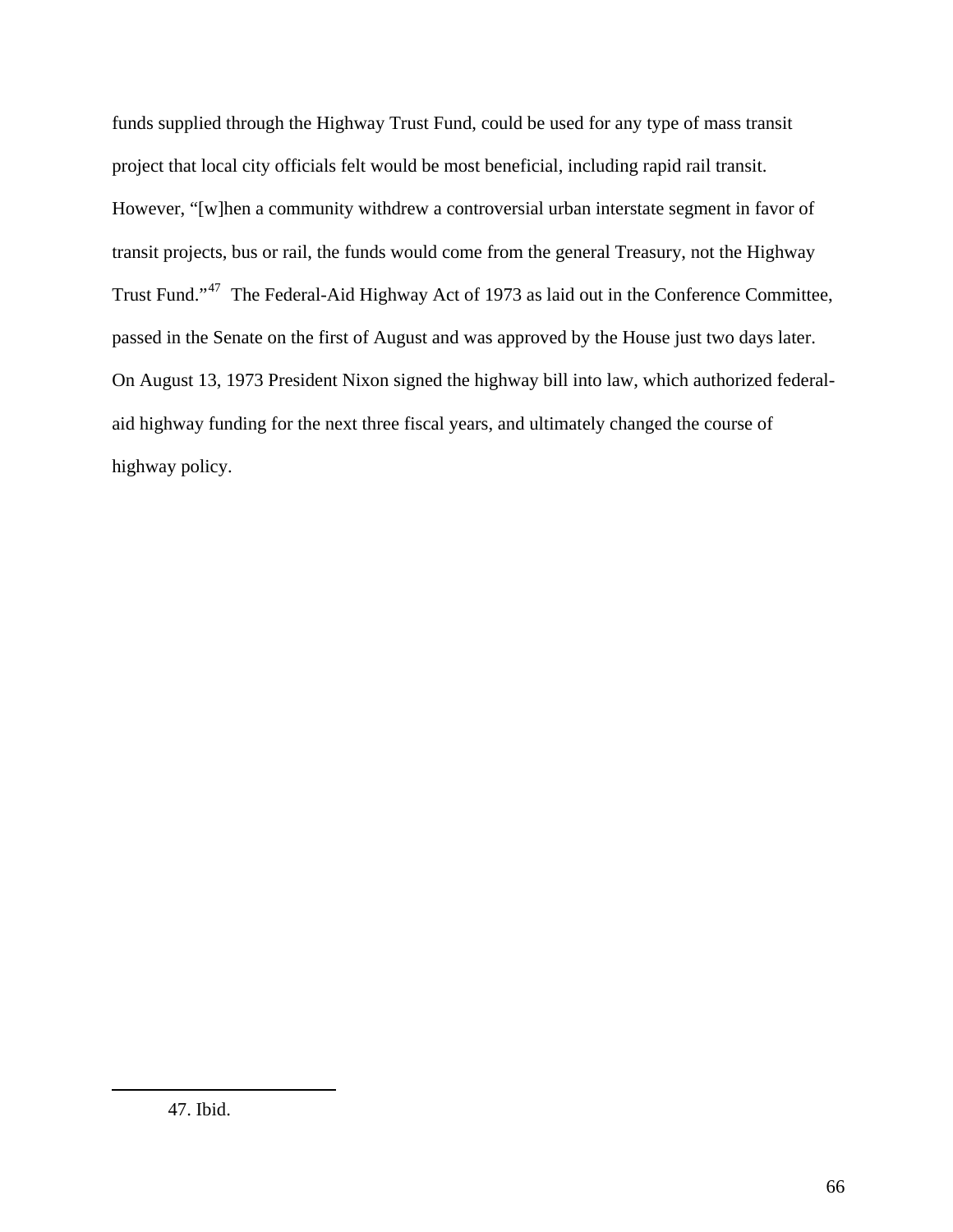### **Chapter Four**

The primary focus of this paper has centered around the time between the late 1960s and the early 1970s. While the Federal Aid Highway Act of 1973 was a significant piece of highway legislation, the story does not end here for John Paul Hammerschmidt, or for the push for a major north – south corridor through Arkansas connecting Kansas City to New Orleans. In fact, the early nineties signify a crucial turning point in American infrastructure legislation, which many believe to be as important as the 1956 highway bill and its authorization of the National System of Interstate and Defense Highways. The Intermodal Surface Transportation Efficiency Act of 1991 (ISTEA) paved the way for the funding and construction of Interstate 540 from Alma to Bentonville and, ultimately led to the development of Interstate 49. Thanks to Hammerschmidt and his work on ISTEA, I-540 was completed in its entirety by  $1999$  $1999$ .<sup>1</sup> Less than twenty years later this segment received official designation as part of the new I-49 corridor. However, plans for Interstate 49 have greatly exceeded the original north – south route proposal to link Kansas City and New Orleans. The proponents of this major corridor have now begun to concentrate on

<span id="page-74-0"></span>1. U.S. Department of Transportation, Federal Highway Administration, Public Roads, *Creating a Landmark: The Intermodal Surface Transportation Act of 1991*, Richard F. Weingroff, November/December 2001 Vol. 65 No. 3,

 $\overline{a}$ 

<http://www.fhwa.dot.gov/publications/publicroads/01novdec/istea.cfm> (accessed June 2, 2015). (Hereafter cited as: Public Roads, *Creating a Landmark*); Bill Bowden, "Northwest Arkansas Council: Paving the way for 20 years," *Arkansas Democratic Gazette*, August 11, 2010, [ftp://www.ahtd.state.ar.us/Outgoing/PublicAffairs/News%20clips/2010/August%202010/Aug%2](ftp://www.ahtd.state.ar.us/Outgoing/PublicAffairs/News%20clips/2010/August%202010/Aug%2011%202010/NW%20Arkansas%20Council%20paving%20the%20way%20for%2020%20years.pdf) [011%202010/NW%20Arkansas%20Council%20paving%20the%20way%20for%2020%20years.](ftp://www.ahtd.state.ar.us/Outgoing/PublicAffairs/News%20clips/2010/August%202010/Aug%2011%202010/NW%20Arkansas%20Council%20paving%20the%20way%20for%2020%20years.pdf) [pdf](ftp://www.ahtd.state.ar.us/Outgoing/PublicAffairs/News%20clips/2010/August%202010/Aug%2011%202010/NW%20Arkansas%20Council%20paving%20the%20way%20for%2020%20years.pdf) (accessed June 2, 2015). (Hereafter cited as: Bowden, "Northwest Arkansas Council," *Arkansas Democratic Gazette*); Lindsey, e-mail.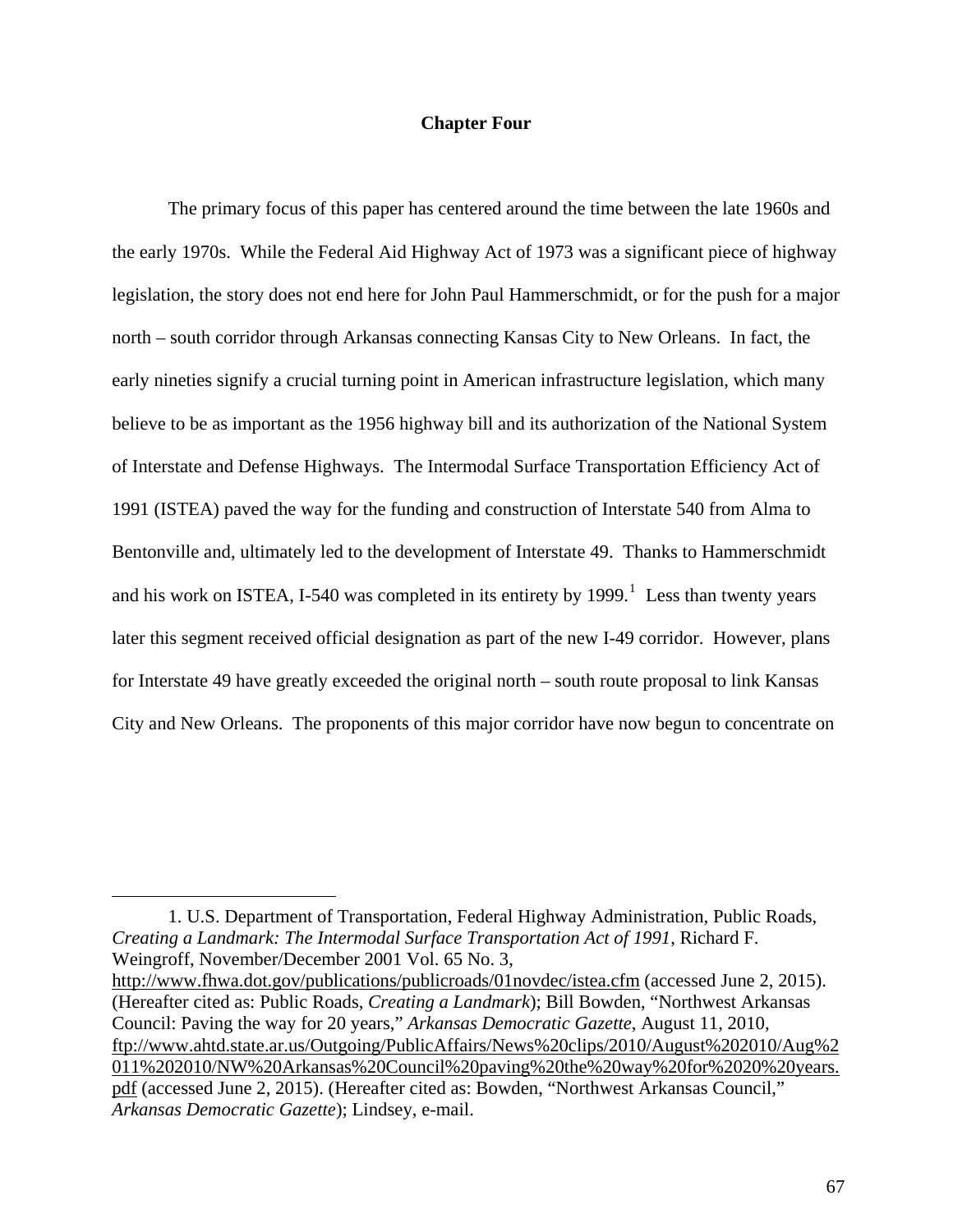the continued expansion of I-49, and its future development as an international interstate highway between the United States and Canada.<sup>[2](#page-75-0)</sup>

Following the discontinuance of the last remaining north – south passenger rail service through Arkansas in the late 1960s, Hammerschmidt's constituents grew increasingly more concerned with the deterioration of existing highway conditions in Arkansas in the 1970s and 1980s. Many people felt that this area desperately needed a major transportation corridor connecting Kansas City and New Orleans. However, due to the lack of federal funds, and as a junior member of the House Public Works and Transportation Committee, Hammerschmidt was not in a position to make any significant changes in regards to infrastructure development at this time. From the information I have pieced together throughout the seventies and eighties, it appears that it was quite difficult for any great strides to be made concerning highway development, especially for the construction of a north – south expressway connecting Kansas City and New Orleans. For the most part, federal aid highway policy had shifted its focus to the completion of the interstate highway system but policy makers were opposed to designating any additional interstate highway routes.

Even though at this point in his Congressional career Hammerschmidt had little influence over highway development, he brought attention to the state's infrastructure needs whenever possible. According to Arkansas State Senator Uvalde Lindsey, the 1980s almost represented a lost decade for Hammerschmidt in regards to his work with the development of transportation and infrastructure. He was able to secure only modest and varying levels of federal funding and, in fact, appeared to be more concerned with other issues. In 1972 Hammerschmidt sponsored a major piece of legislation, which made the Buffalo River the first free flowing stream added to

<span id="page-75-0"></span><sup>2.</sup> Interstate 49 International Coalition, History, <http://www.interstate49.org/index.php?page=mission-history> (accessed June 2, 2015).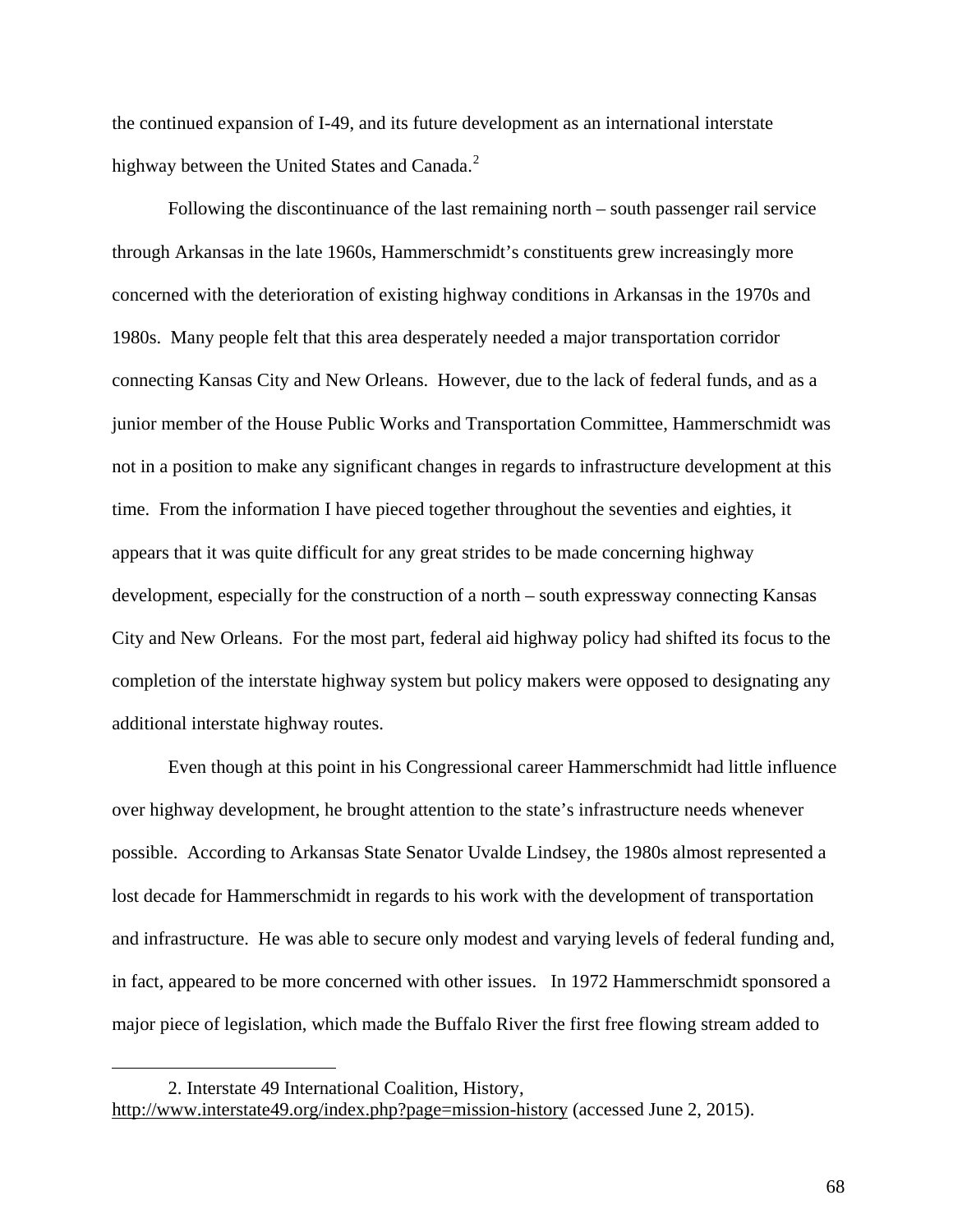the national park system. Then in 1974, Hammerschmidt faced his toughest campaign battle throughout his time in Congress, against future President Bill Clinton. The election was close, yet Hammerschmidt's relationship with his constituency ultimately led to his reelection. However, the campaign took up a significant amount of his time and energy. Thus, Hammerschmidt was tied up with other Congressional obligations and according to Lindsey the decade was lost in regards to infrastructure development.<sup>[3](#page-76-0)</sup>

Throughout the 1970s and 1980s, the interstate highway system and the future of American transportation and infrastructure had become increasingly more controversial. Opposing forces lined up according to the following: (1) those who supported merely finishing the existing plan of interstate development; (2) those who wanted to add additional interstate corridors to the mix; and (3) those who believed highway funds should be devoted to development of mass transit in urban areas.<sup>[4](#page-76-1)</sup> In rural states like Arkansas the interstate system appeared incomplete in some areas and nonexistent in others. Federal funding and designation of additional interstate mileage was necessary in order to supplement the gaps left by the existing system.

During the "lost decade," the only appreciable advance in terms of the I-49 corridor occurred in Louisiana and for reasons that were peculiar to that states' needs. Interstate 20 through Shreveport and Interstate 10 through Lafayette were both included within the original route plans for the interstate highway system. However despite being located along major east – west transportation arteries, these two cities were separated by hundreds of miles of inadequate roadways, which many believed could be detrimental to the states' economic prosperity. It seemed as if the absence of a north – south connection between Shreveport and Lafayette would

<span id="page-76-1"></span><span id="page-76-0"></span>1

<sup>3.</sup> Lindsey, e-mail.

<sup>4.</sup> Ibid.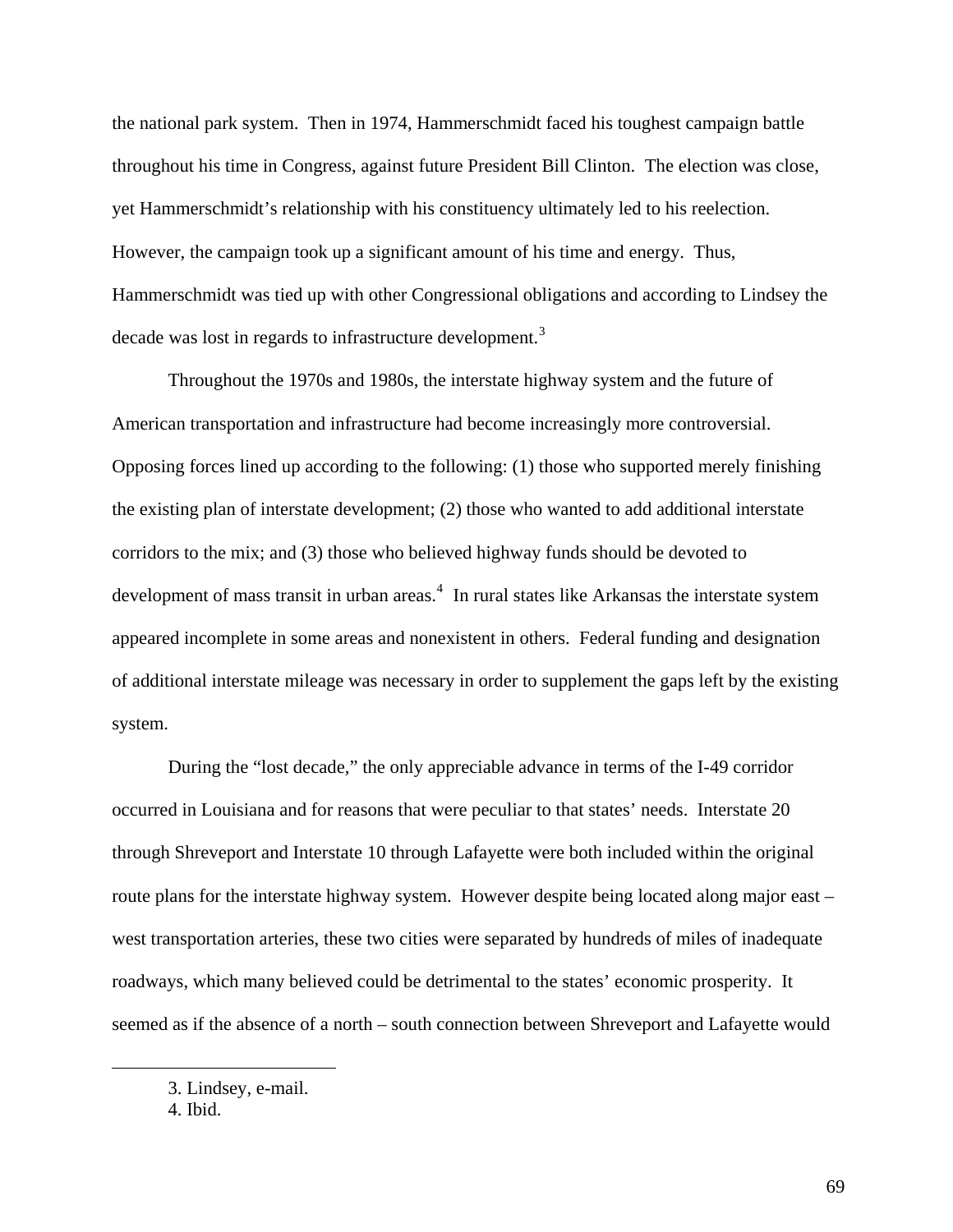ultimately undermine Louisiana's entire interstate system. Policy makers, highway officials, local citizens, and members of special interest groups appeared to work together to address these concerns and have them recognized at the national level. Their collective efforts paid off in 1977 when the original segment of Interstate 49, which followed U.S. 71 for roughly 200 miles through Louisiana, was approved for inclusion as part of the Interstate Highway System when the AASHTO officially designated extensive mileage for the development of I-49 in Louisiana.<sup>[5](#page-77-0)</sup>

Similarly, at this time Arkansas had no north – south interstate highway, but also did not have cities like Shreveport and Lafayette along east – west interstate corridors that needed to be linked through a north—south corridor. In addition, it is quite likely that route placement played a significant role regarding interstate mileage designation in Louisiana as opposed to Arkansas. The initial two hundred mile segment identified as I-49 needed to follow a somewhat specific route in order to provide the most logical connection between the two major cities located along Louisiana's east – west interstate highways. The original purpose of I-49 was to provide a north – south transportation system to directly link Interstate 20 in Shreveport to Interstate 10 in Lafayette. As a result, the placement of this route was not necessarily open for debate.

In Arkansas, Hammerschmidt had an entirely different situation to deal with regarding the development of a north – south expressway. The location of this highly anticipated corridor caused heated discussions throughout various regions across the state, and became quite a controversial topic from the late sixties onward. Even though the Federal Aid Highway Act of 1973 opened the highway trust fund for the use of urban mass transit, it also included funding for the priority primary route system. The bill authorized between two and three hundred million dollars to be used per year for this supplementary system of roadways for the next three fiscal

<span id="page-77-0"></span><sup>5.</sup> Interstate Guide: Interstate 49, History.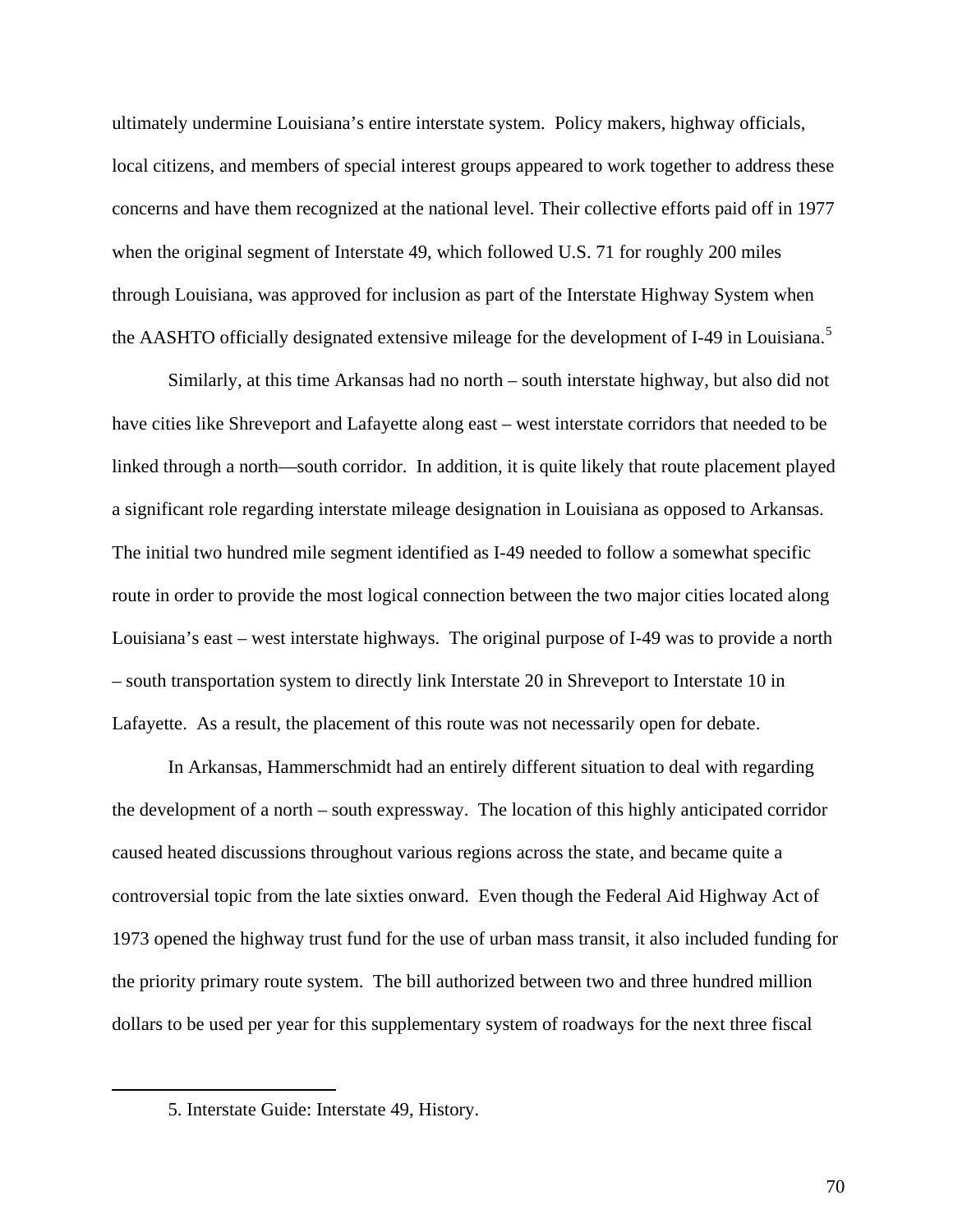years until it was time to renew the highway bill. Hammerschmidt recalled that Arkansas received around nine million the first year, and work officially started on what would become Interstate 540. This segment ultimately received designation as part of the Interstate 49 corridor from Kansas City to New Orleans.

While Hammerschmidt obviously believed this area needed a major north – south expressway, he appeared to realize that an interstate route through western Arkansas was highly improbable considering the position of the federal government during this time. It may be that Hammerschmidt had planned all along for U.S.71in Arkansas to eventually become I-49 and connect Kansas City to New Orleans. The priority primary route system was first introduced in the 1972 highway bill. As cosponsor of the bill, Hammerschmidt was in a position to include U.S. 71 as one of the routes in need of immediate funding. Even though the 1972 bill did not pass, Hammerschmidt had effectively insured the inclusion of this highway within the priority primary route system. Thus, it appeared that he had begun to lay the initial groundwork for this segment to receive the necessary upgrades to one day be included as part of the interstate highway system. In the beginning federal funds were limited, but over the course of many years Hammerschmidt continued to push legislation through Congress that supported the redevelopment of the U.S 71 corridor. This enabled Hammerschmidt to receive federal aid funding of twenty or thirty million dollars at a time for Arkansas highways. However, because the money was not designated specifically for the interstate system, the state highway department was responsible for deciding the best use for these funds.<sup>[6](#page-78-0)</sup>

<span id="page-78-0"></span>From the beginning, Hammerschmidt felt that "[i]f we don't get this road started, the Arkansas Highway Department and the way the commission's structured, they're never gonna

<sup>6.</sup> Hammerschmidt, interview, 212-214.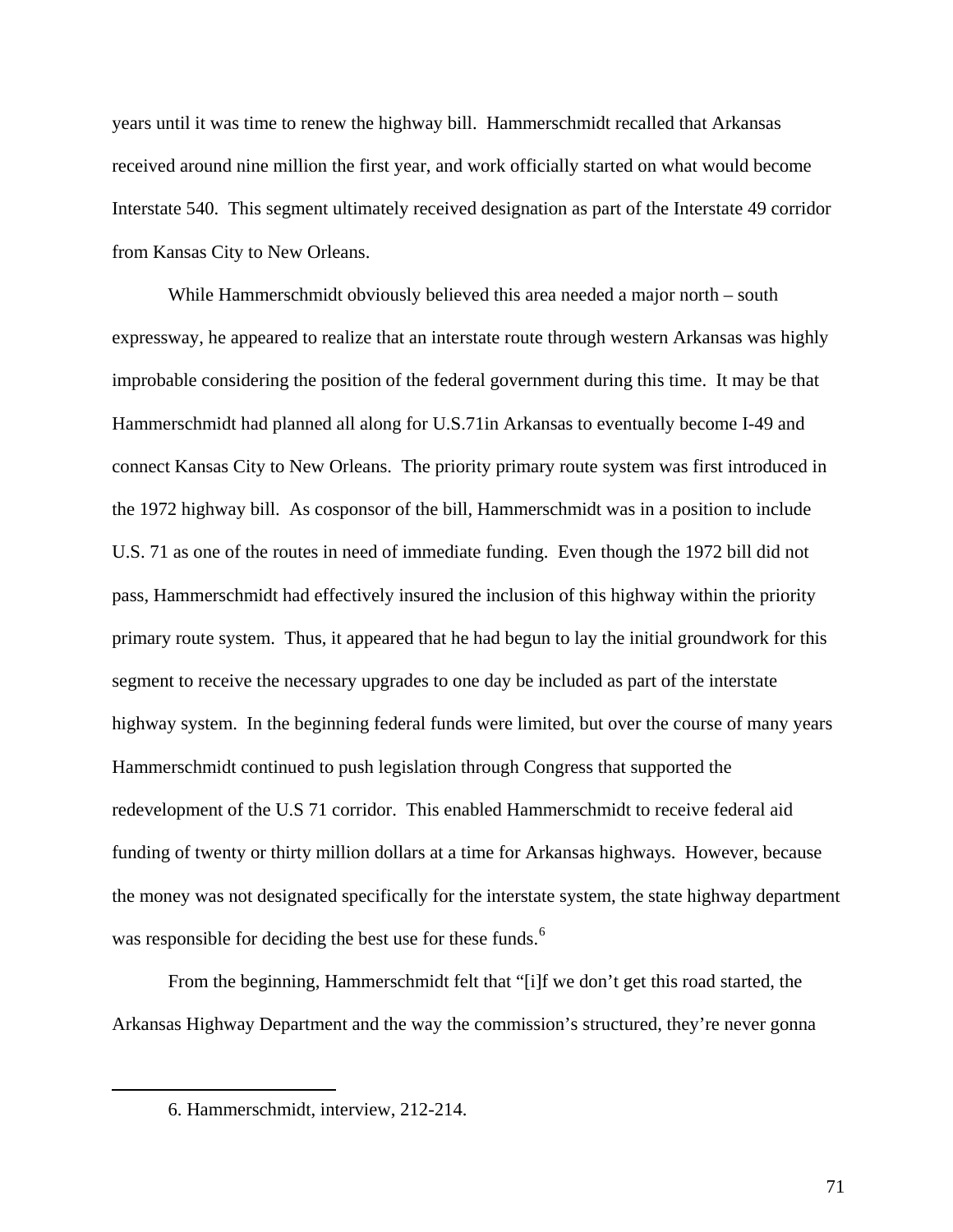get that road down to Winslow and Alma built. I mean, they're never gonna get it replaced."<sup>[7](#page-79-0)</sup> Despite his untraditional methods, Hammerschmidt recognized the importance of a north – south transportation corridor through northwest Arkansas and whenever he received federal funding he made sure to "put it in this northern part – north of Alma – I always said where it had to go. I wouldn't let the highway department move it or anything. And  $\Gamma m - I$  just put it in there specifically. And that's where it had to go." Throughout the 1970s and 1980s, Hammerschmidt basically "forced that road on 'em, but – and they're glad I did, but Lord, I don't know what we'd do about that traffic."<sup>[8](#page-79-1)</sup> Over the decades, traffic congestion continued to worsen along U.S 71, and the number of accidents steadily increased. Many of Hammerschmidt's constituents were concerned with the hazardous driving conditions. Yet, even with the federal aid Hammerschmidt was funneling into the project, it was never enough, and progress was slow. By the late 1980s only small segments of U.S. 71 had been upgraded. Northwest Arkansas was growing rapidly, and did not have the infrastructure necessary to support this level of expansion.

Many assumed the Interstate era had finally come to an end, and that the Surface Transportation and Uniform Relocation Assistance Act of 1987 would be the last highway bill to authorize interstate funding.<sup>[9](#page-79-2)</sup> However just four years later, one of the most significant pieces of highway legislation was signed into law by President George H.W. Bush. According to President Bush, The Intermodal Surface Transportation Efficiency Act of 1991 (ISTEA) represented an "investment in America's economic future" and he considered it to be "the most

<span id="page-79-0"></span>1

<span id="page-79-2"></span><span id="page-79-1"></span>9. U.S. Department of Transportation, Federal Highway Administration, Highway History, *President Ronald Reagan and the Surface Transportation and Uniform Relocation Assistance Act of 1987*, Richard F. Weingroff, October 15, 2013, <http://www.fhwa.dot.gov/infrastructure/rw01e.cfm>(accessed June 2, 2015). (Hereafter cited as: Highway History, *President Ronald Reagan*).

<sup>7.</sup> Ibid., 213.

<sup>8.</sup> Ibid., 215.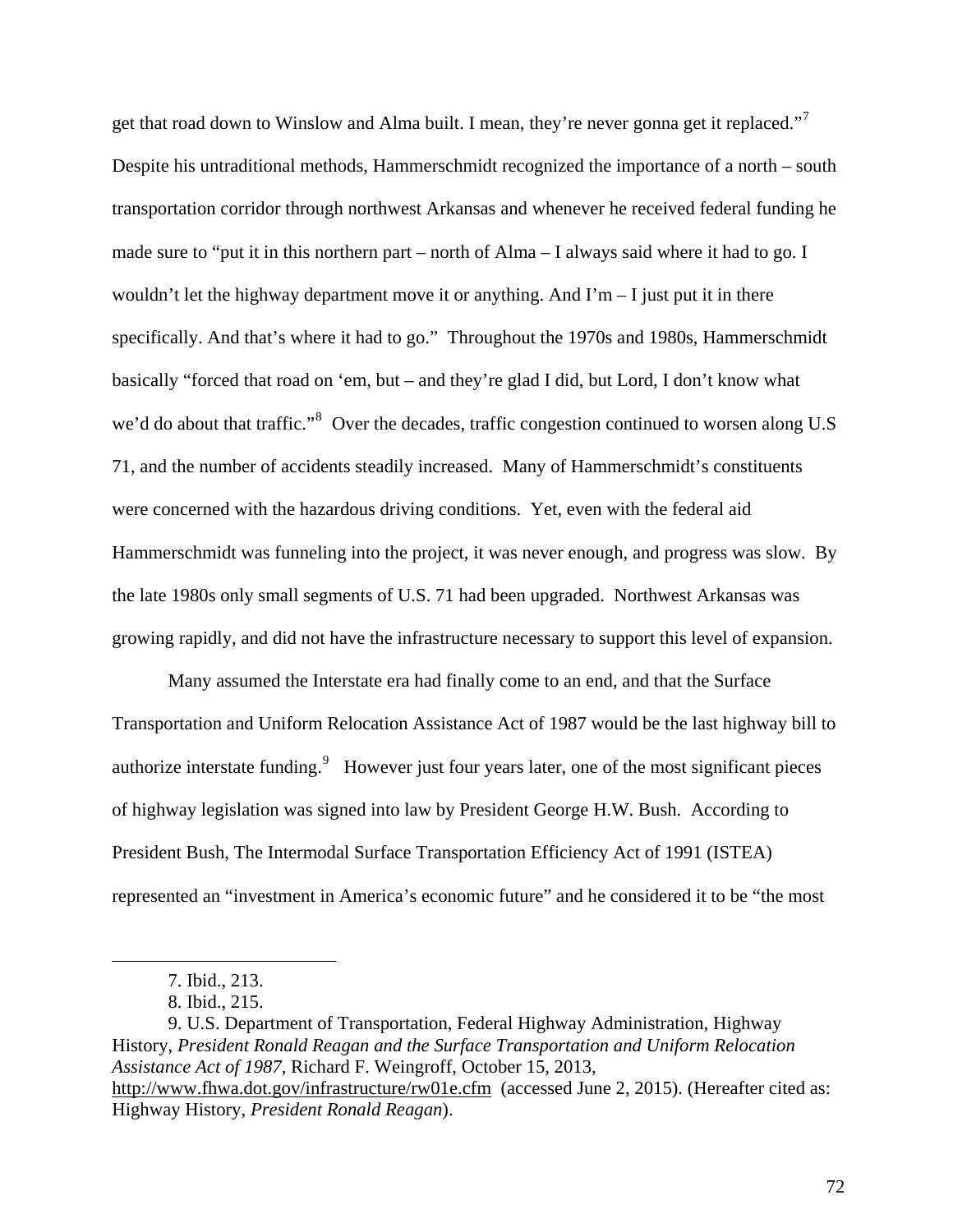important transportation bill since President Eisenhower started the Interstate System 35 years ago." President Bush felt that "an efficient transportation system is absolutely essential for a productive and efficient economy" and that it was necessary for the nation to "start improving our roads and bridges and railways, our equal opportunities to the future." As a senior ranking member of the House Public Works and Transportation Committee, Hammerschmidt played a central role in the creation of this bill and shared President Bush's enthusiasm regarding its importance to the future of American transportation and infrastructure.<sup>[10](#page-80-0)</sup>

After over twenty years in Congress, Hammerschmidt now had more influence than ever, which put him in a position to draft a bill that he believed would be crucial for highway development in Arkansas. Hammerschmidt realized that certain provisions outlined in ISTEA would be instrumental in regards to the construction of a major north – south transportation route between Kansas City and New Orleans. The legislation identified an area almost parallel to the U.S. 71 route from northern Louisiana to Kansas City as NHS High Priority Corridor Number One, and the segment between Lafayette to New Orleans, as High Priority Corridor Number Thirty-Seven. While this did not mean initial interstate highway designation, identification as High Priority Route Corridors within the National Highway System (NHS) meant significant funding for these highways. Through his work on ISTEA, Hammerschmidt forced the federal government to finally accept the existence of a major north – south transportation void through the heart of the country. This legislation helped provide the necessary funding to improve this route as well as a number of other inadequate principle arterial roadways across the nation.<sup>[11](#page-80-1)</sup>

In preparation for this landmark piece of legislation, the American Association of State Highway and Transportation Officials (AASHTO) along with the Federal Highway

<span id="page-80-1"></span><span id="page-80-0"></span>1

<sup>10.</sup> Public Roads, *Creating a Landmark*.

<sup>11.</sup> Lindsey, e-mail; Public Roads, *Creating a Landmark*.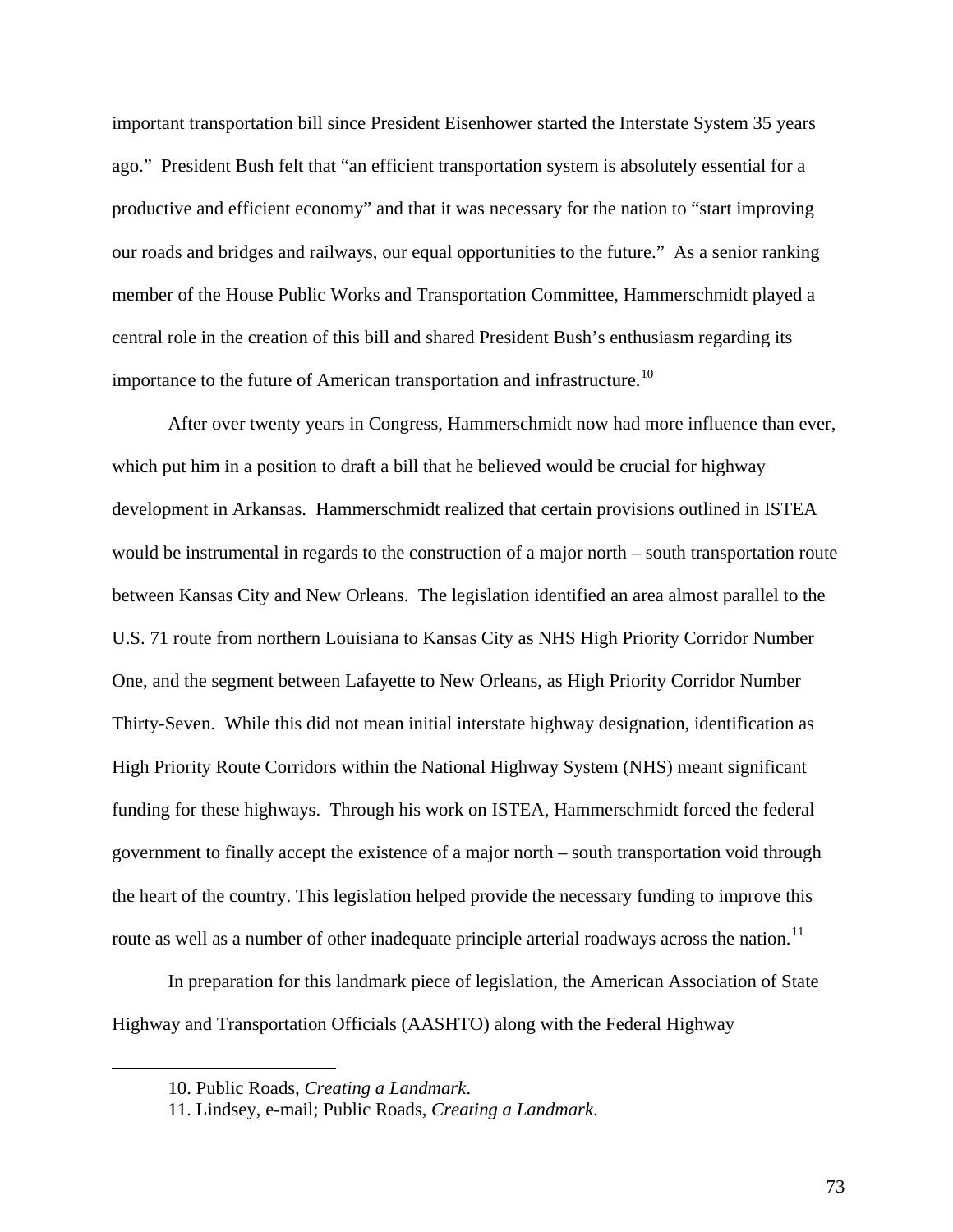Administration (FHWA), created focus groups at the request of the Bush administration, to help determine the future of the United States transportation system and infrastructure development. In the late 1980s both the AASHTO and the FHWA published studies that proposed a need for the creation of a new National Highway System (NHS). This would offer similar benefits to those provided by the Interstate Highway System, while giving the states more power and flexibility to determine the necessary highway standards based on local needs. The NHS proposal would also avoid the controversy surrounding the additional designation of Interstate mileage.<sup>[12](#page-81-0)</sup> President Bush responded to these findings with the creation of the Surface Transportation Act of 1991 (STAA). The bill highlighted NHS as a key component and stated that the "[f]ederal investment would be focused on maintaining and improving a national highway system that would serve interstate and interregional transportation." However, STAA received criticism from urban officials, environmental groups, and those in favor of increased federal funds for the development of mass transit systems.<sup>[13](#page-81-1)</sup>

The majority of the Senate also opposed STAA and in its place created S.965, the Surface Transportation Efficiency Act of 1991 (STEA). The original version of this bill did not include a provision for NHS. As a result, Hammerschmidt and other ranking members of the House Public Works and Transportation Committee enlisted the work of FHWA Administrator Larson to draw up a map highlighting preliminary NHS routes. "Larson, with his academic and intellectual roots, was not a "highway man"" yet he provided convincing testimony in favor of NHS:

<span id="page-81-0"></span><sup>12.</sup> Public Roads, *Creating a Landmark*.

<span id="page-81-1"></span><sup>13.</sup> Ibid.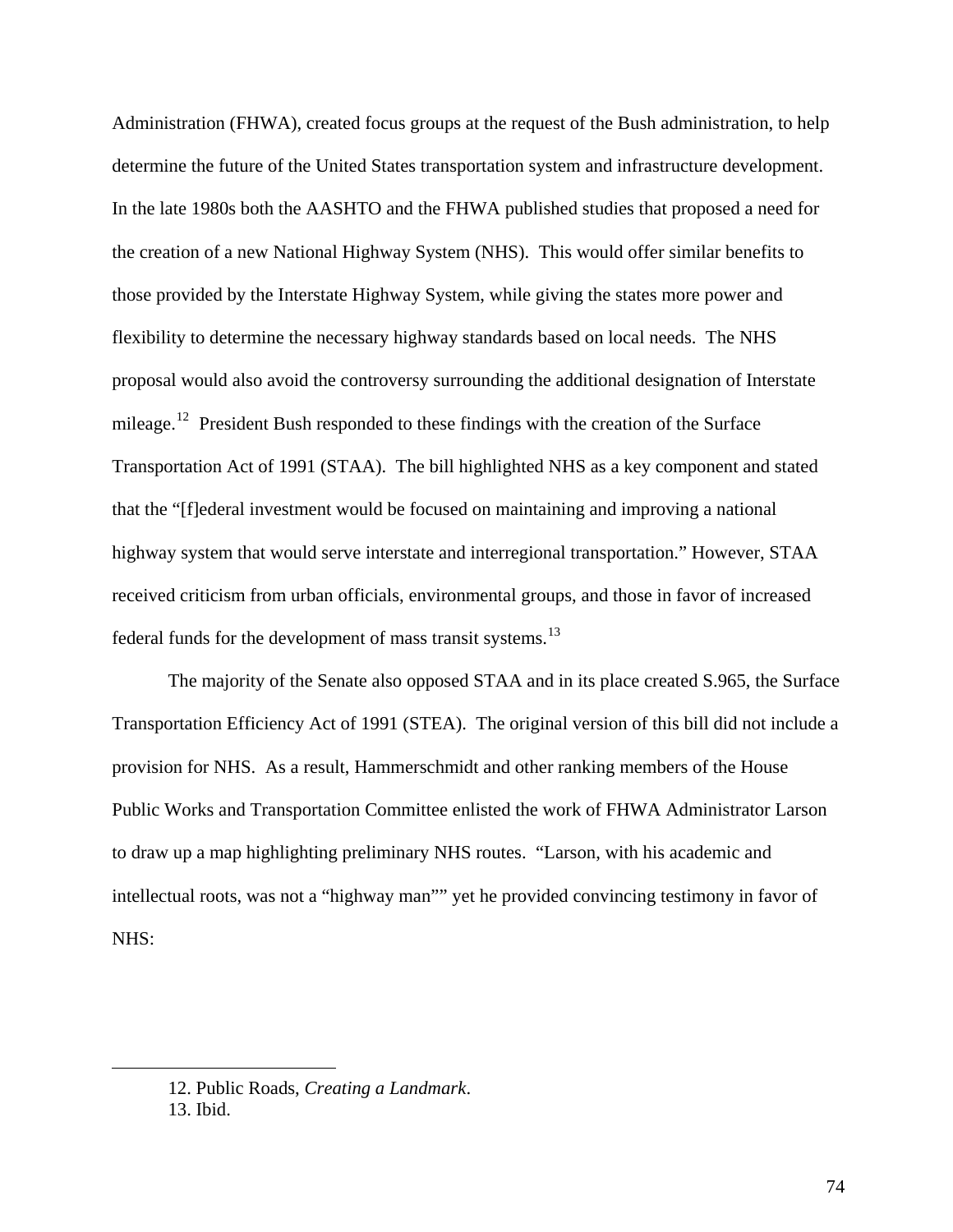To improve national productivity and make most efficient use of the limited resources available, and given that 98 percent of all surface passenger movement and 75 percent of all freight value today moves on highways, federal surface transportation strategy and investment must focus on a select, but integrated, network of principal highways. ... While we are moving to the post-Interstate construction era, we are not yet ready for a post-highway transportation economy.

Despite Larson's testimony the Senate remained opposed to NHS. Yet ultimately the final version of the bill included a small provision which allowed for the proposal of a National Highway System to be submitted to and presented before Congress in two years.<sup>[14](#page-82-0)</sup>

 Following true to form, the House version of the highway bill was vastly different from S.965. The creators of this bill included Representative Robert A. Roe, Chairman of the House Committee on Public Works and Transportation; Representative Norman Mineta, Chairman of the House Surface Transportation Subcommittee; Representative Bud Shuster, top ranking Republican on the House Budget Committee; and Representative John Paul Hammerschmidt, top ranking Republican of the House Committee on Public Works and Transportation. These four senior Congressmen designed this highway bill, which they felt was a significant piece of transportation legislation. It included an increase in gas tax, a provision opposed by both the Senate and the White House, but one that "did not deter the "Big Four" – Roe, Mineta, Shuster, and Hammerschmidt – from releasing the Intermodal Surface Transportation Infrastructure Act of 1991 (H.R. 2950)." Additionally it called for the identification of up to 155,000 miles of routes to be included in NHS and submitted to Congress by 1993, with the stipulation that "[p]rior to approval, any route classified on the basis of function as a principle arterial would be eligible for NHS funds." The bill also introduced "long-range plans and feasibility studies for NHS "High Priority Corridors," to require the states to give priority to their construction, and to

<span id="page-82-0"></span><sup>14.</sup> Ibid.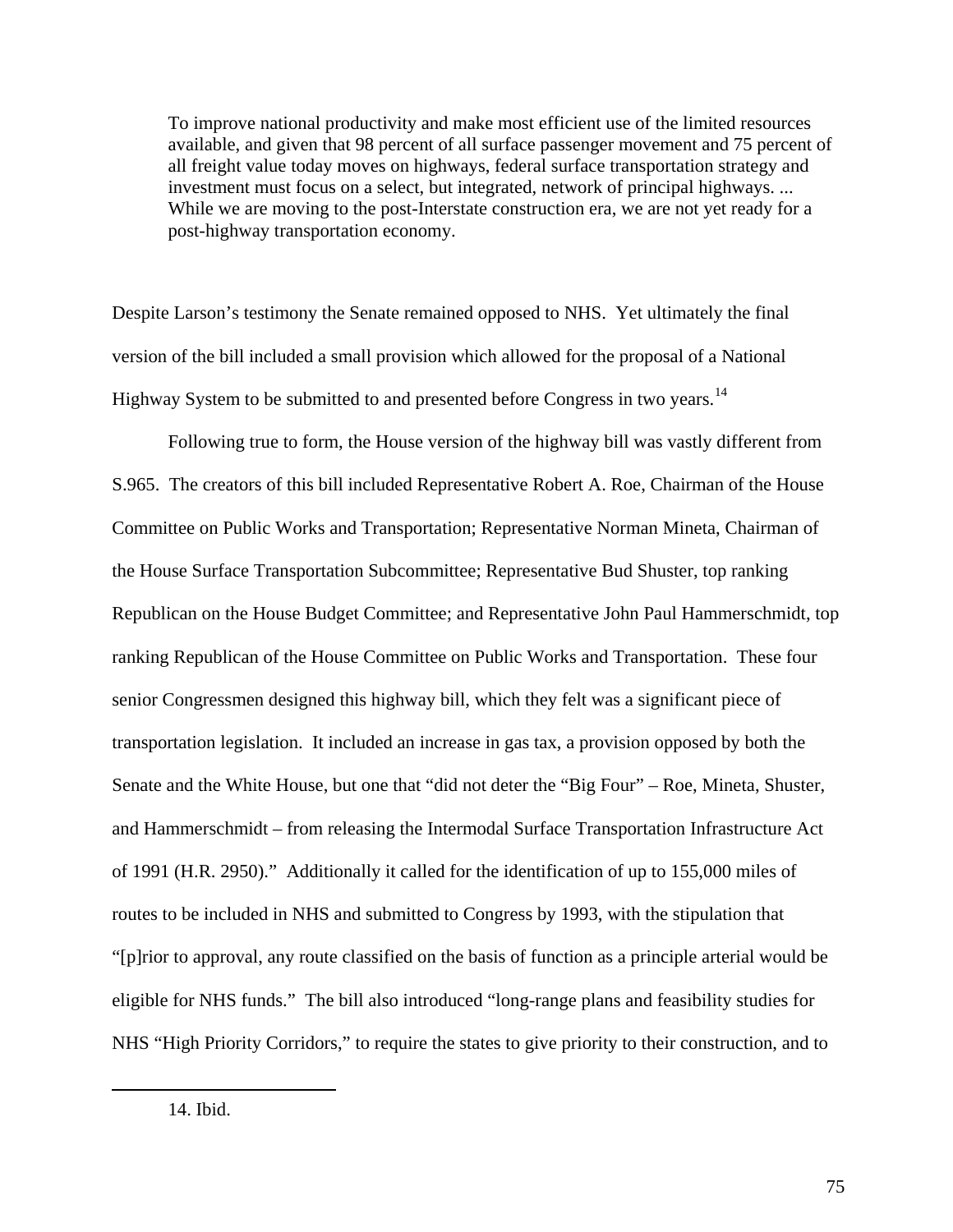provide increased funding for them." The ranking House Representatives, or the "Big Four" agreed that this legislation was not simply "about highway transportation" and instead argued that "[i]t would provide "an intermodal system for the next 10 years and the  $21<sup>st</sup>$  century."" However like many previous highway bills, this piece of legislation was destined for debate in a House – Senate Conference Committee.<sup>[15](#page-83-0)</sup>

 Just one day into the Conference, "the House passed a motion, 394 to 3, directing the House Conferees to insist upon the House provisions for NHS, which Rep. Hammerschmidt described as "the centerpiece of the restructured highway program that is being proposed for the post-Interstate era."" Despite this stipulation, the House – Senate Conference Committee reached an agreement that became known as the Intermodal Surface Transportation Efficiency Act of 1991 (ISTEA). Soon after, both the House and Senate voted in favor of the provisions outlined in ISTEA, which included a National Highway System, and additional funding for NHS High-Priority Corridors.<sup>[16](#page-83-1)</sup>

ISTEA enabled Hammerschmidt to insure the availability of sufficient funds for the construction of what would ultimately become Interstate 540 through northwest Arkansas. In an article for the Arkansas *Democratic Gazette*, Hammerschmidt discussed his work on I-540 and said "[w]e received about \$400 million mostly for the  $3<sup>rd</sup>$  District through ISTEA . . . [t]hat was all out of the highway trust fund, not from income taxes." Even without extensive documentation from the 1970s and 1980s, it is obvious that Hammerschmidt struggled for years to help Arkansas receive funding for this project. He stated that "[g]etting I-540 built, however, actually had been in the works for about 23 years before it was completed."<sup>[17](#page-83-2)</sup> Hammerschmidt

<span id="page-83-2"></span><span id="page-83-1"></span><span id="page-83-0"></span> $\overline{a}$ 

76

<sup>15.</sup> Ibid.

<sup>16.</sup> Ibid.

<sup>17.</sup> Bowden, "Northwest Arkansas Council," *Arkansas Democratic Gazette.*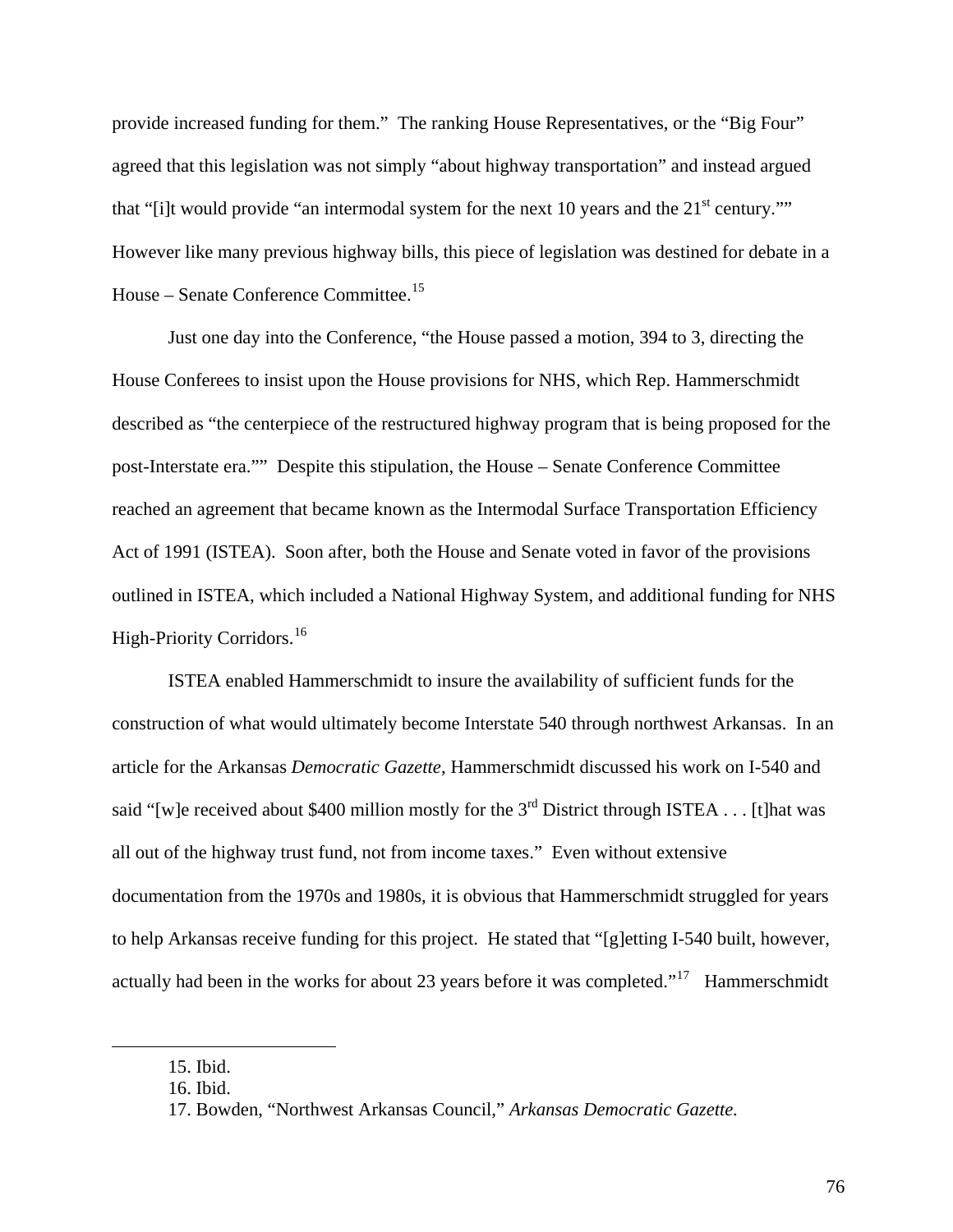understood the significant impact ISTEA would have on the construction of this long neglected transportation corridor.

Despite his retirement from Congress the following year, Hammerschmidt continued to play a crucial role in the development of Interstate 540 until 1999 when the entire segment was officially opened to traffic. As chairman of the Northwest Arkansas Council from 1993 to 2006, Hammerschmidt was strategically placed to see the project through to completion. <sup>[18](#page-84-0)</sup> He worked closely with Uvalde Lindsey who served as the Council's first executive director from 1990 until 2005. Lindsey's "job was to build I-49" and together he and Hammerschmidt endeavored to achieve this goal. However, while still in Congress, and as a ranking member of the House Public Works and Transportation Committee, Hammerschmidt informed Lindsey that "the Committee was planning on conducting field hearings in preparation for the final writing of ISTEA" and that one of these meetings would be held in Springdale. Along with Hammerschmidt, the attendees

consisted of the most senior ranking members of the Committee, which gave the region and its leadership the unique opportunity to present testimony that could really make a difference in raising awareness of the region's need for surface transportation improvements. Mr. Walton, Don Tyson, JB Hunt, Alice Walton and others presented testimony attesting to the need and importance of such improvement to the economy of the region and the nation.

Lindsey believed that this hearing had a significant impact on the ISTEA designation of U.S. 71 as NHS High Priority Corridor Number One, "which opened the door for priority federal highway funding to develop [this] route as a future part of the Interstate System."<sup>[19](#page-84-1)</sup>

<span id="page-84-0"></span><sup>18.</sup> Ibid; Lindsey, e-mail.

<span id="page-84-1"></span><sup>19.</sup> Lindsey, e-mail.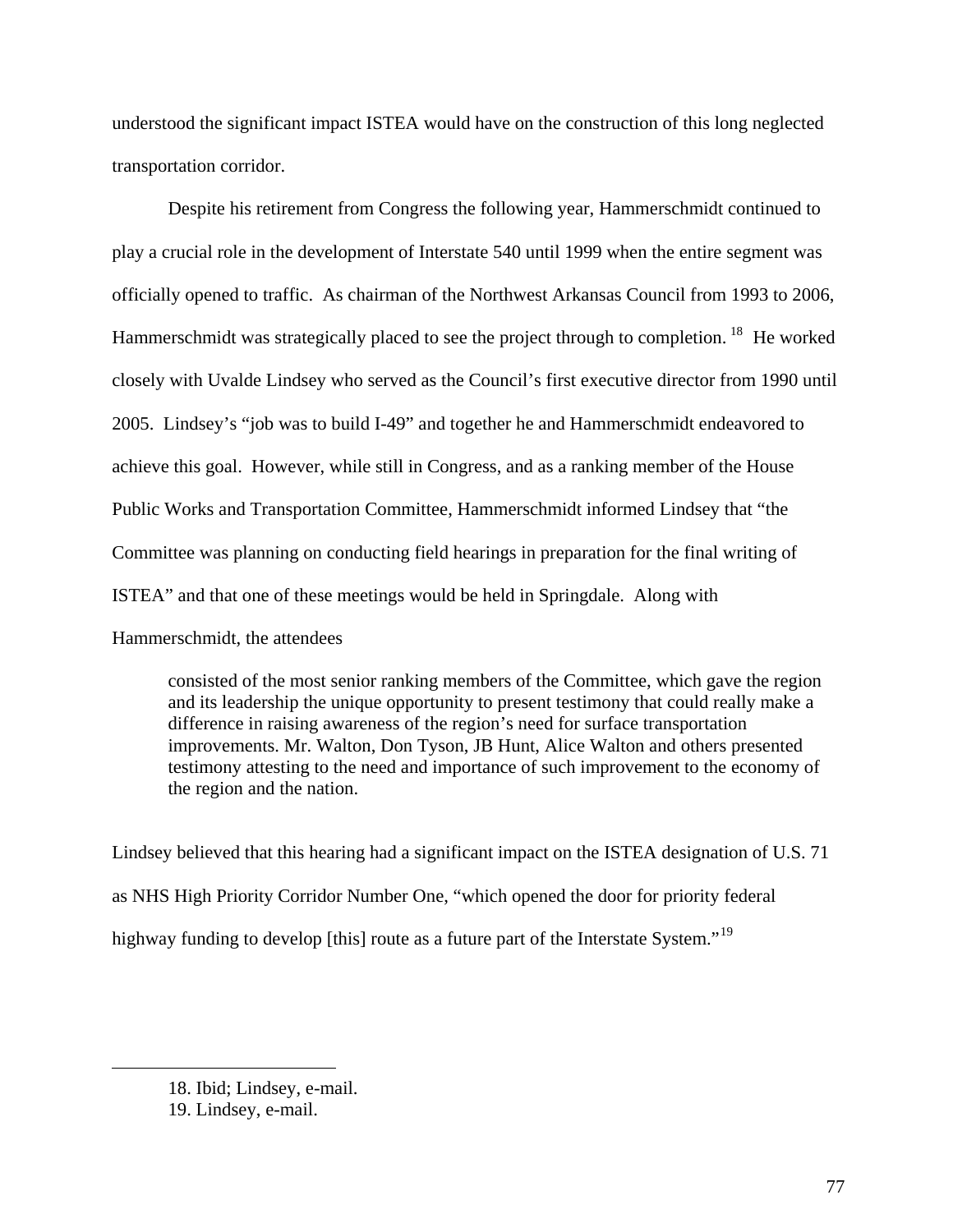Hammerschmidt felt that ISTEA provided "a catalyst to get [corporate magnates] Sam Walton and Don Tyson and others involved" in the Northwest Arkansas Council.<sup>[20](#page-85-0)</sup>

The Council was established as a private, nonprofit in 1990 by local business leaders who felt that the individual cities and towns of Northwest Arkansas needed to come together as a whole, in order to support the continued progression of the region's economic growth and prosperity. The improvement and development of the infrastructure systems within this area became the Council's primary focus. Northwest Arkansas was home to three successful and rapidly growing corporations; Wal-Mart Stores Inc., Tyson Foods Inc., and J.B Hunt Transportation Services Inc. The need for adequate infrastructure became increasingly apparent for the expansion of these and other local businesses. According to Mike Malone, the current Executive Director of the Northwest Arkansas Council, the success and expansion of the major industries within "[t]his area was at a disadvantage because it was landlocked from other regions on the map." Throughout its first decade in operation, Council members worked to acquire the funding necessary for the development of various infrastructure projects, including but not limited to the construction of Interstate 540 from Alma to Bentonville. The Northwest Arkansas Council's early successes with infrastructure development derived from its ability to step back and view the area as one region, not multiple towns and cities. By addressing issues from a regional perspective, and looking at the bigger picture, Council members were able to advocate for the projects needed to improve Northwest Arkansas as a whole. According to Hammerschmidt, "[t]heir goal is not to serve themselves as individual members but to serve the entire community, to upgrade the quality of life for everyone there." <sup>[21](#page-85-1)</sup>

<span id="page-85-1"></span><span id="page-85-0"></span><sup>20.</sup> Bowden, "Northwest Arkansas Council," *Arkansas Democratic Gazette*.

<sup>21.</sup> Ibid; Lindsey, e-mail.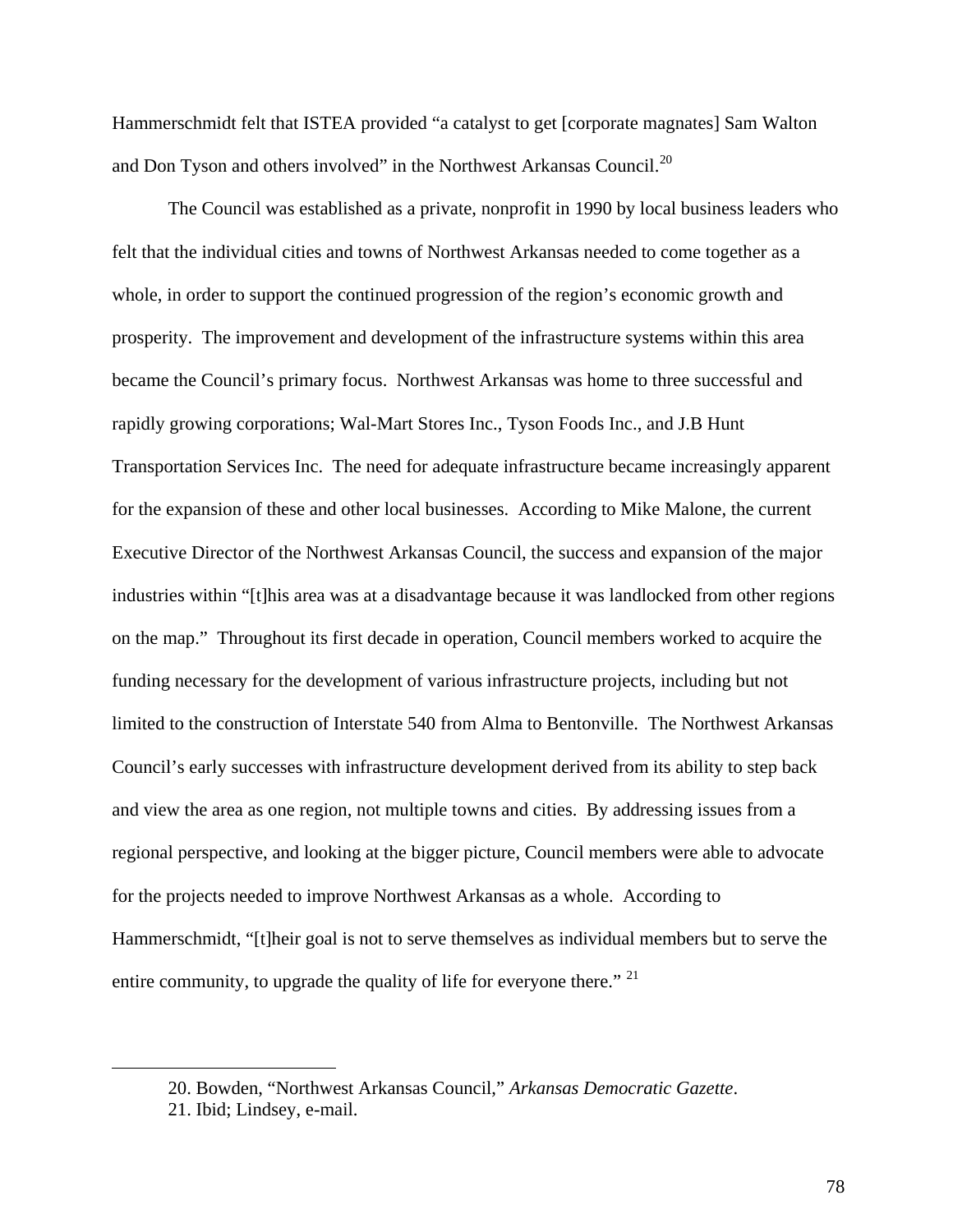During his time as chairman of the Northwest Arkansas Council, Hammerschmidt, along with executive director Lindsey, "and Senators Bumpers and Pryor, worked … to secure federal ear-marks of about \$250-300 million … in addition to the new NHS funding … [which] prioritized and hastened the construction process," along the U.S 71 route.<sup>[22](#page-86-0)</sup> In 1997 and 1998 the Arkansas Highway and Transportation Department (AHTD) sought permission from AASHTO for construction on Arkansas 540 to be included within the Interstate Highway System as part of Interstate 49. However, this classification was denied. Instead, in 1999 the Alma to Bentonville portion of Arkansas 540 was designated as a northern extension of the existing I-540, and officially became named the "John Paul Hammerschmidt Highway".<sup>[23](#page-86-1)</sup>

In June of 2014, Interstate 540 from Alma north through Bella Vista to the Missouri state line received official classification as Interstate 49. Throughout Louisiana, Arkansas, and Missouri, segments along this corridor are slowly nearing completion, with the ultimate goal extending far beyond the original plans to provide a direct link between Kansas City and New Orleans. Continued development of the Interstate 49 corridor will expand north to Winnipeg, Canada, and cover a total of 1,700 miles. "Along the way, this North – South Interstate route will intersect 9 existing East – West Interstate highways to create a comprehensive transportation grid that will enhance the movement of food, goods, energy and people to and from anywhere in mid-America and the rest of the world." As of last year, it was estimated that eighty percent of I-49 had been completed, yet significantly more funding will be necessary to finish up the remaining twenty percent. Construction has not even begun on several large segments along the

<sup>22.</sup> Lindsey, e-mail.

<sup>23.</sup> Roadnow: I-540 AR, Interstate 540 Arkansas,

<span id="page-86-1"></span><span id="page-86-0"></span><http://m.roadnow.com/i540ar/Arkansas-Route-Description.html> (accessed June 2, 2015). (Hereafter cited as: Roadnow: I-540 AR).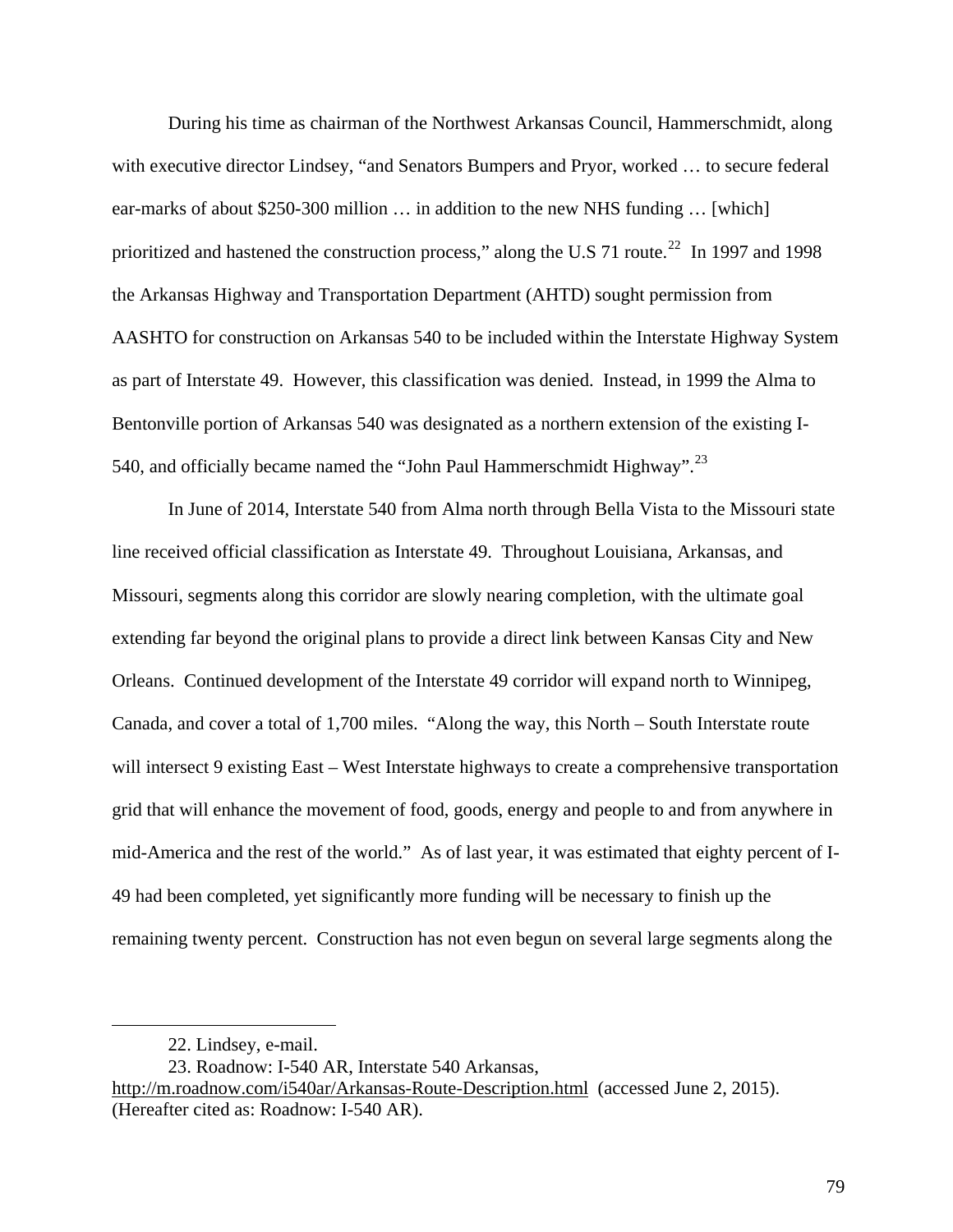corridor, and sections of completed highway have not yet been connected, especially along state lines.

The majority of work needed to finish construction on I-49 falls in the Arkansas where the "route stretches from Texarkana, up through De Queen, Mena and Waldron, into Fort Smith and on through Northwest Arkansas." A 2009 newspaper article outlined the I-49 situation in Arkansas, "[e]fforts to fund and build a two-lane, interstate quality highway through western Arkansas date back more than five decades … "[a]ll that stands in the way of this interstate reality is several small segments at the Arkansas-Louisiana and Arkansas Missouri borders and a large 185-mile segment between Texarkana and Fort Smith that posts a price tag of \$3 billion."<sup>[24](#page-87-0)</sup>

In 2012 the Missouri section of U.S. 71 between Kansas City and Joplin was included as part of the Interstate 49 corridor; the only portion that remained incomplete "is a five-mile strip south of Pineville to the state line, where it will connect to a bypass around Bella Vista, Ark." Missouri highway officials have said that the state will finish construction along the border when Arkansas has the funding it needs to do the same. The price tag for completion of the proposed Bella Vista bypass is much larger in Arkansas than in Missouri, as is the mileage. A 2012 state sales tax increase helped provide Arkansas with enough funding to get the project started. Construction is currently underway, yet a significant amount of federal aid is needed to complete this segment. $^{25}$  $^{25}$  $^{25}$ 

1

<span id="page-87-0"></span><sup>24. &</sup>quot;Local, state and federal officials sound off on I-49," *The City Wire*, <https://www.thecitywire.com/node/5689>(accessed July 15, 2015).

<span id="page-87-1"></span><sup>25.</sup> Todd Gill, "I-540 redesignated as I-49 in Northwest Arkansas," *Fayetteville Flyer*, [http://www.fayettevilleflyer.com/2014/04/16/i-540-receives-new-highway-designation-in](http://www.fayettevilleflyer.com/2014/04/16/i-540-receives-new-highway-designation-in-northwest-arkansas/)[northwest-arkansas/](http://www.fayettevilleflyer.com/2014/04/16/i-540-receives-new-highway-designation-in-northwest-arkansas/) (accessed July 15, 2015). (Hereafter cited as: Gill, "I-540 redesignated as I-49," *Fayetteville Flyer*); "U.S. 71 Highway to become I-49 on Wednesday: Long-term plan calls for extension into Louisiana," *KMBC*, [http://www.kmbc.com/news/U-S-71-Highway-to-become-](http://www.kmbc.com/news/U-S-71-Highway-to-become-I-49-on-Wednesday/17736398#ixzz2FWfA7GUh)[I-49-on-Wednesday/17736398#ixzz2FWfA7GUh](http://www.kmbc.com/news/U-S-71-Highway-to-become-I-49-on-Wednesday/17736398#ixzz2FWfA7GUh) (accessed July 15, 2015); Justin Bates, "Officials mark Interstate 49 designation, launch bridge campaign," *Arkansas News*,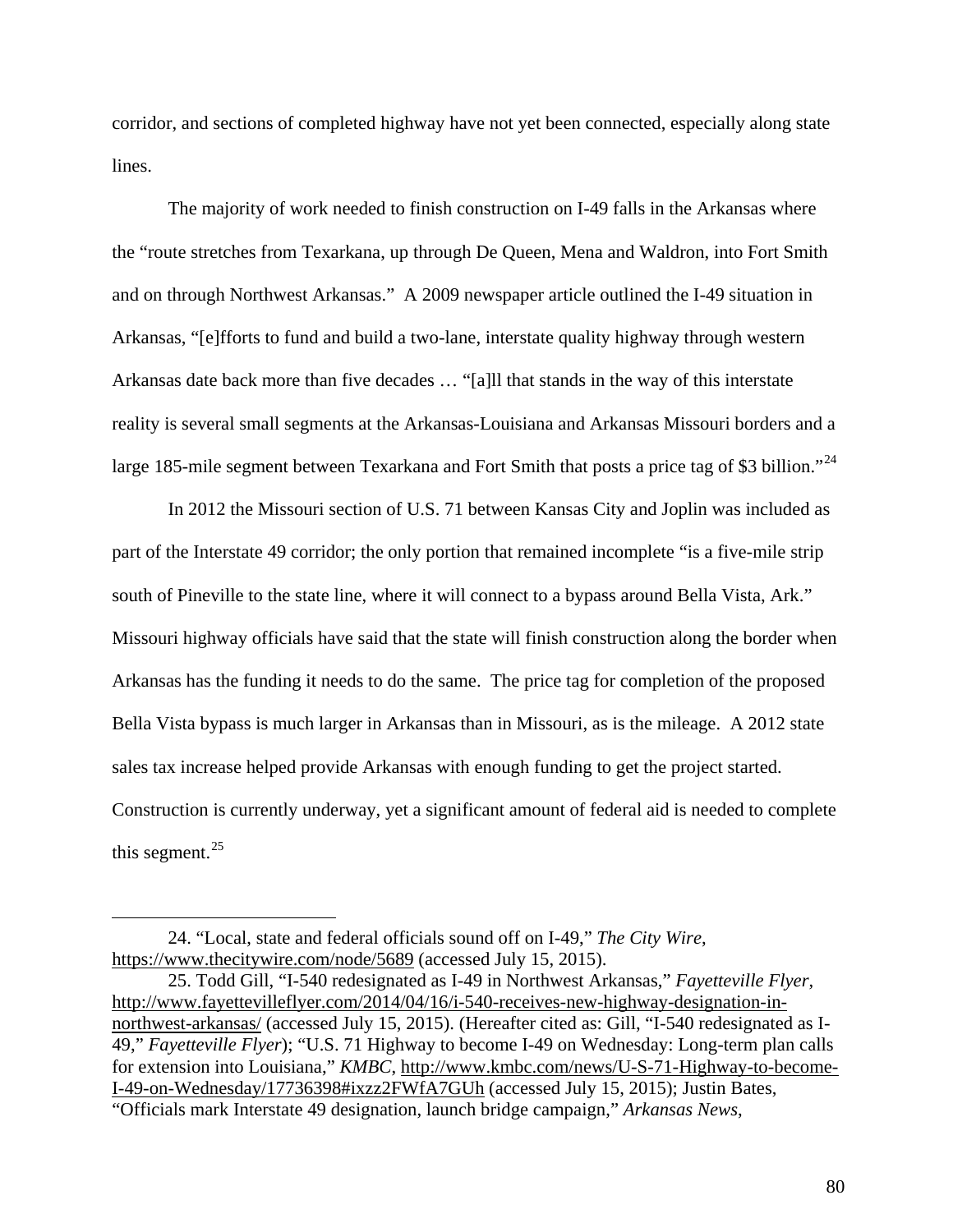When the U.S. 71 north – south corridor in Arkansas finally received official designation as part of Interstate 49, the renamed segment covered roughly 65 miles in Northwest Arkansas from Alma to just south of Bella Vista. Essentially the existing Interstate 540 was now federally recognized "as part of a long-term plan to incorporate the stretch of road into a highway running from Kansas City to New Orleans." However, at this time Arkansas was still "awaiting Federal Highway Administration approval to designate future sections of Interstate 49 between Interstate 40 and the Louisiana state line."<sup>[26](#page-88-0)</sup>

Less than one year later in November of 2014, the I-49 segment connecting Arkansas and Louisiana was officially opened to traffic between Shreveport and Texarkana. This was a major step forward for the entire Interstate 49 corridor, now "a true Interstate from one state to another."<sup>[27](#page-88-1)</sup> Even though I-49 originated in Louisiana it did not include the U.S. 90 route between Lafayette and New Orleans. The state is still working to upgrade this section of highway to interstate standards. Once completed, the southern most portion of "I-49 will provide an additional hurricane evacuation route for the Louisiana gulf coast, as well as enhancing economic development for the Port of New Orleans and other ports and cities along the route."<sup>[28](#page-88-2)</sup> However, the benefits of I-49 will not be fully realized until Kansas City is directly linked to New Orleans.

[http://arkansasnews.com/news/arkansas/officials-mark-interstate-49-designation-launch-bridge](http://arkansasnews.com/news/arkansas/officials-mark-interstate-49-designation-launch-bridge-campaign)[campaign](http://arkansasnews.com/news/arkansas/officials-mark-interstate-49-designation-launch-bridge-campaign) (accessed July, 15 2015).

<sup>26.</sup> Gill, "I-540 redesignated as I-49," *Fayetteville Flyer*.

<span id="page-88-1"></span><span id="page-88-0"></span><sup>27.</sup> Adam Duvernay, "I-49 opens from Shreveport to Arkansas, beyond," *Shreveport Times*, [http://www.shreveporttimes.com/story/news/local/louisiana/2014/11/10/opens](http://www.shreveporttimes.com/story/news/local/louisiana/2014/11/10/opens-shreveport-arkansas-beyond/18835875/)[shreveport-arkansas-beyond/18835875/](http://www.shreveporttimes.com/story/news/local/louisiana/2014/11/10/opens-shreveport-arkansas-beyond/18835875/) (accessed July 15, 2015).

<span id="page-88-2"></span><sup>28. &</sup>quot;Our greatest challenge continues to be construction funding," Interstate 49 International Coalition,<http://www.interstate49.org/index.php?page=funding>(accessed June 2, 2015).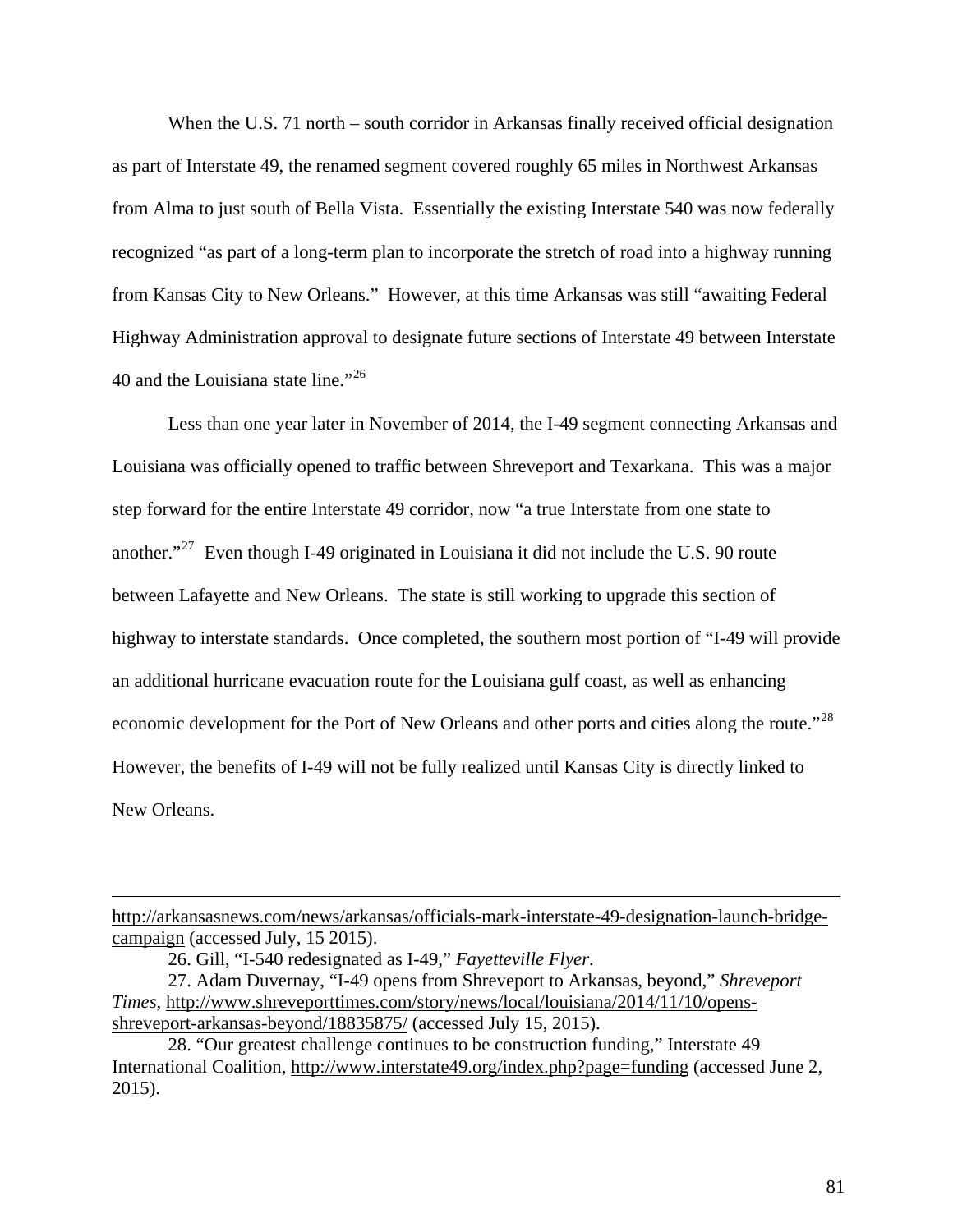Unfortunately, the incomplete Arkansas section currently has close to 200 miles "without designated funding or engineering work." The construction along this portion of I-49 has been completed in small increments. The most recent segment, just over 6 miles, officially opened in July 2015 through Chaffee Crossing east of Fort Smith. At the opening ceremony local Chamber of Commerce president Tim Allen expressed his hopes for the future "by saying a completed I-49 through western Arkansas would put the Fort Smith region at the "crossroads of America."" Plans are already underway for the next phase of development which "is the 15-mile section between the I-40/I-49 interchange near Alma and across the Arkansas River into Barling." Due to the lack of available funding for this project, the Northwest Arkansas Council has been asked to step in and help Fort Smith in efforts to "lobby state and federal officials for funding."<sup>[29](#page-89-0)</sup> Meanwhile, construction of the new Bella Vista Bypass has continued at a steady rate. An eightmile segment was completed in 2014 and another section was scheduled for completion in August 2015. However, at this time the Bella Vista Bypass has yet to receive official I-49 designation. The next piece of federal aid highway legislation will ultimately dictate the progression of this project.

The future of federal highway funding has increasingly become more uncertain as Congress has struggled to create a comprehensive highway bill over the past year. In the quest to formulate a long-term plan that will generate the revenue necessary to adequately fund the nation's highway system, Congress has issued a number of short-term extensions in order to continue highway funding until a more permanent solution can be agreed upon. However, this has caused several states to become wary about any major highway development plans. In June

<span id="page-89-0"></span><sup>29.</sup> Michael Tilley, "Gov. Hutchinson: New I-49 stretch a good start but more is needed," *The City Wire*, <http://www.thecitywire.com/node/38162#.VbI1OpR4pIA>(accessed July 15, 2015).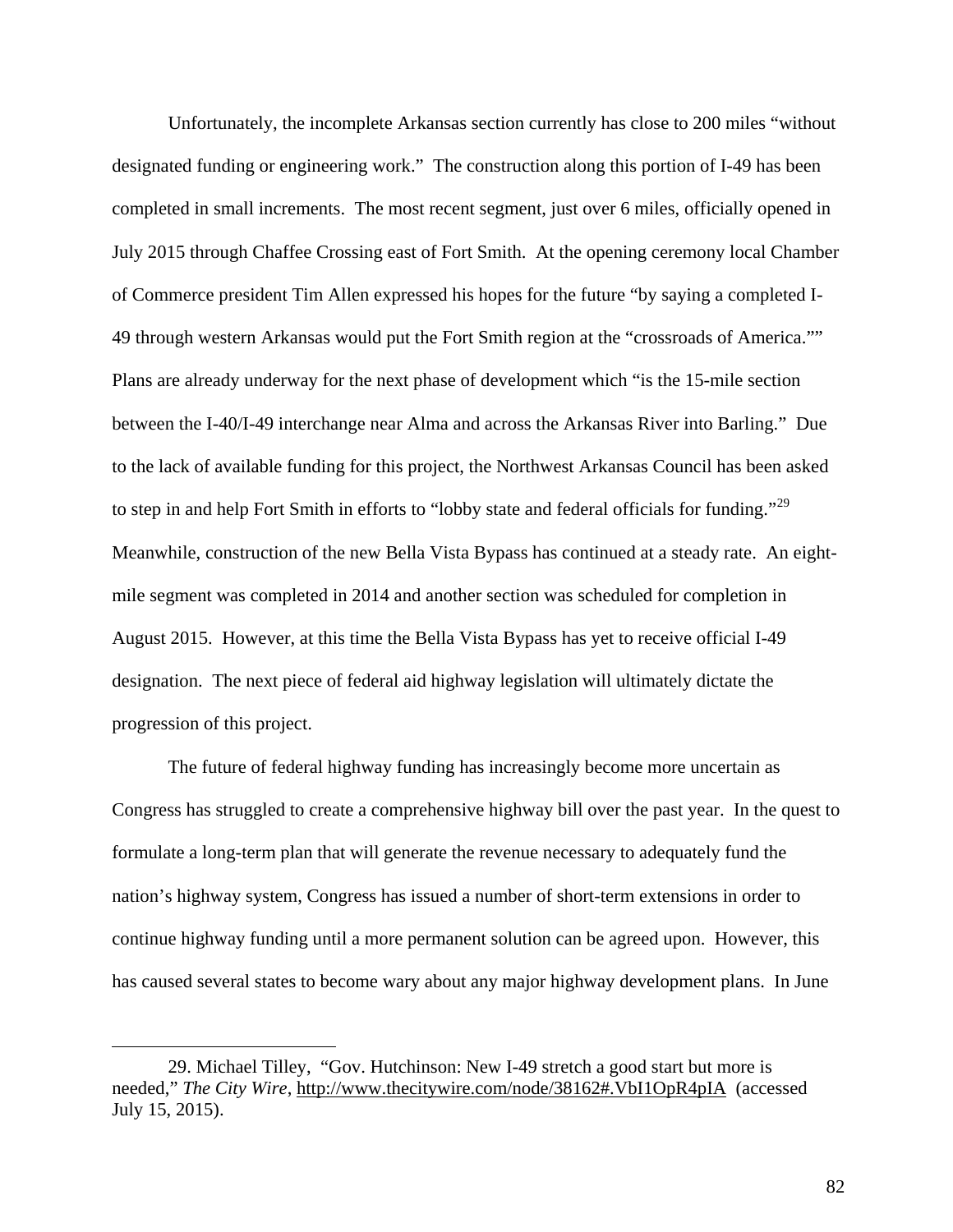<span id="page-90-0"></span>2015, Oklahoma Senator Jim Inhofe stated that "[o]ur nation's roads and highways have suffered under too many short-term extensions, which have led to higher costs, more waste, and less capability to prioritize major modernization projects to address growing demands on our interstates."[30](#page-90-0) Interstate 49, primarily the north – south route through Arkansas, may once again be dependent on what could possibly become another landmark federal aid highway bill.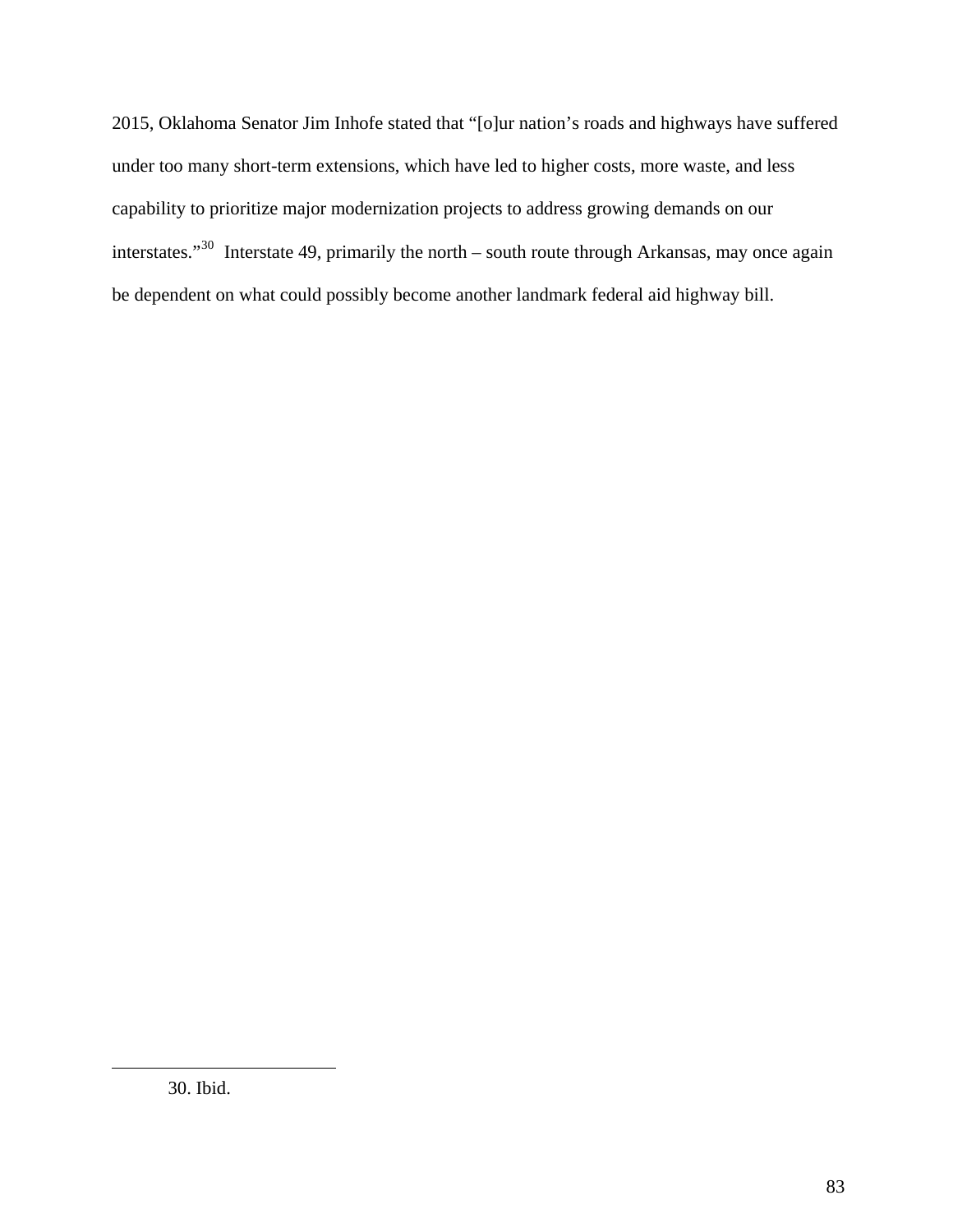#### **Conclusion**

A century ago the United States government began the first federally funded highway program, which ultimately led to the creation of well over 40,000 miles of limited access expressways that crisscross the nation today. While certain types of roadways had long been part of the American landscape, the details regarding construction, placement and funding were dealt with at the local level as needed. Railroads reigned as the predominate mode of transportation for goods and people across the country leaving no real necessity for a nationally connected system of highways, even when the first Federal Aid Road Act was passed in 1916. However with the advent of the automobile the government felt it needed to at least play a small role in assisting states with road development throughout the nation. The automobile became wildly popular during the roaring twenties and the need for a transcontinental highway network became increasingly evident. After dominating American transportation for close to a hundred years, the railroads reached their peak in the 1920s and then began to slowly decline as more travel alternatives became available. This trend continued until the late sixties and early seventies, and ended with the discontinuance of all private passenger rail services.

The end of passenger railways significantly impacted the transportation of goods and people, specifically in rural areas. When the Kansas City *Southern Belle* discontinued its last remaining passenger trains, a major north – south transportation void was left between Kansas City and New Orleans. Western Arkansans almost immediately realized the negative impact and in the early 1970s began to push for the development of an interstate highway connecting these two major cities. John Paul Hammerschmidt sympathized with his constituents and understood the importance of the continued construction and improvement of the federal aid highway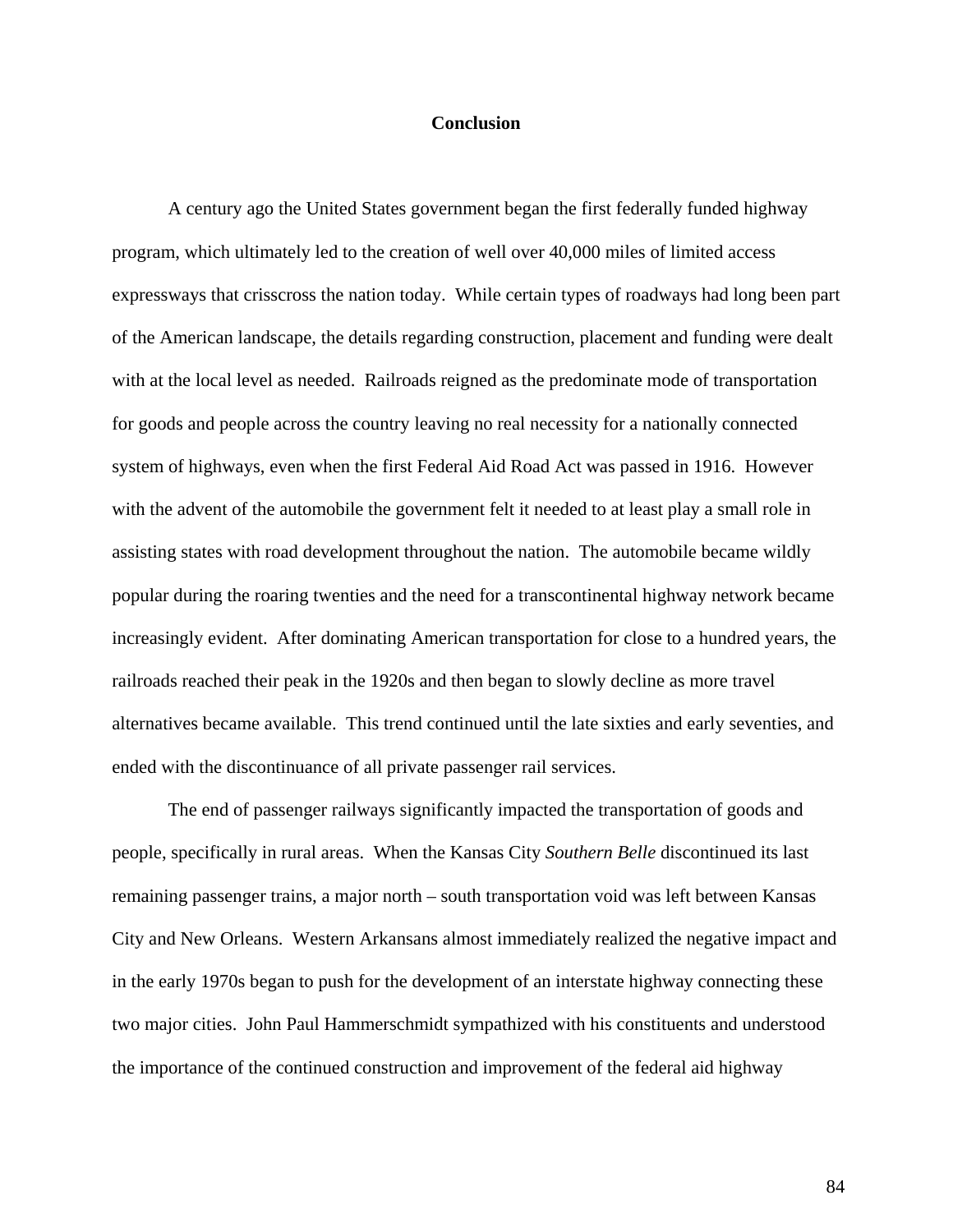system. Except for the lost decade, Hammerschmidt worked tirelessly throughout his twenty-six years in Congress to further the funding and development of Arkansas's infrastructure. His hard work would eventually pay off with the designation of Interstate 540, named the "John Paul Hammerschmidt Highway" in 1999, and its inclusion as part of Interstate 49 in 2014, which linked Kansas City to New Orleans along a route very similar to that of the *Southern Belle*. However, the numerous issues surrounding federal aid highway legislation made this a long and difficult process.

From the beginning, policy makers faced problems creating a highway bill that would have widespread benefits across the United States and for almost half a century very little progress was made. However, in 1956 it seemed as if politicians, special interest groups, and highway engineers had finally agreed upon a predominately federally funded highway program that would completely modernize and transform America's infrastructure. The Federal Aid Highway Act of 1956 authorized twenty-five billion dollars for the construction of 41,000 miles of interstate highways to be completed over the course of thirteen years, with the federal government funding ninety percent of the newly named National System of Interstate and Defense Highways. However, by the early seventies numerous controversies surrounding expressway development in urban areas became central themes for many policy makers in regards to highway legislation. This proved to be detrimental to interstate construction in rural states that still desperately needed improvements on all federal aid highway systems, as well as the designation of additional interstate mileage. While Arkansans pushed for the development of a north – south expressway soon after the discontinuance of passenger railways, it took almost twenty more years for Hammerschmidt to get the legislation, logistics, and funding necessary to move forward with construction along the U.S. 71 corridor from Alma to Northwest Arkansas.

85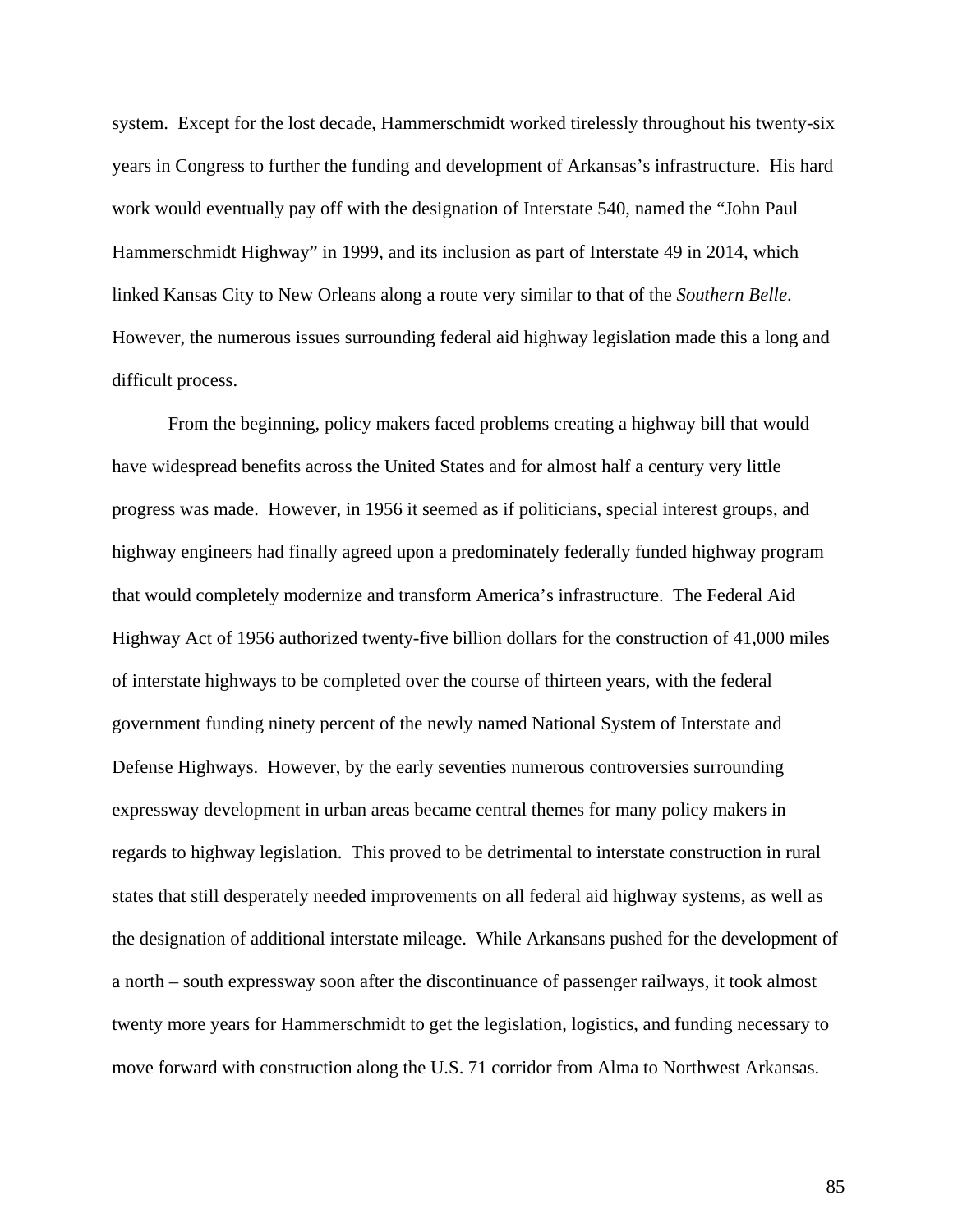His greatest success came with the Intermodal Surface Transportation Efficiency Act of 1991which included a National Highway System and the designation of High Priority Corridors. Hammerschmidt made sure this north – south interstate from Kansas City, south through Arkansas, and on into Louisiana was number one on the list.

While considerable progress has been made, about twenty percent of the entire Interstate 49 corridor from Canada to the Gulf Coast still remains incomplete. In 2012 the majority of the Missouri section received I-49 designation from Kansas City to just five miles north of the Arkansas state line. Missouri is currently waiting on Arkansas to complete construction on their portion of the Bella Vista bypass in order to finish the last remaining miles necessary to connect I-49 between the Arkansas and Missouri border. In November of 2014, Interstate 49 was opened from Shreveport to Texarkana, linking the Louisiana and Arkansas portions of this route. The Louisiana segment currently under construction extends from Lafayette to New Orleans. However the longest stretch along the I-49 corridor that is still in need of federal funding and designation is in Arkansas, with the total cost of completion estimated at well over three billion dollars. This segment extends for close to 200 miles between Texarkana and Fort Smith. There are also smaller portions that are still under construction including a fifteen-mile section from Interstate 40 near Alma to the Arkansas River. Additionally work is still being completed along the Bella Vista bypass from Northwest Arkansas to the Missouri state line.

Once the remainder of the Interstate 49 route is completed, it will then connect with Interstate 29 in Kansas City and extend north into Winnipeg, Canada. "Along the way, this North – South interstate route will intersect 9 existing East – West interstate highways to create a comprehensive transportation grid that will enhance the movement of food, goods, energy and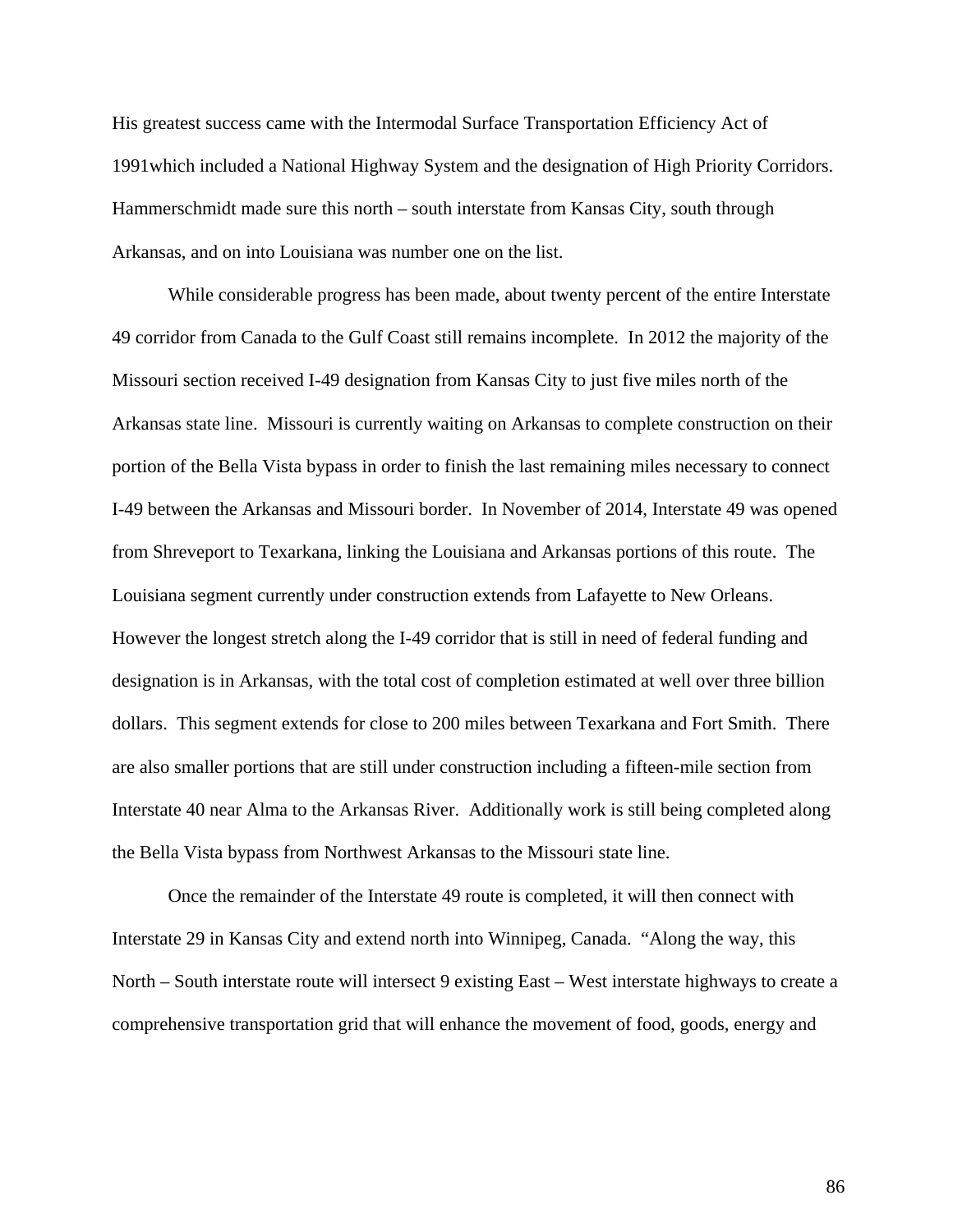people to and from anywhere in Mid-America and the rest of the world."<sup>[1](#page-94-0)</sup> The I-29 route between Kansas City and Canada has already been completed and once I-49 is finished this 1,700 mile expressway will become a major international "uninterrupted Interstate Trade Corridor from Canada through the heart of America to New Orleans - - and, through the Port System of Louisiana, to Central/South America and points beyond through the expanding Panama Canal."<sup>[2](#page-94-1)</sup> The transcontinental plans for this route offer a true testimony of Hammerschmidt's unwavering dedication and support of interstate highway development, specifically a major north – south corridor through Arkansas. In the words of Uvalde Lindsay, "[w]e would not have I49 today but for JPH and his successful work and effort."[3](#page-94-2)

<span id="page-94-0"></span><sup>1.</sup> Interstate Guide: Interstate 49, History.

<span id="page-94-1"></span><sup>2.</sup> Ibid.

<span id="page-94-2"></span><sup>3.</sup> Lindsey, e-mail.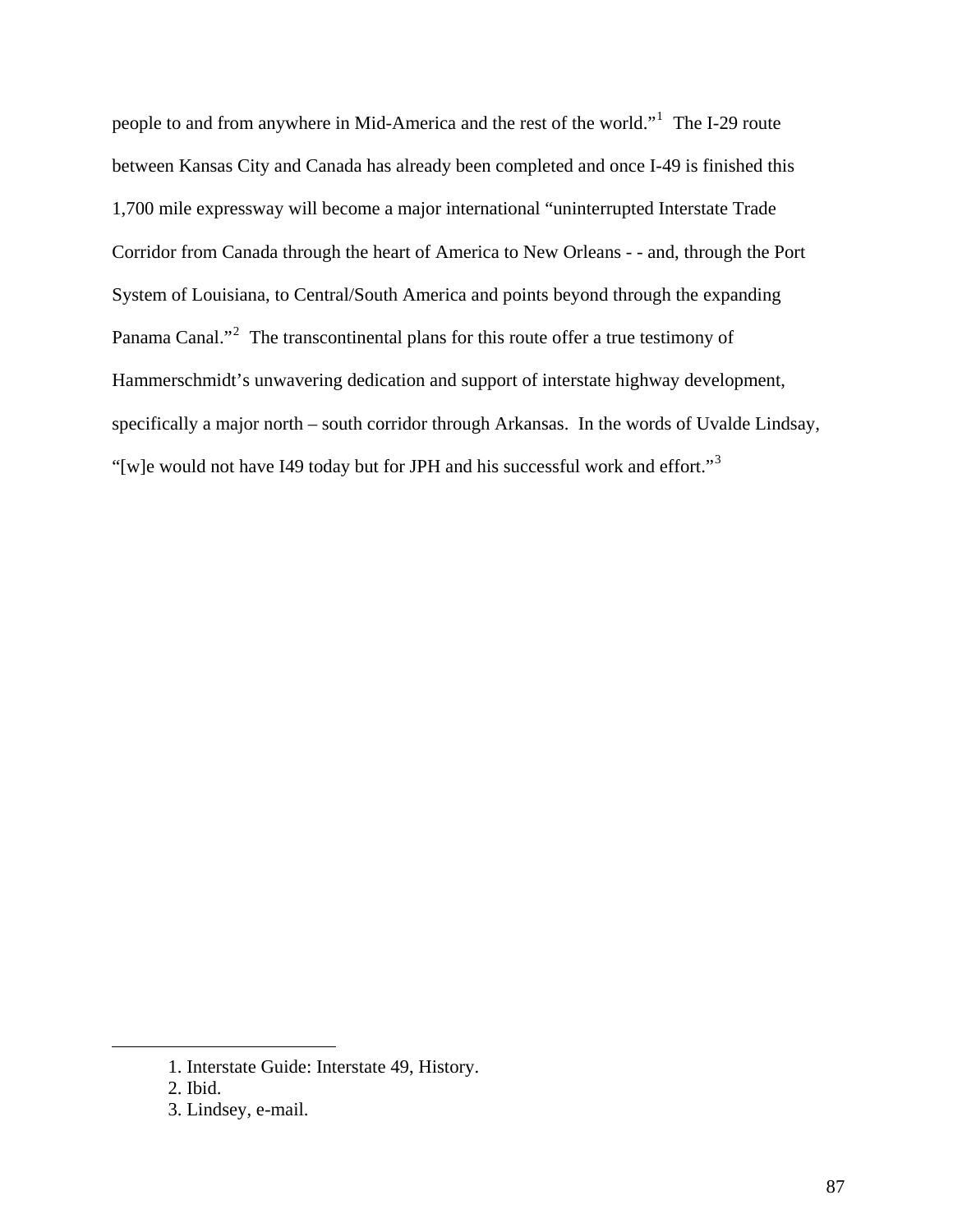# **Bibliography**

Primary Sources:

Collections:

John Paul Hammerschmidt Papers. Special Collections Department. University of Arkansas Libraries, Fayetteville.

Digital Collections:

Hammerschmidt, John Paul. Interview by Scott Lunsford. *Arkansas Memories Project*. The David and Barbara Pryor Center for Arkansas Oral and Visual History. Harrison, Arkansas. (March 30, 2009). [http://pryorcenter.uark.edu/projects/Arkansas%20Memories/HAMMERSCHMIDT-John-](http://pryorcenter.uark.edu/projects/Arkansas%20Memories/HAMMERSCHMIDT-John-Paul/transcripts/TRANS-HAMMERSCHMIDT-John-Paul-Memories-20090330-FINAL.pdf)[Paul/transcripts/TRANS-HAMMERSCHMIDT-John-Paul-Memories-20090330-](http://pryorcenter.uark.edu/projects/Arkansas%20Memories/HAMMERSCHMIDT-John-Paul/transcripts/TRANS-HAMMERSCHMIDT-John-Paul-Memories-20090330-FINAL.pdf) [FINAL.pdf](http://pryorcenter.uark.edu/projects/Arkansas%20Memories/HAMMERSCHMIDT-John-Paul/transcripts/TRANS-HAMMERSCHMIDT-John-Paul-Memories-20090330-FINAL.pdf) (accessed May 6, 2014).

Interviews:

Lindsey, Uvalde. e-mail message to author. June 19, 2015.

# Newspapers:

Bates, Justin. "Officials mark Interstate 49 designation, launch bridge campaign." *Arkansas News*, June 26, 2014. [http://arkansasnews.com/news/arkansas/officials-mark-interstate-49-designation-launch](http://arkansasnews.com/news/arkansas/officials-mark-interstate-49-designation-launch-bridge-campaign)[bridge-campaign](http://arkansasnews.com/news/arkansas/officials-mark-interstate-49-designation-launch-bridge-campaign) (accessed July, 15 2015).

Bowden, Bill. "Northwest Arkansas Council: Paving the way for 20 years." *Arkansas Democratic Gazette*, August 11, 2010. [ftp://www.ahtd.state.ar.us/Outgoing/PublicAffairs/News%20clips/2010/August%202010/](ftp://www.ahtd.state.ar.us/Outgoing/PublicAffairs/News%20clips/2010/August%202010/Aug%2011%202010/NW%20Arkansas%20Council%20paving%20the%20way%20for%2020%20years.pdff) [Aug%2011%202010/NW%20Arkansas%20Council%20paving%20the%20way%20for%](ftp://www.ahtd.state.ar.us/Outgoing/PublicAffairs/News%20clips/2010/August%202010/Aug%2011%202010/NW%20Arkansas%20Council%20paving%20the%20way%20for%2020%20years.pdff) [2020%20years.pdff](ftp://www.ahtd.state.ar.us/Outgoing/PublicAffairs/News%20clips/2010/August%202010/Aug%2011%202010/NW%20Arkansas%20Council%20paving%20the%20way%20for%2020%20years.pdff) (accessed June 2, 2015).

Duvernay, Adam. "I-49 opens from Shreveport to Arkansas, beyond." *Shreveport Times*, November 10, 2014. [http://www.shreveporttimes.com/story/news/local/louisiana/2014/11/10/opens](http://www.shreveporttimes.com/story/news/local/louisiana/2014/11/10/opens-shreveport-arkansas-beyond/18835875/)[shreveport-arkansas-beyond/18835875/](http://www.shreveporttimes.com/story/news/local/louisiana/2014/11/10/opens-shreveport-arkansas-beyond/18835875/) (accessed July 15, 2015).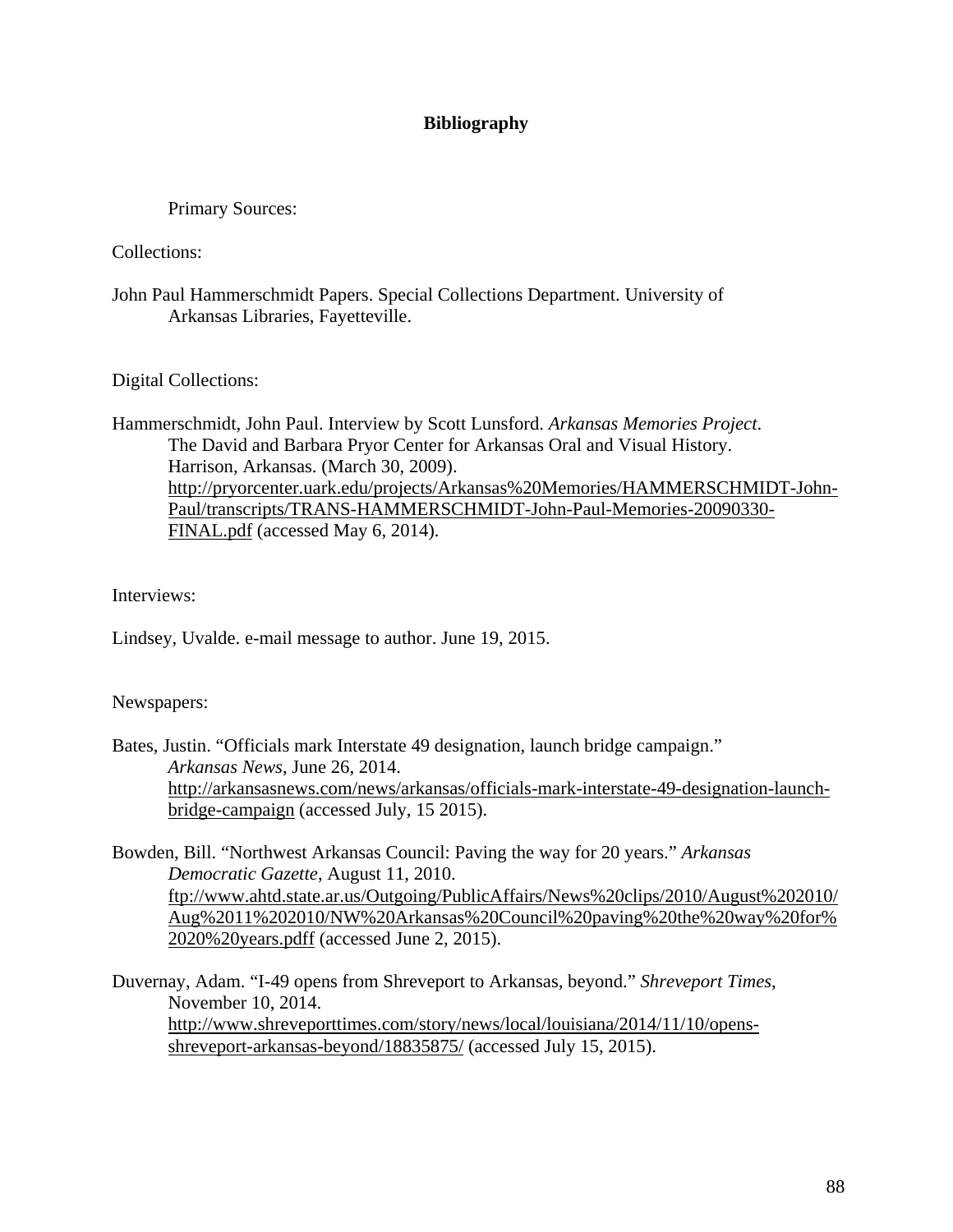Gill, Todd. "I-540 redesignated as I-49 in Northwest Arkansas." *Fayetteville Flyer*, April 16, 2014. [http://www.fayettevilleflyer.com/2014/04/16/i-540-receives-new-highway-designation](http://www.fayettevilleflyer.com/2014/04/16/i-540-receives-new-highway-designation-in-northwest-arkansas/)[in-northwest-arkansas/](http://www.fayettevilleflyer.com/2014/04/16/i-540-receives-new-highway-designation-in-northwest-arkansas/) (accessed July 15, 2015).

- "Local, state and federal officials sound off on I-49." *The City Wire*, August 19, 2009. <https://www.thecitywire.com/node/5689>(accessed July 15, 2015).
- Tilley, Michael. "Gov. Hutchinson: New I-49 stretch a good start but more is needed." The City Wire, July 14, 2015. <http://www.thecitywire.com/node/38162#.VbI1OpR4pIA> (accessed July 15, 2015).
- "U.S. 71 Highway to become I-49 on Wednesday: Long-term plans call for extension into Louisiana." *KMBC.com*, December 11, 2012. [http://www.kmbc.com/news/U-S-71-Highway-to-become-I-49-on-](http://www.kmbc.com/news/U-S-71-Highway-to-become-I-49-on-Wednesday/17736398#ixzz2FWfA7GUh)[Wednesday/17736398#ixzz2FWfA7GUh](http://www.kmbc.com/news/U-S-71-Highway-to-become-I-49-on-Wednesday/17736398#ixzz2FWfA7GUh) (accessed July 15, 2015).

Government Publications:

- State of Arkansas. Arkansas State Highway Commission. *Seventeenth Biennial Report*. For the Period July 1, 1944 – June 30, 1946.
- State of Arkansas. Arkansas State Highway Commission. *Twenty-Second Biennial Report.* For the Period July 1, 1954 – June 30, 1956.
- State of Arkansas. Department of State Lands. Highways and Improvements. *Eighth Biennial Report*. For the Period Ending June 30, 1928.
- U.S. Congress, House. *Congressional Record*. 92<sup>nd</sup> Cong., 2<sup>nd</sup> sess., 1972. Vol. 118, pt. 26.
- U.S. Congress, House. *Congressional Record*. 93rd Cong., 1st sess., 1973. Vol. 119, pt. 10.

Executive Office of the President. Bureau of the Budget. *Letter to President Eisenhower, To Amend and Supplement the Federal-Aid Road Act*. By Roger Jones. Assistant Director for Legislative Reference. Washington DC: Government Printing Office, June 28, 1956. [http://www.eisenhower.archives.gov/research/online\\_documents/interstate\\_highway\\_syst](http://www.eisenhower.archives.gov/research/online_documents/interstate_highway_system/1956_06_28_Jones_to_DDE.pdf) [em/1956\\_06\\_28\\_Jones\\_to\\_DDE.pdf](http://www.eisenhower.archives.gov/research/online_documents/interstate_highway_system/1956_06_28_Jones_to_DDE.pdf) (accessed April 18, 2014).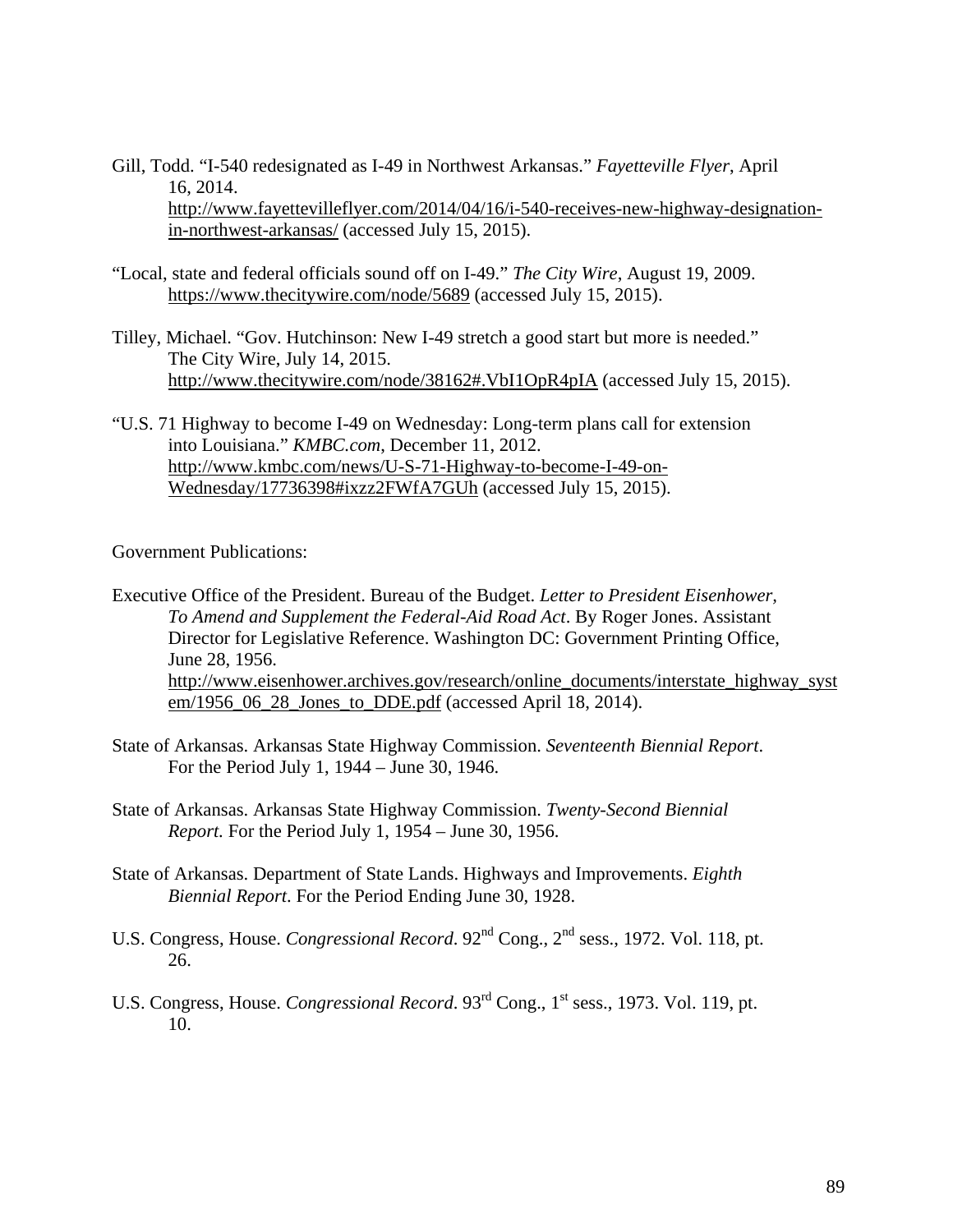- U.S. Department of Transportation. Federal Highway Administration. Highway History. *Address of Vice President Richard Nixon to the Governors Conference Lake George, New York July 12, 1954.* By Richard F. Weingroff. 50<sup>th</sup> Anniversary. Updated October 8, 2013.<https://www.fhwa.dot.gov/infrastructure/rw96m.cfm> (accessed April 18, 2014).
- U.S. Department of Transportation. Federal Highway Administration. Highway History. *President Ronald Reagan and the Surface Transportation and Uniform Relocation Assistance Act of 1987*. By Richard F. Weingroff. (October 15, 2013). <http://www.fhwa.dot.gov/infrastructure/rw01e.cfm>(accessed June 2, 2015).
- U.S. Department of Transportation. Federal Highway Administration. Public Roads. *Busting the Trust*. By Richard F. Weingroff. Vol. 77, No. 1 (July/August 2013) <http://www.fhwa.dot.gov/publications/publicroads/13julaug/03.cfm> (accessed March 30, 2015).
- U.S. Department of Transportation. Federal Highway Administration. Public Roads. *Creating a Landmark: The Intermodal Surface Transportation Act of 1991*. By Richard F. Weingroff. Vol. 65, No. 3 (November/December 2001) <http://www.fhwa.dot.gov/publications/publicroads/01novdec/istea.cfm> (accessed June 2, 2015).
- U.S. Department of Transportation. Federal Highway Administration. Public Roads. *Federal-Aid Highway Act of 1956: Creating the Interstate Highway System*. By Richard F. Weingroff. Vol. 60, No. 1 (Summer 1996). <http://www.fhwa.dot.gov/publications/publicroads/96summer/p96su10.cfm> (accessed April 18, 2014).
- U.S. Department of Transportation. Federal Highway Administration. Public Roads. *Federal Aid Road Act of 1916: Building the Foundation*. By Richard F. Weingroff. Vol. 60, No. 1 (Summer 1996). <https://www.fhwa.dot.gov/publications/publicroads/96summer/p96su2.cfm> (accessed April 18, 2014).
- U.S. Department of Transportation. Federal Highway Administration. Public Roads. *From 1916 to 1939: The Federal-State Partnership at Work*. By Richard F. Weingroff. Vol. 60, No. 1 (Summer 1996). <http://www.fhwa.dot.gov/publications/publicroads/96summer/p96su7.cfm> (accessed April 18, 2014).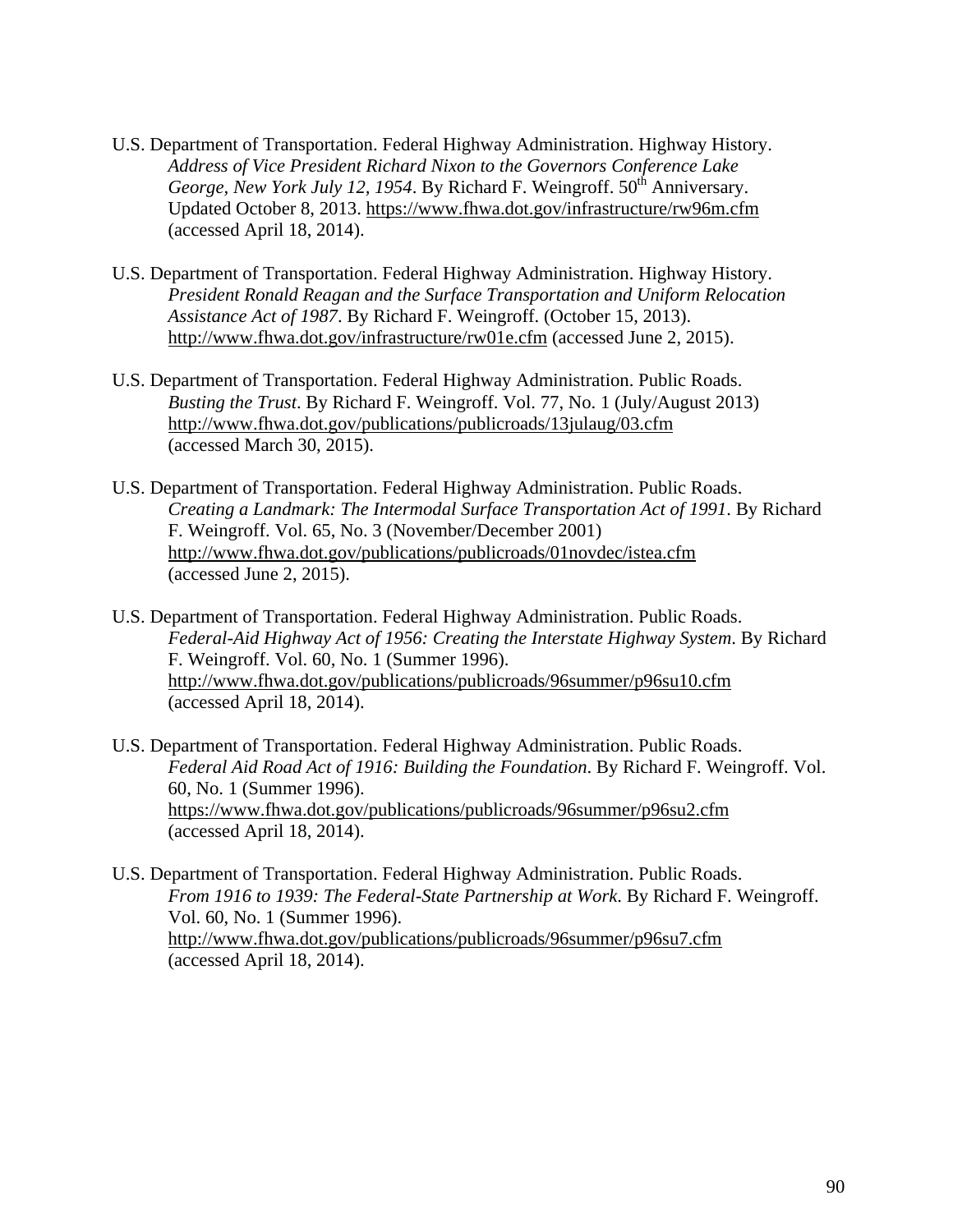## Secondary Sources:

### Books:

- Barrett, Paul F., Mark H. Rose, and Bruce E. Seely. *The Best Transportation System in World: Railroads, Trucks, Airlines, and American Public Policy in the Twentieth Century.* Philadelphia: University of Pennsylvania Press, 2010. [https://books.google.com/books?id=r5I2mfc5kt4C&printsec=frontcover&dq=the+best+tr](https://books.google.com/books?id=r5I2mfc5kt4C&printsec=frontcover&dq=the+best+transportation+system+in+the+world+mark+rose&hl=en&sa=X&ei=xjy-VKeeLcKeggSo64CgAg&ved=0CB0Q6AEwAA#v=onepage&q=the%20best%20transportation%20system%20in%20the%20world%20mark%20rose&f=false) [ansportation+system+in+the+world+mark+rose&hl=en&sa=X&ei=xjy-](https://books.google.com/books?id=r5I2mfc5kt4C&printsec=frontcover&dq=the+best+transportation+system+in+the+world+mark+rose&hl=en&sa=X&ei=xjy-VKeeLcKeggSo64CgAg&ved=0CB0Q6AEwAA#v=onepage&q=the%20best%20transportation%20system%20in%20the%20world%20mark%20rose&f=false)[VKeeLcKeggSo64CgAg&ved=0CB0Q6AEwAA#v=onepage&q=the%20best%20transp](https://books.google.com/books?id=r5I2mfc5kt4C&printsec=frontcover&dq=the+best+transportation+system+in+the+world+mark+rose&hl=en&sa=X&ei=xjy-VKeeLcKeggSo64CgAg&ved=0CB0Q6AEwAA#v=onepage&q=the%20best%20transportation%20system%20in%20the%20world%20mark%20rose&f=false) [ortation%20system%20in%20the%20world%20mark%20rose&f=false](https://books.google.com/books?id=r5I2mfc5kt4C&printsec=frontcover&dq=the+best+transportation+system+in+the+world+mark+rose&hl=en&sa=X&ei=xjy-VKeeLcKeggSo64CgAg&ved=0CB0Q6AEwAA#v=onepage&q=the%20best%20transportation%20system%20in%20the%20world%20mark%20rose&f=false) (accessed January 20, 2015).
- Carter, Thad Hills. *Images of Rail: Kansas City Southern Railway*. Chicago: Arcadia Publishing, 2009.
- Gallamore, Robert E., and John R. Meyer. *American Railroads: Decline and Renaissance in the Twentieth Century*. Cambridge: Harvard University Press, 2014.
- Rose, Mark H. *Interstate: Express Highway Politics, 1939-1989*. Rev. ed. Knoxville: University of Tennessee Press, 1990.
- Seely, Bruce E. *Building the American Highway System: Engineers as Policy Makers*. Philadelphia: Temple University Press, 1987.
- Stover, John F. *American Railroads*. 2<sup>nd</sup> ed. Chicago: University of Chicago Press, 1997. [https://books.google.com/books?id=aPNQXN9Onv4C&printsec=frontcover&dq=americ](https://books.google.com/books?id=aPNQXN9Onv4C&printsec=frontcover&dq=american+railroads+stover&hl=en&sa=X&ei=9UO-VJjbPMOnNtSYgsAJ&ved=0CB0Q6AEwAA#v=onepage&q=american%20railroads%20stover&f=false) [an+railroads+stover&hl=en&sa=X&ei=9UO-](https://books.google.com/books?id=aPNQXN9Onv4C&printsec=frontcover&dq=american+railroads+stover&hl=en&sa=X&ei=9UO-VJjbPMOnNtSYgsAJ&ved=0CB0Q6AEwAA#v=onepage&q=american%20railroads%20stover&f=false)[VJjbPMOnNtSYgsAJ&ved=0CB0Q6AEwAA#v=onepage&q=american%20railroads%2](https://books.google.com/books?id=aPNQXN9Onv4C&printsec=frontcover&dq=american+railroads+stover&hl=en&sa=X&ei=9UO-VJjbPMOnNtSYgsAJ&ved=0CB0Q6AEwAA#v=onepage&q=american%20railroads%20stover&f=false) [0stover&f=false](https://books.google.com/books?id=aPNQXN9Onv4C&printsec=frontcover&dq=american+railroads+stover&hl=en&sa=X&ei=9UO-VJjbPMOnNtSYgsAJ&ved=0CB0Q6AEwAA#v=onepage&q=american%20railroads%20stover&f=false) (accessed January 20, 2015).

Websites:

- "Congressman Hammerschmidt." North Arkansas College. (2014). <http://www.northark.edu/about/jph.aspx> (accessed May 6, 2014).
- Duggan, Tom. "Kansas City Southern Railway." *The Encyclopedia of Arkansas History and Culture*. The Central Arkansas Library System. (February 29, 2012). <http://www.encyclopediaofarkansas.net/encyclopedia/entry-detail.aspx?entryID=6302> (accessed October 10, 2014).
- "Hammerschmidt, John Paul, (1922-)." Biographical Directory of the United States Congress. <http://bioguide.congress.gov/scripts/biodisplay.pl?index=H000124> (accessed May 6, 2014).